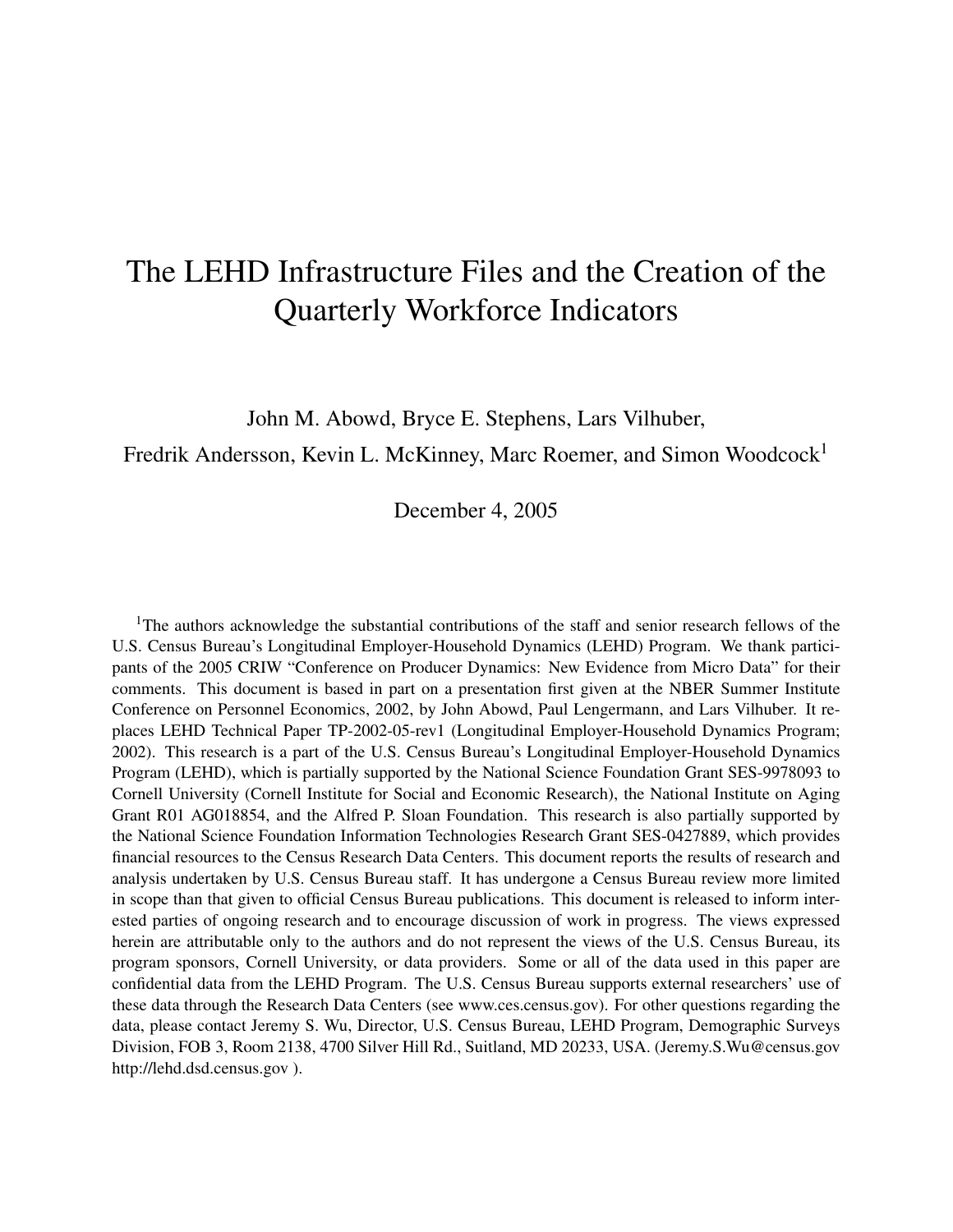#### Abstract

The Longitudinal Employer-Household Dynamics (LEHD) Program at the U.S. Census Bureau, with the support of several national research agencies, has built a set of infrastructure files using administrative data provided by state agencies, enhanced with information from other administrative data sources, demographic and economic (business) surveys and censuses. The LEHD Infrastructure Files provide a detailed and comprehensive picture of workers, employers, and their interaction in the U.S. economy. Beginning in 2003 and building on this infrastructure, the Census Bureau has published the Quarterly Workforce Indicators (QWI), a new collection of data series that offers unprecedented detail on the local dynamics of labor markets. Despite the fine detail, confidentiality is maintained due to the application of state-of-the-art confidentiality protection methods. This article describes how the input files are compiled and combined to create the infrastructure files. We describe the multiple imputation methods used to impute in missing data and the statistical matching techniques used to combine and edit data when a direct identifier match requires improvement. Both of these innovations are crucial to the success of the final product. Finally, we pay special attention to the details of the confidentiality protection system used to protect the identity and micro data values of the underlying entities used to form the published estimates. We provide a brief description of public-use and restricted-access data files with pointers to further documentation for researchers interested in using these data.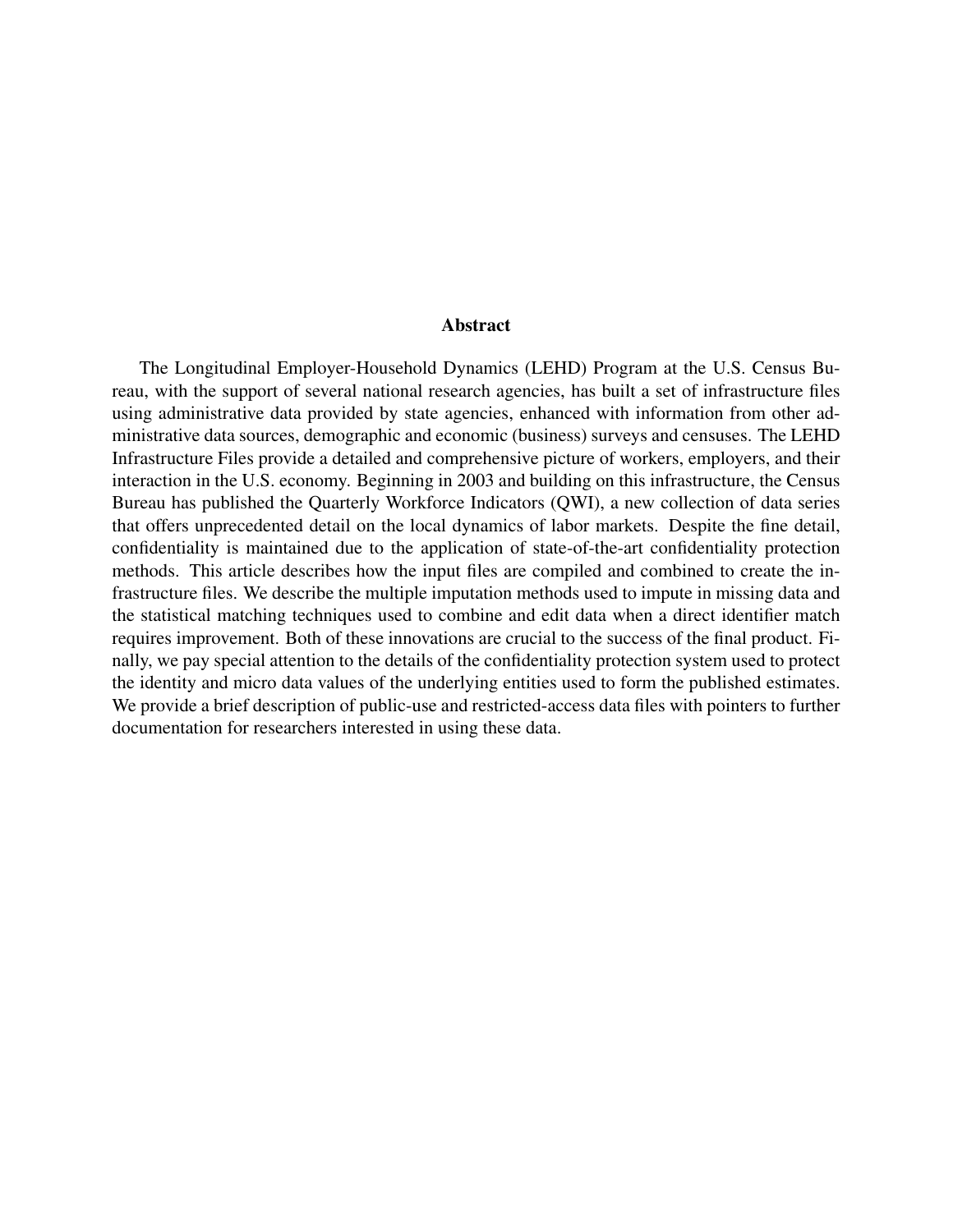# **Contents**

<span id="page-2-0"></span>

| <b>List of Tables</b><br><b>List of Figures</b><br><b>Introduction</b><br>1<br>$\overline{\mathbf{2}}$<br><b>Input files</b><br>2.1<br>2.2<br>Administrative demographic information: PCF and CPR<br>2.3 | <b>Contents</b> |  |  | $\mathbf i$                                                    |
|----------------------------------------------------------------------------------------------------------------------------------------------------------------------------------------------------------|-----------------|--|--|----------------------------------------------------------------|
|                                                                                                                                                                                                          |                 |  |  | $\mathbf{V}$                                                   |
|                                                                                                                                                                                                          |                 |  |  | vi                                                             |
|                                                                                                                                                                                                          |                 |  |  | $\mathbf{1}$                                                   |
| 2.4<br>2.5<br>2.6<br>2.6.1<br>2.6.2<br>2.6.3                                                                                                                                                             |                 |  |  | 5<br>5<br>6<br>$7\phantom{.0}$<br>8<br>8<br>8<br>9<br>10<br>11 |
| $\overline{\mathbf{3}}$<br><b>Infrastructure Files</b>                                                                                                                                                   |                 |  |  | 13                                                             |
| 3.1                                                                                                                                                                                                      |                 |  |  | 14                                                             |
| 3.2                                                                                                                                                                                                      |                 |  |  | 16                                                             |
| Age and sex imputation $\ldots \ldots \ldots \ldots \ldots \ldots \ldots \ldots \ldots$<br>3.2.1                                                                                                         |                 |  |  | 16                                                             |
| 3.2.2                                                                                                                                                                                                    |                 |  |  | 17                                                             |
| 3.2.3                                                                                                                                                                                                    |                 |  |  | 18                                                             |
| 3.3                                                                                                                                                                                                      |                 |  |  | 19                                                             |
| 3.3.1                                                                                                                                                                                                    |                 |  |  | 20                                                             |
| 3.3.1.1<br>3.3.1.2                                                                                                                                                                                       |                 |  |  | 20<br>21                                                       |
| 3.3.2                                                                                                                                                                                                    |                 |  |  | 22                                                             |
| 3.4                                                                                                                                                                                                      |                 |  |  | 22                                                             |
| 3.4.1                                                                                                                                                                                                    |                 |  |  | 23                                                             |
| 3.4.2                                                                                                                                                                                                    |                 |  |  | 26                                                             |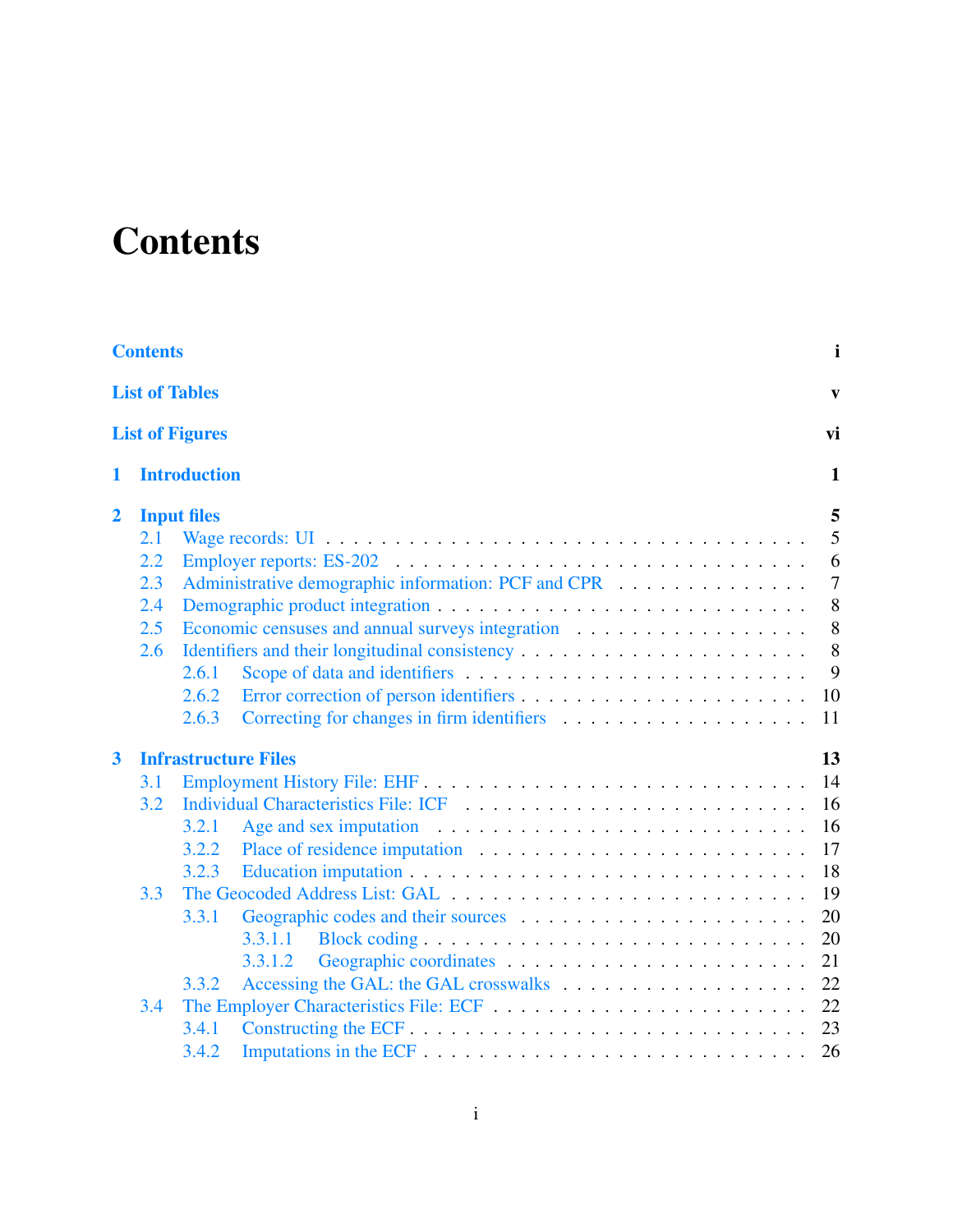|                         |     | 3.4.3 |                                                                           | 28       |
|-------------------------|-----|-------|---------------------------------------------------------------------------|----------|
|                         |     |       | NAICS algorithm precedence ordering<br>3.4.3.1                            | 29       |
|                         |     |       | 3.4.3.2                                                                   | 30       |
| $\overline{\mathbf{4}}$ |     |       | <b>Completing the Missing Job-level Data</b>                              | 31       |
|                         | 4.1 |       | Connecting firms intertemporally: the Successor-Predecessor File (SPF)    | 32       |
|                         | 4.2 |       | Allocating workers to workplaces: Unit-to-worker imputation (U2W)         | 33       |
|                         |     | 4.2.1 |                                                                           | 34       |
|                         |     |       | 4.2.1.1                                                                   | 34       |
|                         |     |       | The Probability Model<br>4.2.1.2                                          | 35       |
|                         |     |       | 4.2.1.3                                                                   | 36       |
|                         |     | 4.2.2 |                                                                           | 37       |
|                         |     |       | 4.2.2.1                                                                   | 37       |
|                         |     |       | 4.2.2.2                                                                   | 37       |
| 5                       |     |       | <b>Forming Aggregated Estimates: QWI</b>                                  | 41       |
|                         | 5.1 |       |                                                                           | 41       |
|                         | 5.2 |       |                                                                           | 41       |
|                         | 5.3 |       |                                                                           | 43       |
| 6                       |     |       | <b>Disclosure-proofing the QWI</b>                                        | 45       |
| $\overline{7}$          |     |       | <b>Analysis of QWI files</b>                                              | 47       |
|                         | 7.1 |       |                                                                           | 47       |
|                         | 7.2 |       |                                                                           | 48       |
|                         |     | 7.2.1 | Choosing between LDB and LEHD coding of NAICS variables                   | 49       |
|                         |     | 7.2.2 | Correcting for coding errors in personal identifiers                      | 50       |
|                         |     |       |                                                                           |          |
|                         |     | 7.2.3 | Identification of successor-predecessor links of firms and establishments | 51       |
|                         |     | 7.2.4 | Analytic validity of the unit-to-worker imputation                        | 52       |
|                         |     | 7.2.5 | Time-series properties of disclosure avoidance system                     | 54       |
| 8                       |     |       | <b>Public-use and Restricted-access Files</b>                             | 56       |
|                         | 8.1 |       |                                                                           | 56       |
|                         | 8.2 |       |                                                                           | 57       |
|                         |     | 8.2.1 |                                                                           | 57       |
|                         |     | 8.2.2 |                                                                           | 57       |
|                         |     | 8.2.3 | Establishment crosswalks: Business Register Bridge                        | 57       |
|                         |     | 8.2.4 |                                                                           | 58       |
|                         |     | 8.2.5 | Wage decomposition data: Human capital files                              | 58       |
|                         |     | 8.2.6 |                                                                           | 59       |
| 9                       | 9.1 |       | <b>Concluding Remarks</b>                                                 | 60<br>60 |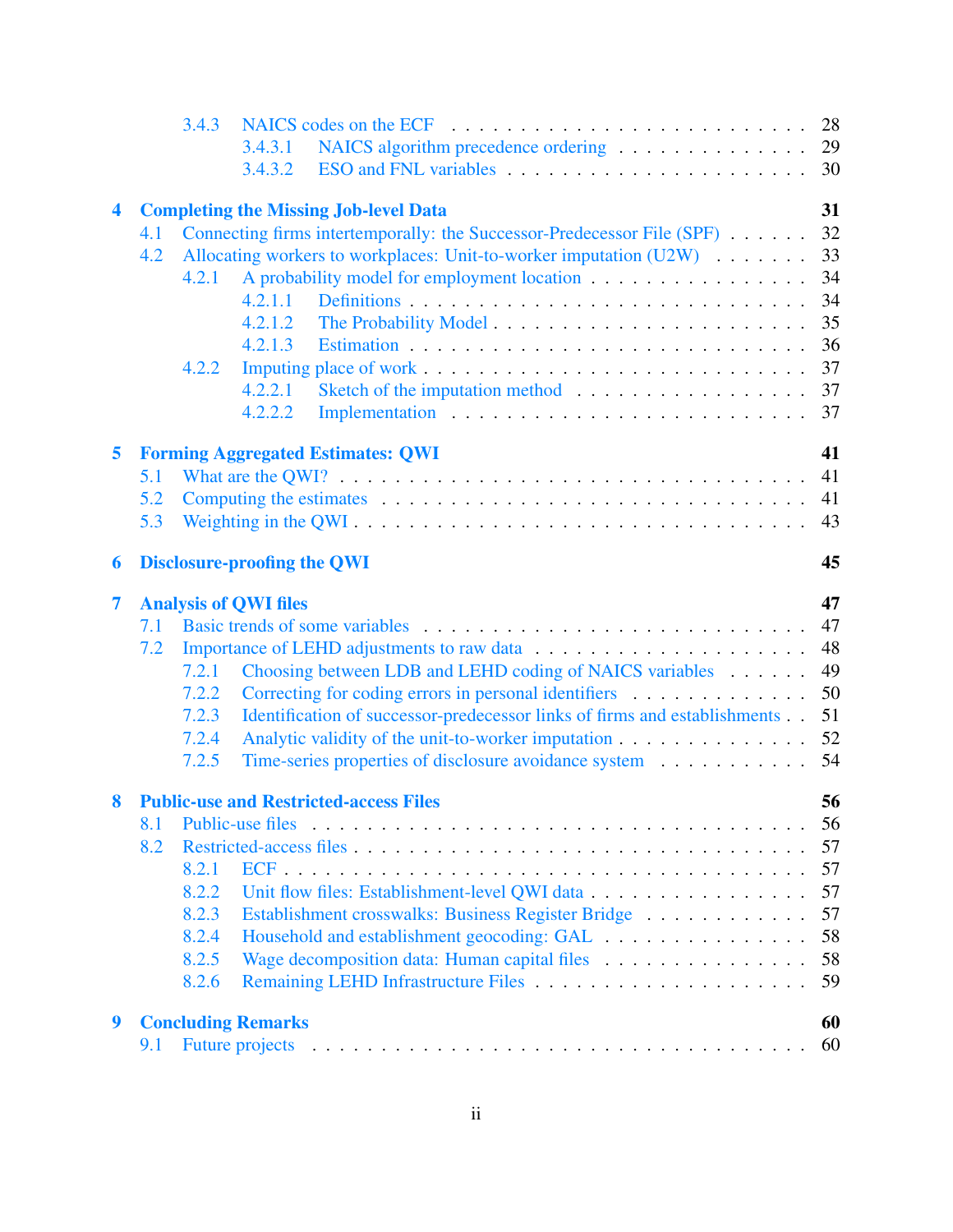|   |                     | 9.1.1 |                                                                                     | 60 |
|---|---------------------|-------|-------------------------------------------------------------------------------------|----|
|   |                     | 9.1.2 |                                                                                     | 61 |
|   |                     | 9.1.3 |                                                                                     | 61 |
|   |                     | 9.1.4 |                                                                                     | 62 |
|   |                     |       | 9.1.4.1                                                                             | 62 |
|   |                     |       | Federal government employment<br>9.1.4.2                                            | 62 |
|   |                     | 9.1.5 |                                                                                     | 62 |
|   |                     | 9.1.6 | The first $21^{st}$ century statistical system $\ldots \ldots \ldots \ldots \ldots$ | 63 |
|   | <b>Bibliography</b> |       |                                                                                     | 64 |
|   | <b>Notes</b>        |       |                                                                                     | 66 |
|   |                     |       |                                                                                     |    |
| A |                     |       | <b>Definitions of Fundamental LEHD Concepts</b>                                     | 70 |
|   | A.1                 |       |                                                                                     | 70 |
|   |                     | A.1.1 |                                                                                     | 70 |
|   |                     | A.1.2 |                                                                                     | 70 |
|   |                     | A.1.3 |                                                                                     | 71 |
|   |                     | A.1.4 |                                                                                     | 71 |
|   |                     | A.1.5 |                                                                                     | 71 |
|   |                     | A.1.6 | Unemployment Insurance wage records (the QWI system universe)                       | 72 |
|   |                     | A.1.7 |                                                                                     | 72 |
|   |                     | A.1.8 |                                                                                     | 73 |
|   |                     | A.1.9 | Point-in-time estimates of accession and separation                                 | 74 |
|   |                     |       | A.1.10 Accession and separation from full-quarter employment                        | 74 |
|   |                     |       | A.1.11 Point-in-time estimates of new hires and recalls                             | 76 |
|   |                     |       | A.1.12 New hires and recalls to and from full-quarter employment                    | 77 |
|   |                     |       |                                                                                     | 77 |
|   |                     |       |                                                                                     | 79 |
|   |                     |       | A.1.15 Full-quarter job creations, job destructions and net job flows               | 80 |
|   |                     |       |                                                                                     | 80 |
|   |                     |       | A.1.17 Average earnings of full-quarter employees                                   | 80 |
|   |                     |       |                                                                                     | 81 |
|   |                     |       |                                                                                     | 82 |
|   |                     |       |                                                                                     | 82 |
|   |                     |       | A.1.21 Average periods of non-employment for accessions, new hires, and recalls.    | 82 |
|   |                     |       | A.1.22 Average number of periods of non-employment for separations                  | 83 |
|   |                     |       | A.1.23 Average changes in total earnings for accessions and separations             | 83 |
|   | A.2                 |       | Definitions of job flow, worker flow, and earnings Statistics                       | 85 |
|   |                     | A.2.1 | Overview and basic data processing conventions                                      | 85 |
|   |                     | A.2.2 |                                                                                     | 85 |
|   |                     | A.2.3 |                                                                                     | 94 |
|   |                     | A.2.4 |                                                                                     |    |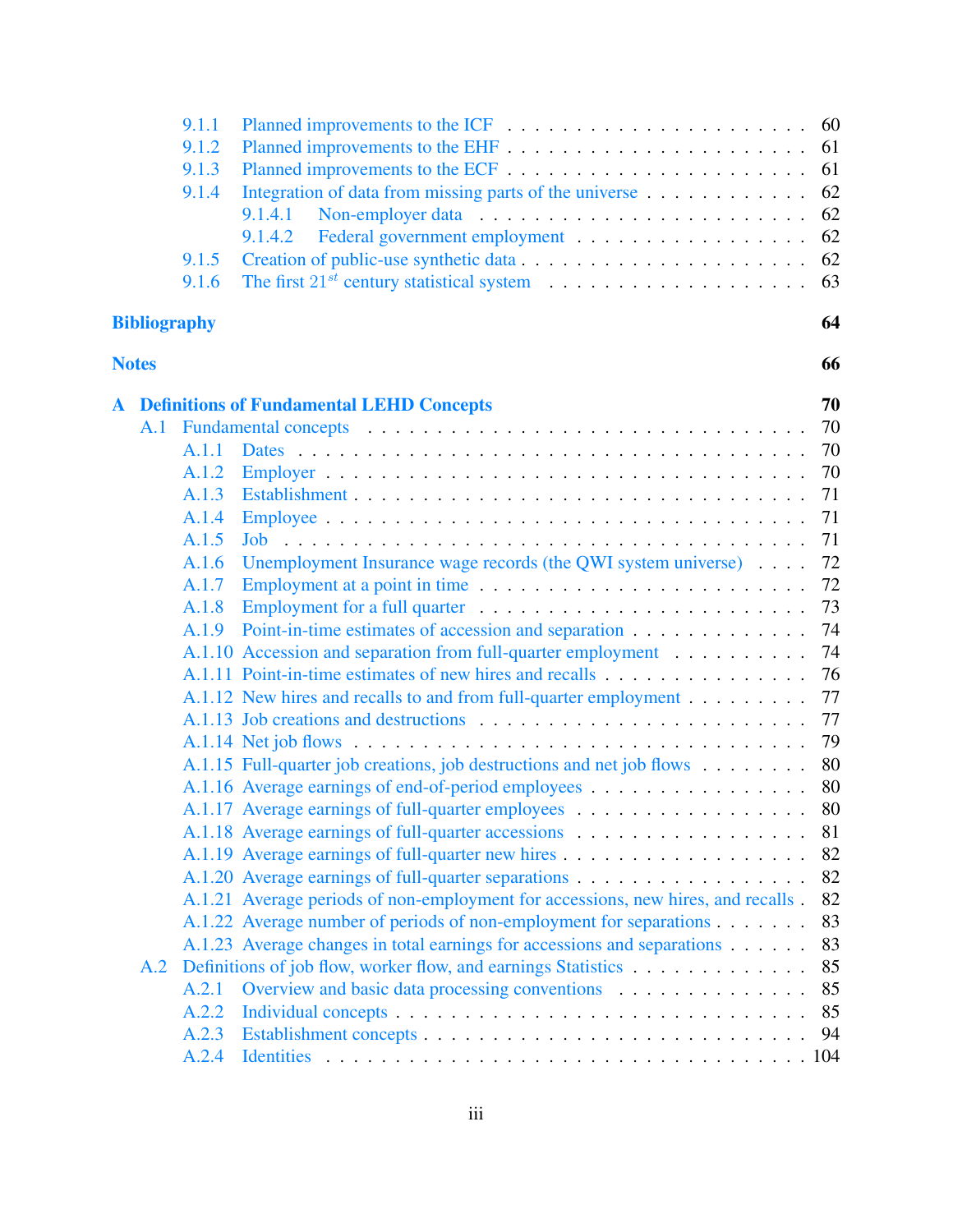| <b>B</b> Figures | 113 |
|------------------|-----|
| <b>C</b> Tables  | 119 |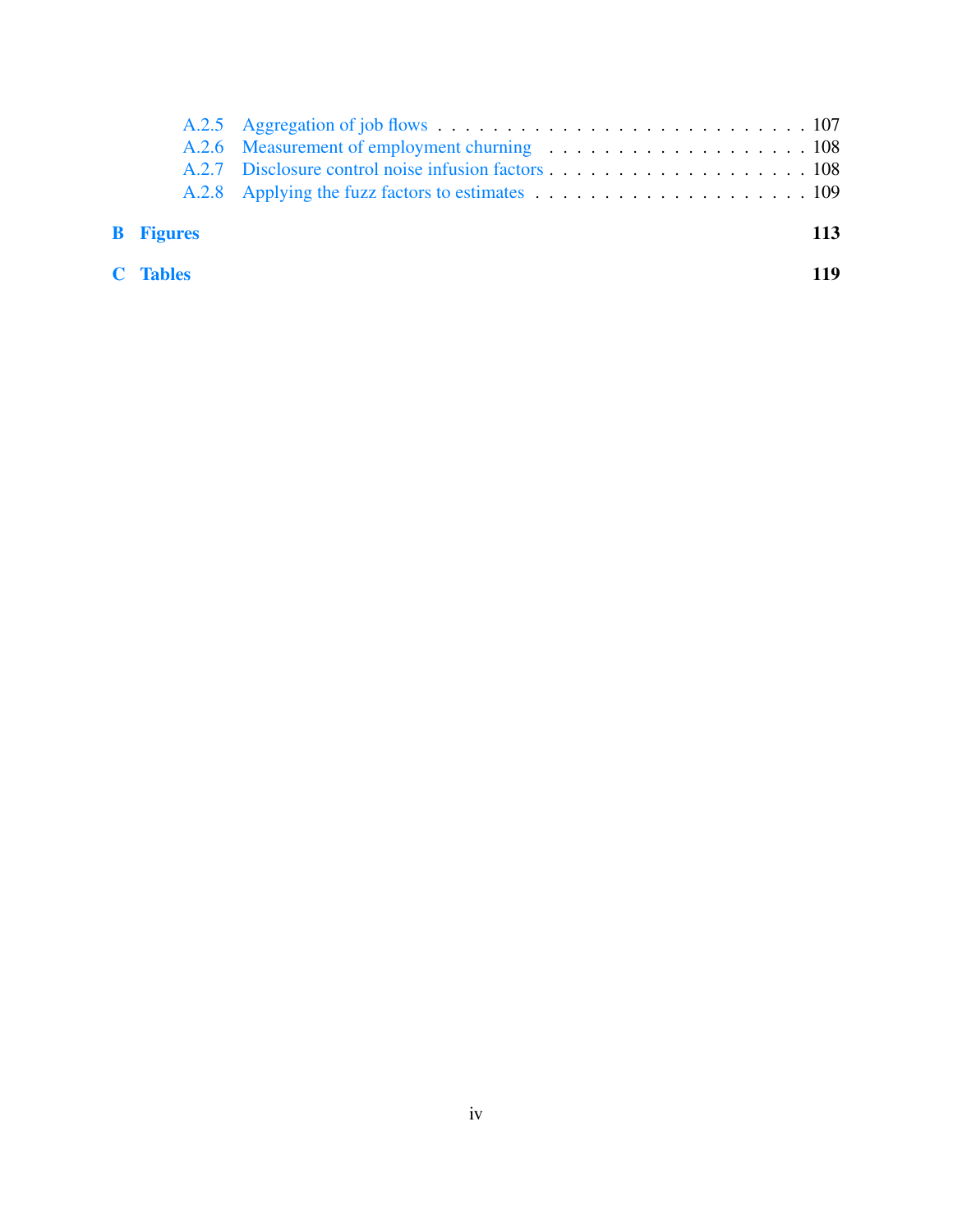# List of Tables

<span id="page-6-0"></span>

| C.4 GAL crosswalk entity identifiers entitled and such a set of the set of the set of the set of the set of the set of the set of the set of the set of the set of the set of the set of the set of the set of the set of the |
|-------------------------------------------------------------------------------------------------------------------------------------------------------------------------------------------------------------------------------|
|                                                                                                                                                                                                                               |
| C.7 Wage Record Edit: Comparing job histories before and after editing process 126                                                                                                                                            |
| C.8 Distribution of percentage bias in aggregate QWI statistics 127                                                                                                                                                           |
| C.9 Distribution of proportional bias in unit-to-worker imputation 128                                                                                                                                                        |
| C.10 Distribution of the error in first order serial correlation of QWI 129                                                                                                                                                   |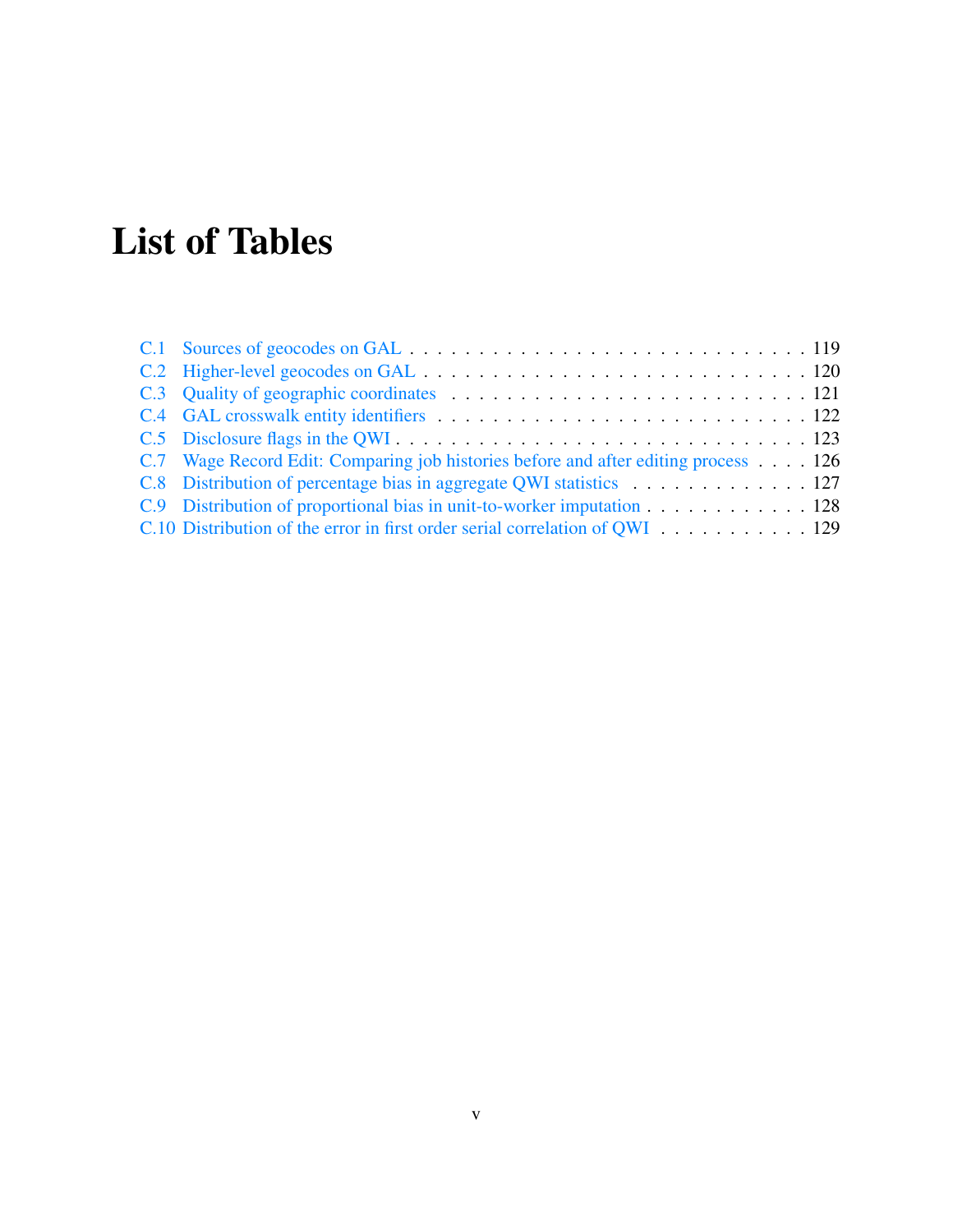# List of Figures

<span id="page-7-0"></span>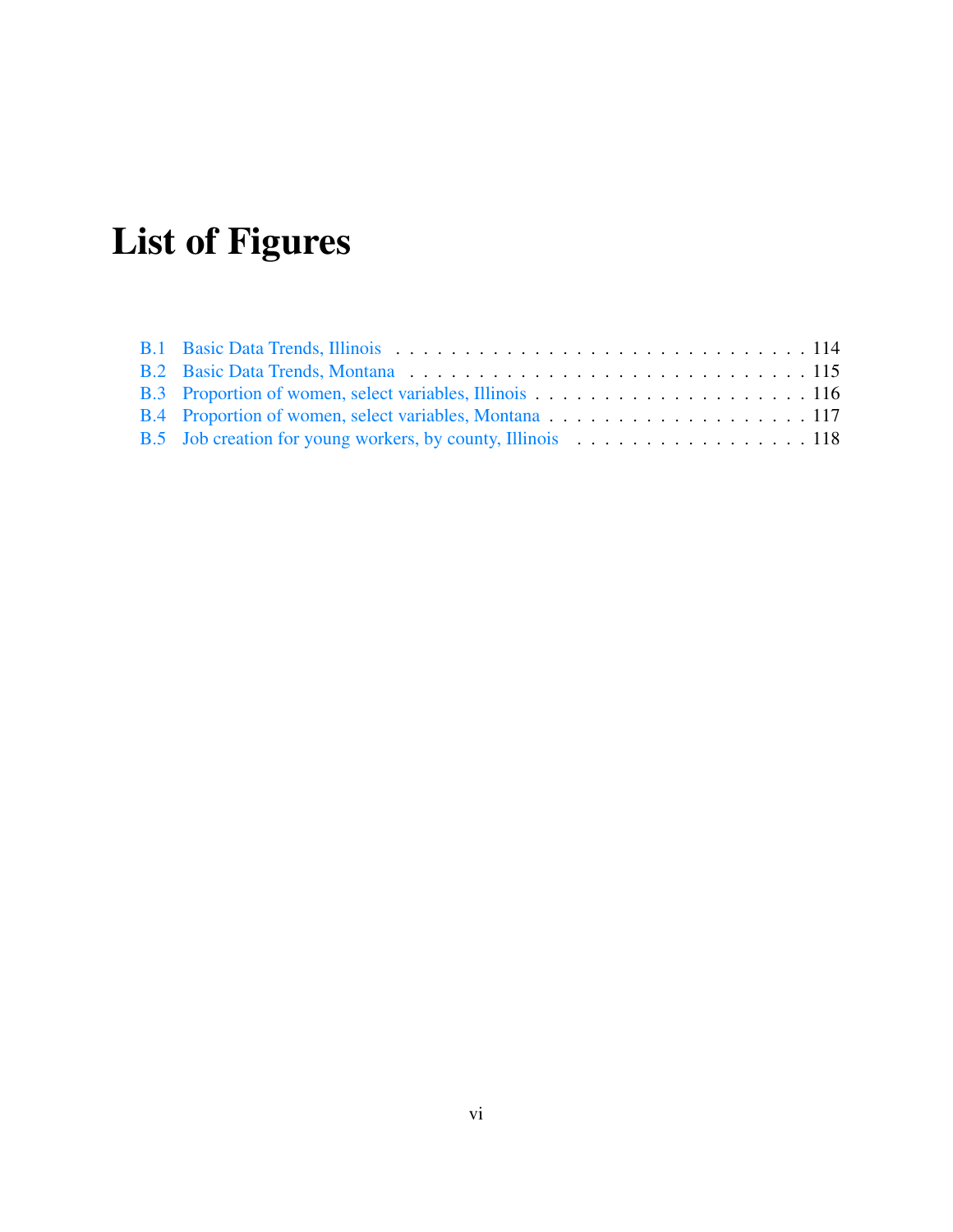## <span id="page-8-0"></span>Section 1

## Introduction

Since 2003, U.S. Census Bureau has published a new and innovative statistical series: the Quarterly Workforce Indicators (QWI). Compiled from administrative records data collected by a large number of states for both jobs and firms, and enhanced with information integrated from other data sources at the Census Bureau, these statistics offer unprecedented detail on the local dynamics of labor markets. Despite the fine geographic and industry detail, the confidentiality of the underlying micro-data is maintained by the application of new, state-of-the-art protection methods.

The underlying data infrastructure was designed by the Longitudinal Employer-Household Dynamics (LEHD) Program at the Census Bureau [\(Abowd et al.;](#page-71-1) [2004\)](#page-71-1). The Census Bureau collaborates with its state partners, the suppliers of critical administrative records from the state unemployment insurance programs, through the Local Employment Dynamics (LED) cooperative federal-state program. Although the QWI are the flagship statistical product published from the LEHD infrastructure files, the latter have found a much more widespread application. The infrastructure constitutes an encompassing and almost universal data source for individuals and firms of all 40 currently participating states.<sup>1</sup> When complete, the LEHD Infrastructure Files will be the first nationally comprehensive statistical product developed from a universe that covers jobs– a statutory employment relation between an individual and employer–as distinct from ones that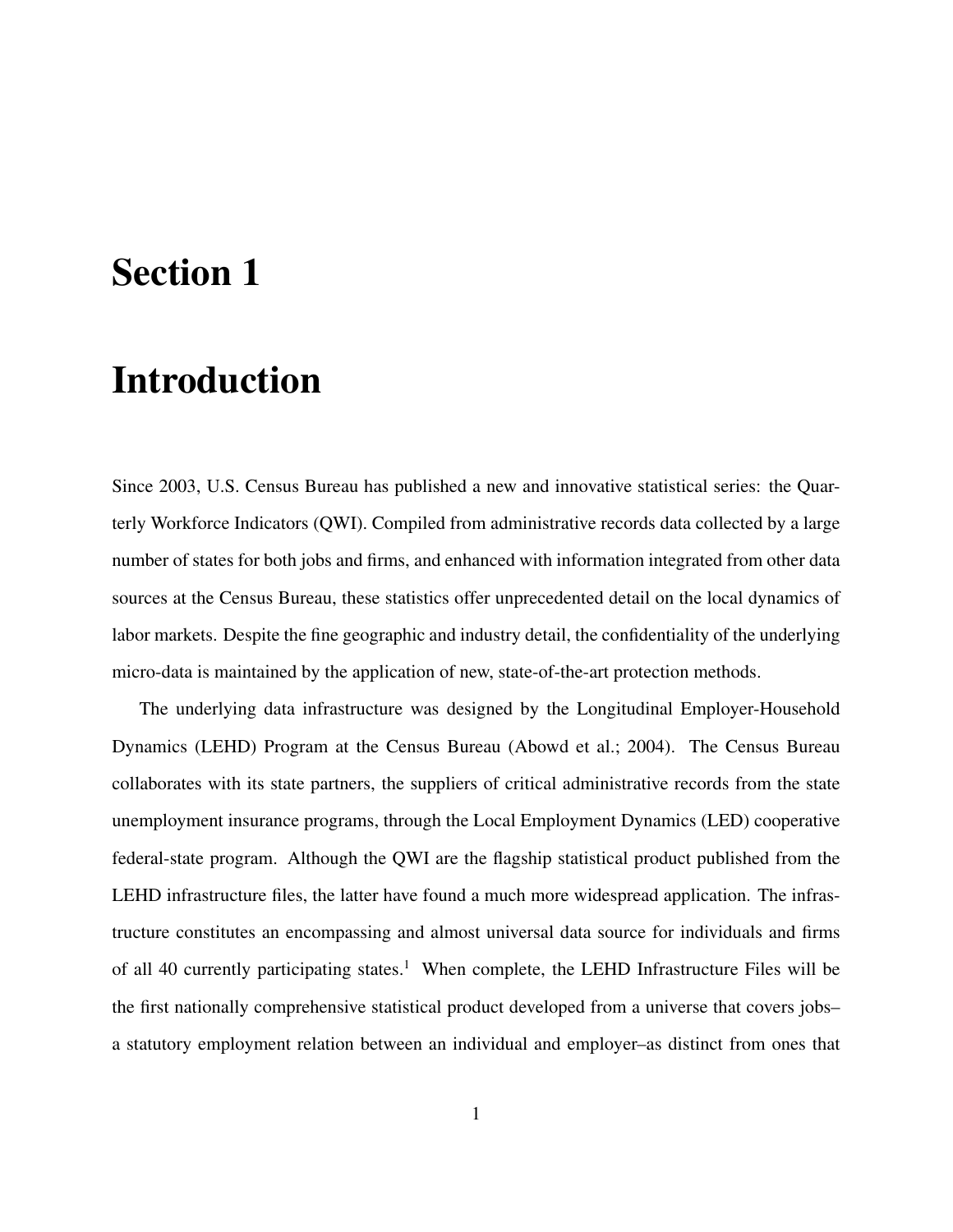cover households (e.g., the Decennial Census of Population and Housing) or establishments (e.g., the Economic Census or the Quarterly Census of Employment and Wages).

In this article, we describe the primary input data underlying the LEHD Infrastructure Files, the methods by which the Infrastructure Files are compiled, and how these files are integrated to create the Quarterly Workforce Indicators. We also provide details about the statistical models used to improve the basic administrative data, and describe enhancements and limitations imposed by both data and legal constraints. Many of the infrastructure and derivative micro data files are now available within the Research Data Centers of the U.S. Census Bureau, and we indicate these files during the discussion.

The QWI use a bewildering array of data sources–administrative records, demographic surveys and censuses and economic surveys and censuses. The Census Bureau receives UI wage records and ES-202 establishment records from each state participating in the LED program. The Bureau then uses these products to integrate information about the individuals (place of residence, sex, birth date, place of birth, race, education) with information about the employer (place of work, industry, employment, sales). Not all of the integration methods are exact one-to-one matches based on stable identifiers. In some cases, statistical matching techniques are used, and in other cases critical linking values are imputed. Throughout the process, critical imputations are done multiple times, improving the precision of the final estimates and permitting an assessment of the additional variability due to the imputations.

Data integration is a two-way street. Not only do the Census Bureau's surveys and censuses improve the detail on the administrative files, allowing the creation of new statistical products without any increase in respondent burden, but also as a part of its Title 13 mission, the Census Bureau uses the integrated files to improve the its demographic and economic products. The demographic products that have been improved include the Current Population Survey, the Survey of Income and Program Participation, and the American Community Survey. In addition, the LEHD Infrastructure Files are used for research to improve the Census Bureau's Business Register, which is the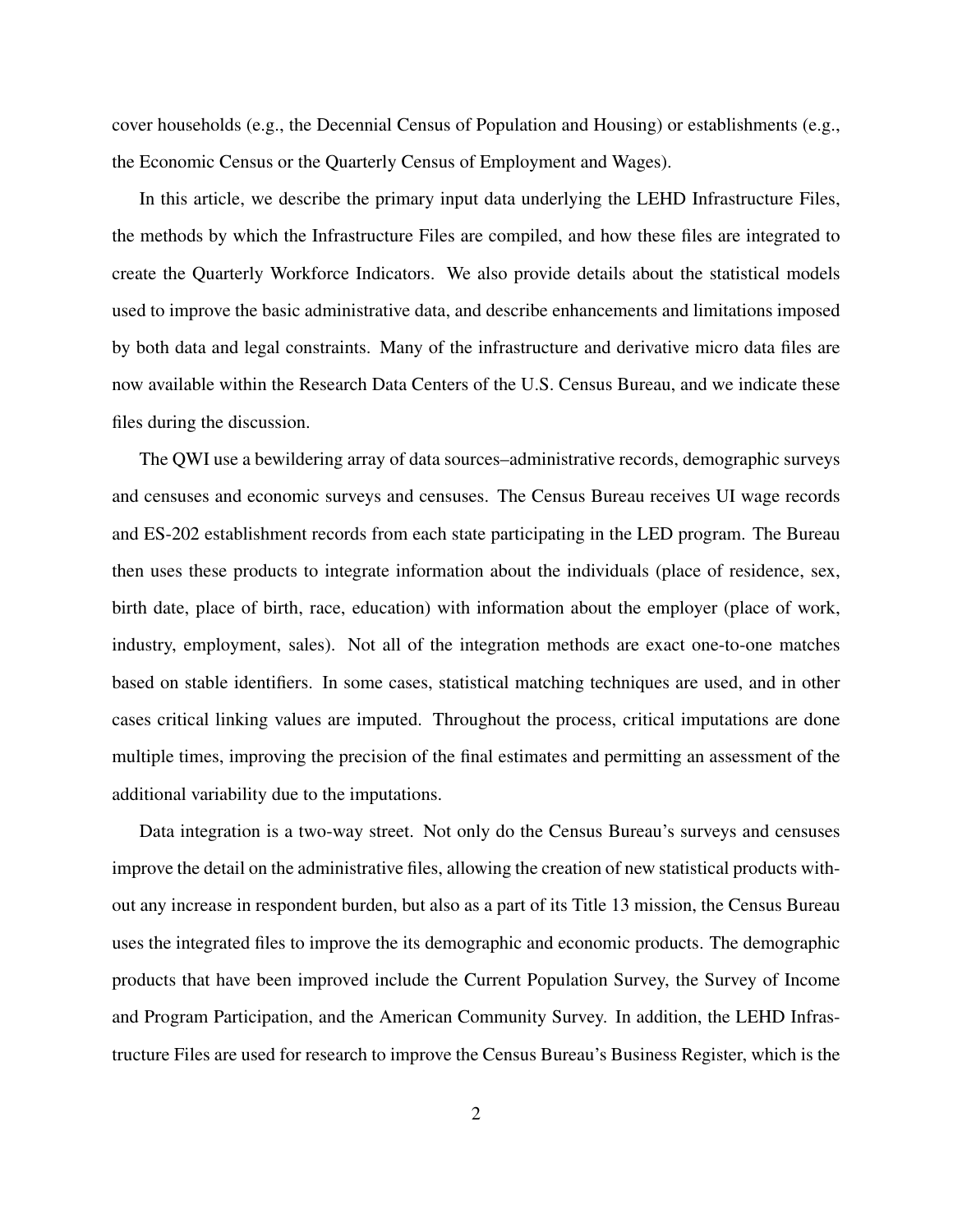sampling frame for all its economic data and the initial contact frame for the Economic Census.

We give an overview of the different raw data inputs and how they are treated and adjusted in Section [2.](#page-12-0) In a system that focusses on the dynamics at the individual, establishment, and firm level, proper identification of the entities is important, and we briefly highlight the steps undertaken to edit and verify the identifiers. A more detailed analysis of the longitudinal editing of individual record identifiers using probabilistic record linking has been published elsewhere [\(Abowd and](#page-71-2) [Vilhuber;](#page-71-2) [2005\)](#page-71-2). The raw data are then aggregated and standardized into a series of component files, which we call the "Infrastructure Files," as described in Section [3.1.](#page-21-0) Finally, Sections [4](#page-38-0) and [5](#page-48-0) illustrate how these Infrastructure Files are brought together to create the QWI. It will soon become clear to the reader that the level of detail potentially available with these statistics requires special attention to the confidentiality of the micro data supplied by the underlying entities. How their identities and data are protected is described in Section [6.](#page-52-0) Many of the files described in this paper are accessible in either a public-use or restricted-access version. A brief description of these files with pointers to more detailed documentation is provided in Section [8.](#page-63-0) Section [9](#page-67-0) concludes and provides a glimpse at the ongoing research into improving the infrastructure files.

We should note that this paper has far too *few* authors. Over the years, many individuals have contributed to the effort documented in this paper. As far as we are aware, in addition to the authors of this paper, the following individuals, who are or were part of the LEHD Program and other parts of the Census Bureau, contributed to the design, implementation, and dissemination of the Infrastructure Files and the Quarterly Workforce Indicators: Romain Aeberhardt, Charlotte Andersson, Matt Armstrong, B.K. Atrostic, Sasan Bakhtiari, Nancy Bates, Gary Benedetto, Melissa Bjelland, Lisa Blumerman, Holly Brown, Bahattin Buyuksahin, Barry Bye, John Carpenter, Nick Carroll, Pinky Chandra, Hyowook Chiang, Karen Conneely, Rob Creecy, Anja Decressin, Pat Doyle, Lisa Dragoset, Robert Dy, Colleen Flannery, Matt Freedman, Kaj Gittings, Cheryl Grim, Matt Graham, Matt Harlin, Sam Hawala, Sam Highsmith, Tomeka Hill, Rich Kihlthau, Charlene Leggieri, Paul Lengermann, Cyr Linonis, Cindy Ma, Jennifer Marks, Kristin McCue, Erika McEntarfer,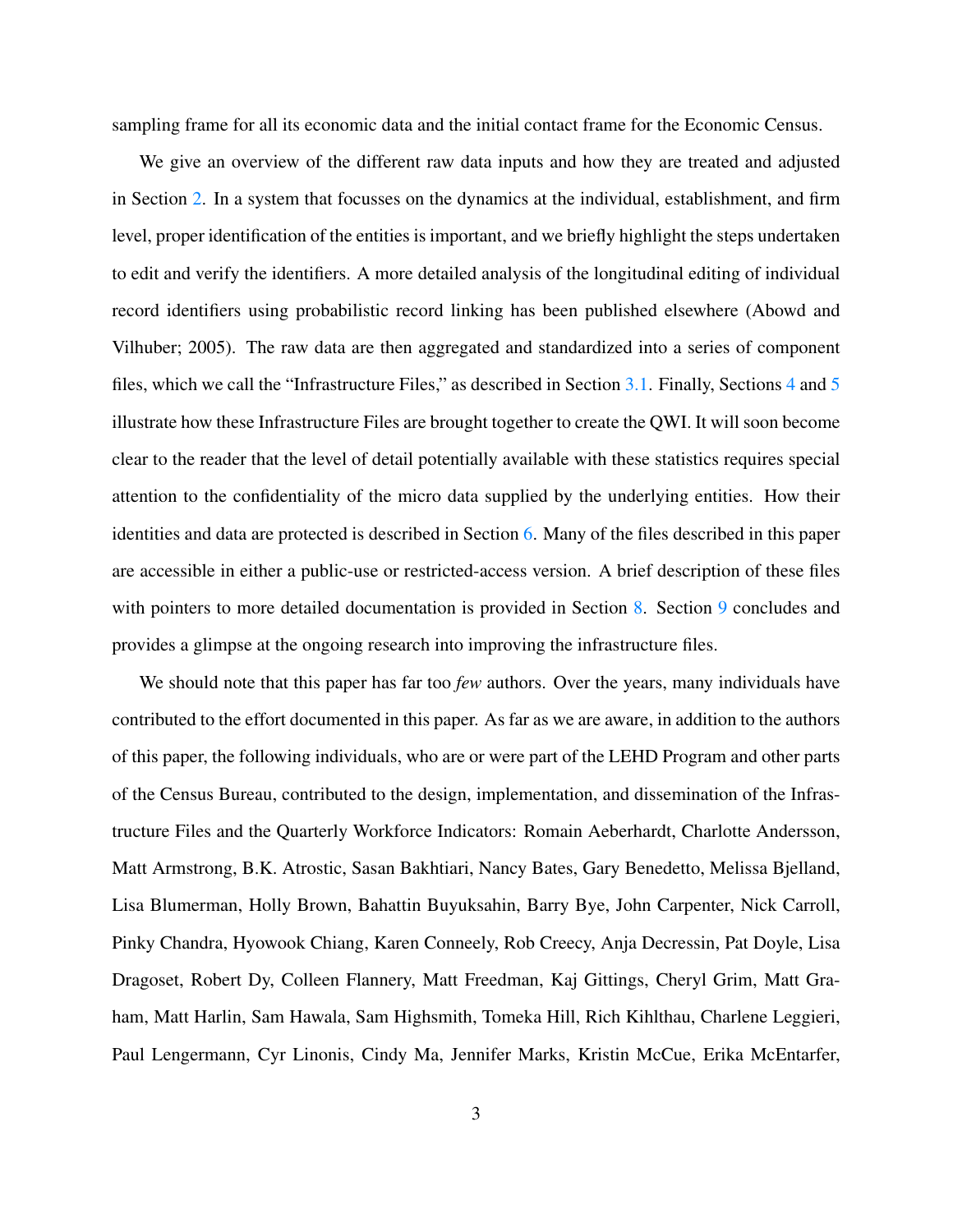John Messier, Harry Meyers, Jeronimo Mulato, Dawn Nelson, Nicole Nestoriak, Sally Obenski, Roberto Pedace, Barry Plotch, Ron Prevost, George Putnam, Bryan Ricchetti, Kristin Sandusky, Lou Schwarz, David Stevens, Martha Stinson, Cindy Taeuber, Jan Tin, Dennis Vaughn, Pete Welbrock, Greg Weyland, Karen Wheeless, Bill Winkler, and Laura Zayatz. In addition, continuing guidance was provided by Census Bureau executive staff and Senior Research Fellows including Chet Bowie, Cynthia Clark, Gerald Gates, Nancy Gordon, John Haltiwanger, Hermann Habermann, Ron Jarmin, Brad Jensen, Frederick Knickerbocker, Julia Lane, Tom Mesenbourg, Paula Schneider, Rick Swartz, John Thompson, Dan Weinberg, and Jeremy Wu.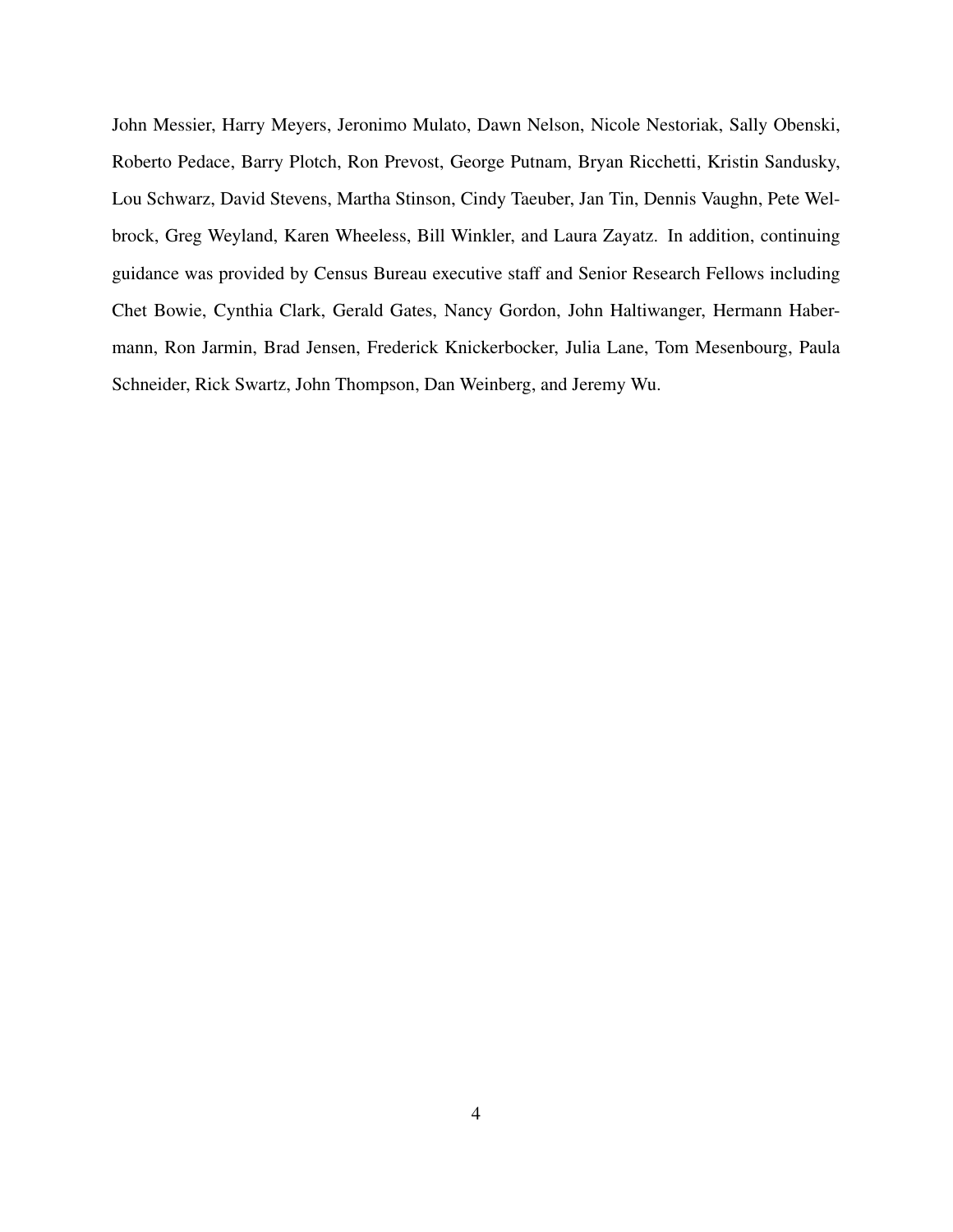## <span id="page-12-0"></span>Section 2

## Input files

The LEHD Infrastructure File system is, fundamentally, a job-based frame designed to be represent the universe of individual-employer pairs covered by state unemployment insurance system reporting requirements. Thus, the underlying data are wage records extracted from Unemployment Insurance (UI) administrative files from each LED partner state. In addition to the UI wage records, LED partner states also deliver an extract of the file reported to the Bureau of Labor Statistic's Quarterly Census of Employment and Wages (QCEW, formerly known as ES-202). These data are received by LEHD on a quarterly basis, with historical time series extending back to the early 1990s for many states.

## <span id="page-12-1"></span>2.1 Wage records: UI

Wage records correspond to the report of an individual's UI-covered earnings by an employing entity, identified by a state UI account number (called the State Employer Identification Number (SEIN) in the LEHD system). An individual's UI wage record is retained in the processing if at least one employer reports earnings of at least one dollar for that individual during the quarter. Thus, an in-scope job must produce at least one dollar of UI-covered earnings during a given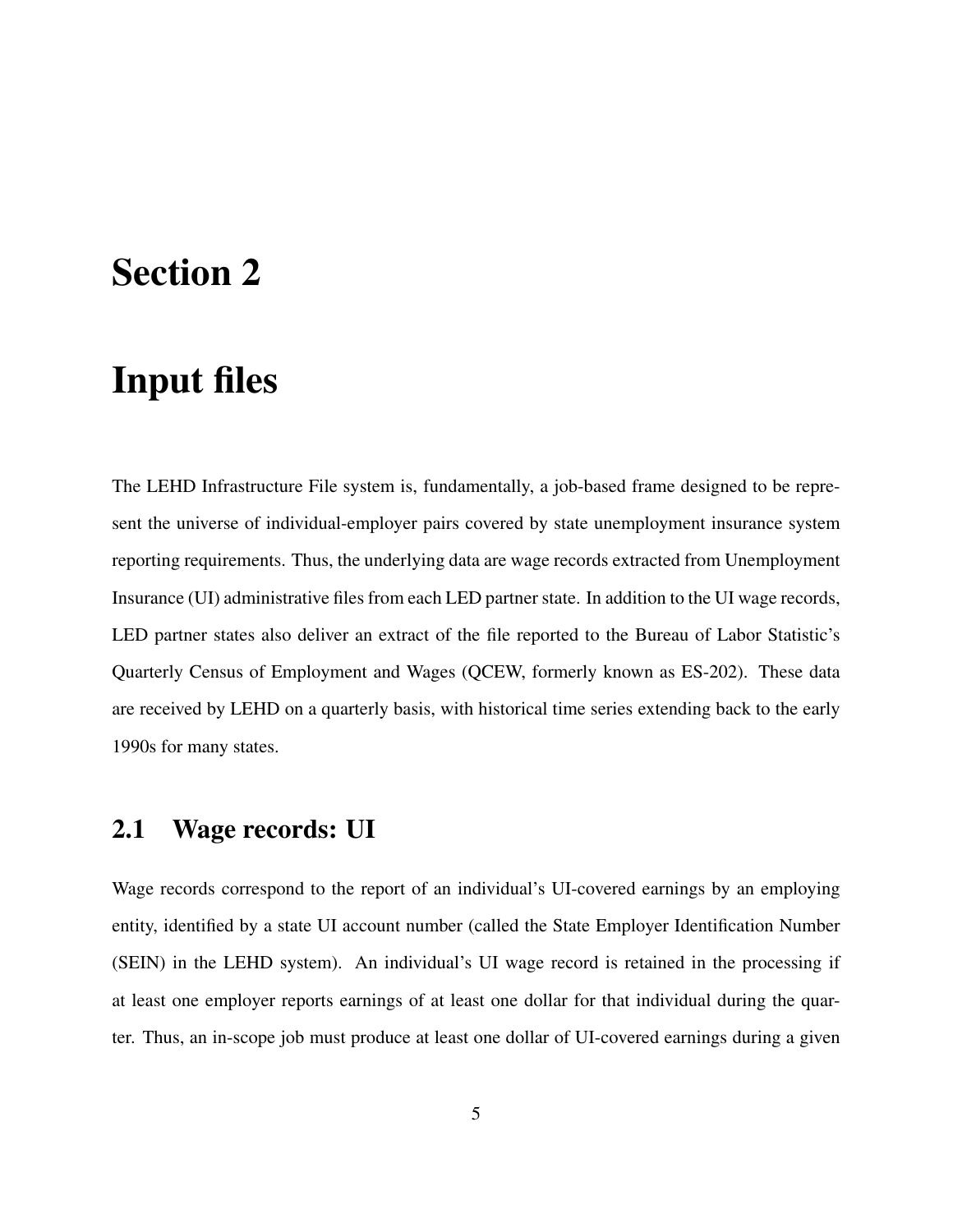quarter in the LEHD universe. Maximum earnings reported are defined in a specific state's unemployment insurance system, and observed top-coding varies across states and over time.

A record is completed with information on the individual's Social Security Number (later replaced with the Protected Identification Key, PIK, within the LEHD system), first name, last name, and middle initial. A few states include additional information: the firm's reporting unit or establishment (called SEINUNIT in the LEHD system), available for Minnesota, and a crucial component to the Unit-to-Worker impute described later; weeks worked, available for some years in Florida; hours worked, available for Washington state.

Current UI wage records are reported for the quarter that ended approximately six months prior to the reporting date at Census (the first day of the calendar quarter). Wage records are also reported for the quarter that the state considers "final" in the sense that revisions to its administrative UI wage record data base after that date are relatively rare. This quarter typically ends nine months prior to the reporting date. Historical UI wage records were assembled by the partner states from their administrative record backup systems.

## <span id="page-13-0"></span>2.2 Employer reports: ES-202

The employer reports are based on information from each state's Department of Employment Security. The data are collected as part of the Covered Employment and Wages (CEW) program, also known as the ES-202 program, which is jointly administered by the U.S. Bureau of Labor Statistics (BLS) and the Employment Security Agencies in a federal-state partnership. This cooperative program between the states and the federal government collects employment, payroll, and economic activity, and physical location information from employers covered by state unemployment insurance programs and from employers subject to the reporting requirements of the ES-202 system. The employer and work place reports from this system are the same as the data reported to the BLS as part of the Quarterly Census of Employment and Wages (QCEW), but are referred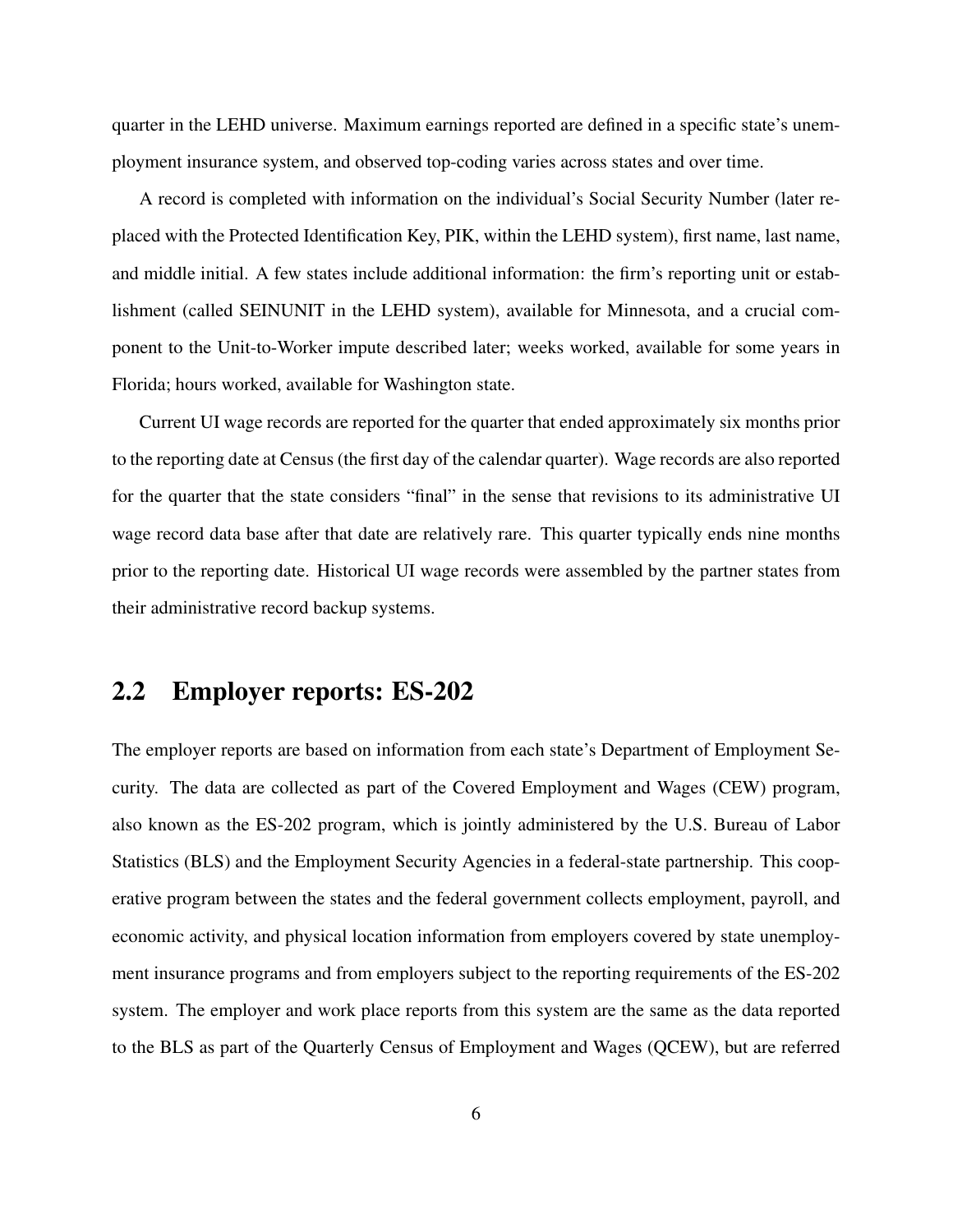to in the LEHD system by their old acronym "ES-202." The universe for these data is a 'reporting unit,' which is the QCEW establishment–the place where the employees actually perform their work. Most employers have one establishment ('single-units'), but most employment is with employers who have multiple establishments ('multi-units'). One report per establishment per quarter is filed<sup>2</sup>.

The information contained in the ES-202 reports has increased substantially over the years. Employers report wages subject to statutory payroll taxes on this form, together with some other information. Common to all years, and critical to LEHD processing, are information on the employer's identity (the SEIN), the reporting unit's identify (SEINUNIT), ownership information, employment on the 12th of each month covered by the quarter, and total wages paid over the course of the quarter. Additional information pertains to industry classifications (initially SIC, and later NAICS). Other information include the federal EIN, geography both at a high level (county or MSA) and low level (physical location street address and mailing address). A recent expansion of the standard report's record layout has increased the informational content substantially.

### <span id="page-14-0"></span>2.3 Administrative demographic information: PCF and CPR

The UI and ES-202 files are the core data files describing the economic activity of individuals, jobs and employers. Although these files contain a tremendous amount of detail on the economic activity, they contain little or no demographic information on the individuals. Demographic information comes from two administrative data sources–the Person Characteristics File (PCF) and the Composite Person Record (CPR), compiled by the Planning, Research, and Evaluation Division at the Census Bureau. The PCF contains information on sex, date of birth, place of birth, citizenship, and race, most of which is extracted from the Social Security Administration's Numident file–the data base containing application information for Social Security Numbers sorted in SSN order. The CPR information contains annual place of residence data compiled from the Statistical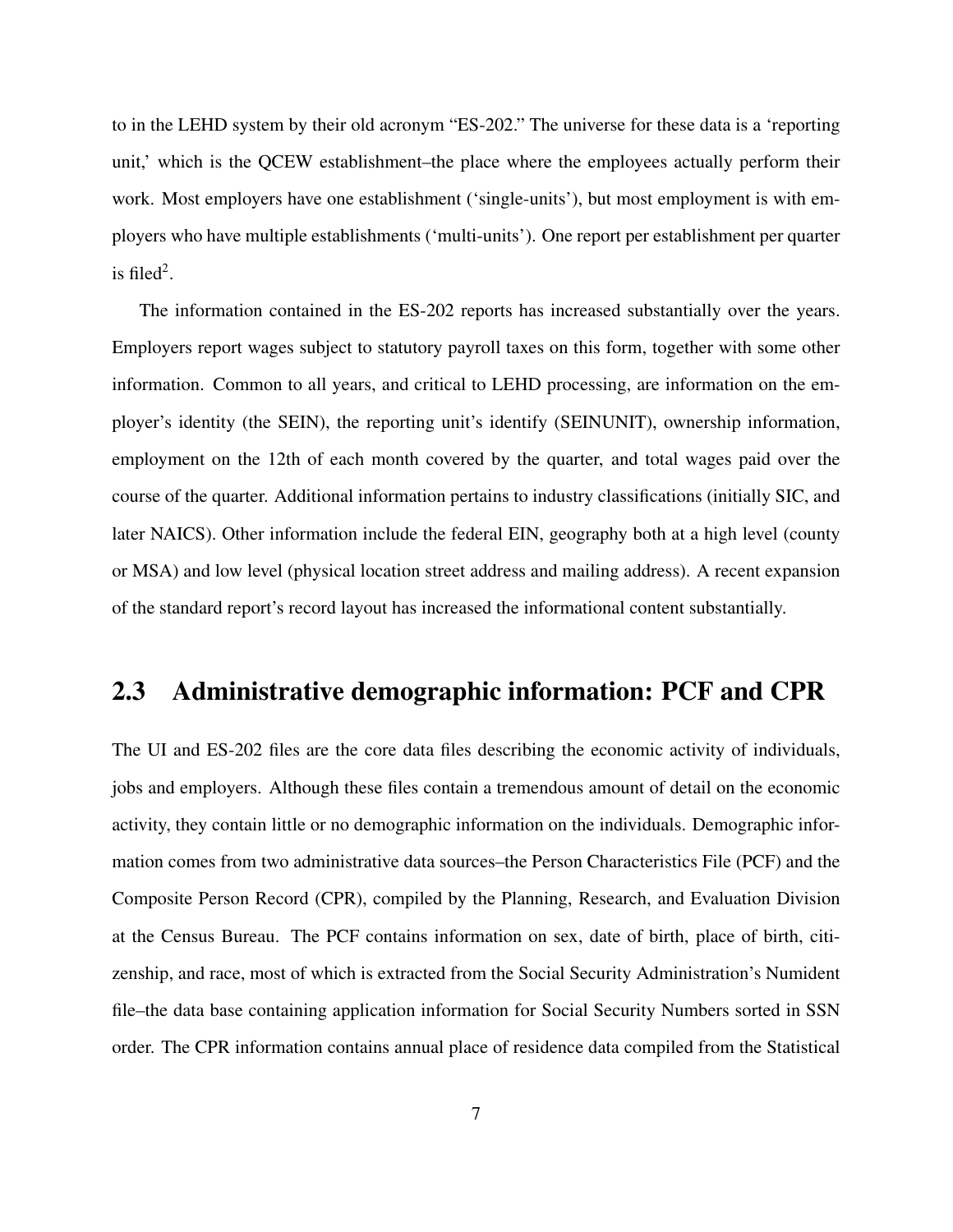Administrative Records System (StARS).

### <span id="page-15-0"></span>2.4 Demographic product integration

As part of the integration of individual and household demographic information, the LEHD system uses the fact many individuals were part of respondent households in the Survey of Income and Program Participation (SIPP) or the March Current Population Survey (CPS). Identifier information from the 1984, 1990-1993, and 1996 SIPP panels as well as from March Demographic Supplement to the CPS from 1983 forward have been integrated into the system. See the discussion of the Individual Characteristics File system below.

## <span id="page-15-1"></span>2.5 Economic censuses and annual surveys integration

The LEHD Infrastructure Files include a crosswalk between the SEIN/SEINUNIT and the federal Employer Identification Number (EIN). This cross walk can be used to integrate data from the 1987, 1992, 1997 and 2002 economic censuses, all annual surveys of manufacturing, service, trade, transportation and communication industries and selected, approved fields from the Census Bureau's Employer and Nonemployer Business Registers. The integration is used for research to improve the economic activity and geocoding information in both the Infrastructure Files and the Business Registers. The integration of these data is based upon exact EIN matches, supplemented with statistical matching to recover establishments. See the discussion of the Business Register Bridge below.

## <span id="page-15-2"></span>2.6 Identifiers and their longitudinal consistency

Both the wage records and employer reports are administrative data–comprehensive, but sometimes less than perfect. Spurious changes in the entity identifiers (Social Security Number for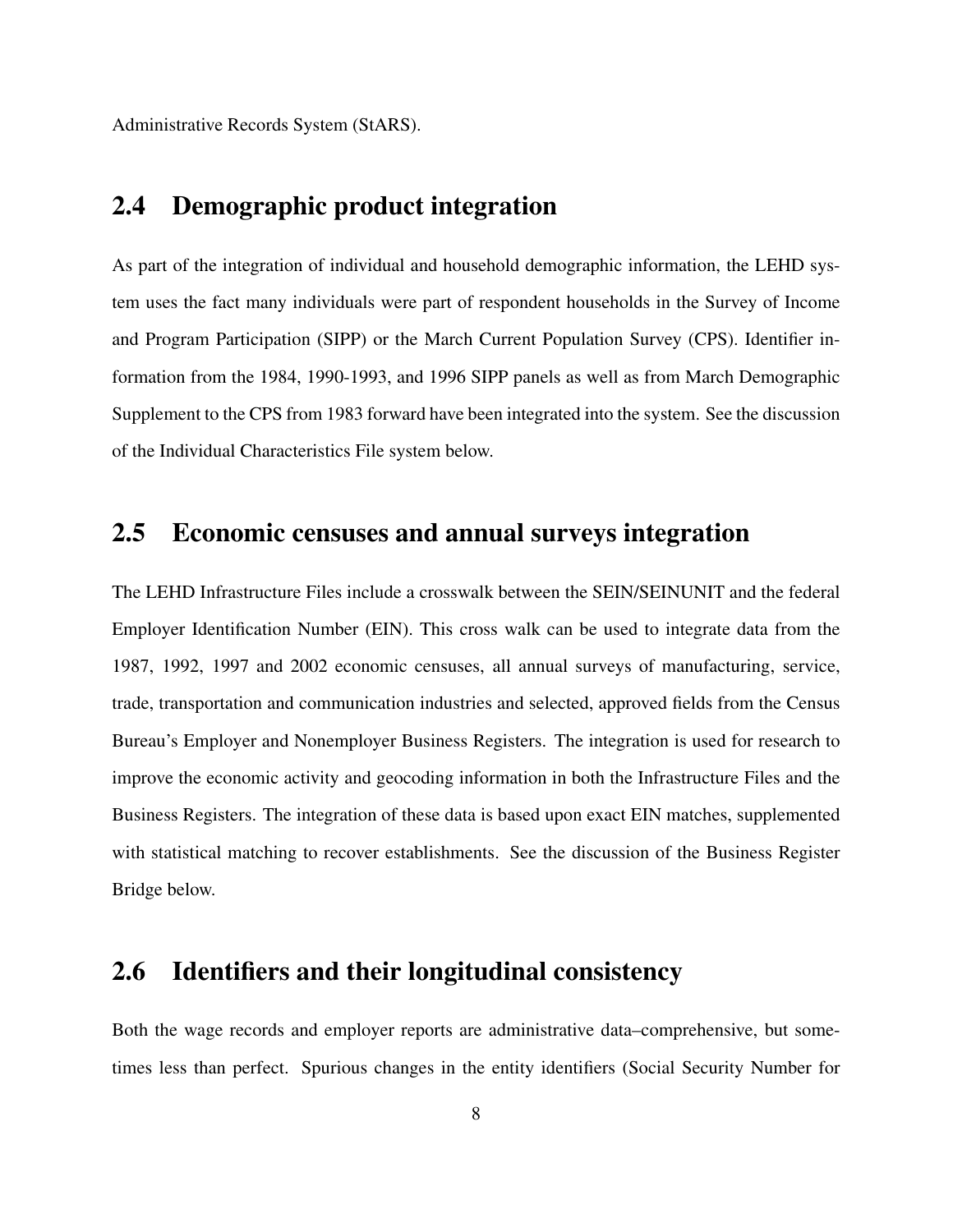individuals, SEIN/SEINUNIT for employers and establishments) used for longitudinal matching can have a significant impact on most economic uses of the data. This section discusses the procedures implemented in the LEHD Infrastructure Files to detect, edit, and manage these identifiers.

### <span id="page-16-0"></span>2.6.1 Scope of data and identifiers

In the LEHD system, a person is identified initially by the Social Security Number, and later by the Protected Identification Key (PIK). This identifier is national in scope, and individuals can be tracked across all states and time periods. Not all individuals are in-scope at all times. To be included in the wage record database, an individual's job must be covered by the reporting requirements of the state's unemployment insurance system. The prime exclusions are agriculture and to some parts of the public sector, particularly federal, military, and postal works. Coverage varies across states and time, although on average, 96% of all private-sector jobs are covered. The BLS Handbook of Methods [\(Bureau of Labor Statistics;](#page-71-3) [1997a,](#page-71-3) p. 42) describes UI coverage as "broad and basically comparable from state to state," and claims "over 96 percent of total wage and salary civilian jobs" were covered in 1994. [Stevens](#page-72-1) [\(2002\)](#page-72-1) provides a survey of coverage for a subset of the current participant states in the LEHD system.

An employer is identified primarily by its state UI account number (SEIN). A single legal employer might have multiple SEINs but regardless of its operations in other states a legal employer has a different unemployment insurance account in each state in which it has statutory employees. In particular, the QWI are based exclusively on SEIN-based entities and their associated establishments. Since the SEIN is specific to a state, the QWI does not account for simultaneous activity of individuals across state lines, but within the same multi-state employer. Such activity appears as distinct jobs in the universe. Time-consistency is also not guaranteed, since the UI account number associated with an employer can also change (see later discussions).

Although the QWI are based on SEIN/SEINUNIT establishments, this restriction does not apply to the Infrastructure Files themselves. Using the federal EIN, reported on the ES-202 extract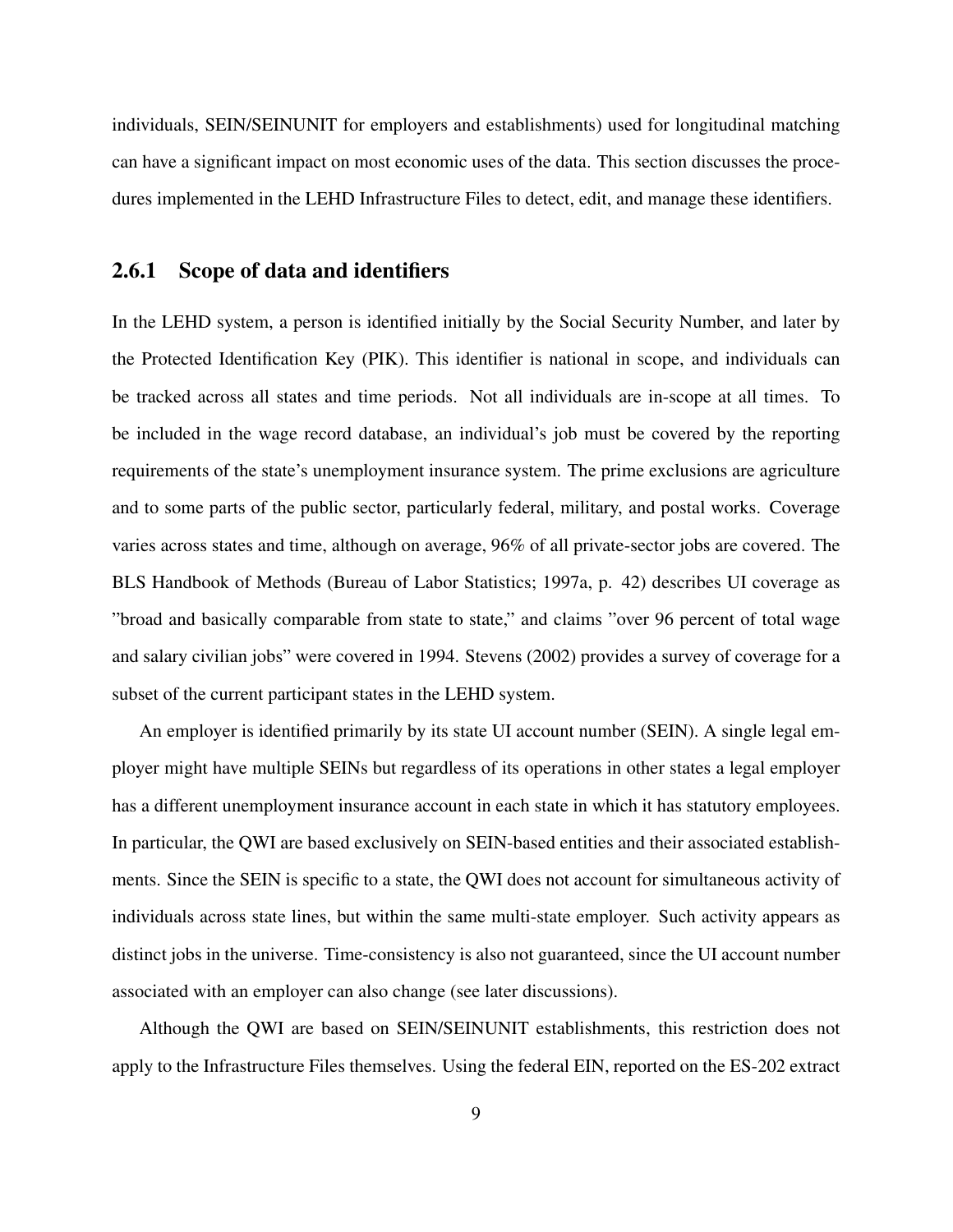and stored on the Employer Characteristics File (ECF) and the Business Register Bridge (BRB), research links to the Census Employer and Nonemployer Business Registers (BR) permit analyses that map entities from the QCEW universe to the Census Universe even when the employer-entity operates across state lines. (See Section [8.2.3](#page-64-3) for more information on the Business Register Bridge.)

### <span id="page-17-0"></span>2.6.2 Error correction of person identifiers

Coding errors in the SSN can occur for a variety of reasons. A survey of 53 state employment security agencies in the United States over the 1996-1997 time period found that most errors are due to coding errors by employers, but that when errors were attributable to state agencies, data entry was the culprit [\(Bureau of Labor Statistics;](#page-71-4) [1997b,](#page-71-4) pg. ii). The report noted that 38% of all records were entered by key entry, while another 11% were read in by optical character readers. OCR and magnetic media tend to be less prone to errors.

Errors can be random digit coding errors that do not persist, typically generated when data are transferred from one format (paper) to another (digital), or can be persistent, typically occurring when a firm's payroll system contains an erroneous SSN. While the latter is harder to identify and to correct, the LEHD system uses statistical matching techniques, primarily probabilistic record linking, to correct for spurious and non-persistent coding errors. The incidence of errors and the success rate of the error correction methods differs widely by state. In particular, it depends critically on the quality of the available individual name information on the wage records.

[Abowd and Vilhuber](#page-71-2) [\(2005\)](#page-71-2) describe and analyze the LEHD SSN editing process as it was applied to data provided by the state of California. The process verified over half a billion records for that state and is now routinely applied to all states in the LEHD Infrastructure Files. The number of records that are recoded is slightly less than 10 percent of the total number of unique individuals appearing in the original data, and only a little more than 0.5% of all wage records. The authors estimate that the true error rate in the data is higher, in part due to the conservative setup of the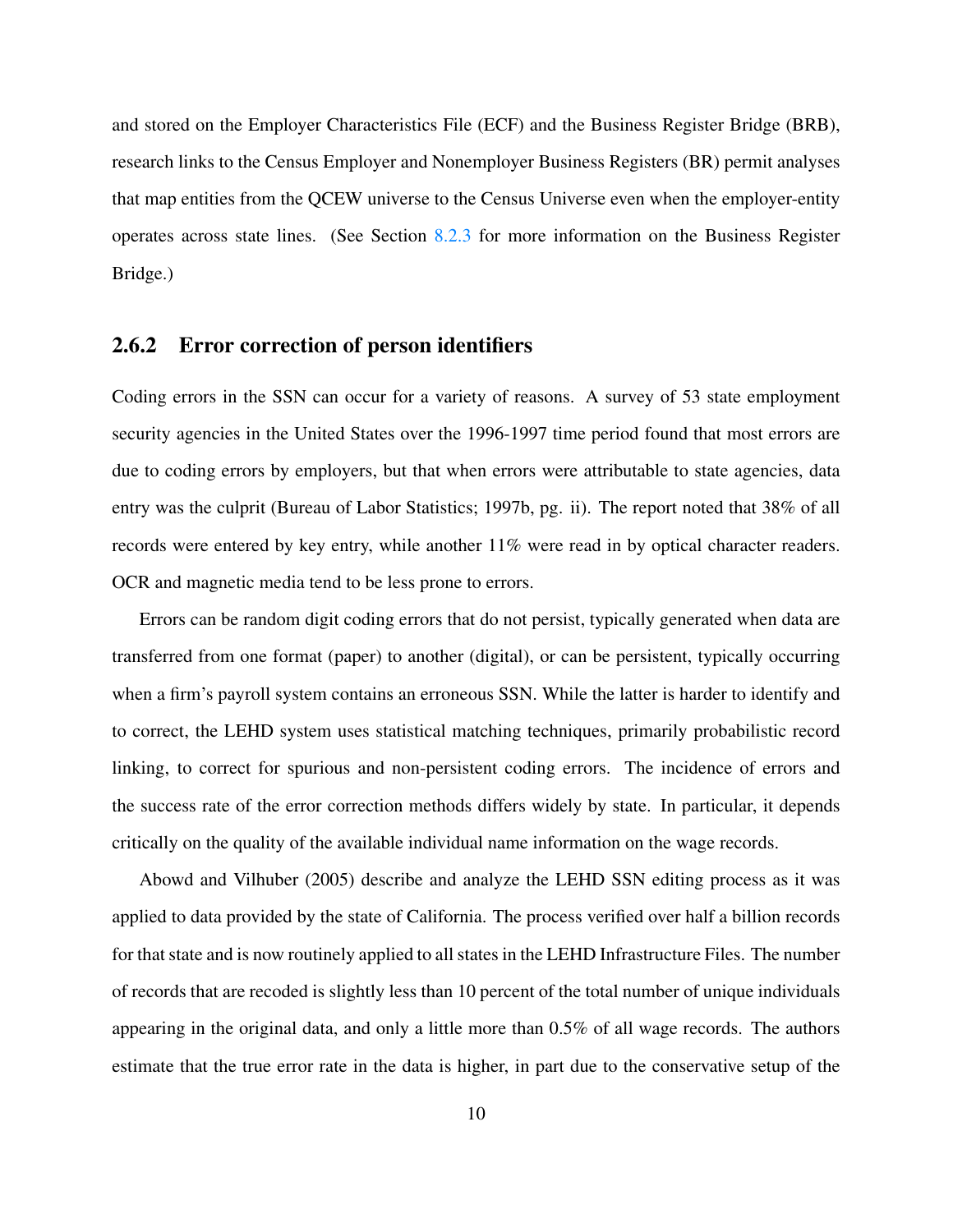process. Over 800,000 job history interruptions in the original data are eliminated, representing 0.9% of all jobs, but 11% of all interrupted jobs. Despite the small number of records that are found to be miscoded, the impact on flow statistics can be large. Accessions in the uncorrected data are overestimated by 2%, and recalls are biased upwards by nearly 6%. Payroll for accessions and separations are biased upward by up to 7 percent.

The wage record editing occurs prior to the construction of any of the Infrastructure Files for two reasons. First, the wage record edit process requires access to the original Social Security Numbers as well as to the names on the wage records, both of which, because they are covered by the Privacy Act, are replaced by the Protected Identification Key (PIK) early in the processing of wage records. The PIK is used for all individual data integration. The original SSN and the individual's name are not part of the LEHD Infrastructure Files. Second, because the identifier changes underlying the wage record edit are deemed spurious, and because individuals have no economic reason at all to change Social Security Numbers, there is little ambiguity about the applicability of the edit. This is different from the editing of employer identifiers (see the next section).

The Census Bureau designed the PIK as a replacement for the Privacy Act protected SSN. The PIK itself is a random number related to the SSN solely through a one-to-one correspondence table that is stored and maintained by PRED on a computing system that is isolated from all LEHD systems and from most other systems at the Census Bureau. To avoid any commingling of SSNladen data with PIK-laden data, which might compromise the protection afforded by the PIK, the wage record editing process takes place in a secure and distinct computing area from the rest of the LEHD processing.

### <span id="page-18-0"></span>2.6.3 Correcting for changes in firm identifiers

Firms in the QCEW system are identified by a UI account number assigned by the state. As with all employer identifiers, an account number can change over time for a number of reasons, not all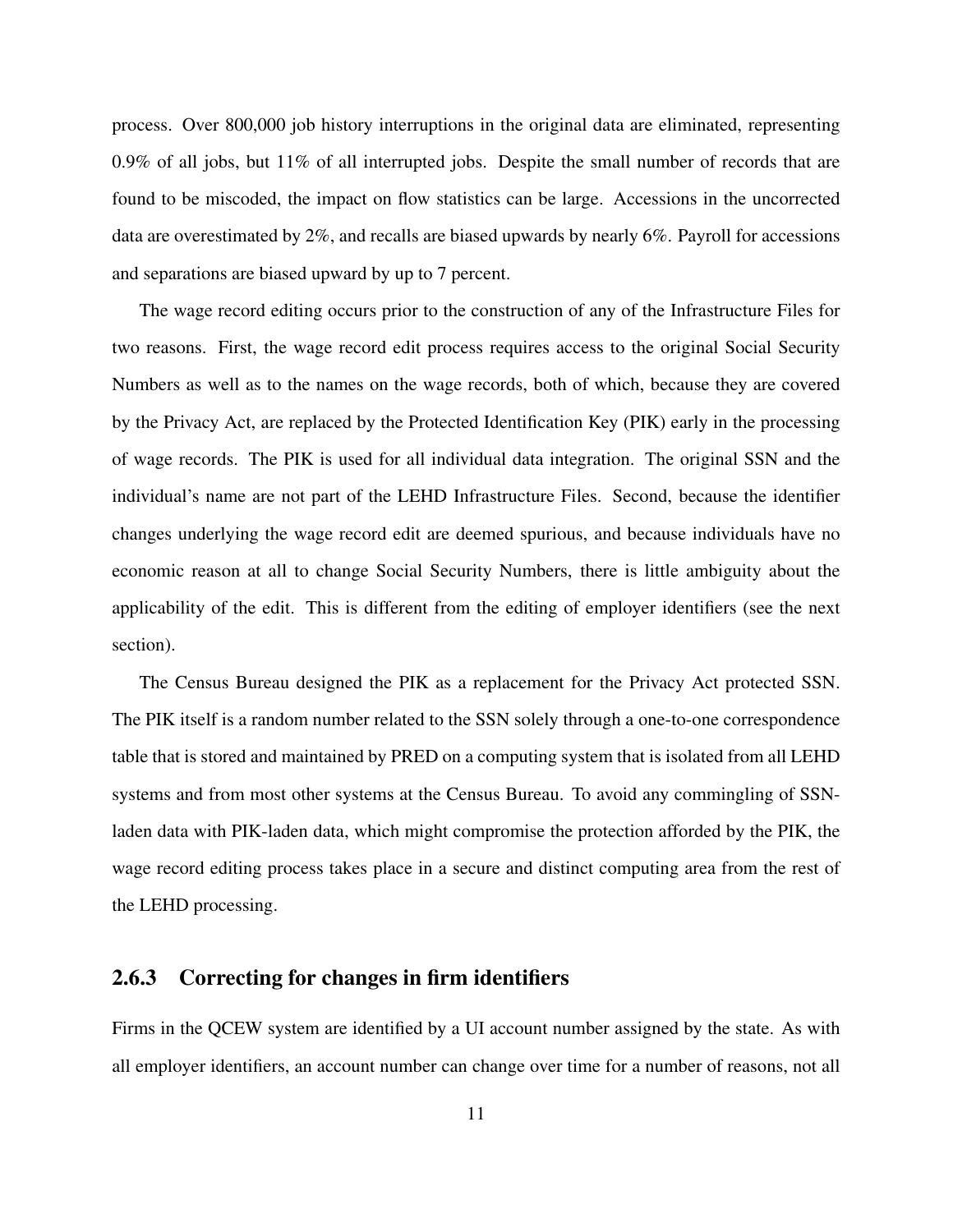of which are due to economically meaningful changes. State administrative units take great care to follow the legal entities in their system, but account numbers may nevertheless change for reasons which economists may not consider legitimate economic reasons. For instance, a simple change in ownership of a firm may lead to a change in the account number. Often, but not always, such a change is noted in the successor/predecessor fields of the ES-202 record. Other times, without changes in ownership, employees migrate en masse from one UI account to another. In this case, one might make a reasonable inference that there were continuous economic operations.

Because changes in the employer identifiers are correlated with some elements of economic choice, albeit imperfectly, these identifiers are managed in the LEHD Infrastructure File system. Because the system is designed to operate from regular reports of the administrative record systems in the partner states, the original employer identifiers must be retained all files in the system. The LEHD system then builds a data base of entity demographics that traces the formal successor/predecessor relations among these identifiers. In addition, entity-level summary inferences about undocumented successor/predecessor relations, which are based on worker flow statistical analysis, are also stored in this entity demography data base. An auxiliary file, the Successor-Predecessor File (SPF), is created from the entity demographic histories and used to selectively apply successor/predecessor edits to the input files for the QWI. Handling the entity identifiers in this manner allows the LEHD system to receive and integrate updates of input data from partner state (because these share common entity identifiers) and to purge statistical analyses of the spurious changes due to non-economic changes in the entity demography over time. The SPF is described in more detail later in this paper.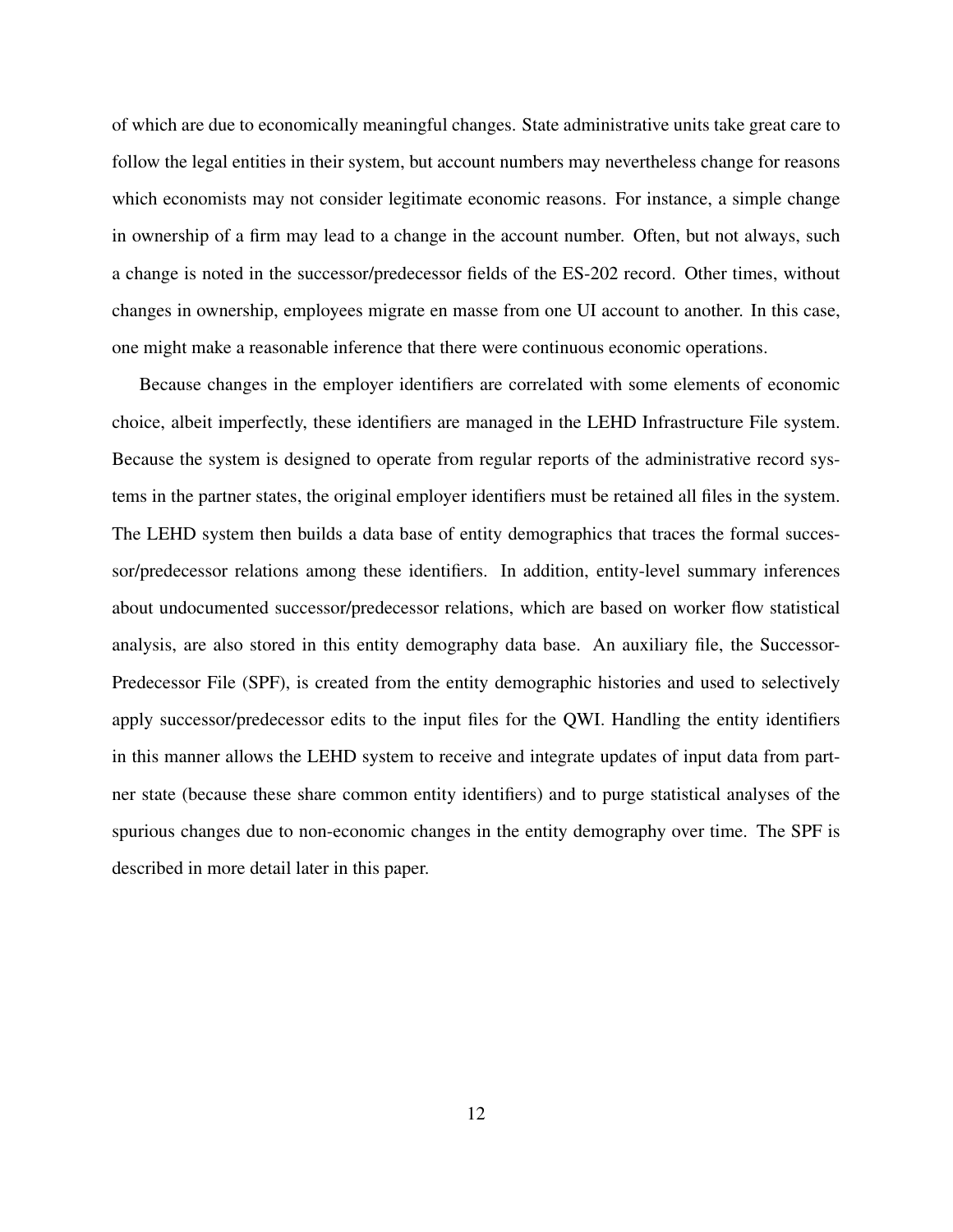## <span id="page-20-0"></span>Section 3

## Infrastructure Files

This Section describes the creation of the core Infrastructure Files from the raw input files. These files form the core of the integrated system that supports the job-based statistical frame that LEHD created. Each Infrastructure File is integrated into the system with longitudinally consistent identifiers that satisfy fundamental data base rules allowing them to be used as unique record keys. Thus, the core Infrastructure File system can be used to create valid statistical views of data for jobs, individuals, employers, or establishments. The system is programmed entirely in SAS and all files are maintained in SAS format with SAS indices.

The raw input files, quarterly UI wage records and ES-202 reports, are first standardized.<sup>3</sup> The UI wage record files are edited for longitudinal identifier consistency, and the SSN is then replaced by the PIK. The ES-202 files are standardized but no identifier or longitudinal edits are performed at this stage. Thus, the raw input files with only the edits noted here, are preserved for future research. Beyond these standardizing steps, no further processing of the raw files occurs. Instead, all the editing and imputation are done in the process of building the Infrastructure Files.

The LEHD system builds the Infrastructure Files from the standardized input files augmented by a large number of additional Census-internal demographic and economic surveys and censuses. The Employment History File (EHF) provides a full time-series of earnings at all within-state jobs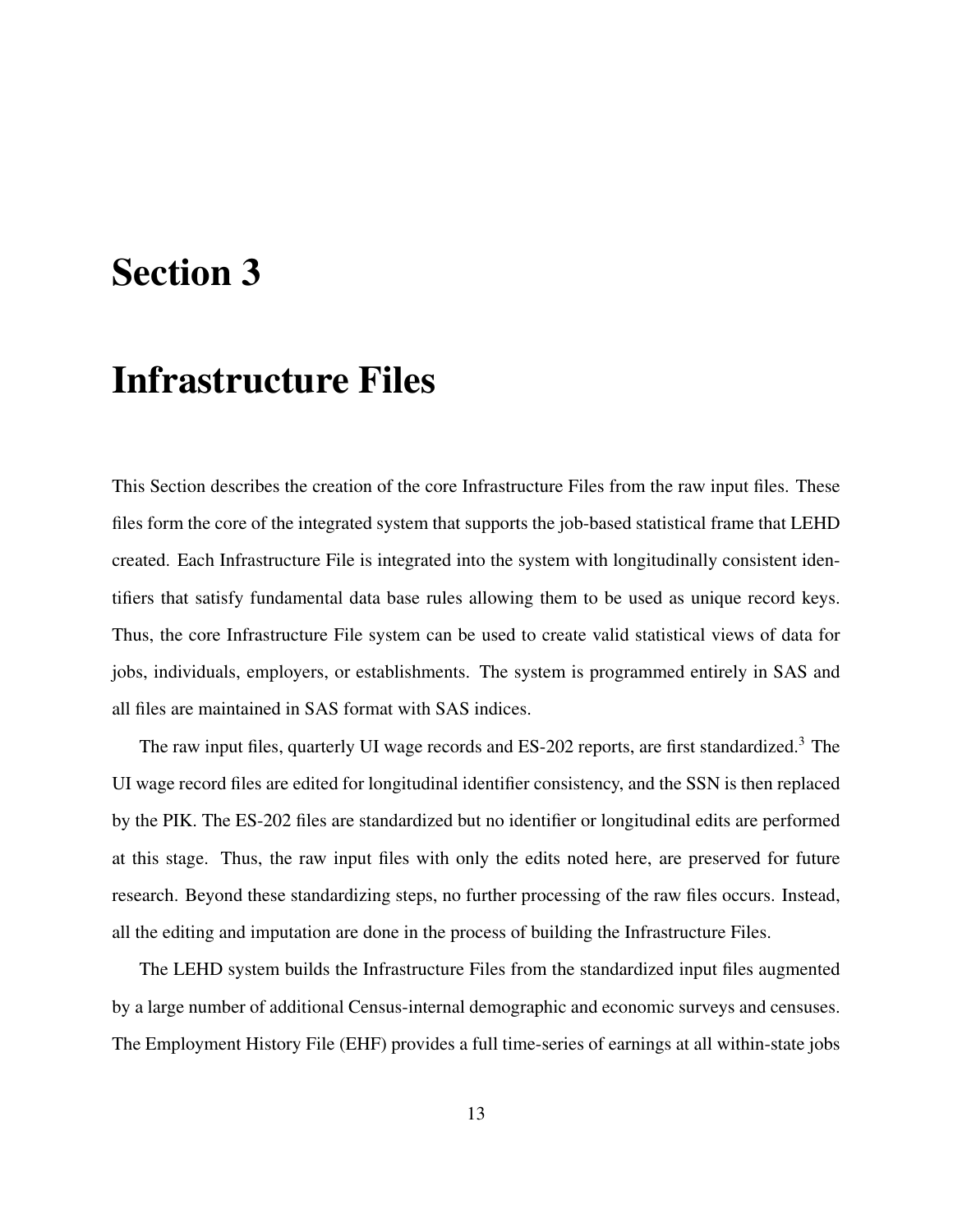for all quarters covered by the LEHD system and provided by the state.<sup>4</sup> It also provides activity calendars at a job, SEINUNIT, and SEIN level. The Individual Characteristics File (ICF) provides time-invariant personal characteristics and some address information.<sup>5</sup> The Employer Characteristics File (ECF) provides a complete data base of firm and establishment characteristics, most of which are time-varying. The ECF includes a subset of the data available on the Geocoded Address List (GAL), which contains geocodes for the block-level Census geography and latitude/longitude coordinates for the physical location addresses from a large set of administrative and survey data, including address information in the ES-202 input files. We will describe each of these files in detail in this section.

## <span id="page-21-0"></span>3.1 Employment History File: EHF

The *Employment History File* (EHF) is designed to store the complete in-state work history for each individual that appears in the UI wage records. The EHF for each state contains one record for each employee-employer combination–a job–in that state in each year. Both annual and quarterly earnings variables are available in the EHF. Individuals who never have strictly positive earnings at their employing SEIN (a theoretical possibility) in a given year do not have a record in the EHF for that year. The EHF data are restructured into a file containing one observation per job (PIK-SEIN combination), with all quarterly earnings and activity information available on that record. The restructured file is called the Person History File (PHF).<sup>6</sup> An active job within a quarter, the primary job-level economic activity measure, is defined as having strictly positive quarterly earnings for the individual-employer pair that define the job.

A similar time-series, based on observed activity (positive employment) in the ES-202 records, is computed at the SEINUNIT level (UNIT History File, UHF) and the SEIN level (SEIN History File, SHF).

At this stage of the data processing the first major integrated quality control checks occur. The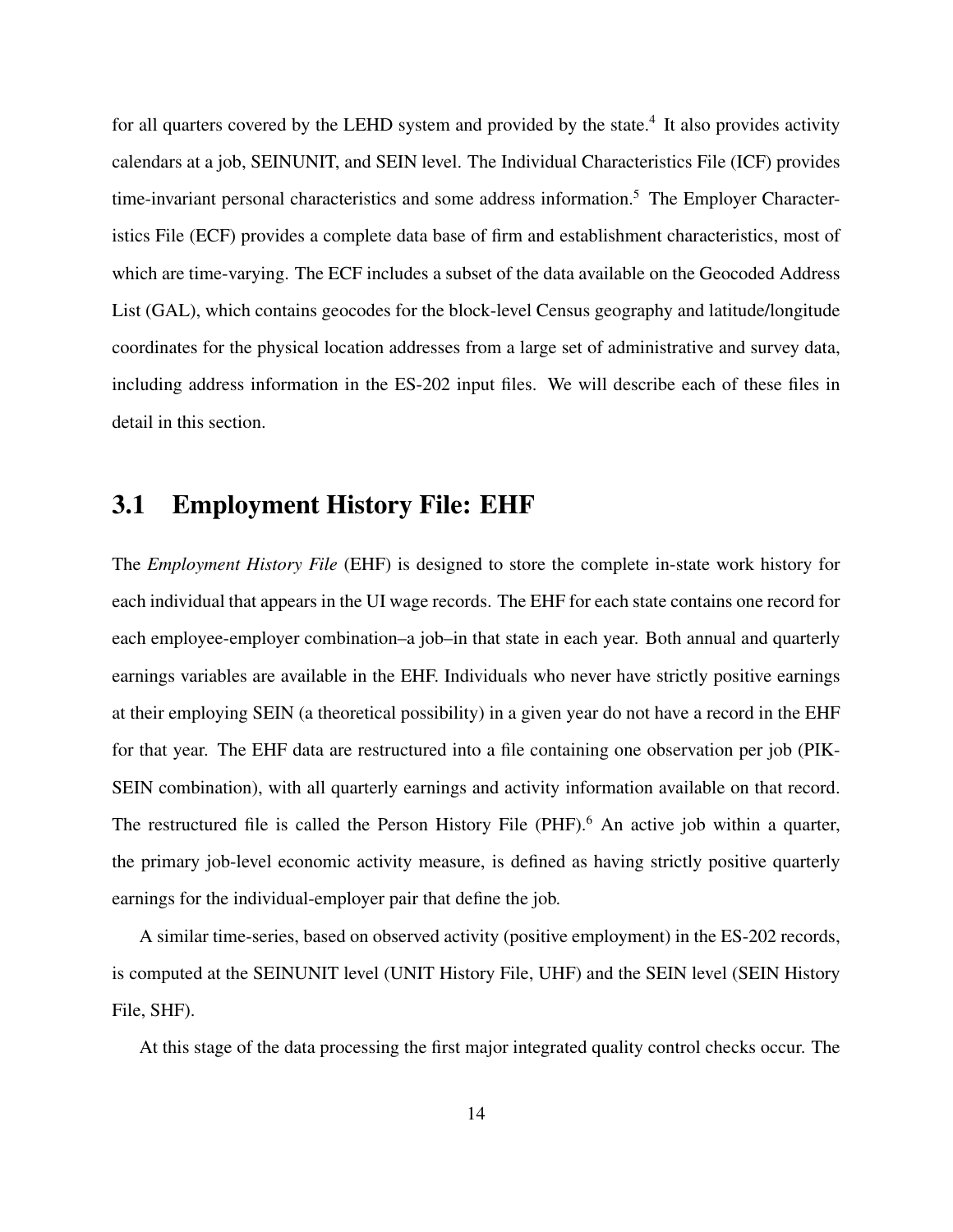system performs a quarter-by-quarter comparison of the earnings and employment information from the UI wage records (beginning-of-quarter employment, see Appendix for the definition, and total quarterly payroll) and ES-202 records (month one employment and total quarterly payroll). Large discrepancies in any quarter are highlighted and the problematic input files are passed to an expert analyst for study. Discrepancies that have already been investigated and that will, therefore, be automatically corrected in the subsequent processing of a state's data are allowed to pass. Other discrepancies are investigated by the analyst. The analyst's function is to find the cause of the discrepancy and take one of three course of action:

- arrange for corrected data from the state supplier,
- develop an edit that can be applied to correct the problem
- or flag the data as problematic so that they are not used in the QWI estimation system.

The first two actions result in a continuation of the Infrastructure File processing and no change in the QWI estimation period. The third action results in continuation of the Infrastructure File processing and either the suppression of a state's QWI data until the problem can be corrected or a shortening of the time period over which QWI data are produced for that state. Often, a statesupplied corrected data file is imported into the LEHD system. Equally often, a state-specific edit is built into the data processing. Each time the state's data are reprocessed, this edit is invoked. Unfortunately, not all data discrepancies can be resolved. Then, the third action occurs. In particular, the state's archival historical UI wage record and ES-202 data are sometimes permanently damaged or defective. In these cases, the data have been lost or permanently corrupted. The quality control during the EHF processing identifies the state and quarter when such problems occur. In the current Infrastructure File system, such data are not used for the QWI estimation but may be used by analysts for specific research projects. In the course of such research projects, the analyst often develops a statistical method for improving the defective data. These improvements are then ported into the Infrastructure File system.<sup>7</sup>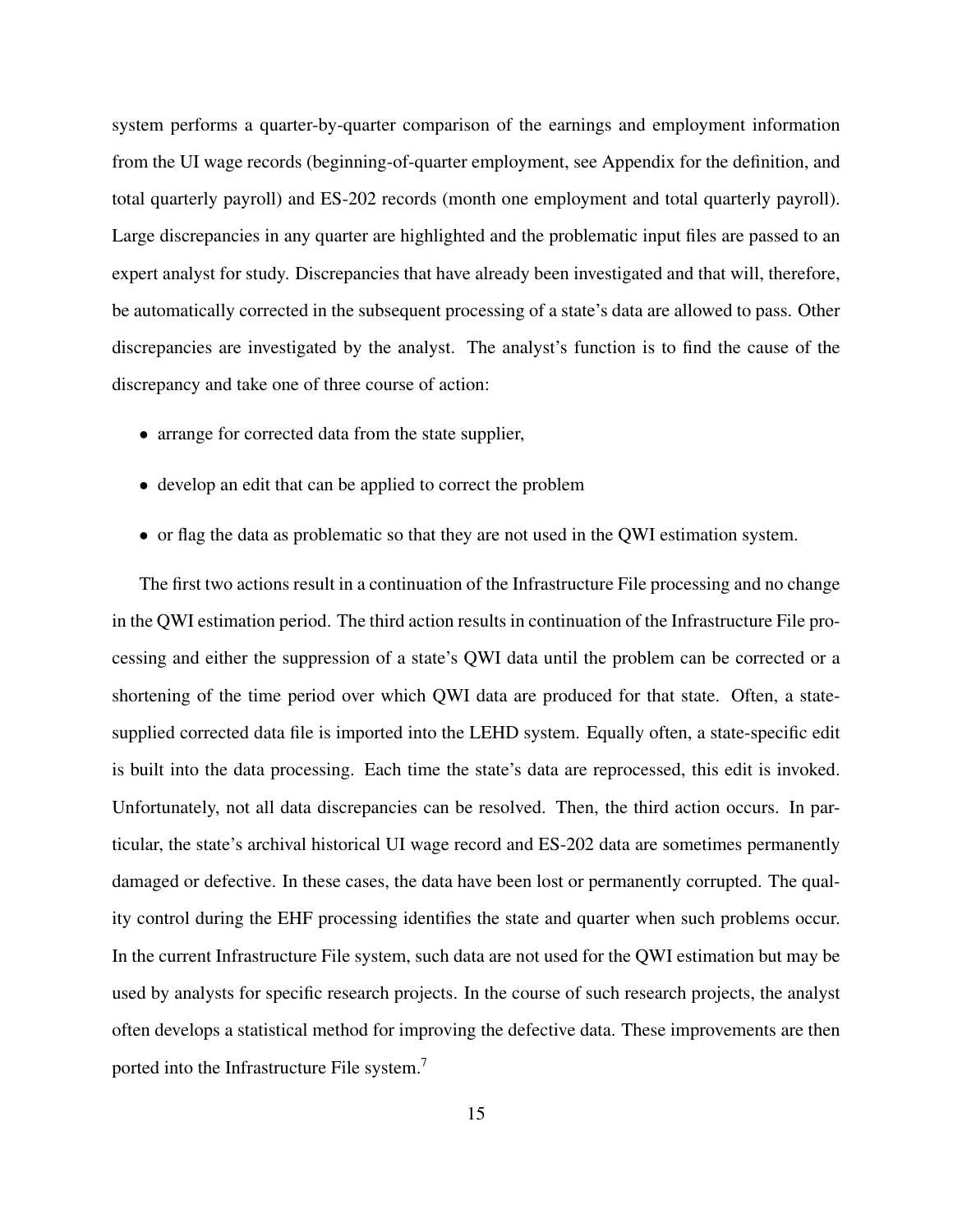## <span id="page-23-0"></span>3.2 Individual Characteristics File: ICF

The *Individual Characteristics File* (ICF) for each state contains one record for every person who is ever employed in that state over the time period spanned by the state's unemployment insurance records.

The ICF is constructed in the following manner. First, the universe of individuals is defined by compiling the list of unique PIKs from the EHF. Demographic information from the PCF is then merged on by PIK, and records without a valid match flagged. PIK-survey identifier crosswalks link the CPS and SIPP ID variables into the ICF, and sex and age information from the CPS is used to complement and verify the PCF-provided information.

### <span id="page-23-1"></span>3.2.1 Age and sex imputation

Approximately 3% of the PIKs found in the UI wage records do not link to the PCF. Multiple imputation methods are used to impute date of birth and sex for these individuals. To impute sex, the probability of being male is estimated using a state-specific logit model:

<span id="page-23-2"></span>
$$
P(male) = f(X_{is}\beta_s)
$$
\n(3.1)

where  $X_{is}$  contains a full set of yearly log earnings and squared log earnings, and full set of employment indicators covering the time period spanned by the state's records, for each individual i with strictly positive earnings within state s and non-missing PCF sex. The state-specific  $\hat{\beta}_s$  as estimated from Equation  $(3.1)$  is then used to predict the probability of being male for individuals with missing sex within state s, and sex is assigned as

$$
\text{male if } X_{is}\hat{\beta}_s \ge \mu_l \tag{3.2}
$$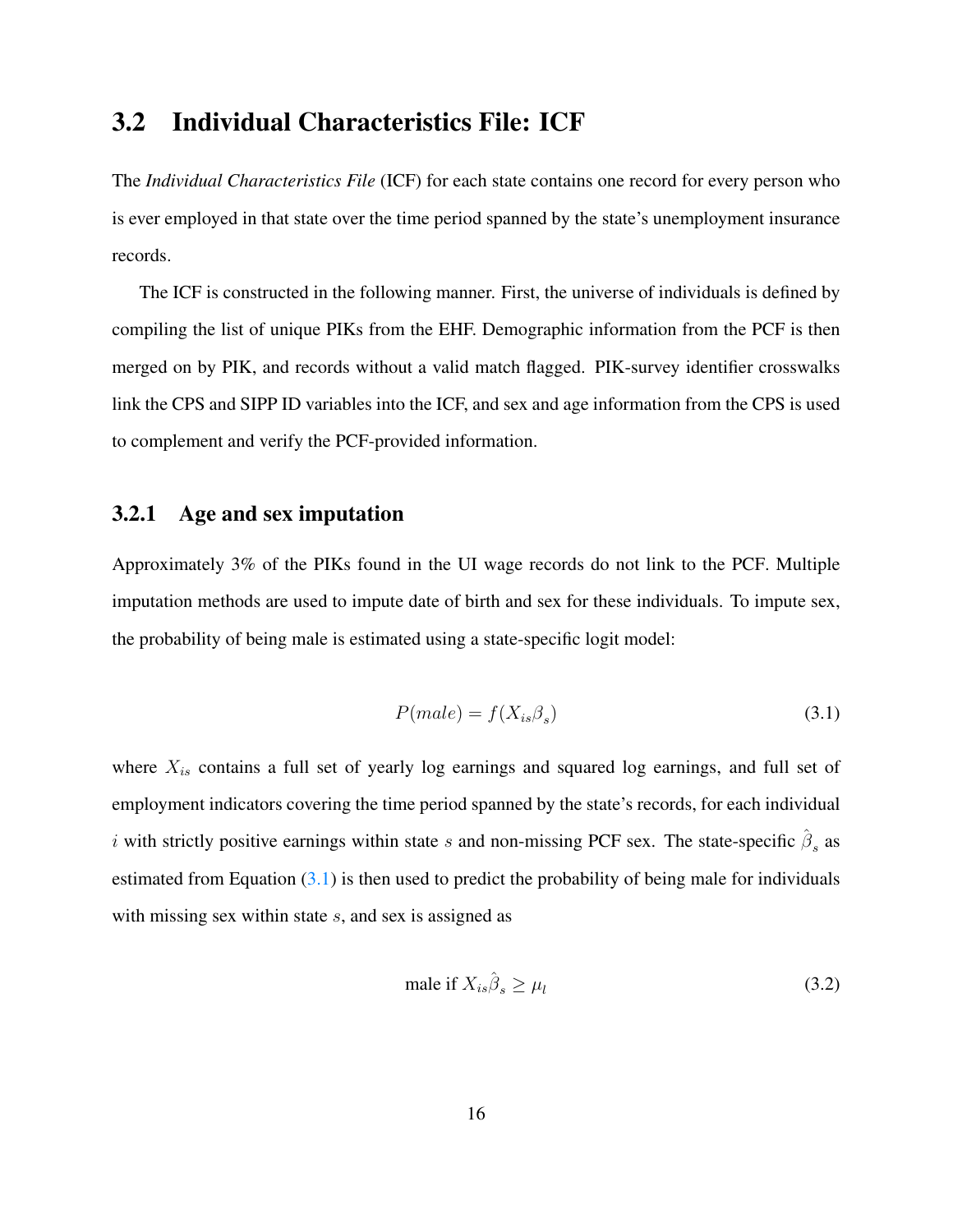where  $\mu_l \sim U[0, 1]$  is one of  $l = 1, \dots, 10$  independent draws from the distribution. Thus, each individual with missing sex is assigned ten independent missing data implicates, all of which are used in the QWI processing.<sup>8</sup>

The imputation of date of birth is done in a similar fashion using a multinomial logit to predict the probability of being in one of eight age categories and then assigning an age based on this probability and the distribution of ages within the category. Again, the missing data imputation occurs ten times.

If an individual is missing sex or birth date in the PCF, but not in the CPS, then the CPS values are used, not the imputed values. Also, before the imputation model for date of birth is implemented, basic editing of the date of birth variable takes place to account for obvious coding errors, such as a negative age at the time when UI earnings are first reported for the individual. In those relatively rare cases where the date of birth information is deemed unrealistic, it is set to missing and imputed based on the model described above.

### <span id="page-24-0"></span>3.2.2 Place of residence imputation

Place of residence information on the ICF is derived from the StARS (Statistical Administrative Records System), which for the vast majority of the individuals found in the UI wage records contains information on the place of residence down to the exact geographical coordinates. However, in less than ten percent of all cases the geography information is incomplete or missing. Since the QWI estimation relies on completed place of residence information, because this information is a critical conditioning variable in the unit-to-worker (U2W) imputation model (see Section [4.2\)](#page-40-0), all missing residential addresses are imputed.

County of residence is imputed based on a categorical model of the data that is a fully-saturated contingency table. Separately for each state, unique combinations of categories of sex, age, race, income and county of work are used to form  $i = 1, \ldots, I$  populations. For each sample i, the probability of residing in a particular county as of 1999,  $\pi_{ij}$ , is estimated by the sample proportion,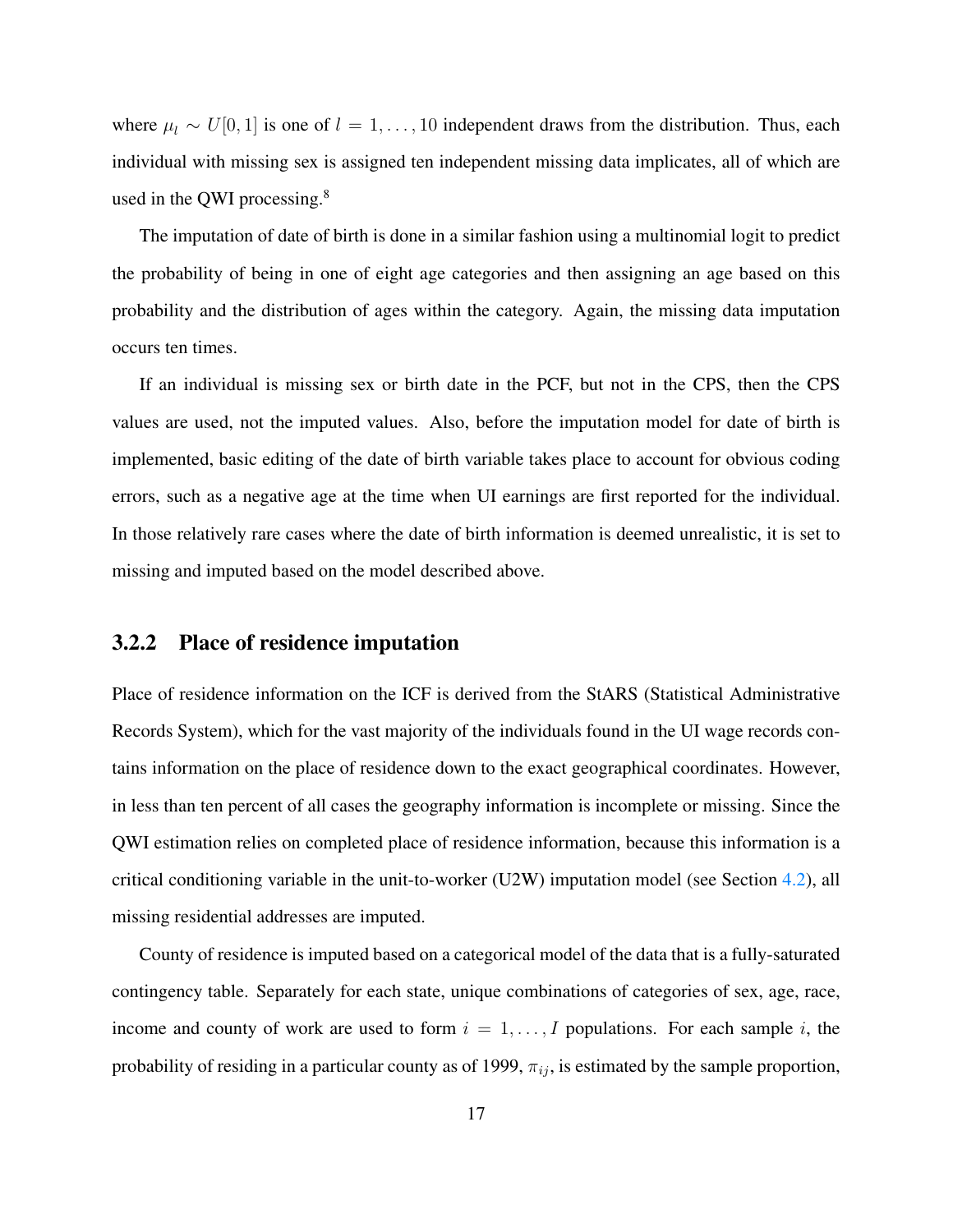$p_{ij} = n_{ij}/n_i$ , where  $j = 1, \ldots, J$  indexes all the counties in the state plus an extra category for out-of-state residents.

County of residence is then imputed based on

$$
county = j \text{if } P_{ij-1} \le u_k < P_{ij}
$$

where  $P_i$  is the CDF corresponding to  $p_i$  for the *i*th population and  $\mu_{kl} \sim U[0, 1]$  is one of  $k =$  $1, \ldots, 10$  independent draws for the *l*th individual belonging to the *i*th population.<sup>9</sup>

In its current version no geography below the county level is imputed and in those cases where exact geographical coordinates are incomplete the centroid of the finest geographical area is used. Thus, in cases where no geography information is available this amounts to the centroid of the imputed county. Geographical coordinates are not assigned to individuals whose county of residence has been imputed to be out-of-state.

#### <span id="page-25-0"></span>3.2.3 Education imputation

The imputation model for education relies on a statistical match between the Decennial Census 1990 and LEHD data. The probability of belonging to one of 13 education categories is estimated using 1990 Decennial data conditional on characteristics that are common to both Decennial and LEHD data, using a state-specific logit model:

$$
P(educat) = f(Z_{is}\gamma_s)
$$
\n(3.3)

where  $Z_{is}$  contains age categories, earnings categories, and industry dummies for individuals age 14 and older in the 1990 Census Long Form residing in the state being estimated, and who reported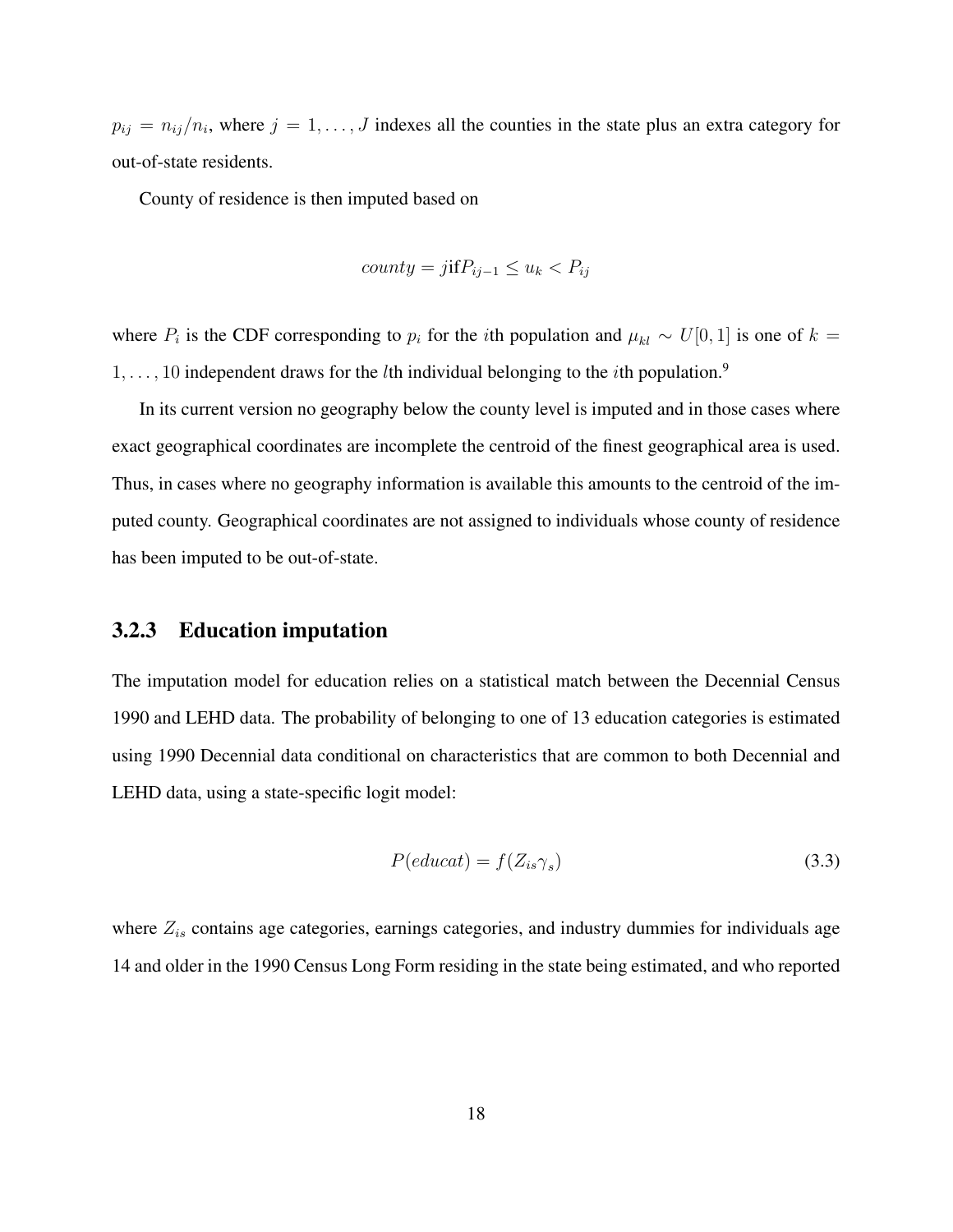strictly positive wage earnings. The education category is imputed based on

$$
educat = j \text{ if } cp_{j-1} \le \mu_l < cp_j
$$

where  $cp_j = Z_{is}\hat{\gamma}_s$  and  $\mu_l \sim U[0,1]$  is one of  $l = 11, \dots, 20$  independent draws, and  $i \in EHF$ .<sup>10</sup>

## <span id="page-26-0"></span>3.3 The Geocoded Address List: GAL

The *Geocoded Address List* (GAL) is a file system containing unique commercial and residential addresses in a state geocoded to the Census block and latitude/longitude coordinates. The file encompasses addresses from the state ES-202 data, the Census Bureau's Employer Business Register (BR), the Census Bureau's Master Address File (MAF), the American Community Survey Place of Work file (ACS-POW), the American Housing Survey (AHS) and others. Addresses from these source files are processed by geocoding software (Group1's Code1), address standardizers (Ascential/Vality), and record matching software (Ascential/Vality) for unduplication. The remaining processing is done in SAS and the final files are in SAS format.

The final output file system consists of the address list and a crosswalk for each processed file-year. The GAL contains each unique address, identified by a GAL identifier called GALID, its geocodes, a flag for each file-year in which it appears, data quality indicators, and data processing information, including the release date of the Geographic Reference File (GRF). The GAL Crosswalk contains the ID of each input entity and the ID of its address (GALID).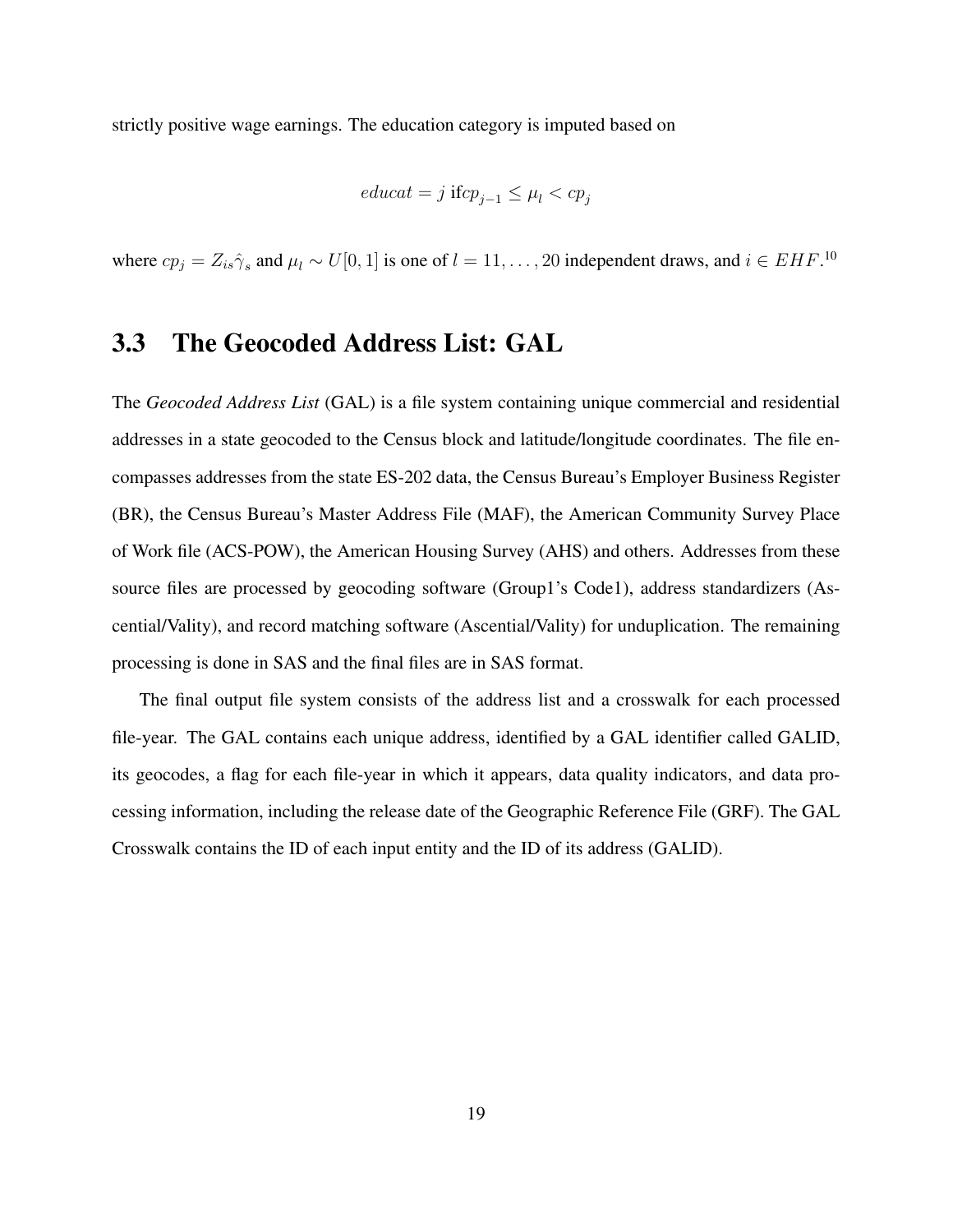### <span id="page-27-0"></span>3.3.1 Geographic codes and their sources

A geocode on the GAL is constructed as the concatenation of FIPS (Federal Information Processing Standard) state, county and Census tract:

FIPS-state(2)||FIPS-county(3)||Census-tract(6)

This geocode uniquely identifies the Census tract in the U.S. The tract is the lowest level of geography recommended for analysis. The Census block within the tract is also available on the GAL, but the uncertainties in block-coding make some block-level analyses unreliable. Geocoding to the block allows the addition of all the higher-level geocodes associated with the addresses. Latitude and longitude coordinates are also included in the file.

#### <span id="page-27-1"></span>3.3.1.1 Block coding

Block coding is achieved by a combination of geocoding software (Group1's Code1), a match to the MAF, or an imputation based on addresses within the tract. Table [C.1](#page-126-1) describes the typical distribution of geocode sources.

[ see Table [C.1](#page-126-1) on page [119](#page-126-1) ]

In all states processed to date, except California, no address required the 'D' method. That is, almost every tract where an address lacks a block code contains commercial, residential, and mixed-use addresses.

The Census Bureau splits blocks to accommodate changes in political boundaries. Most commonly, these are place boundaries (a place is a city, village, or similar municipality). The resulting block parts are identified by 2 suffixes, each taking a value from A to Z. The GAL assigns the block part directly from the MAF, or by using the one whose internal point is closest to the address by the straight-line distance.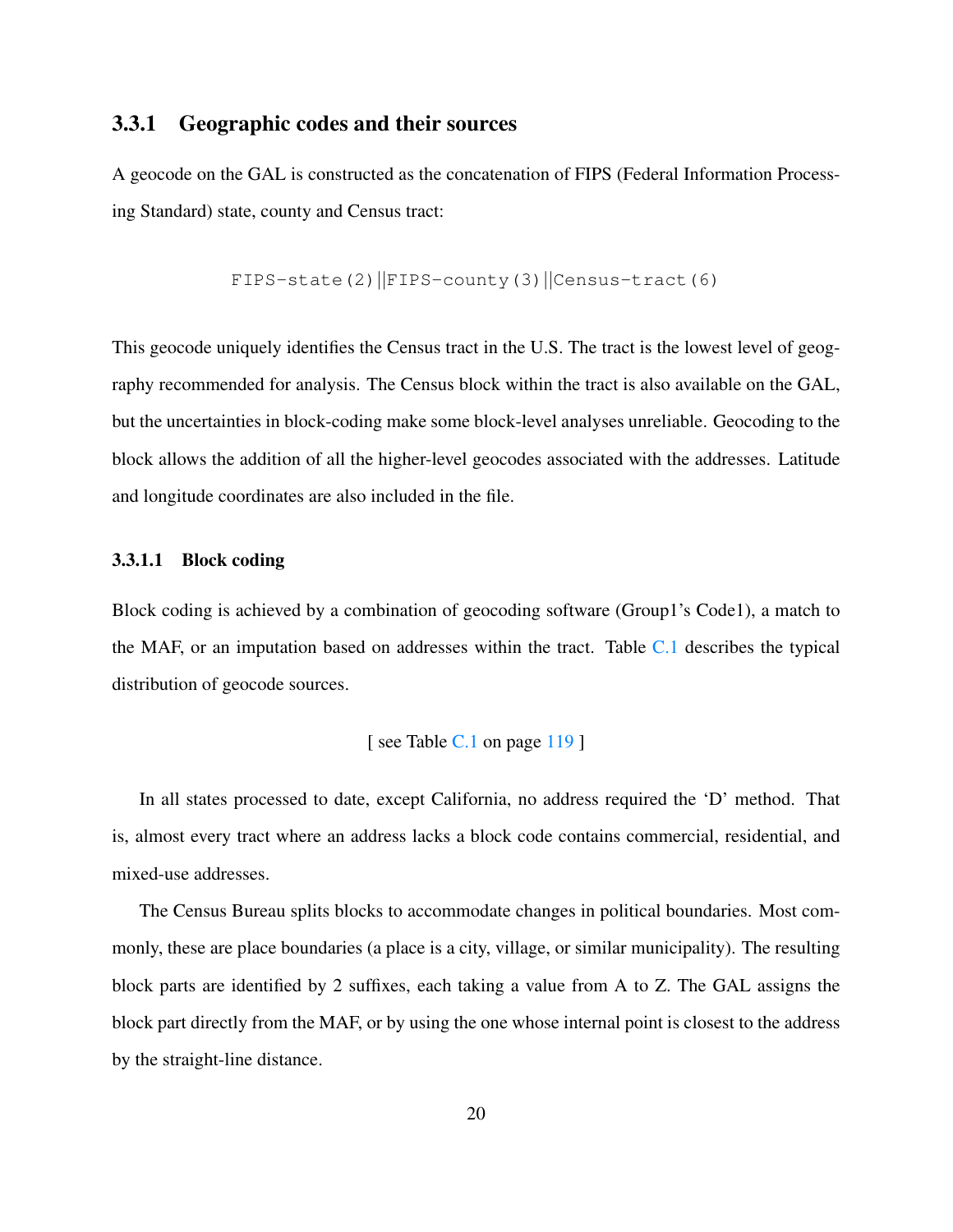The GAL also provides the following components of the geocodes as separate variables, for convenience: FIPS code (5 digits), FIPS state code (the first 2 digits of the FIPS code), FIPS county code within state (the right-most 3 digits of the FIPS code), and Census tract code (a tract within the county, a 6-digit code).

Higher-level geographic codes originate from the Block Map File (BMF). The BMF is an extract of the GRF-C (Geographic Reference File-Codes). All geocodes are character variables. FIPS codes are unique within the U.S.; Census codes are not. Table  $C.2$  lists the available higherlevel geocodes.

```
C.2120 ]
```
#### <span id="page-28-0"></span>3.3.1.2 Geographic coordinates

The geographic coordinates of each address available as latitude and longitude with 6 implied decimals. The coordinates are not always as accurate as 6 decimal places implies. An indicator of their quality is provided. Table  $C.3$  provides the typical distribution of codes, which range from 1 (highest quality) to 9 (lowest quality).

[ see Table [C.3](#page-128-0) on page [121](#page-128-0) ]

Variables indicating the source of the geographic coordinates (Block internal point, geocoding software, MAF, or otherwise derived) are also available. Most coordinates are provided by either commercial geocoding software or the MAF.

Finally, a set of flags also indicates, for each year and source file, whether an address appears on that file. For example, the flag variable B1997 equals 1 if the address is on the 1997 BR; otherwise it equals 0. As another example, if a state partner supplies 1991 ES-202 data with no address information, then E1991 will be 0 for all addresses. In a typically GAL year, between 3 and 6 percent of addresses are present on that year's ES202 files, between 4 and 10 percent are present on a specific BR year file, and between 80 and 90 percent are present on the MAF. Less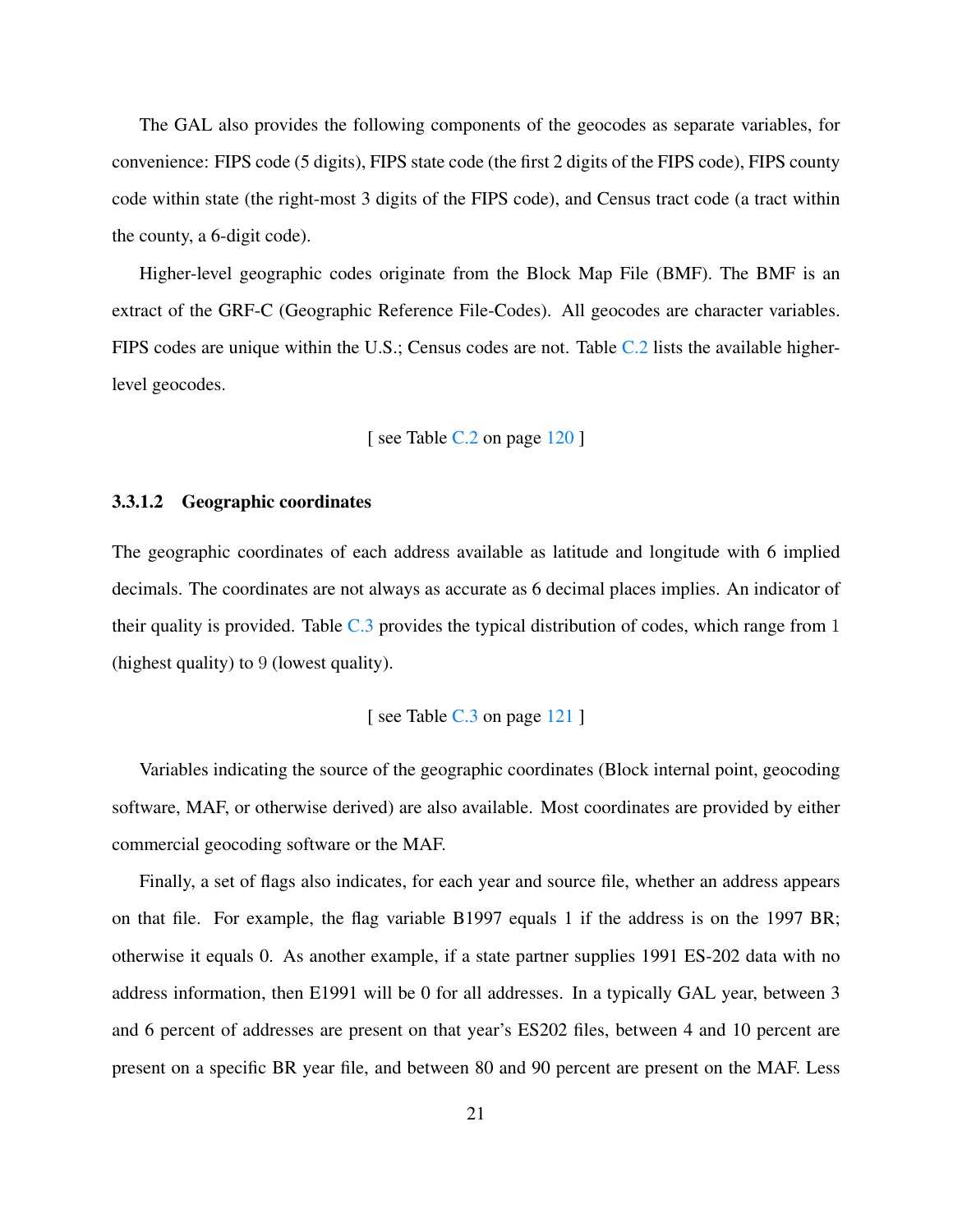than 1 percent of addresses are found on the ACS-POW and AHS data, because these are sample surveys. Note that this distribution indicates where the GAL found it geocoding, not the percentage of addresses that could be geocoded.

#### <span id="page-29-0"></span>3.3.2 Accessing the GAL: the GAL crosswalks

The GAL crosswalks allow data users to extract geographic and address information about any entity whose address went into the GAL. Each crosswalk contains the identifiers of the entity, its GALID, and sometimes flags. To attach geocodes, coordinates, or address information to an entity, users merge the GAL crosswalk to the GAL by GALID, selecting only observations existing on the required entities on the GAL crosswalk. Then, merge the resulting file to the entities of interest using the entity identifiers. An entity whose address wasn't processed (because it's out of state or lacks address information) will have blank GAL data. Table [C.4](#page-129-0) lists the entity identifiers by data set or survey.

[ see Table [C.4](#page-129-0) on page [122](#page-129-0) ]

## <span id="page-29-1"></span>3.4 The Employer Characteristics File: ECF

The *Employer Characteristics File* (ECF), which is actually a file system, consolidates most employer and establishment-level information (size, location, industry, etc.) into two files. The employer, SEIN-level, file contains one record for every year-quarter in which an SEIN is present in either the ES-202 or the UI wage records, with more detailed information available for the establishments of multi-unit SEINs in the SEINUNIT-level file. The SEIN file is built up from the SEINUNIT file and contains no additional information, but is an easier and more efficient way to access SEIN-level summary data.

A number of inputs are used to build the ECF. The primary input is the ES-202 data UI wage record summary data are used to supplement information from the ES-202; in particular,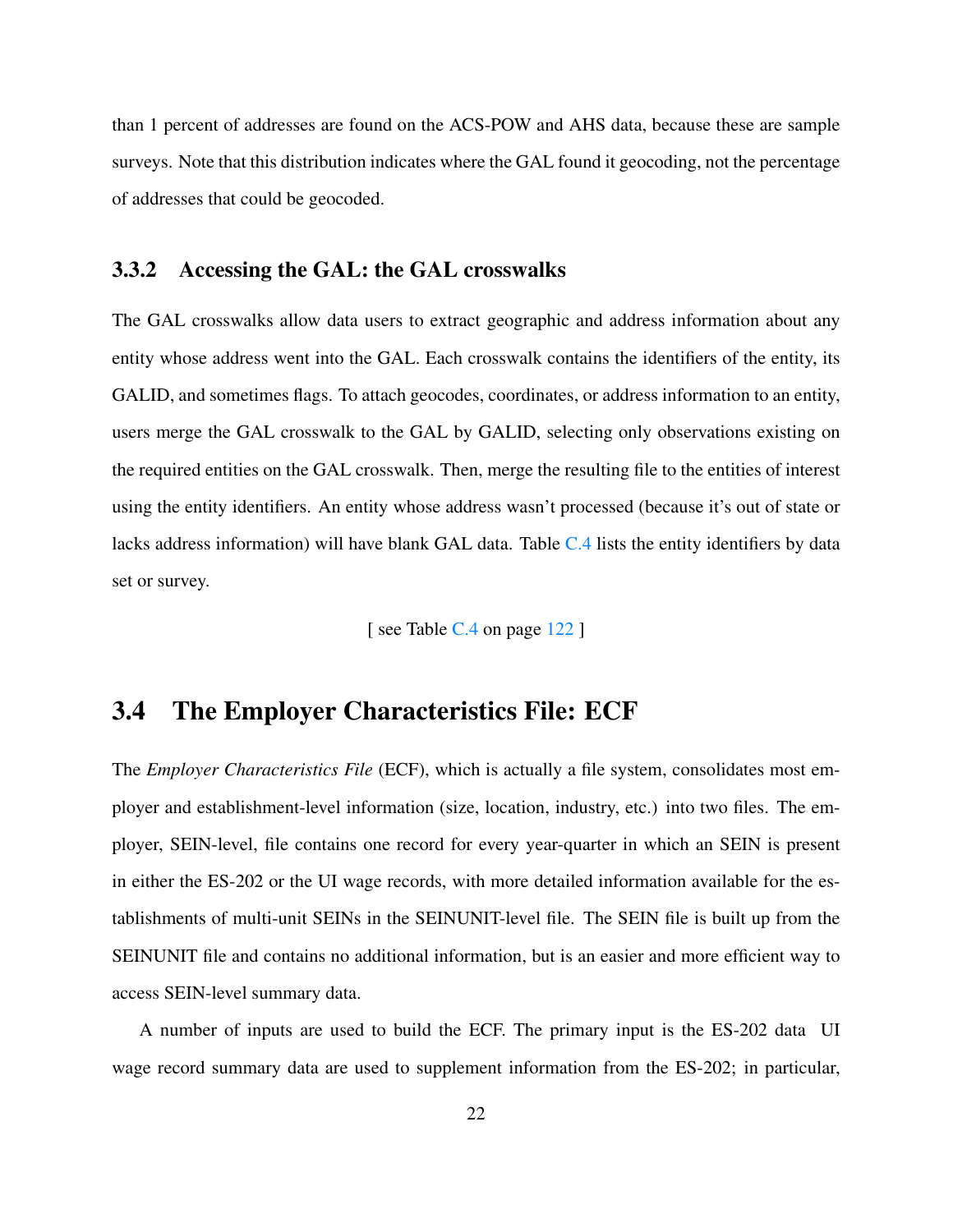SEIN-level employment (beginning of quarter, see Appendix for definitions) and quarterly payroll measures are built from the wage records. UI wage record data are also used to supplement published BLS county-level employment data, which are used to construct weights for use in the QWI processing. Geocoded address information from the GAL file contributes latitude-longitude coordinates of most establishments, as well as updated Workforce Investment Board (WIB) area and MSA information. The state-provided extracts from the BLS Longitudinal Database (LDB) and LEHD-developed imputation mechanisms are used to backfill NAICS information for periods in which NAICS was not collected. Finally, the QWI disclosure control mechanism is initiated in the ECF. We will describe basic methods for constructing the ECF in Section [3.4.1.](#page-30-0) Details of the NAICS imputation algorithm are described in Section [3.4.3.](#page-35-0) The entire disclosure-proofing mechanism described in Section [6.](#page-52-0)

### <span id="page-30-0"></span>3.4.1 Constructing the ECF

ECF processing starts by integrating yearly summary files for each SEIN and SEINUNIT in the ES-202 data files. General and state-specific consistency checks are then performed. The county, NAICS, SIC, and federal EIN data are checked for invalid values. The industry code edit goes beyond a simple validity check. If a 4-digit SIC code or NAICS industry code (6-digit) is present, but is not valid, then the industry code undergoes a conditional missing data imputation based on the first 2 and 3 (SIC) or 3,4 and 5 (NAICS) digits.<sup>11</sup> All other invalid or missing industry codes are subjected to the longitudinal edit and missing data imputation described below.

Based on the EHF, SEIN-level quarterly employment (beginning of quarter) and payroll totals are computed. UI wage record data are used as an imputation source for either payroll or employment in the following situations:

• if ES-202 month one employment is missing, but ES-202 payroll is reported, then UI wage record beginning-of-quarter employment is used.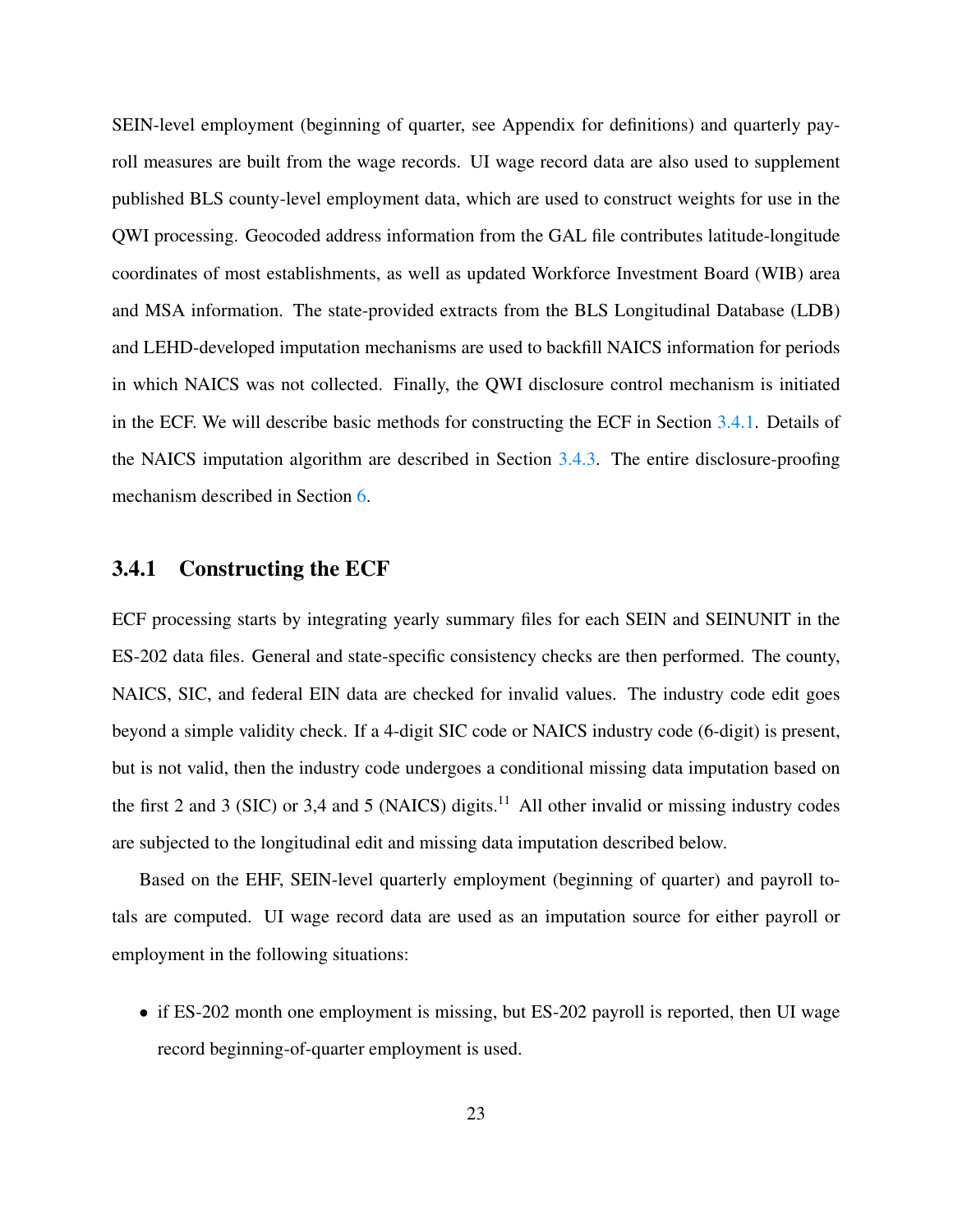- if ES-202 month one employment is zero, then UI employment is *not* used, since this may be a correct report of zero employment for an existing SEIN. The situation may arise when bonuses or benefits were retroactively paid, even though no employees were actively employed.
- if ES-202 quarterly payroll is zero and E-S202 employment is positive, then UI wage record quarterly payroll is used.
- if ES-202 quarterly payroll and employment are both zero or both missing, then UI wage record quarterly payroll and beginning-of-quarter employment are used.

The ES-202 data contain a "master" record for multi-unit SEINs, which is removed after preserving information not available in the establishment records. Various inconsistencies in the record structure are also handled at this stage of the processing. For a single unit SEIN, which has two records–master and establishment, information from the master records is used to impute missing data items directly for the establishment record. For a multi-unit SEIN, a flat prior is used in the allocation process–missing establishment data are imputed assuming that each establishment has an equal share of unallocated employment and payroll. A subsequent longitudinal edit re-examines this allocation and improves it if there is historical information that is better than the equal-size assumption.

The allocation process implemented above (master to establishments) does not incorporate any information on the structure of the SEIN. To improve on this, SEINs that are missing establishment structure for some periods, but reported a valid multi-unit structure in other periods, are inspected. The absence of information on establishment structure typically occurs when an SEIN record is missing due to a data processing error. An SEIN with a valid multi-unit structure in a previous period is a candidate for structure imputation. The employer's establishment structure is then imputed using the last available record with a multi-unit structure. Payroll and employment are allocated appropriately.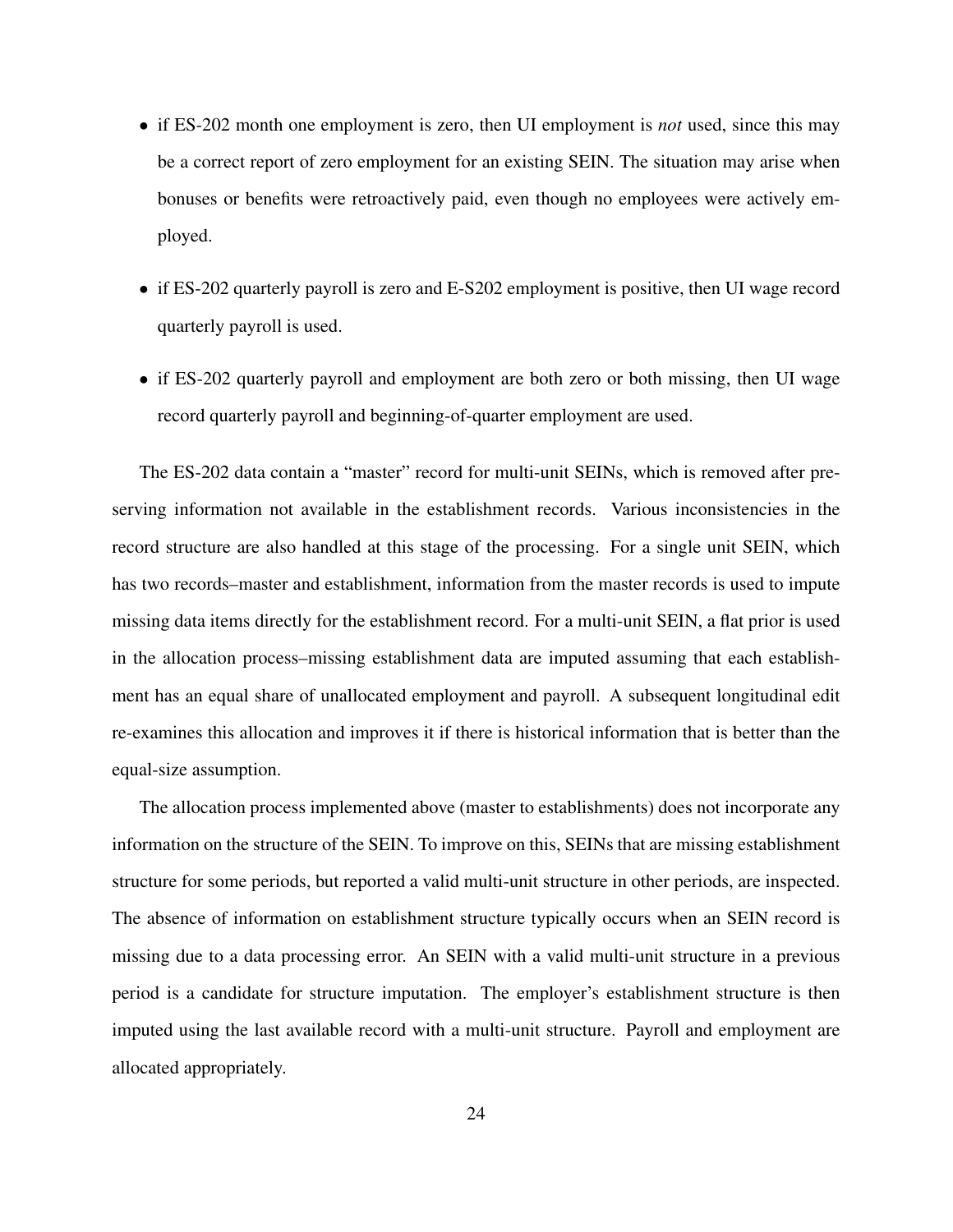From this point on, the employer's establishment structure (number of establishments per SEIN) is defined for all periods. Geocoded data from the GAL are incorporated to obtain geographic information on all establishments.

Once the multi-unit structure has been edited and the geocoding data have been integrated, the ECF records undergo a longitudinal edit. Geographic data, industry codes (SIC and NAICS), and EIN data from quarters with valid data are used to fill missing data in other quarters for the same establishment (SEINUNIT). If at least one industry variable among the several sources (SIC, NAICS1997, NAICS2002, LDB) has valid data, it is used to impute missing values in other fields. Geography, if still missing, is imputed conditional on industry, if available. Counties with larger employment in a SEINUNIT's industry have a higher probability of being selected. All missing data imputations are single draws from posterior predictive distributions that are multinomial. The imputation probabilities are the ratio of employment in each possible value to total employment in the support of the distribution.<sup>12</sup>

For SEINs, the (employment and establishment-weighted) modal values of county, industry codes, ownership codes, and EIN are calculated for each SEIN and year-quarter. SEIN-level records with missing data are filled in with data from the closest time period with valid data. At this point, if an SEIN mode variable has a missing value, then no information was ever available for that SEIN.

Additional attention is devoted to industry codes, which are critical for QWI processing. Missing SIC and NAICS are randomly imputed with probability proportional to the state-wide share of employment in 4-digit SIC code or 5-digit NAICS code. SIC and NAICS codes with a larger share of employment have a higher probability of selection. If an industry code is imputed, it is done so once for each SEIN and remains constant across time. These industry codes are then propagated to all SEINUNITs as well.

With most data items complete, provisional weights are calculated. These weights are discussed in the section on QWI processing (Section [5\)](#page-48-0). The disclosure proofing factors are also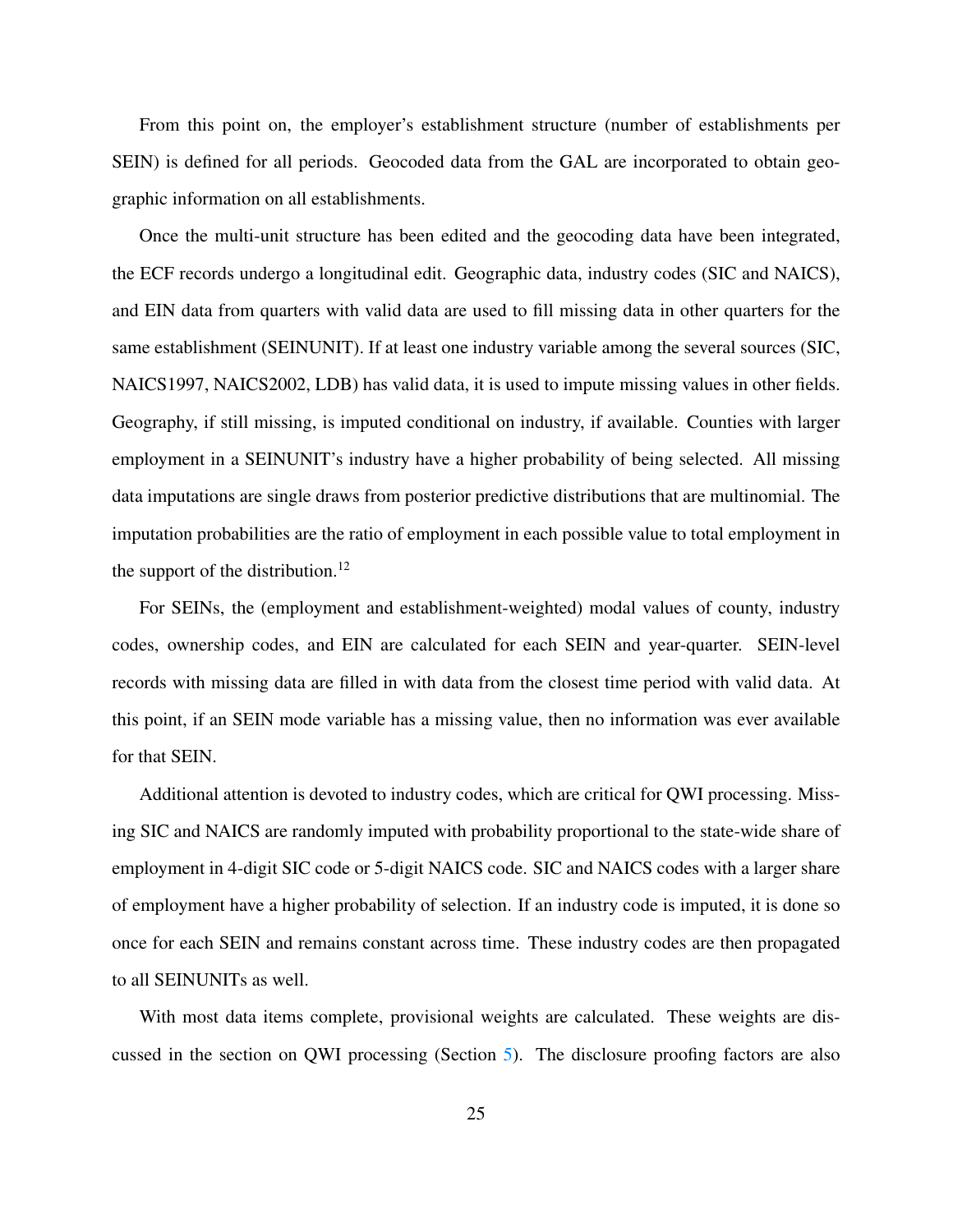prepared at the SEIN and SEINUNIT level and added to the ECF at this point. Disclosure control methods are discussed in detail in Section [6.](#page-52-0)

### <span id="page-33-0"></span>3.4.2 Imputations in the ECF

All employer or establishment data items used in the QWI processing, when missing, are imputed. These items include employer-establishment structure, employment, payroll, geography, industry, ownership, and EIN. This subsection describes these imputations, which are of two types: longitudinal edits–data from another period closest in time to the period with missing data are copied into the missing data items–and probabilistic imputation–missing data are imputed by sampling from a posterior predictive distribution, conditional on as much available information as possible.

The employer-establishment structure refers to the structure of establishments withn single-unit and multi-unit employers. In the ECF, the SEIN master record summarizes the information from all establisments. This record is either based on the comparable record in the raw ES-202 data (input directly or aggregated from the establishment records) or imputed by calculating summary information on beginning-of-quarter employment and total quarterly payroll directly from all UI wage records in a given quarter that come from the indicated SEIN (in the case where the SEIN does not have a record in the raw ES-202 data for that quarter). In either case, an SEIN master record is always available for every SEIN that exists in a given quarter in either the ES-202 or UI wage record data for that quarter. However, the establishment structure of this SEIN may be missing in a given quarter; that is, the SEINUNITs associated with the SEIN for this quarter are not input directly from the ES-202 data. In this case, the establishment structure is imputed by a longitudinal edit that looks for the nearest quarter in which the establishment structure is not missing and copies this structure to the quarter with the missing structure. Then, the missing SEINUNIT employment and payroll are imputed from the SEIN master record by proportionally allocating the current quarter SEIN-level values to the SEINUNITs based on the proportions of the same variables in the donor quarter's establishments. Only longitudinal edits are used in this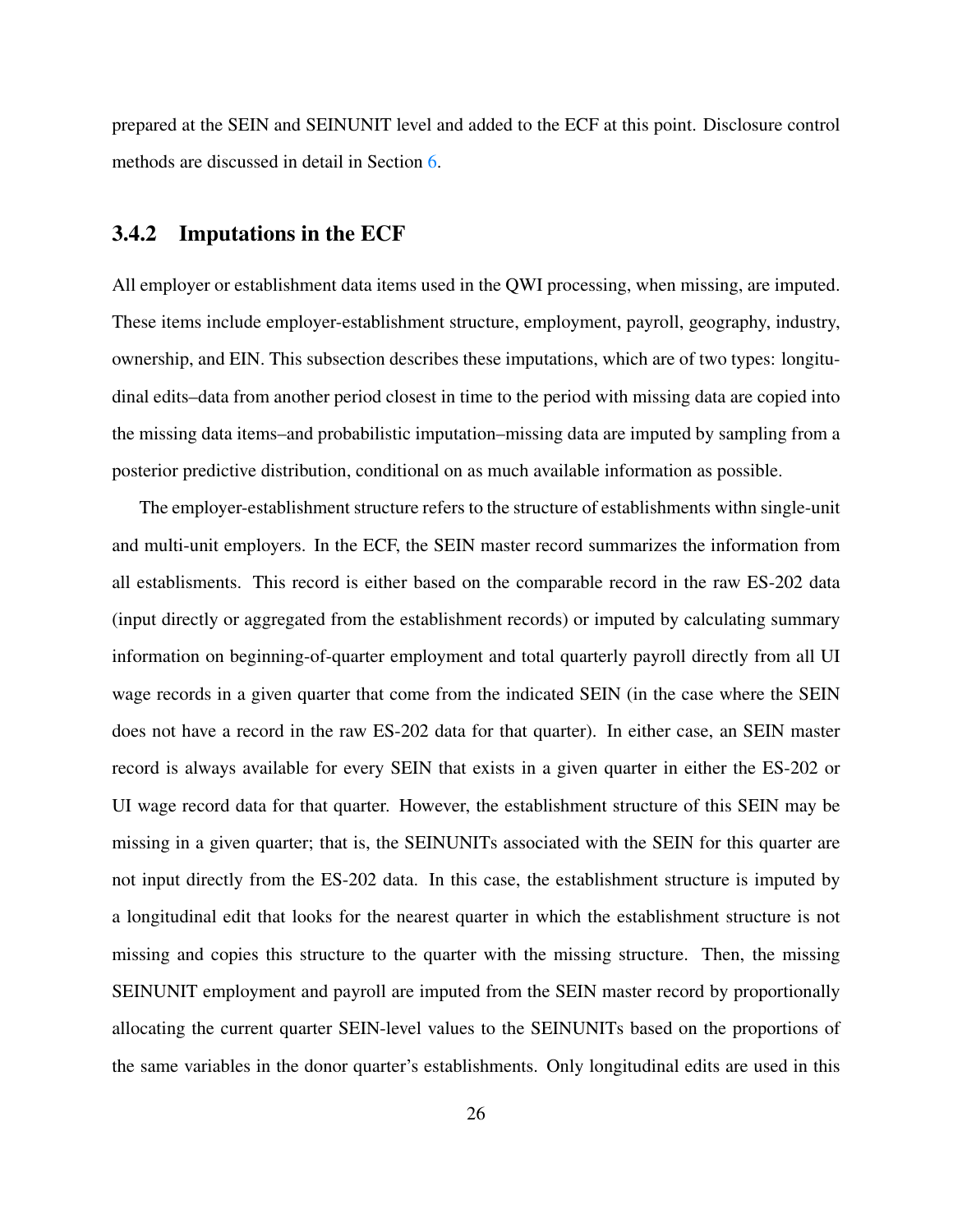process. If no donor quarter can be found, then the establishment structure is assumed to be single unit and a single SEINUNIT record is built from the SEIN master record.

At this point, the employer-establishment structure is available for all SEINs and all missing employment and payroll data have been imputed for every SEIN and SEINUNIT that exists in a state's complete ECF. The ECF records are then geocoded from the GAL, as described in section [3.3.](#page-26-0) Hence, the missing geocode items are completed before the remainder of the missing data in the ECF are imputed.

The geography subprocess of the ECF combines the information about the entity history with the geocoding information from the GAL. Geocodes in the GAL are determined exclusively by contemporaneous address information, but contain information on the quality of the geocode information–whether a geocode reflects a rooftop geocode, a block, a block group, a tract, or only a county. The ECF geography subprocess takes this information, and applies a longitudinal edit, conditional on the SEINUNIT not changing locations.

The inference of a geographical move for an SEINUNIT occurs whenever the geocode delivered by the GAL is different for two different time periods in a way that is not due to variations in the quality of geography coding. For example, a rooftop and a block group geocode will always necessarily have different geocodes. However, only if the block groups corresponding to each entity differ is a move assumed. If they are in the same block group, the difference in geocodes is only considered a change in geography quality, not a move. Then, the GALID associated with the best quality geography is copied to all quarters within the non-move time period for that SEINUNIT.

SEINUNITs with missing geography are excluded from the longitudinal edit. These units are assigned geography by a probabilistic imputation based on employment shares across counties given SIC, if the industry for the SEINUNIT is available, or by unconditional employment shares across counties, if not. Each SEINUNIT with missing geography is assigned a pseudo-GALID reflecting the imputed county's centroid. Additional geographic information (MSA or CBSA, and WIB area) is attached to the ECF based on the GALID or pseudo-GALID. At this point all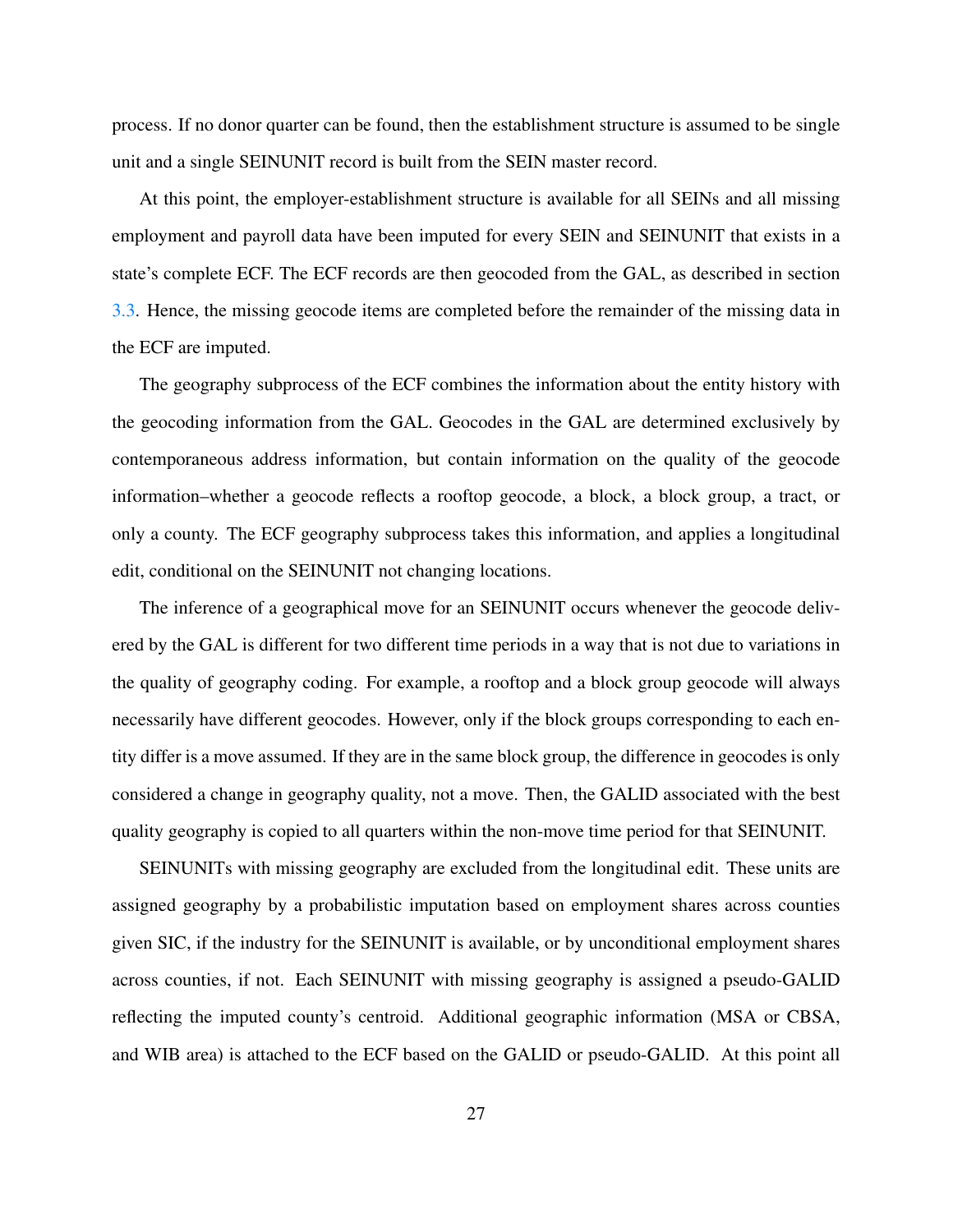SEINUNIT-level records have completed geocoding.

When the records are returned from geocoding, missing industry codes, ownership, and EIN are imputed by longitudinal edit, if possible. The values of SIC, NAICS, ownership, and EIN are copied from the nearest non-missing quarter. No further editing occurs for ownership or EIN.

Industry codes that are still missing after the longitudinal edit are imputed with probabilistic methods based on empirical distribution conditional on the same unit's observed other industry data items. For instance, if SIC is missing, but NAICS1997 is available, the relative observed distribution of SIC-NAICS1997 pairs is used to impute the missing data item.

If all previous imputation mechanisms fail, SIC is imputed unconditionally based on the observed distribution of within-state employment across SIC industries. Once SIC is assigned, the previous conditional imputation mechanisms are again used to impute other industry data items.

Geocoding and industry coding are supplied for the SEIN-level record based on the following edit. The unweighted and employment-weighted modal values across SEINUNITs from the same SEIN are computed for WIB, MSA/CBSA, state, county, SUBCTYGEO, ownership, SIC, NAICS, and EIN. All SEIN-level records get assigned the both modal values (weighted and unweighted) and the analyst may choose the appropriate value.<sup>13</sup>

### <span id="page-35-0"></span>3.4.3 NAICS codes on the ECF

Enhanced NAICS variables on the ECF can be differentiated by the sources and coding systems used in their creation. There are two sources of data – the ES-202 and the BLS-created LDB–and two coding systems for NAICS–NAICS1997 and NAICS2002. Every NAICS variable uses at least one source and one coding system.

The ESO (ES202-only) and FNL (final) variables are of primary importance to the user community. The ESO variables use information from the ES-202 exclusively and ignore any information that may be available on the LDB. We provide in Section [7.2.1](#page-56-0) an analysis on why this may be preferred. The FNL variables incorporate information from both the ES-202 and the LDB, with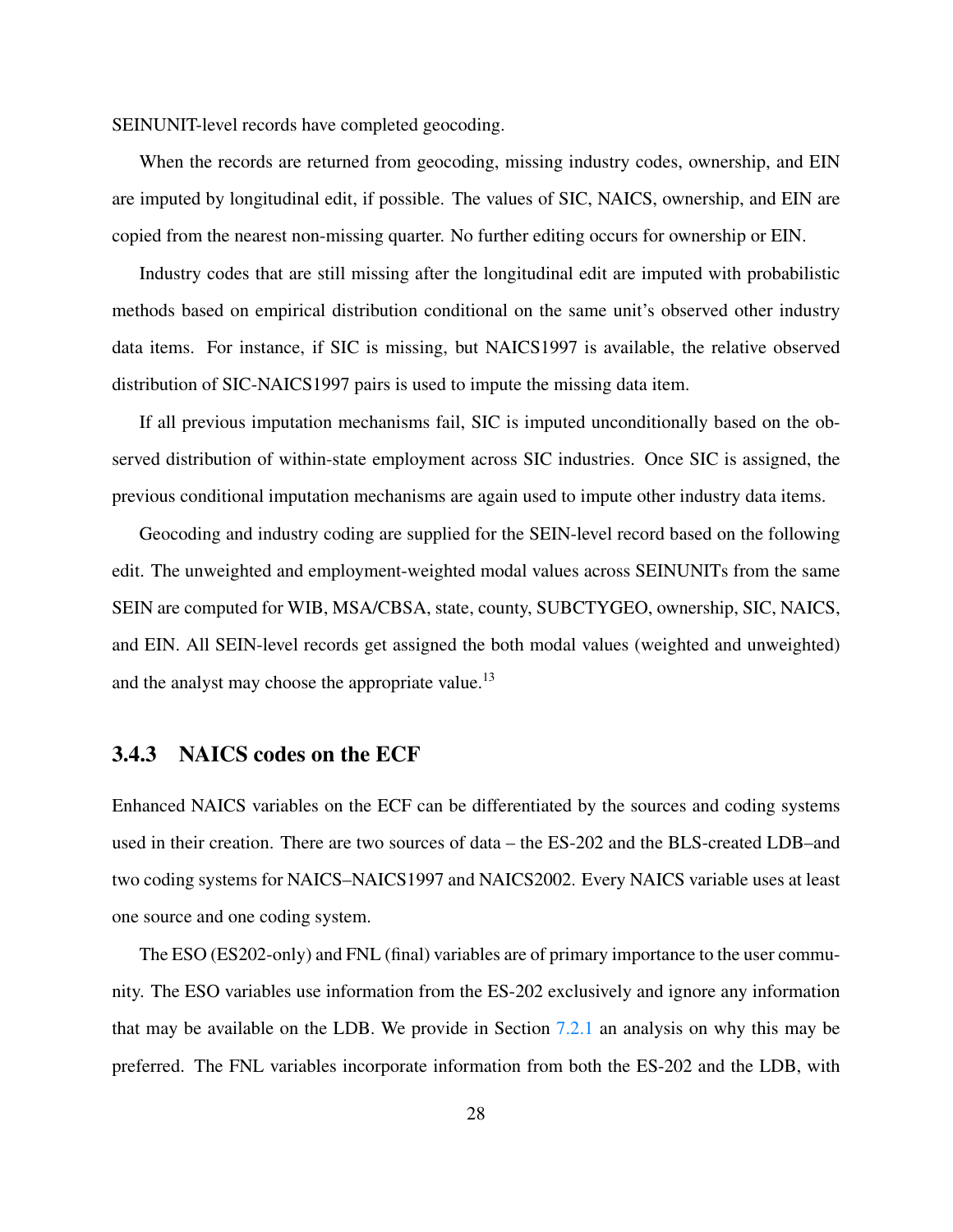the LDB being the primary source. The QWI uses FNL variables for its NAICS statistics. Neither ESO nor FNL variables contain missing values.

#### 3.4.3.1 NAICS algorithm precedence ordering

Four basic sources of industry information are available on the ECF: NAICS and NAICS AUX as well as SIC from ES-202 records, and the LDB-sourced NAICS LDB codes. The NAICS, NAICS AUX, and NAICS LDB, when missing (no valid 6-digit industry code), are imputed based on the following algorithm. SIC is filled similarly. Depending on the imputation used, a miss variable is defined, which is used in building the ESO and FNL variables.

- 1. Valid 6 digit industry code  $(miss = 0)$
- 2. Imputed code based on first 3,4, or 5 digits when no valid six digit code is available in another period  $(miss = 0)$
- 3. Imputed code based on contemporaneous SIC if SIC changed prior to 2000 ( $miss = 1.5$ )
- 4. Valid 6 digit code from another period  $(miss = 2)$
- 5. Valid code from another source (for example if NAICS1997 is missing, NAICS2002 or SIC may be available)  $(miss = 3)$
- 6. Use employment-weighted SEIN modal value ( $miss = 5$  if contemporaneous modal value,  $miss = 7$  if the modal value stems from another time period)
- 7. Unconditional impute ( $miss = 6$  if only the SEIN-level modal value is imputed unconditionally,  $miss = 11$  if the SEIN-level value was unconditionally imputed and propagated to all SEINUNITs.)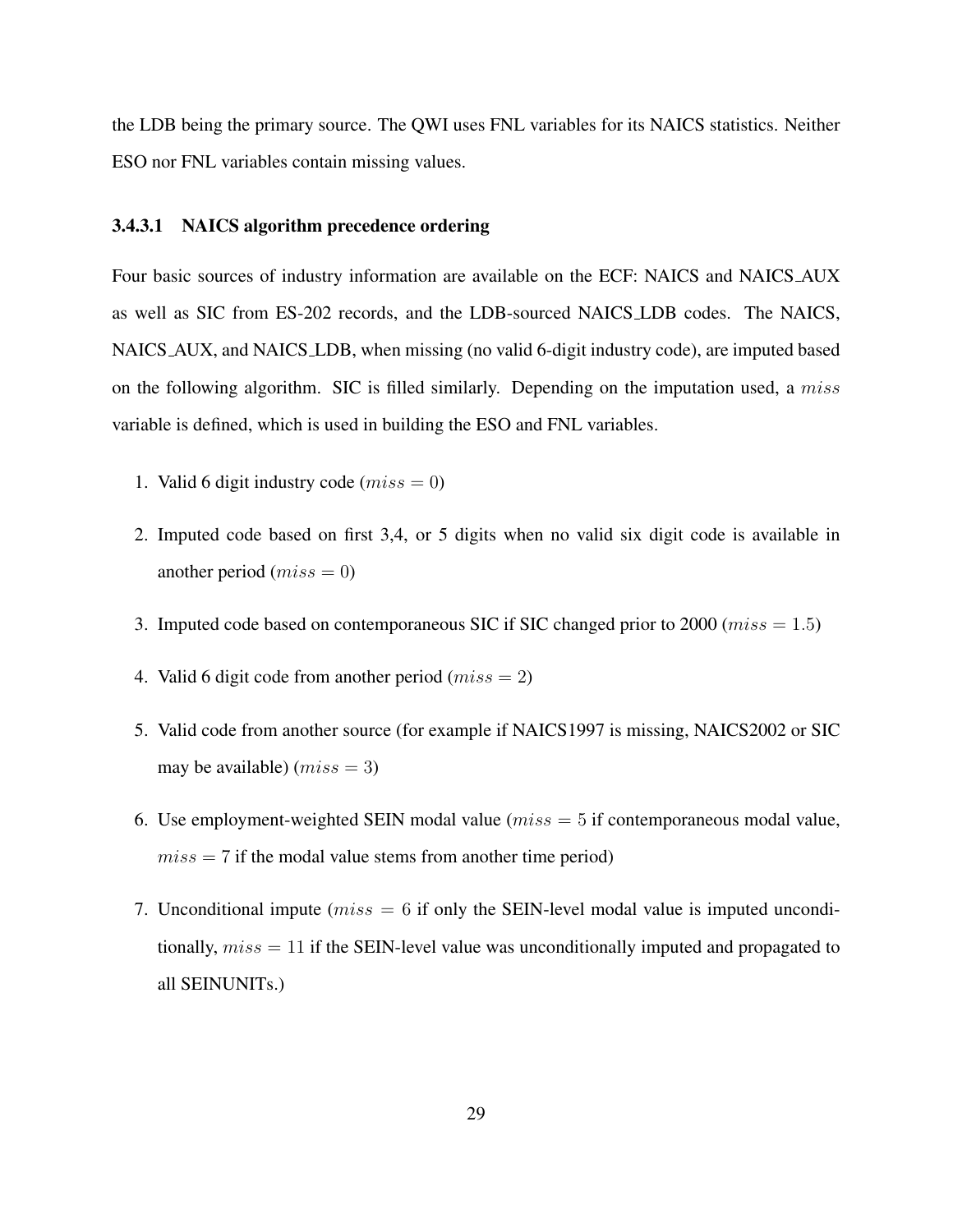#### 3.4.3.2 ESO and FNL variables

The ESO and FNL variables are made up of combinations of the various sources of industry information. The ESO variable uses the NAICS and NAICS AUX variables as input. Information from the variable with the lowest MISS value is preferred although in case of a tie the NAICS AUX value is used. The FNL variable uses the ESO and LDB variables. Information from the variable with the lowest *miss* value is preferred although in case of a tie the NAICS LDB value is used.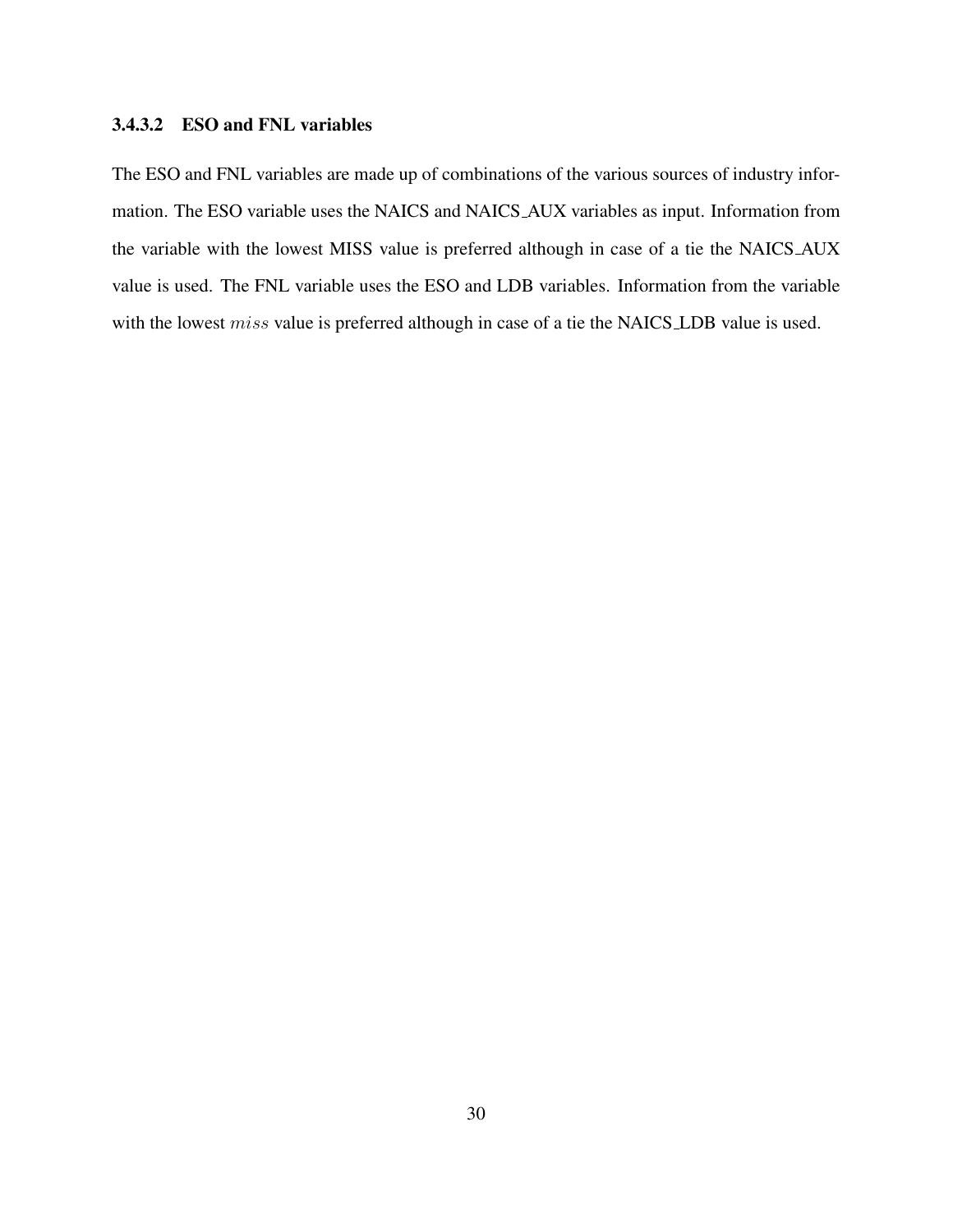## Section 4

## Completing the Missing Job-level Data

The Infrastructure Files contain most of the information necessary to compute the QWI. However, there are two important sources of missing job-level data that must be addressed before those estimates can be formed sub-state levels of geography and detailed levels of industry: spurious employer-level identifier changes and missing establishment-level geography and economic activity data. We discuss the edits and imputations associated these problems in this section.

Fundamentally, the QWI are based on the job-level employment histories. Dynamic inconsistencies in these histories that are caused by individual identifier breaks are handled by the wage record edit described above. Dynamic inconsistencies in these histories that are caused by employer or establishment identifier breaks that are not due to real economic activity are handled by the creating the Successor-Predecessor File from the entity demographics, then extracting information from this file to suppress spurious employment and job flows. We describe this process in subsection [4.1.](#page-39-0)

Job histories that are part of a multi-unit SEIN do not contain the establishment (SEINUNIT) associated with the job, except for the state of Minnesota. This means that establishment-level characteristics–geography and industry, in particular–are missing data for job histories that relate to multi-units. The missing imputation associated with this problem is discussed in subsection [4.2.](#page-40-0)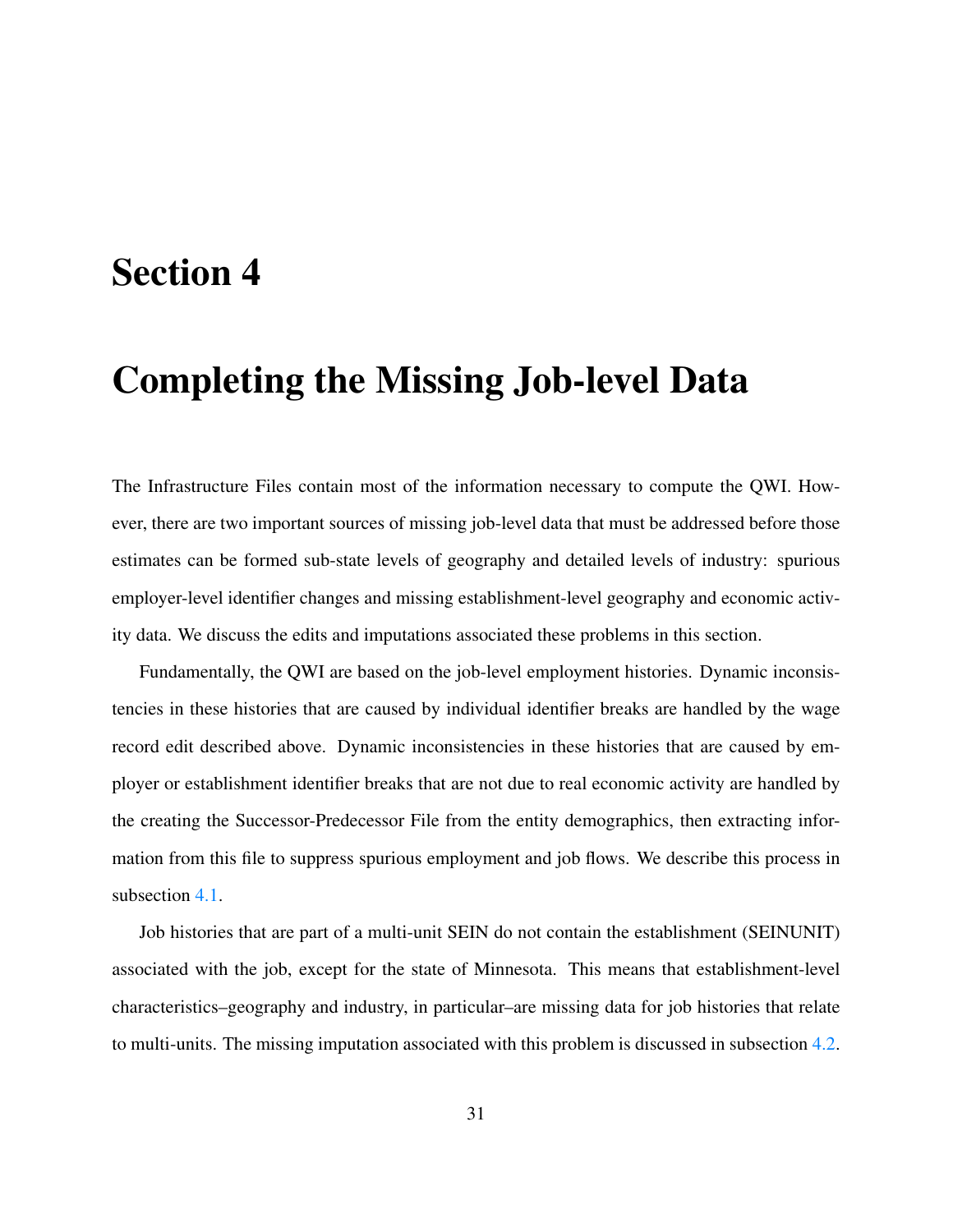# <span id="page-39-0"></span>4.1 Connecting firms intertemporally: the Successor-Predecessor File (SPF)

The firm identifier used in all of LEHD's files is a state-specific account number from that state's unemployment insurance accounting system, used, in particular, to administer the tax and benefits of the UI system. These account numbers, augmented by a state identifier and here called 'SEIN,' can, and do, change for a number of reasons, including a simple change in legal form or a merger. Typically, the separation of a worker from an employer is identified by a change in the SEIN on that worker's UI wage records. If an employer changes SEINs, but makes no other changes, the worker would appear to have left the original firm even though his or her employment status remains unchanged from an economic viewpoint. These spurious apparent employer changes are known to induce biases in both employment and job flow statistics. For example, a simple change in account numbers would lead to the observation of a firm closing even though all workers remain employed.

To identify such events, the Successor Predecessor File (SPF) tracks large worker movements between SEINs. [Benedetto et al.](#page-71-0) [\(2003\)](#page-71-0) used the SPF for an early analysis in one particular state of the impact of such an exercise. The SPF provides a variety of link characteristics, based on the number of workers leaving an SEIN, in both absolute and relative terms, and the number of workers entering an SEIN, again in absolute and relative terms.

For the QWI, only the strongest links are used to filter out spurious employer identifier changes. If 80% of an SEIN's workers (the predecessor) are observed to move to a single successor, and that successor absorbs 80% of its employees from a single predecessor, then all flows between those two account numbers are filtered out, and treated as if they had never existed. This is accomplished by coding in the QWI processing, not by changing any of the information in the infrastructure files.<sup>14</sup>

Of importance to the unit-to-Worker imputation, described in subsection [4.2](#page-40-0) is a similar measure, computed within an SEIN. For most states, and employers within states, the breakout of units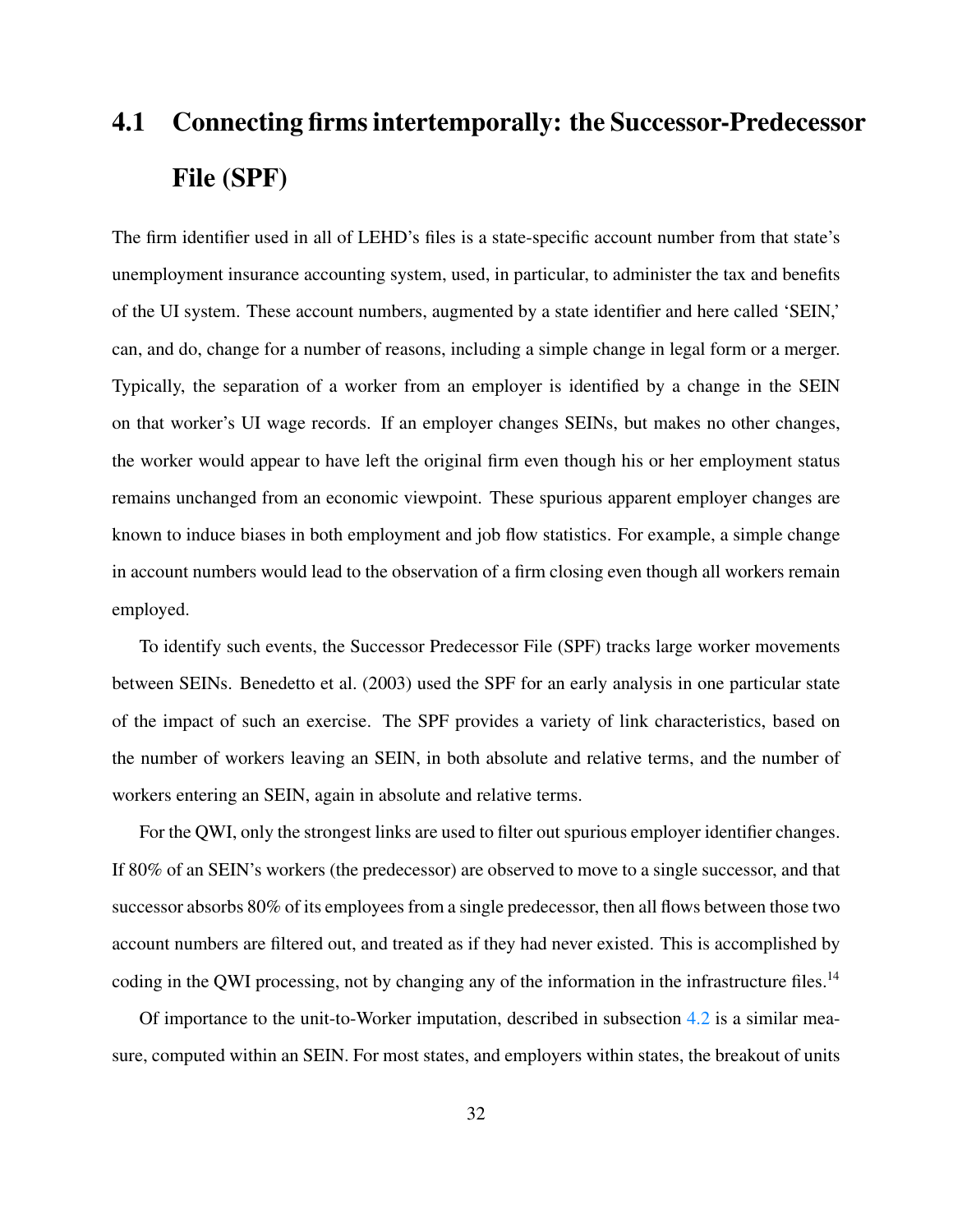into SEINUNITs is at the discretion of the employer, and the employer may decide to change such a breakout. The SPF, by following groups of workers as they move between SEINUNITs, identifies spurious intra-SEIN flows, which are then ignored when doing the unit-to-worker imputation for multi-unit job histories..

# <span id="page-40-0"></span>4.2 Allocating workers to workplaces: Unit-to-worker imputation (U2W)

Early versions of the QWI (then called the Employment Dynamics Estimates, EDE), were computed only at the SEIN level, with employment allocated to a single location per SEIN. This approach was driven by the absence of workplace information on almost all state-provided wage records. Only the state of Minnesota requires the identification of a worker's workplace (SEIN-UNIT) on its UI wage records.

A primary objective of the QWI is to provide employment, job and worker flows, and wage measures at a very detailed levels of geography (place-of-work) and industry. The structure of the administrative data received by LEHD from state partners, however, poses a challenge to achieving this goal. QWI measures are primarily based on the processing of UI wage records which report, with the exception of Minnesota, only the employing employer (SEIN) of workers. The ES-202 micro-data, however, are comprised of establishment-level records which provide the level of geographic and industry detail needed to produce the QWI. For employers operating only one establishment within a state, the attachment of establishment-level characteristics is straightforward because there is no distinction between the employer and the establishment. However, approximately 30 to 40 percent of state-level employment is concentrated in employers that operate more than one establishment in that state. For these multi-unit employers, the SEIN on workers' wage records identifies the employing employer in the ES-202 data, but not the employing establishment. Thus, establishment level characteristics–geography and industry, in particular–are missing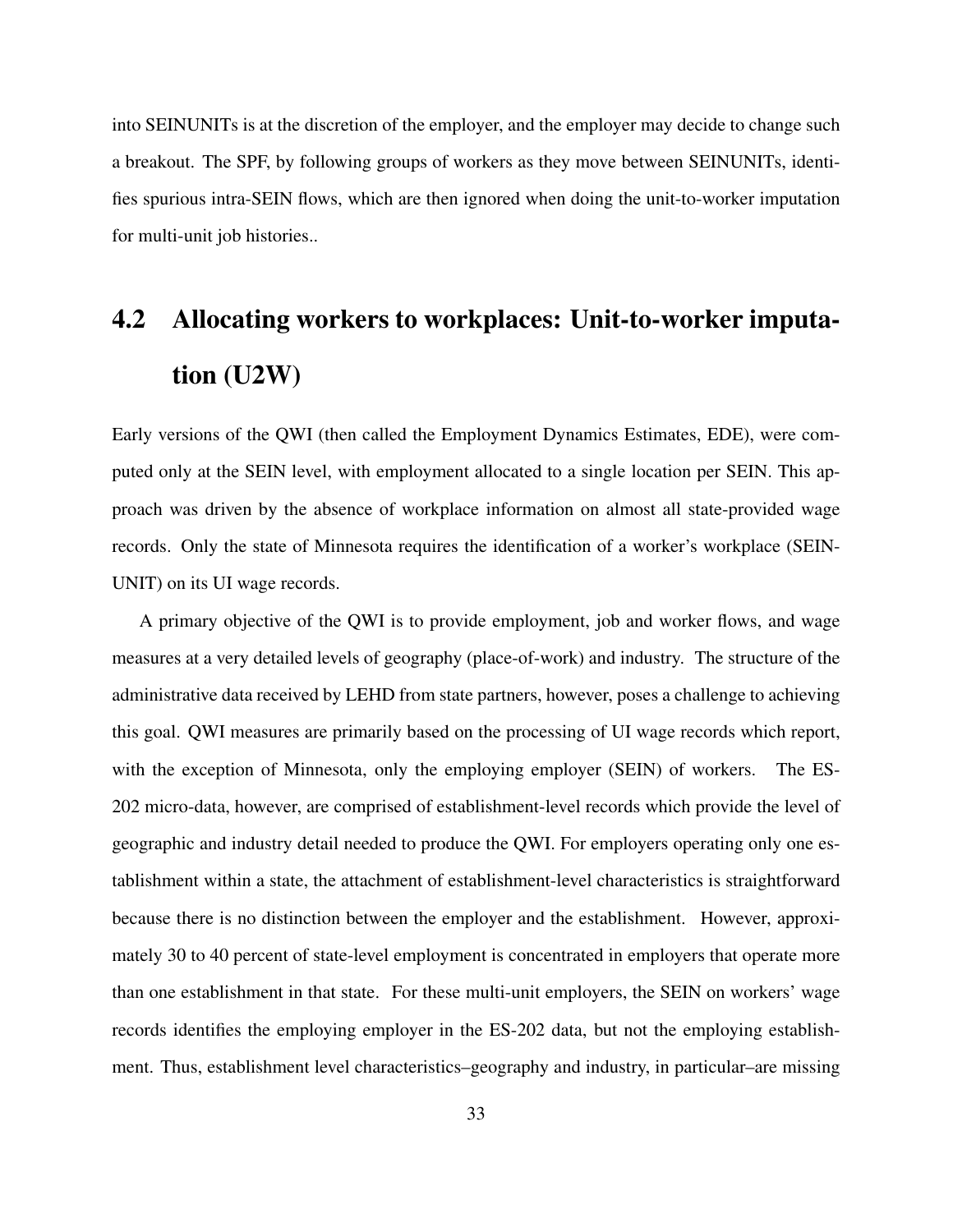data for these multi-unit job histories.

In order to impute establishment-level characteristics to job histories of multi-unit employers, non-ignorable missing data model with multiple imputation was developed. The model imputes establishment-of-employment using two key characteristics available in the LEHD Infrastructure Files: 1) distance between place-of-work and place-of-residence and 2) the distribution of employment across establishments of multi-unit employers. The distance to work model is estimated using data from Minnesota, where both the SEIN and SEINUNIT identifiers appear on a UI wage record. Then, parameters from this estimation are used for multiple imputation of the SEINUNIT associated with for workers in a given SEIN in the data from other states. Emerging from this process is an output file, called the Unit-to-Worker (U2W) file, containing ten imputed establishments for each worker of a multi-unit employer. These implicates are then used in the downstream processing of the QWI.

The U2W process relies on information from each of the four Infrastructure Files–ECF, GAL, EHF, and ICF–as well as the auxiliary SPF file. Within the ECF, the universe of multi-unit employers is identified. For these employers, the ECF also provides establishment-level employment, date-of-birth, and location (which is acquired from the GAL). The SPF contains information on predecessor relationships which may lead to the revision of date-of-birth implied by the ECF. Finally, job histories in the EHF in conjunction with place-of-residence information stored in the ICF provide the necessary worker information needed to estimate and apply the imputation model.

#### 4.2.1 A probability model for employment location

#### 4.2.1.1 Definitions

Let  $i = 1, ..., I$  index workers,  $j = 1, ..., J$  index employers (SEINs), and  $t = 1, ..., T$  index time (quarters). Let  $R_{jt}$  denote the number of active establishments at employer j in quarter t, let  $\mathfrak{R} = \max_{j,t} R_{jt}$ , and  $r = 1, ..., \mathfrak{R}$  index establishments. Note the index r is nested within j. Let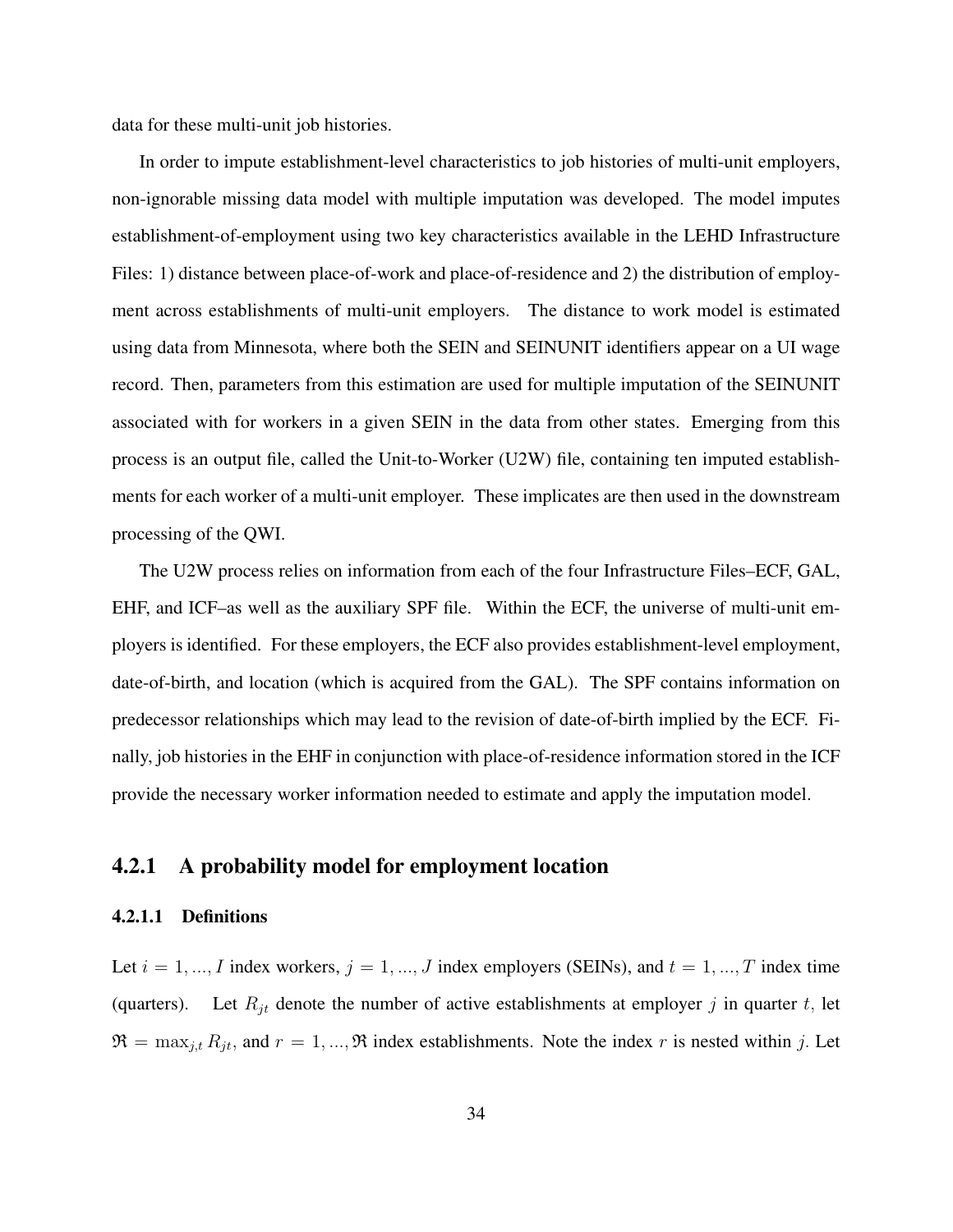$N_{jrt}$  denote the quarter t employment of establishment r in employer j. Finally, if worker i was employed at employer j in t, denote by  $y_{ijt}$  the establishment at which the worker was employed.

Let  $\mathcal{J}_t$  denote the set of employers active in quarter t, let  $\mathcal{I}_{jt}$  denote the set of individuals employed at employer j in quarter t, let  $\mathcal{R}_{jt}$  denote the set of active  $(N_{jrt} > 0)$  establishments at employer j in t, and let  $\mathcal{R}^i_{jt} \subset \mathcal{R}_{jt}$  denote the set of active establishments that are feasible for worker *i*. Feasibility is defined as follows. An establishment  $r \in \mathcal{R}^i_{jt}$  if  $N_{jrs} > 0$  for every quarter s that  $i$  was employed at  $j$ .

#### 4.2.1.2 The Probability Model

Let  $p_{ijrt} = Pr(y_{ijt} = r)$ . At the core of the model is the probability statement:

<span id="page-42-0"></span>
$$
p_{ijrt} = \frac{e^{\alpha_{jrt} + x'_{ijrt}\beta}}{\sum_{s \in \mathcal{R}_{jt}^i} e^{\alpha_{jst} + x'_{ijst}\beta}}
$$
(4.1)

where  $\alpha_{jrt}$  is a establishment- and quarter-specific effect,  $x_{ijrt}$  is a time-varying vector of characteristics of the worker and establishment, and  $\beta$  measures the effect of characteristics on the probability of being employed at a particular establishment. In the current implementation,  $x_{ijrt}$  is a linear spline in the (great-circle) distance between worker i's residence and the physical location of establishment r. The spline has knots at 25, 50, and 100 miles.

Using  $(4.1)$ , the following likelihood is defined

<span id="page-42-1"></span>
$$
p(y|\alpha, \beta, x) = \prod_{t=1}^{T} \prod_{j \in \mathcal{J}_t} \prod_{i \in \mathcal{I}_{jt}} \prod_{r \in \mathcal{R}_{jt}^i} (p_{ijrt})^{d_{ijrt}}
$$
(4.2)

where

$$
d_{ijrt} = \begin{cases} 1 & \text{if } y_{ijt} = r \\ 0 & \text{otherwise} \end{cases}
$$
 (4.3)

and where y is the appropriately-dimensioned vector of the outcome variables  $y_{ijt}$ ,  $\alpha$  is the appropriately-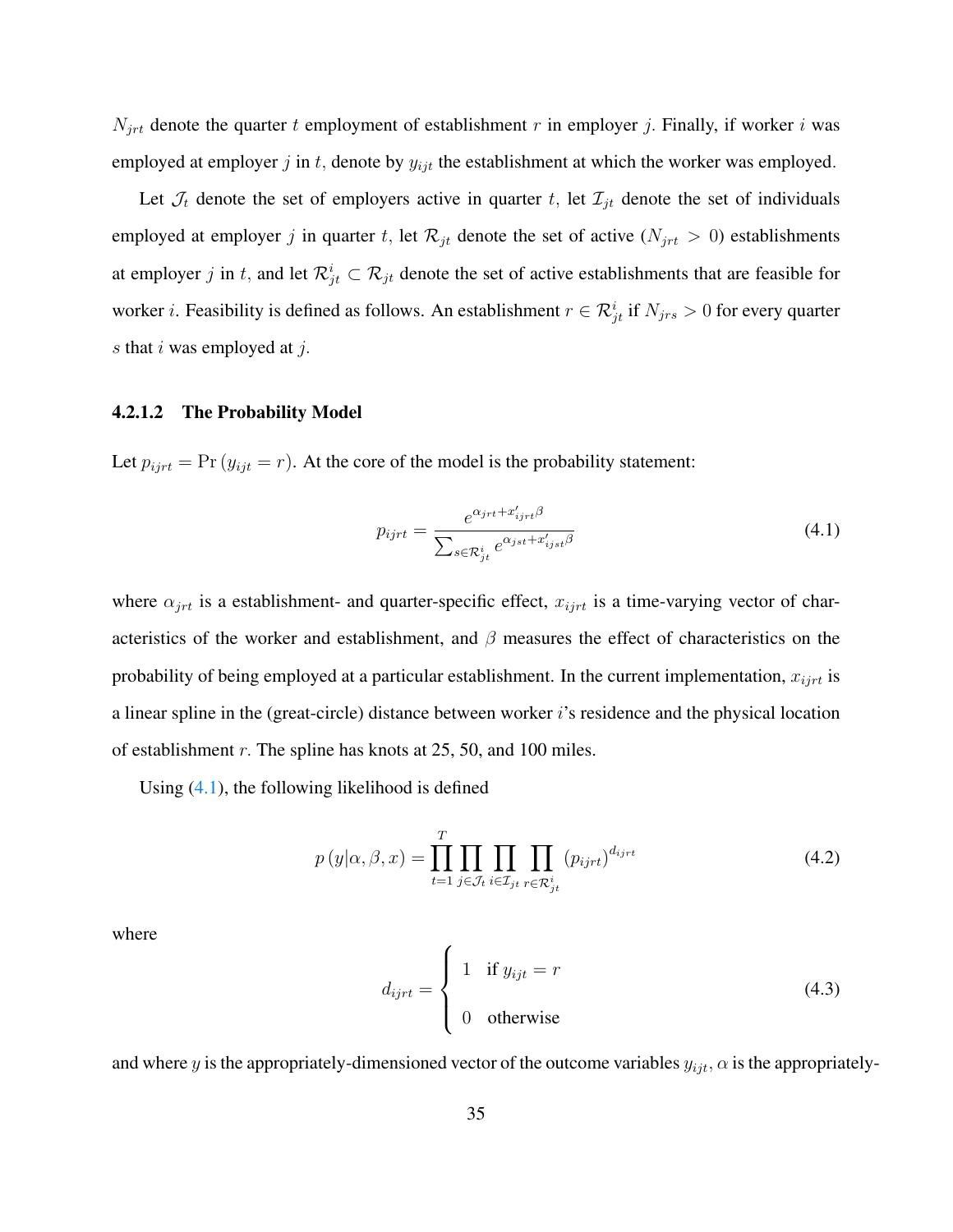dimensioned vector of the  $\alpha_{jrt}$ , and x is the appropriately-dimensioned matrix of characteristics  $x_{ijrt}$ . For  $\alpha_{jrt}$ , a hierarchical Bayesian model based on employment counts  $N_{jrt}$  is specified.

The object of interest is the joint posterior distribution of  $\alpha$  and  $\beta$ . A uniform prior on  $\beta$ ,  $p(\beta) \propto 1$  is assumed. The characterization of  $p(\alpha, \beta | x, y, N)$  is based on the factorization

<span id="page-43-0"></span>
$$
p(\alpha, \beta | x, y, N) = p(\alpha | N) p(\beta | \alpha, x, y)
$$
  

$$
\propto p(\alpha | N) p(\beta) p(y | \alpha, \beta, x)
$$
  

$$
\propto p(\alpha | N) p(y | \alpha, \beta, x).
$$
 (4.4)

Thus, the joint posterior [\(4.4\)](#page-43-0) is completely characterized by the posterior of  $\alpha$  and the likelihood of y in  $(4.2)$ . Note  $(4.2)$  and  $(4.4)$  assume that the employment counts N affect employment location y only through the parameters  $\alpha$ .

#### 4.2.1.3 Estimation

The joint posterior  $p(\alpha, \beta | x, y, N)$  is approximated at the posterior mode. In particular, we estimate the posterior mode of  $p(\beta|\alpha, x, y)$  evaluated at the posterior mode of  $\alpha$ . From these we compute the posterior modal values of the  $\alpha_{jrt}$ , then, maximize the log posterior density

<span id="page-43-1"></span>
$$
\log p(\beta|\alpha, x, y) \propto \sum_{t=1}^{T} \sum_{j \in \mathcal{J}_t} \sum_{i \in \mathcal{I}_{jt}} \sum_{r \in \mathcal{R}_{jt}^i} d_{ijrt} \left( \alpha_{jrt} + x_{ijrt}'\beta - \log \left( \sum_{s \in \mathcal{R}_{jt}^i} e^{\alpha_{jst} + x_{ijst}'\beta} \right) \right)
$$
(4.5)

which is evaluated at the posterior modal values of the  $\alpha_{jrt}$ , using a modified Newton-Raphson method. The mode-finding exercise is based on the gradient and Hessian of  $(4.5)$ . In practice,  $(4.5)$ is estimated for three employer employment size classes:  $1-100$  employees,  $101-500$  employees, and greater than 500 employees, using data for Minnesota.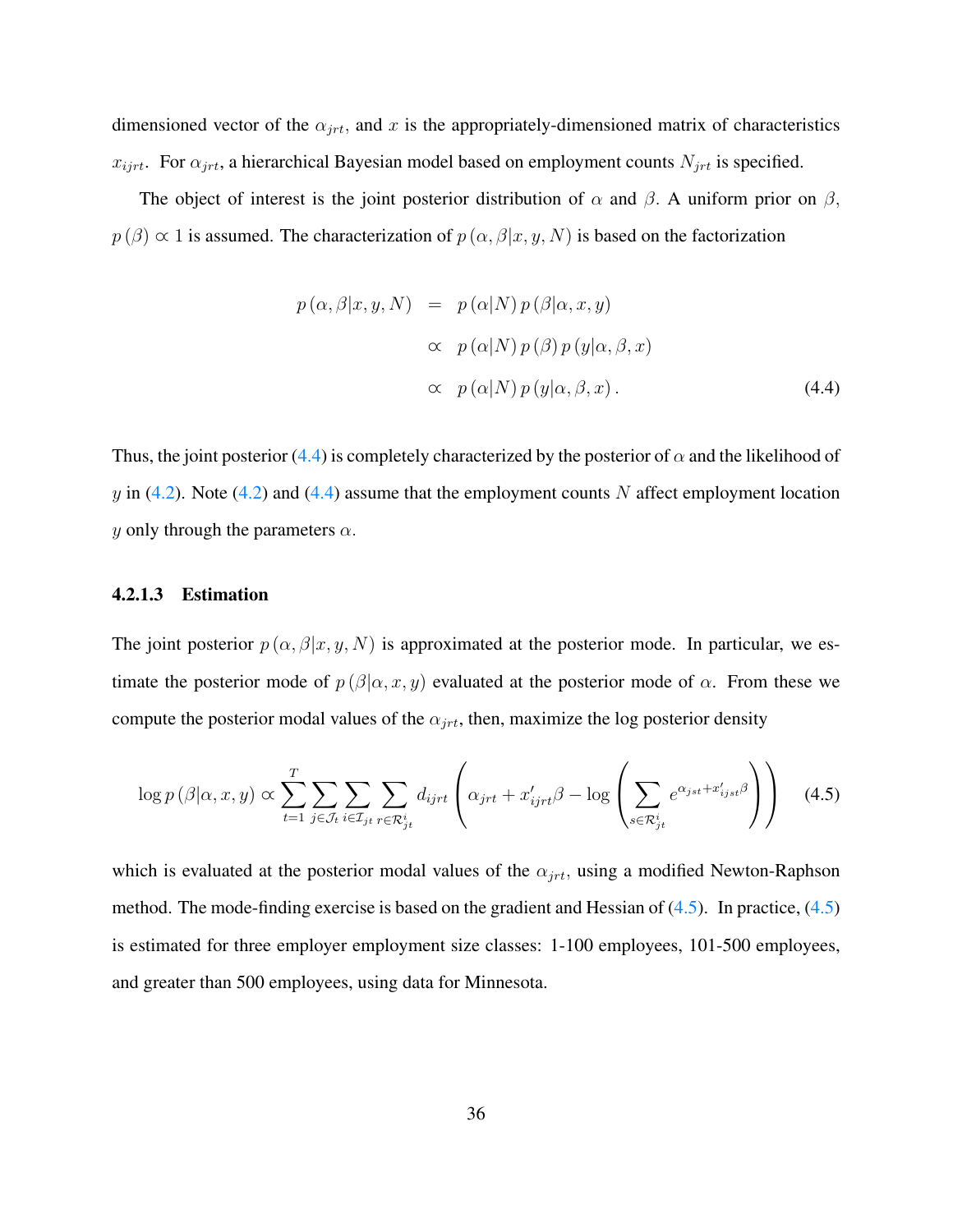### 4.2.2 Imputing place of work

After estimating the probability model using Minnesota data, the estimated parameters are applied in the imputation process for other states. A brief outline of the imputation method, as it relates to the probability model previously discussed, is provided in this section. Emphasis is placed on not only the imputation process itself, but also the preparation of input data.

#### 4.2.2.1 Sketch of the imputation method

Ignoring temporal considerations, 10 implicates are generated as follows. First, using the mean and variance of  $\beta$  estimated from the Minnesota data, we take 10 draws of  $\beta$  from the normal approximation (at the mode) to  $p(\beta|\alpha, x, y)$ . Next, using ES-202 employment counts for the establishments, we compute 10 values of  $\alpha_{jt}$  based on the hierarchical model for these parameters. Note that these are draws from the exact posterior distribution of the  $\alpha_{irt}$ . The drawn values of  $\alpha$ and  $\beta$  are used to draw 10 imputed values of place of work from the normal approximation to the posterior predictive distribution

$$
p(\tilde{y}|x,y) = \int \int p(\tilde{y}|\alpha,\beta,x,y) p(\alpha|N) p(\beta|\alpha,x,y) d\alpha d\beta.
$$
 (4.6)

#### 4.2.2.2 Implementation

Establishment data Using state-level micro-data, the set of employers (SEINs) that ever operate more that one establishment in a given quarter is identified; these SEINs represent the set of evermulti-unit employers defined above as the set  $\mathcal{J}_t$ . For each of these employers, its establishmentlevel records are identified. For each establishment, latitude and longitude coordinates, which emerge from GAL processing, parent employer (SEIN) employment, and ES-202 month-one employment<sup>15</sup> for the entire history of the establishment are retained. Those establishments with positive month-one employment in a given quarter characterize  $\mathcal{R}_{jt}$ , the set of all active establish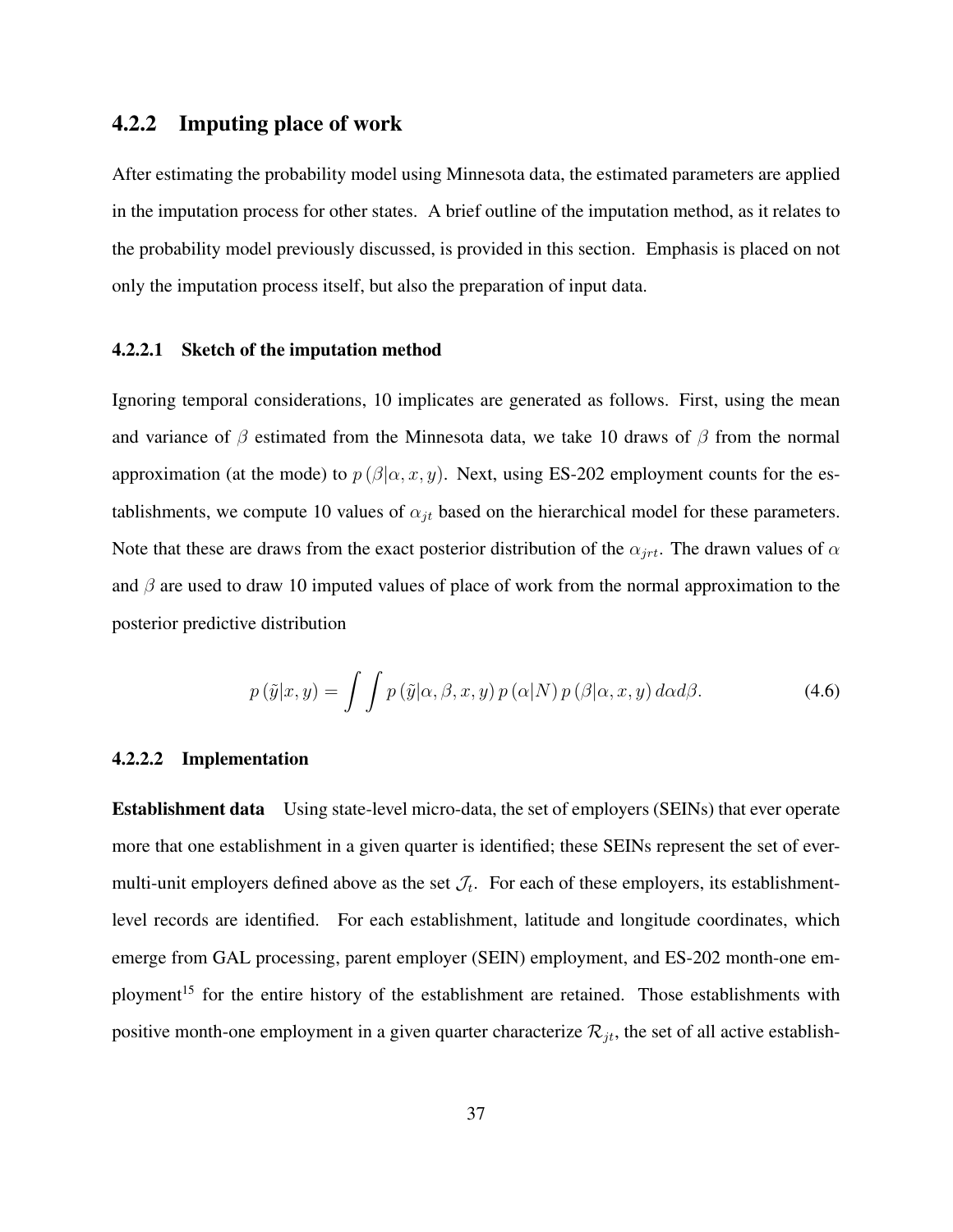ments. An establishment date-of-birth is identified and, in most cases, is the first quarter in the ES-202 time series in which the establishment has positive month-one employment. For some employers, predecessor relationships are identified in the SPF; in those instances, the establishment date-of-birth is adjusted to coincided with that of the predecessor's.

Worker data The EHF provides the earnings histories for employees of the ever-multi-unit employers. For each in-scope job (a worker-employer pair), one observation is generated for the *end* of each job spell, where a job spell is defined as a continuum of quarters of positive earnings for worker at a particular employer during which there are no more than 3 consecutive periods of non-positive earnings.<sup>16</sup> The start-date of the job history is identified as the first quarter of positive earnings; the end-date is the last date of positive earnings.<sup>17</sup> These job spells characterize the set  ${\cal I}_{it}$ 

Candidates Once the universe of establishments and workers is identified, data are combined and *a priori* restrictions and feasibility assumptions are imposed. For each quarter of the date series, the history of every job spell that *ends in that quarter* is compared to the history of *every* active (in terms of ES-202 first month employment) establishment of the employing employer (SEIN). The start date of the job spell is compared to the birth date of each establishment. Establishments that were born after the start of a job spell are immediately discarded from the set of candidate establishments. The remaining establishments constitute the set  $\mathcal{R}^i_{jt} \subset \mathcal{R}_{jt}$  for a job spell (worker) at a given employer.<sup>18</sup>

Given the structure of the pairing of job spells with candidate establishments, it is clear that within job spell changes of establishment are ruled-out. An establishment is imputed once for each job spell,<sup>19</sup> thereby creating no false labor market transitions.

Imputation and output data Once the input data are organized, a set of 10 imputed establishment identifiers are generated for each job spell ending in every quarter for which both ES-202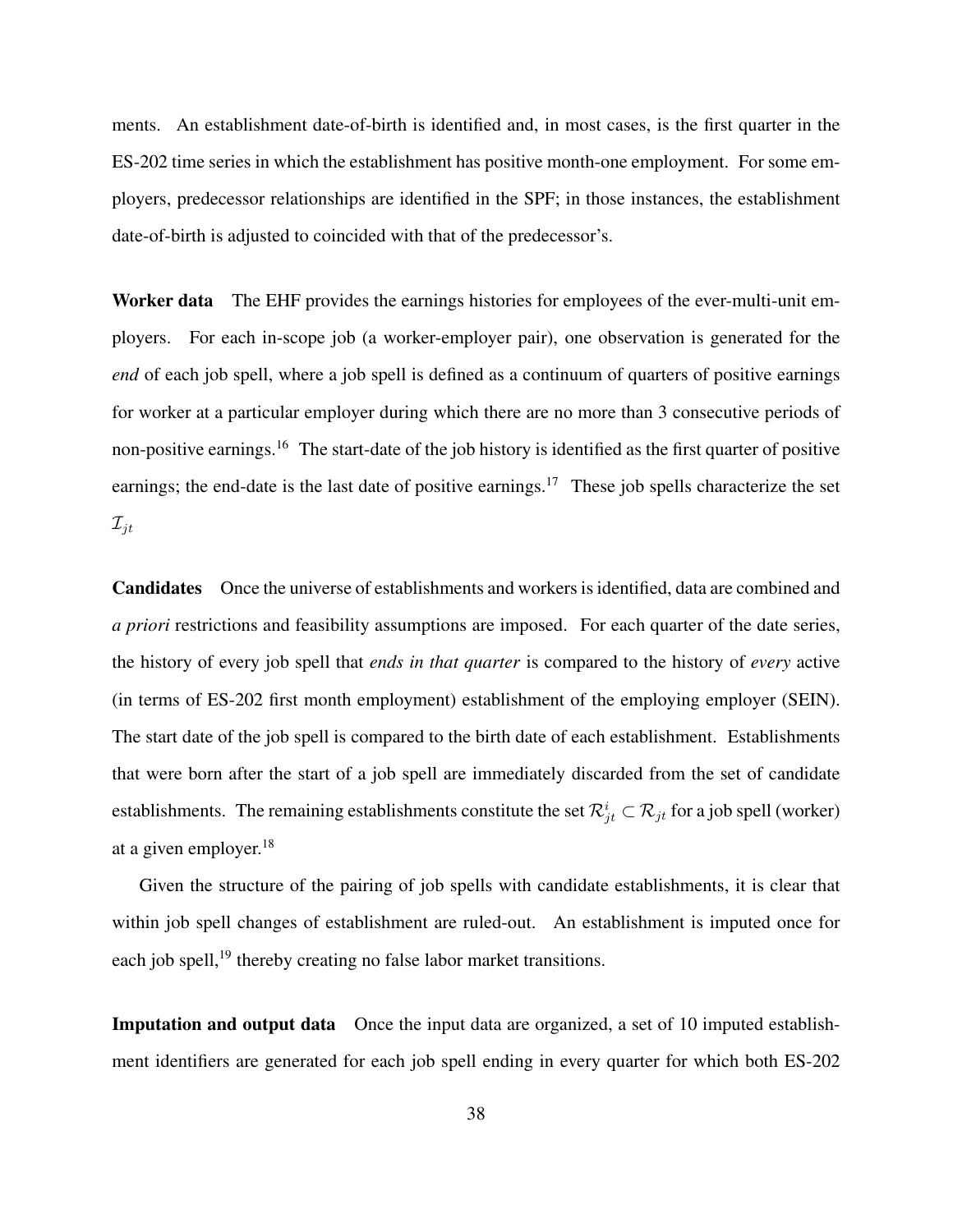and UI wage records exist. For each quarter, implicate, and size class,  $s = 1, 2, 3$ , the parameters on the linear spline in distance between place-of-work and place-of-residence  $\hat{\beta}^s$  are sampled from the normal approximation of the posterior predictive distribution of  $\beta^s$  conditional on Minnesota  $(MN)$ 

<span id="page-46-0"></span>
$$
p(\beta^s | \alpha_{MN}, x_{MN}, y_{MN}) \tag{4.7}
$$

The draws from this distribution vary across implicates, but not across time, employers, and individuals. Next, for each employer j at time t, a set of  $\hat{\alpha}_{jrt}$  are drawn from

<span id="page-46-1"></span>
$$
p\left(\alpha_{ST}|N_{ST}\right) \tag{4.8}
$$

which are based on the ES-202 month-one employment totals  $(N_{jrt})$  for all candidate establishments  $r_{jt} \subset \mathcal{R}_{jt}$  at employer j within the state (ST) being processed. The initial draws of  $\hat{\alpha}_{jrt}$ from this distribution vary across time and employers but not across job spells. Combining [\(4.7\)](#page-46-0) and [\(4.8\)](#page-46-1) yields

$$
p(\alpha_{ST}|N_{ST})p(\beta^{s}|\alpha_{MN}, x_{MN}, y_{MN})
$$
\n
$$
\approx p(\alpha_{ST}|N_{ST})p(\beta^{s}|\alpha_{ST}, x_{ST}, y_{ST})
$$
\n
$$
= p(\alpha_{ST}, \beta_{ST}|x_{ST}, y_{ST}, N_{ST}),
$$
\n(4.9)

an approximation of the joint posterior distribution of  $\alpha$  and  $\beta^s$  [\(4.4\)](#page-43-0) conditional on data from the state being processed.

The draws  $\hat{\beta}^s$  and  $\hat{\alpha}_{jrt}$  in conjunction with the establishment, employer, and job spell data are used to construct the  $p_{ijrt}$  in [\(4.1\)](#page-42-0) for all candidate establishments  $r \in \mathcal{R}^i_{jt}$ . For each job spell and candidate establishment combination, the  $\hat{\beta}^s$  are applied to the calculated distance between place-of-residence (of the worker holding the job spell) and the location of the establishment,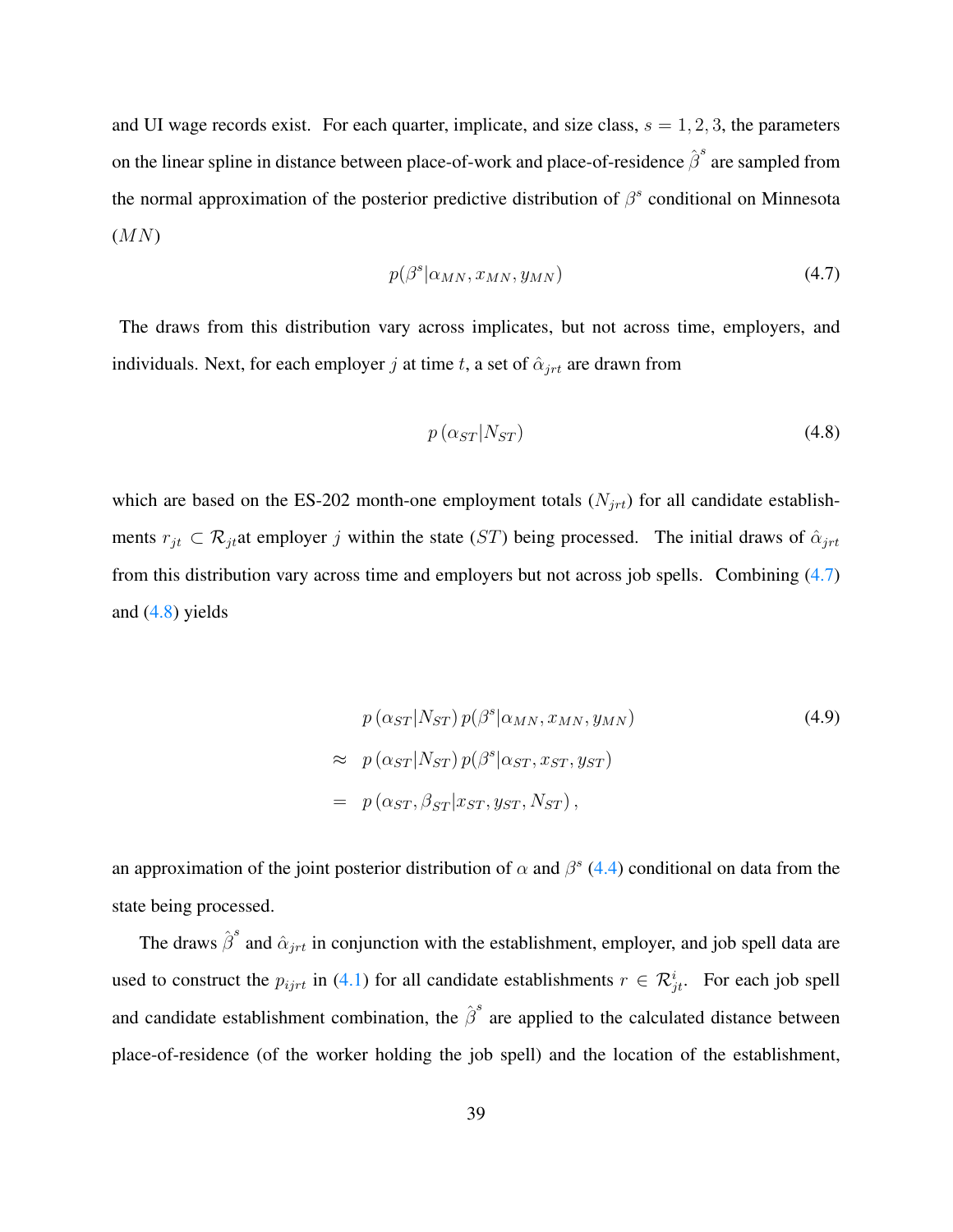where the choice of  $\hat{\beta}^s$  depends on the size class of the establishment's parent employer. For each combination an  $\hat{\alpha}_{jrt}$  is drawn which is based primarily on the size (in terms of employment) of the establishment relative to other active establishments at the parent employer. In conjunction, these determine the conditional probability  $p_{ijrt}$  of a candidate establishment's assignment to a given job spell. Finally, from this distribution of probabilities is drawn an establishment of employment.

Emerging from the imputation process is a data file containing a set of 10 imputed establishment identifiers for each job spell. In a minority of cases, the model fails to impute an establishment to a job spell. This is often due to unanticipated idiosyncrasies in the underlying administrative data. Furthermore, across states, the proportion of these failures relative to successful imputation is well under 0.5%. For these job spells, a dummy establishment identifier is assigned and in downstream processing, the employment-weighted modal employer-level characteristics are used.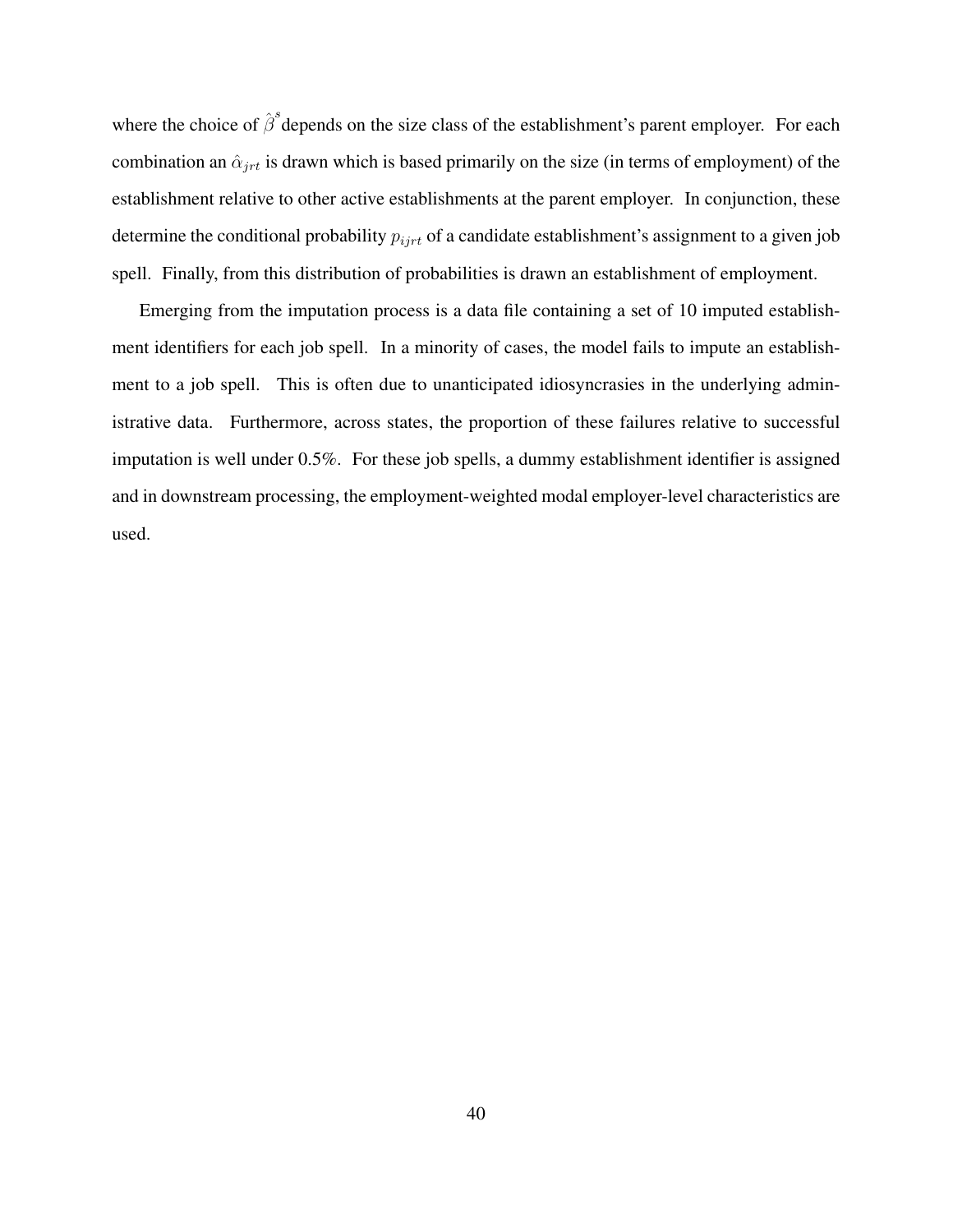# <span id="page-48-0"></span>Section 5

# Forming Aggregated Estimates: QWI

## 5.1 What are the QWI?

The Quarterly Workforce Indicators (QWI) provide detailed local estimates of a variety of employment and earnings indicators. Employment, earnings, gross job creation and destruction, and worker turnover are available at different levels of geography, typically down to the county or metro area. At each level of geography, they are available by detailed industry (SIC and NAICS), sex, and age of workers. At the time of writing of this article, QWI for 30 states had been published, 36 states had been computed, 40 states had signed MOUs, and the program was still expanding with the goal of national coverage.

### 5.2 Computing the estimates

The establishment of the LEHD Infrastructure Files was driven in large part, although not exclusively, by the needs of the QWI statistics. Completed and representative job-level data, with worker and workplace characteristics, are the primary input for the QWI. The ICF (Section [3.2\)](#page-23-0) and the ECF (Section [3.4\)](#page-29-0) draw on a large number of data sources, and use a set of imputation procedures,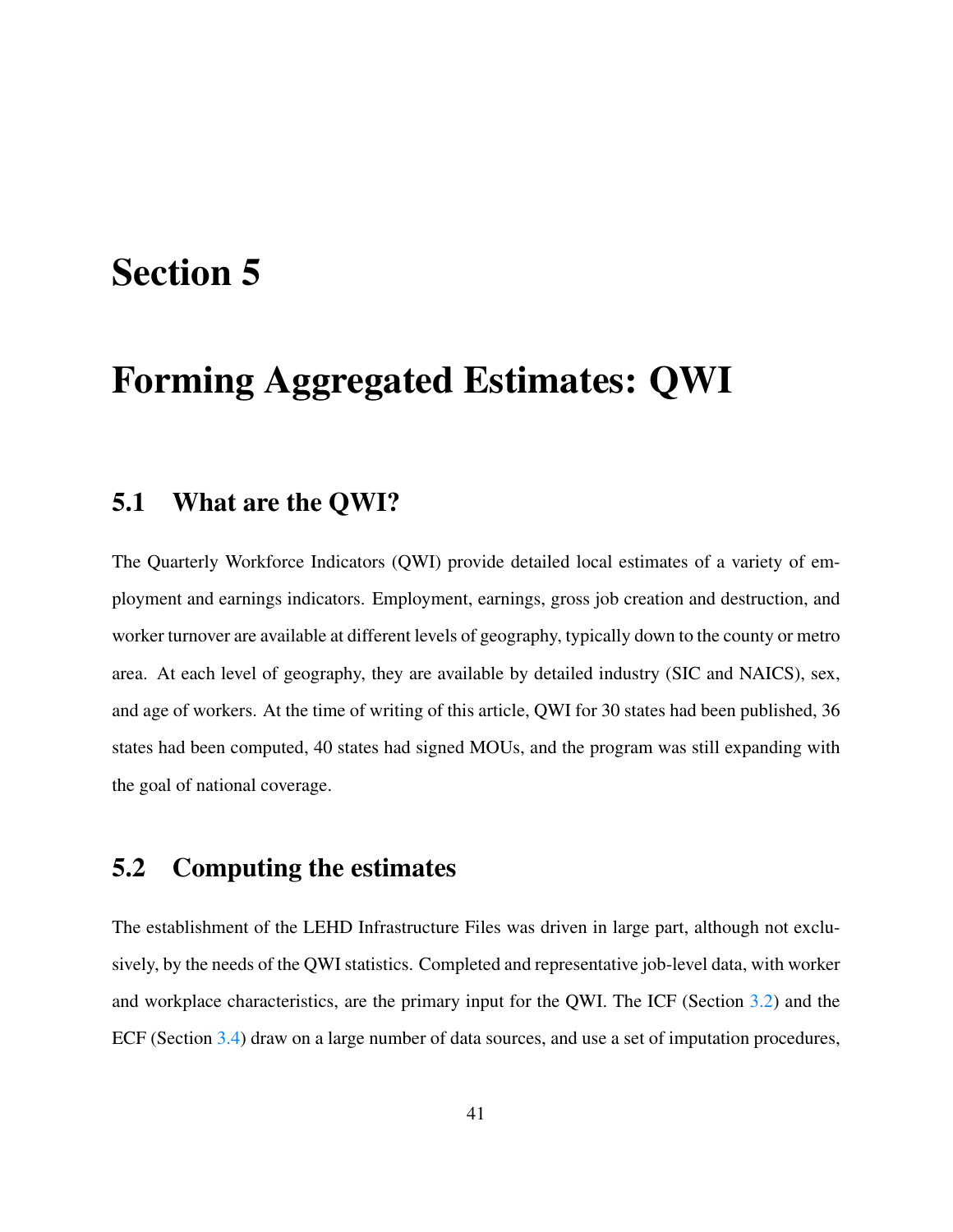to provide a detailed picture of each economic actor. The ECF also provides the input data for the weighting, which is explained in more detail in Section [5.3.](#page-50-0) The wage record edit (Section [2.6.2\)](#page-17-0) and the SPF (Section [4.1\)](#page-39-0) apply longitudinal edits and probabilistic matching rules to the proper longitudinal linking of entities. The U2W (Section [4.2\)](#page-40-0) completes the picture, by imputing an employing establishment to each job reported by the multi-unit employers.

These data are then combined and aggregated to compute the QWI statistics. The aggregation is a four step process:

- 1. A "job" a unique PIK-SEIN-SEINUNIT combination–is identified, and the job's complete activity history–when the worker worked, and when not–recorded. Note that each job history stems from an implicate of the U2W, and is weighted accordingly.<sup>20</sup>
- 2. Job-level variables are computed as a set of indicators. The computation of each of these variables is described in detail in Section [A.2.2.](#page-92-0)
- 3. Job-level variables are aggregated to the establishment level (SEINUNIT), using appropriate implicate weights. The aggregation is done using formulae described in Section [A.2.3.](#page-101-0) For many variables, aggregation to the establishment-level is achieved by summing the joblevel variables (beginning-of-period employment, end-of-period employment, accessions, new hires, recalls, separations, full-quarter employment, full-quarter accessions, full-quarter new hires, total earnings of full-quarter employees, total earnings of full-quarter accessions, and total earnings of full-quarter new hires). Some aggregate flow variables are computed using the beginning- and end-of-quarter employment estimates for that workplace. Examples are net job flows (see Equation  $(A.43)$  in Appendix  $(A.2)$  $(A.2)$ , average employment  $(A.44)$ , job creations  $(A.46)$  and job destructions  $(A.48)$ .

The file created in this step, internally known as the Unit Flow File (UFF<sub>-B)</sub>, is also available in the RDC system, see Section [8.2.2](#page-64-0) for details.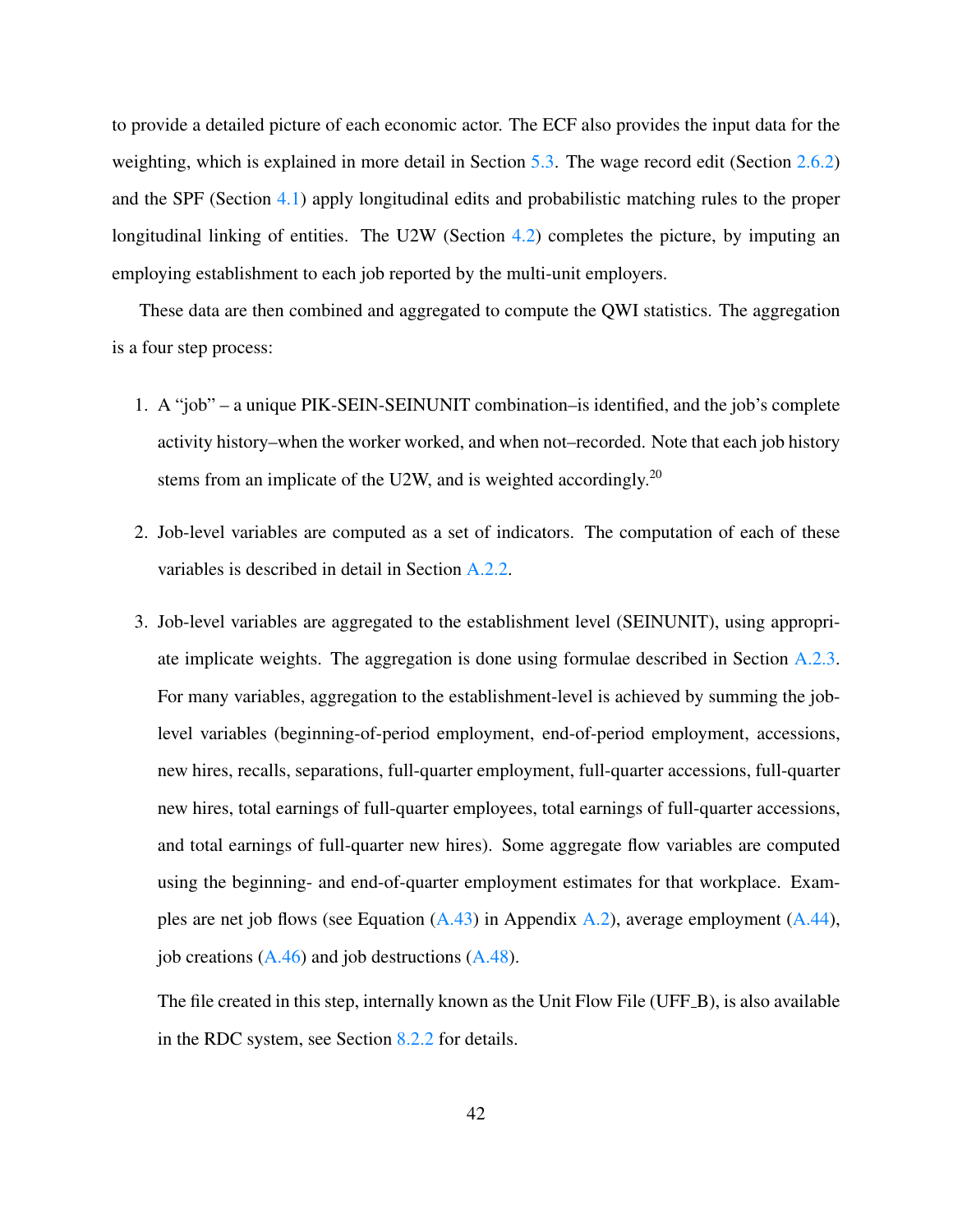- 4. The variables necessary for disclosure-proofing–SEINUNIT-specific noise infusion called "fuzz factors"–are attached, and the establishment-level file is summed to the desired level of geographic and demographic detail, using the noise-infused values. Some flow variables are computed directly from other aggregated variables (see Section  $A.2.5$ ). An undistorted version of all aggregates is also created. All aggregations use weights (see Section [5.3\)](#page-50-0).
- 5. The tables created in the previous step are disclosure-proofed (see Section  $6$ ), by comparison with the undistorted version and in comparison with cell counts. If appropriate, items in some cells are suppressed, and noisy estimates are flagged as such.

## <span id="page-50-0"></span>5.3 Weighting in the QWI

The QWI are estimates formed from weighted sums where the weights have been controlled to state-level QCEW statistics as published by the BLS. The control is approximate, however, because the weights are calculated from the unfuzzed beginning-of-quarter employment data whereas the publication estimates are based on the weighted sums of the noise-infused data.

When building the ECF, weights are computed such that measured beginning-of-quarter UI employment of in-scope units, when properly weighted, is equal to published QCEW state-wide employment in the first month of the quarter. A preliminary weight is computed as part of the ECF processing. An adjustment factor that accounts for system-wide missing data imputation and other edits, is computed at the UFF B processing. This adjustment factor is computed for all private establishments. The final weight is computed in the UFF B processing to control the product of the initial weight and the adjustment factor to the state total for all private employment in that quarter's QCEW data. The same overall adjustment factor that was calculated for all private establishments is used to produce the final weights for the all establishments QWI estimates.

Selection, editing, longitudinal linking, and disclosure-proofing the micro data used to build the QWI all change the in-scope units' data somewhat–causing the preliminary and final weights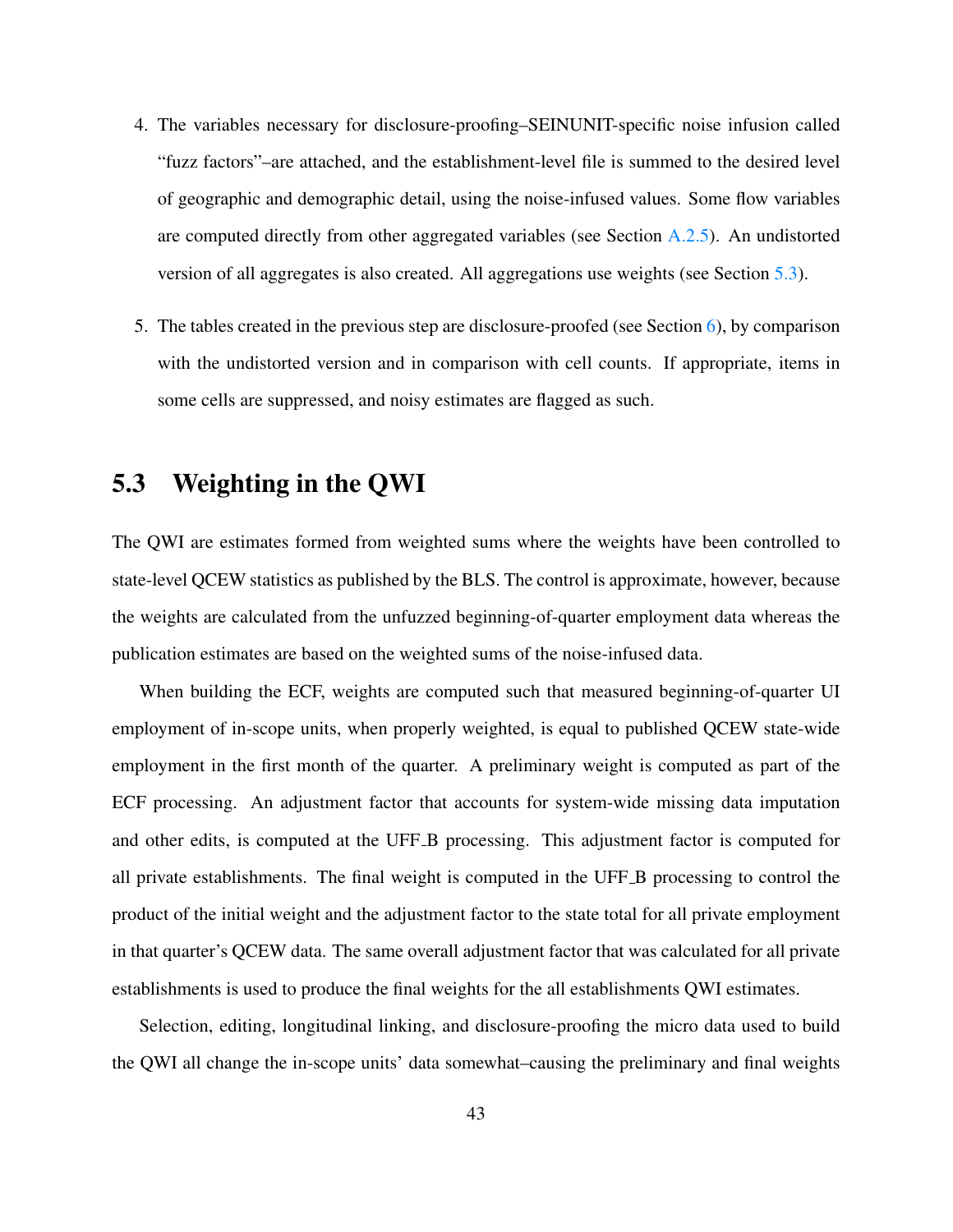to disagree. When the final weight is used for all published QWI statistics, the difference between the published QCEW statistic and the appropriate statistic in the QWI system is less than 0.5%.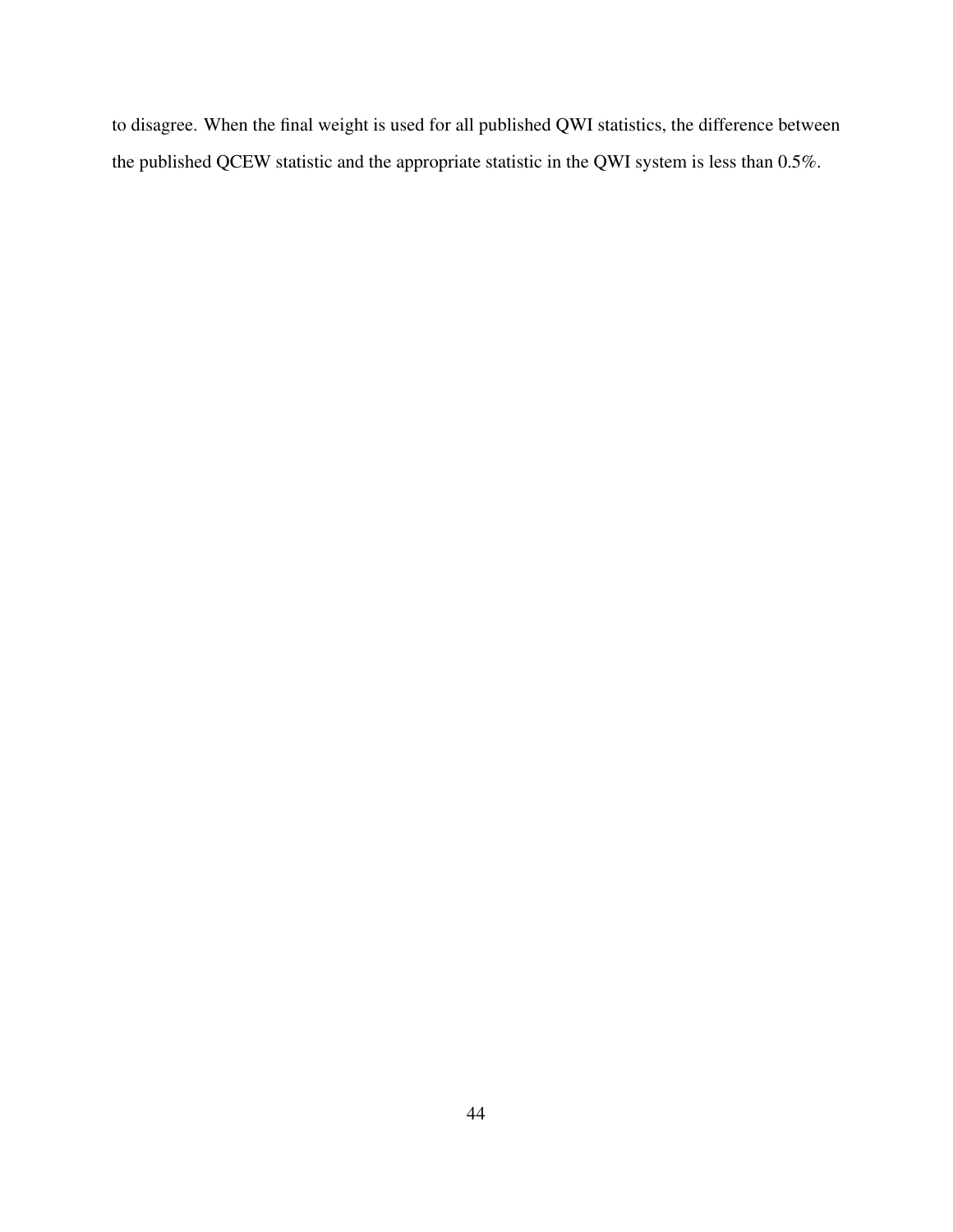# <span id="page-52-0"></span>Section 6

# Disclosure-proofing the QWI

Disclosure proofing is the set of methods used by statistical agencies to protect the confidentiality of the identity of and information about the individuals and businesses that form the underlying data in the system. In the QWI system, disclosure proofing is required to protect the information about individuals and businesses that contribute to the UI wage records, the ES-202 quarterly reports, and the Census Bureau demographic data that have been integrated with these sources. The QWI disclosure proofing mechanism is laid out and analyzed in more detail in [Abowd et al.](#page-71-1) [\(2005\)](#page-71-1); we present an overview here.

There are three layers of confidentiality protection and disclosure proofing in the QWI system. The first layer occurs when job-level estimates (computed from the EHF) are aggregated to the establishment level. The QWI system infuses specially constructed noise into the estimates of all of the workplace-level measures. This noise is designed to have three very important properties. First, every data item is distorted by some minimum amount. Second, for a given workplace, the data are always distorted in the same direction (increased or decreased) by the same percentage amount in every period, and in every revision of the QWI series. Third, the statistical properties of this distortion are such that when the estimates are aggregated, the effects of the distortion cancel out for the vast majority of the estimates, preserving both cross-sectional and time-series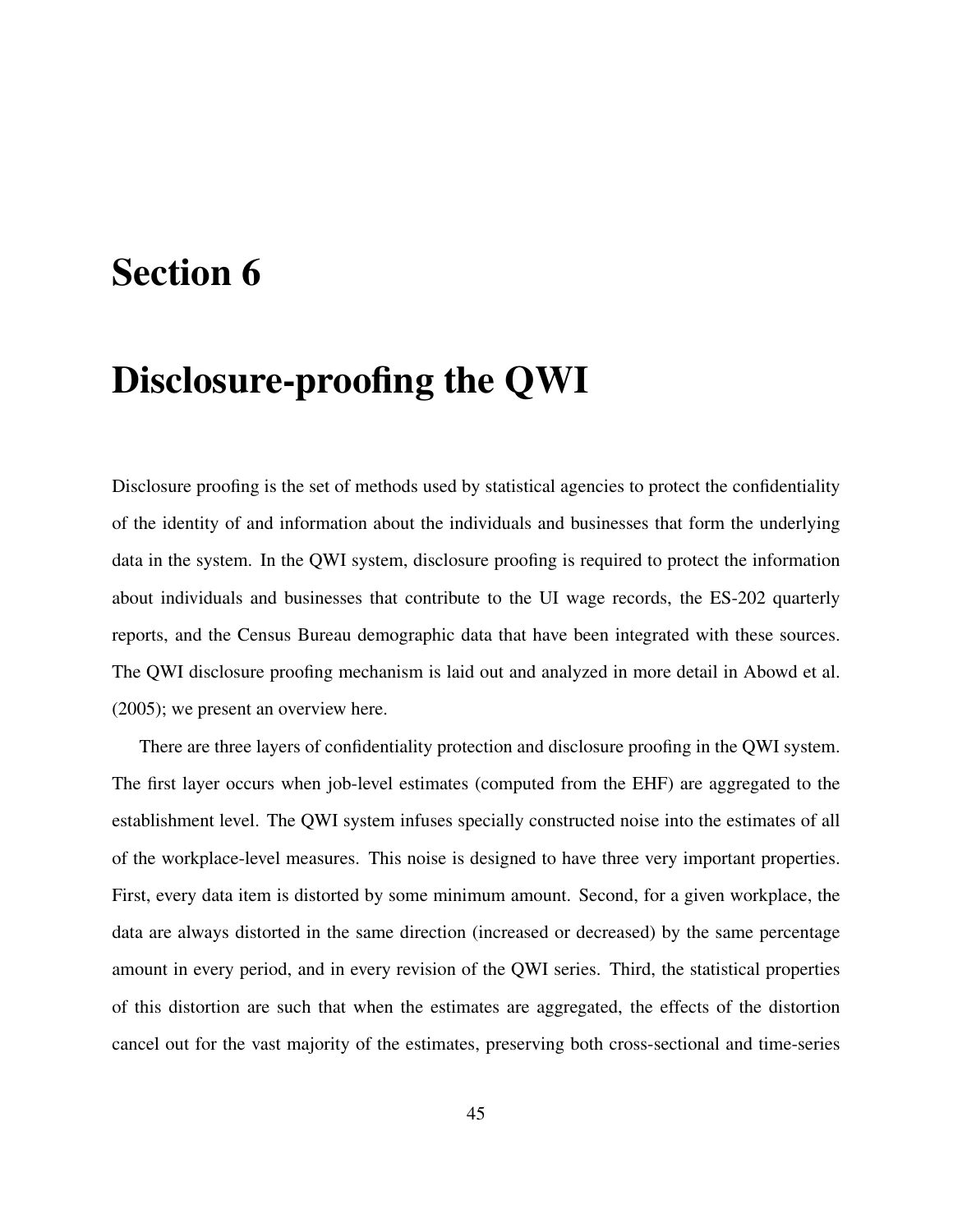analytic validity. After this noise infusion, the distorted micro data item is used as the source for all published QWIs.

A second layer of confidentiality protection occurs when the workplace-level measures are aggregated to higher levels, *e.g.,* sub-state geography and industry detail. The data from many individuals and establishment are combined into a (relatively) few estimates using a dynamic weight that controls the state-level beginning of quarter employment for all private employers to match the first month in quarter employment as tabulated from the QCEW. The weighting procedure introduces an additional difference between the confidential data item and the released data item, and in combination with the noise infusion, the published data are moved away from the value contained in the underlying micro-data, contributing to the protection of the confidentiality of the micro-data.

Third, some of the aggregate estimates turn out to be based on fewer than three persons or establishments. These estimates are suppressed and a flag set to indicate suppression. Suppression is only used when the combination of noise infusion and weighting may not distort the publication data with a high enough probability to meet the criteria laid out above. Estimates such as employment are subject to suppression. Continuous dollar measures like payroll are not. All published estimates are influenced by the noise that was infused in the first layer of the protection system. When the distortion exceeds certain limits, the estimates are still published, but flagged as substantially distorted. Each observation on any one of the published QWI tables thus has an associated flag that describes its disclosure status. Table [C.5](#page-130-0) lists all possible flags in the published QWI tables.

[ see Table [C.5](#page-130-0) on page [123](#page-130-0) ]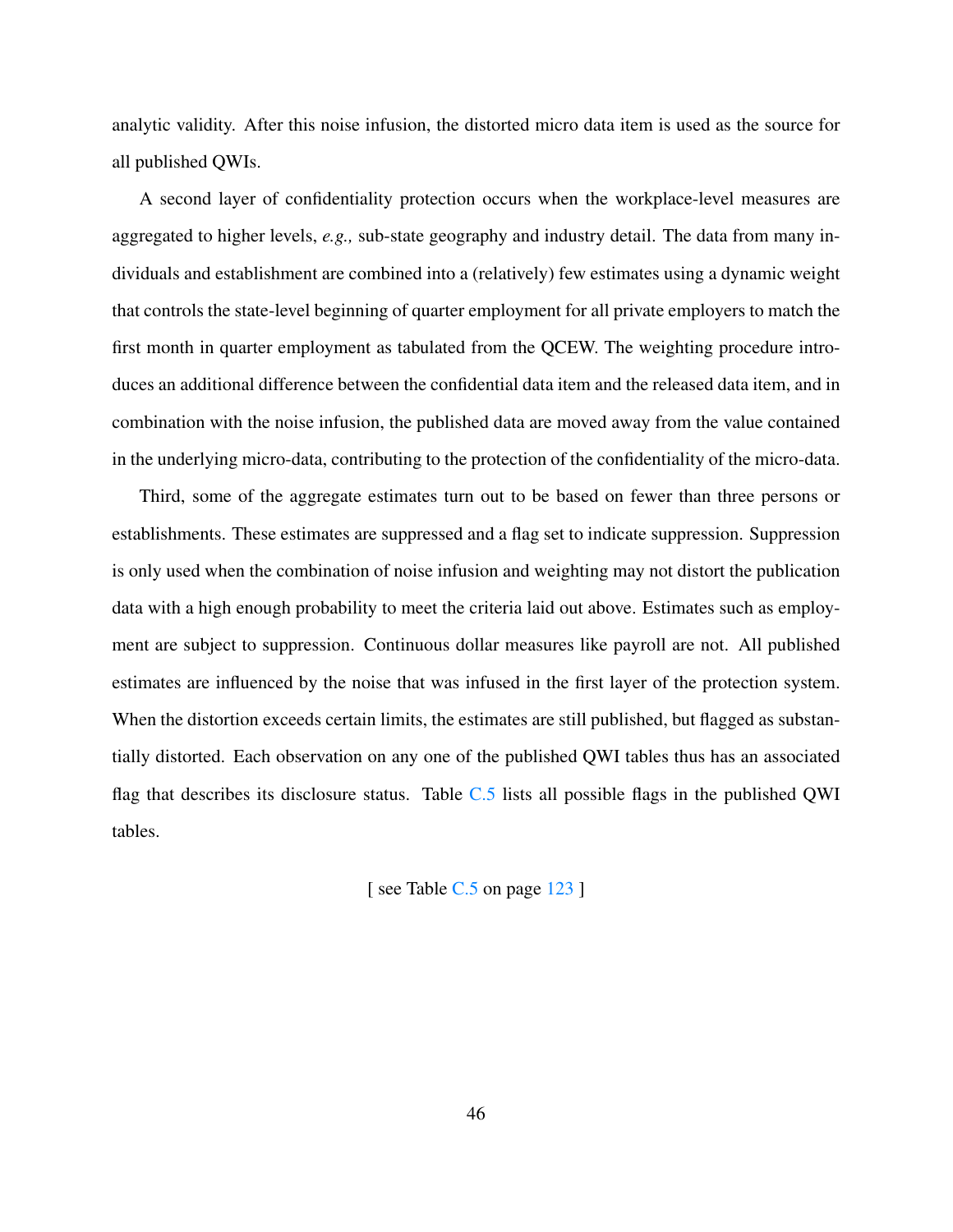# Section 7

## Analysis of QWI files

In this section, we will provide some basic analysis highlighting the usefulness of the QWI as time series data on local labor market conditions and measuring the impact of the various corrections that are applied to the series.

### 7.1 Basic trends of some variables

The QWI are uniquely positioned to provide a detailed picture of a dynamic workforce at a highly disaggregated level. In this section, we consider three variables, and provide examples of analyses that can be easily produced with the QWI. We consider employment (more precisely: begininningof-period employment), job creation and recalls, and have picked the states of Illinois and Montana to illustrate the analyses.

Figures [B.1](#page-121-0) and [B.2](#page-122-0) shows the basic data trends for the three variables, for both sexes combined and separately. In general, all three time-series show considerable seasonality, but job creations and recalls are considerably more variable. However, when looking at the time-series by sex, there seems to be considerably less volatility in job creations and recalls for women. In part because of this, the fraction of women in both recalls and job creation shows a lot of volatility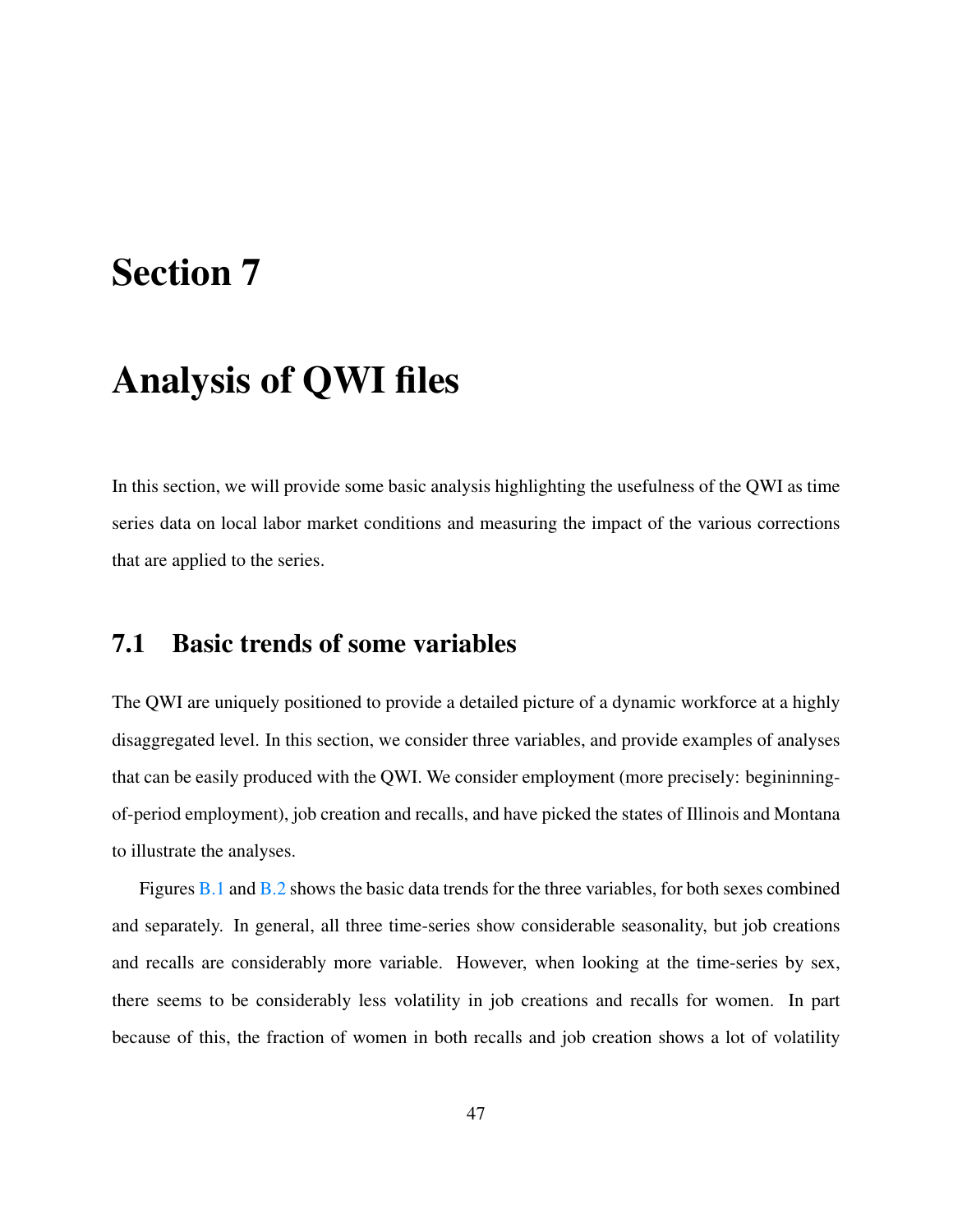as well (Figures [B.3](#page-123-0) and [B.4\)](#page-124-0). In Illinois, the percentage of jobs created that are filled by recalls is significantly lower for women (46.2%) than it is for men (53%), and persistently so over time (Figure [B.1\)](#page-121-0), although there is strong seasonality in this pattern as well. A similar pattern, although not quite as stable, emerges in Montana (Figure  $B(1)$ ). Thus, it would seem that although women participate as much as men in job creation, they are more likely to have found a new job than to have been recalled to an old job.

Of course, this is a very simple analysis, and a further breakdown by industry (also feasible using the public-use QWI) might reveal that the lower recall rate of women is a phenomenon specific to certain industries that employ a higher fraction of women for other reasons. However, it is an example that serves to highlight the utility of the demographic, geographic, and industry breakdown that is possible with the QWI.

Disaggregating statistics by geography is one of the more common strategies for policy analysts, and several data sources are available to perform such an analysis. With the QWI, geographic analysis can be extended to distinct demographic groups. In Figure [B.5,](#page-125-0) the geographic distribution of job creation is plotted for young workers 19-21 years of age, by counties in Illinois. A policy analyst is able to do this kind of analysis for eight age groups and both sexes, using the complete QWI. Note that net job creation is computed with both the numerator and the denominator computed for workers aged 19-21, so it is not simply a decomposition of an aggregate job creation statistics–it is computed from the ground up using data only on workers between 19 and 21 years of age.

### 7.2 Importance of LEHD adjustments to raw data

There are numerous data edits, corrections, and imputations performed in the processing of the QWI data series. We summarize the effect of some of these adjustments here.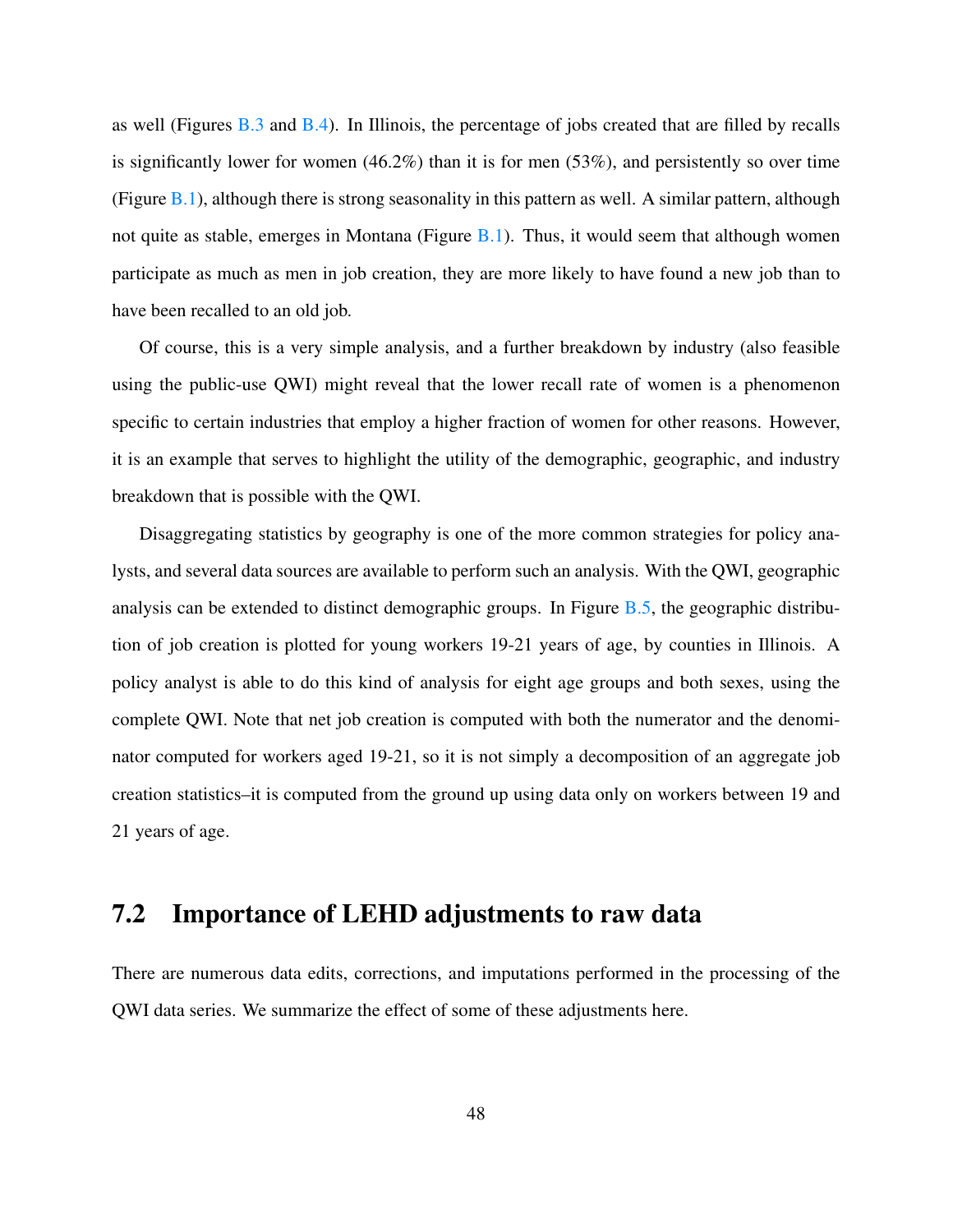#### 7.2.1 Choosing between LDB and LEHD coding of NAICS variables

As mentioned in Section [3.4.3,](#page-35-0) the ECF provides enhanced NAICS variables that expand on the information available on the ES-202 files. Information is imputed based on all available industry information, and backcoded to time periods that precede the introduction and widespread implementation of NAICS coding on ES-202 data. The creation of the enhanced NAICS variables was described in Section [3.4.3.](#page-35-0) In this section, we present a summary of research done on a comparison of the ESO (ES-202-only) and FNL (final) NAICS codes on the Illinois ECF.

The LDB algorithm stably backfills NAICS codes when once it has imputed a code for a later year. The LEHD algorithm allows the backcoded NAICS to change if the contemporaneously coded SIC changes. Thus we expect the two backcodes to have different statistical properties for historical NAICS-based QWI. Although some of the SIC changes over time may be spurious, an SEINUNIT's SIC code history contains valuable information that we have attempted to preserve in the LEHD imputation algorithm. Overall, the effect of the different approaches is relatively small, since very few SEINUNITs change industry, in particular relative to the proportion of SEINUNITs that change geography.

The LDB-sourced NAICS variable is used for about 85% of the records for Illinois, the rest are filled with information from the ES-202. It is unclear why only 85% of ES-202 records are in the LDB. The results weighted by employment are about the same suggesting that activity was not a criterion for being included on the LDB.

First and not surprisingly, in later years and quarters (1999+) when NAICS is actively coded by the states, the ESO and FNL codes look almost identical when available. Second, there is little variation in the LDB NAICS codes over time compared with SIC. Among all of the active SEIN-SEINUNITs over the period covered by the Illinois data, only slightly more than 8% experience at least one SIC change compared with about 1.5% on the LDB. Almost all NAICS code changes occur after 1999. While this is not entirely unexpected, it is something to keep in mind when comparing NAICS FNL versus SIC or NAICS ESO employment totals. Many of these changes in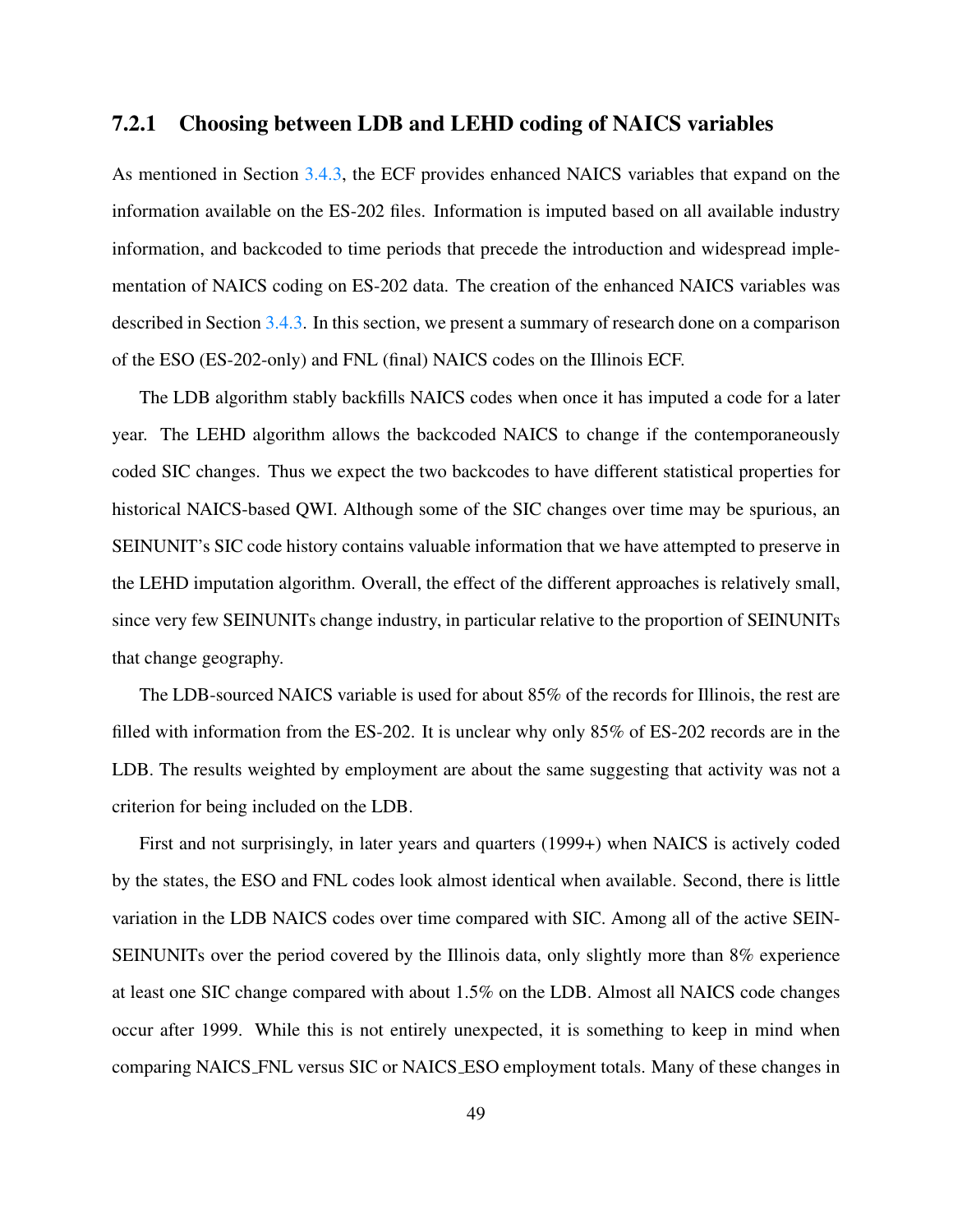industry appear to be real and are not captured on the LDB.

As we go back in time a larger portion of employment can be found in NAICS FNL codes that are different from what one would expect given the SIC code on the ECF. For example, in 1990 about 13% of employment is in a NAICS FNL code that is different from what we would expect based on the SIC. By 2001, the proportion of employment that is in a NAICS code outside of the set of possible values predicted by the SIC-NAICS crosswalk falls to 3%. The ES-202-based NAICS variable does a better job tracking SIC, since more SIC information is used in putting it together.

The main source of the discrepancy is due to entities that experience a change in their SIC code prior to 2000. The LDB appears to ignore this change, while the ES-202-based NAICS variable uses an SIC-based imputation for these SEINUNITs. The result is a series that exhibits similar patterns of change over time as SIC, while still preserving the value added in the NAICS codes for entities that did not experience a change. Also, users should keep in mind that for early years (before 1997) some of the NAICS industries have yet to come into existence. The prevalence of this problem has not been investigated yet.

#### 7.2.2 Correcting for coding errors in personal identifiers

[Abowd and Vilhuber](#page-71-2) [\(2005\)](#page-71-2) describe and analyze the method used at LEHD to identify coding errors in the person identifier (Social Security Number, SSN), and provide an analysis of the impact that correcting for such errors has on statistics generated from the corrected and the uncorrected data for one state (California). A simplified version of the same analysis is used as a quality assurance method during the wage record edit, and the results are similar for other states, but vary with length of available data and with prior state processing of name and SSN fields.

For California, the process verified over half a billion records. Slightly less than 10 percent of the total number of unique individuals appearing in the original data, and only a little more than 0.5% of all wage records require some corrective measures, which is considered conservative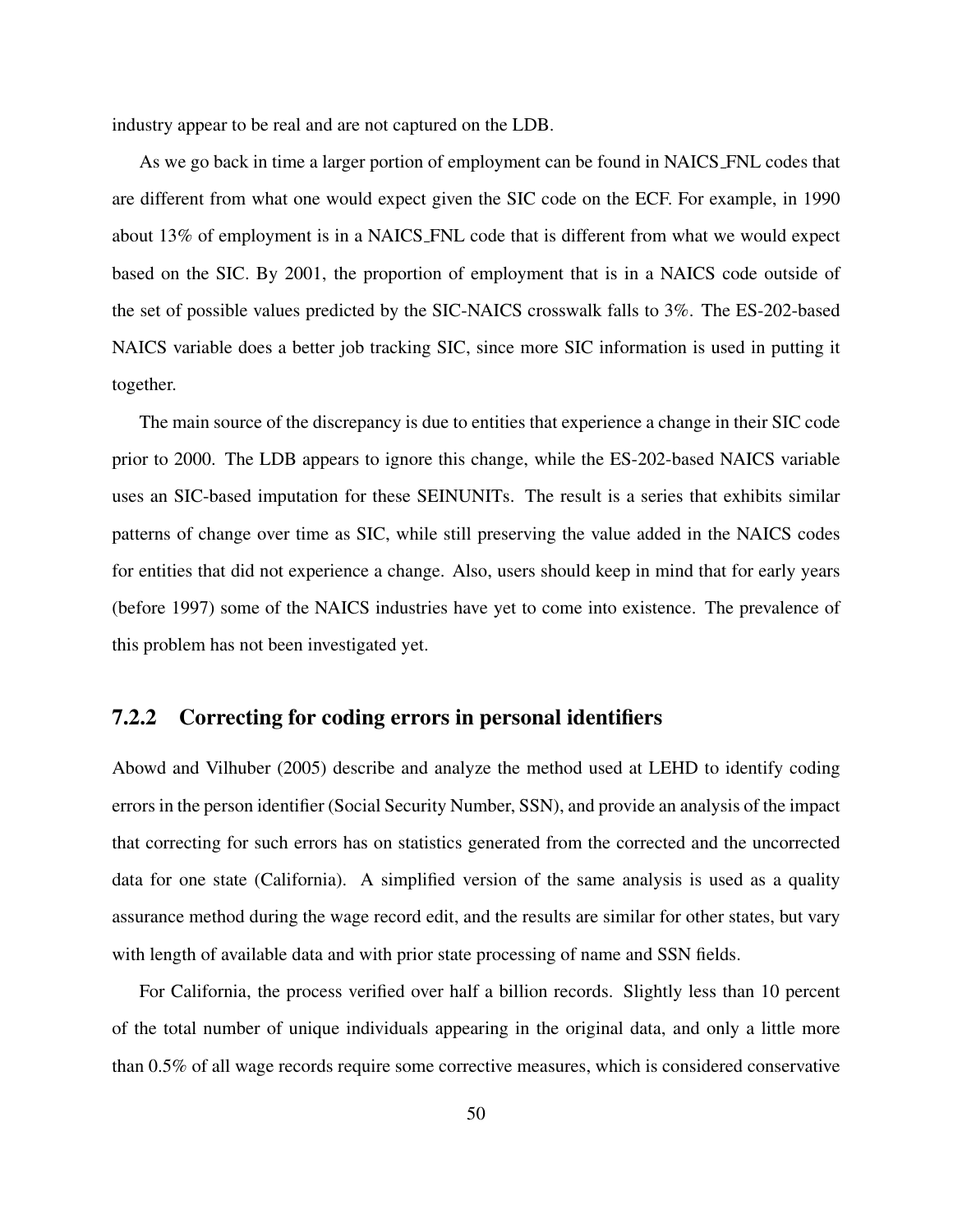relative to other analyses done (see [Abowd and Vilhuber](#page-71-2) [\(2005\)](#page-71-2) for further references).

Table [C.7](#page-133-0) on page [126](#page-133-0) presents patterns of job histories for uncorrected and corrected data. The unit of observation is a worker-employer match (a "job"), potentially interrupted. For each such observation, the longest interruption is tabulated if there is one. If no interruption was observed during the worker's tenure with the employer, then the type of continuous job spell is tabulated. By definition, the absence of a hole implies continuous tenure, but that spell may have been ongoing in the first (*left-truncated*) or last (*right-truncated*) quarter of the data, or in both (*entire period*). If the spell was continuous, with both the beginning and the end of the job spell observed within the data, then the default code of  $\mathcal C$  is assigned.

#### [ see/insert Table [C.7](#page-133-0) on page [126](#page-133-0) about here ]

Over 800,000 job history interruptions in the original data are eliminated by the corrections, representing  $0.9\%$  of all jobs, but 11% of all interrupted jobs (Table [C.7\)](#page-133-0). Despite the small number of records that are found to be miscoded, the impact on flow statistics can be large. Accessions in the uncorrected data are overestimated by 2%, and recalls are biased upwards by nearly 6%. On the other hand, and as expected, overall payroll  $W_1$  are not biased, but payroll for accessions  $(W_A)$ and separations  $(W<sub>S</sub>)$  are biased upward by up to 7% percent (Table [C.8\)](#page-134-0).

[ see/insert Table [C.8](#page-134-0) on page [127](#page-134-0) about here ]

## 7.2.3 Identification of successor-predecessor links of firms and establishments

As noted in Section [4.1,](#page-39-0) care is taken when tracking firms and establishments over time, by tracking worker movements between firms. These corrections should have little or no impact on the time series of pure stock measures (total wage bill  $W_1$ ), but should influence a number of flow measures. In particular, separations  $(S)$  and accessions  $(A)$  will be reduced when between-firm (successorpredecessor) links are identified.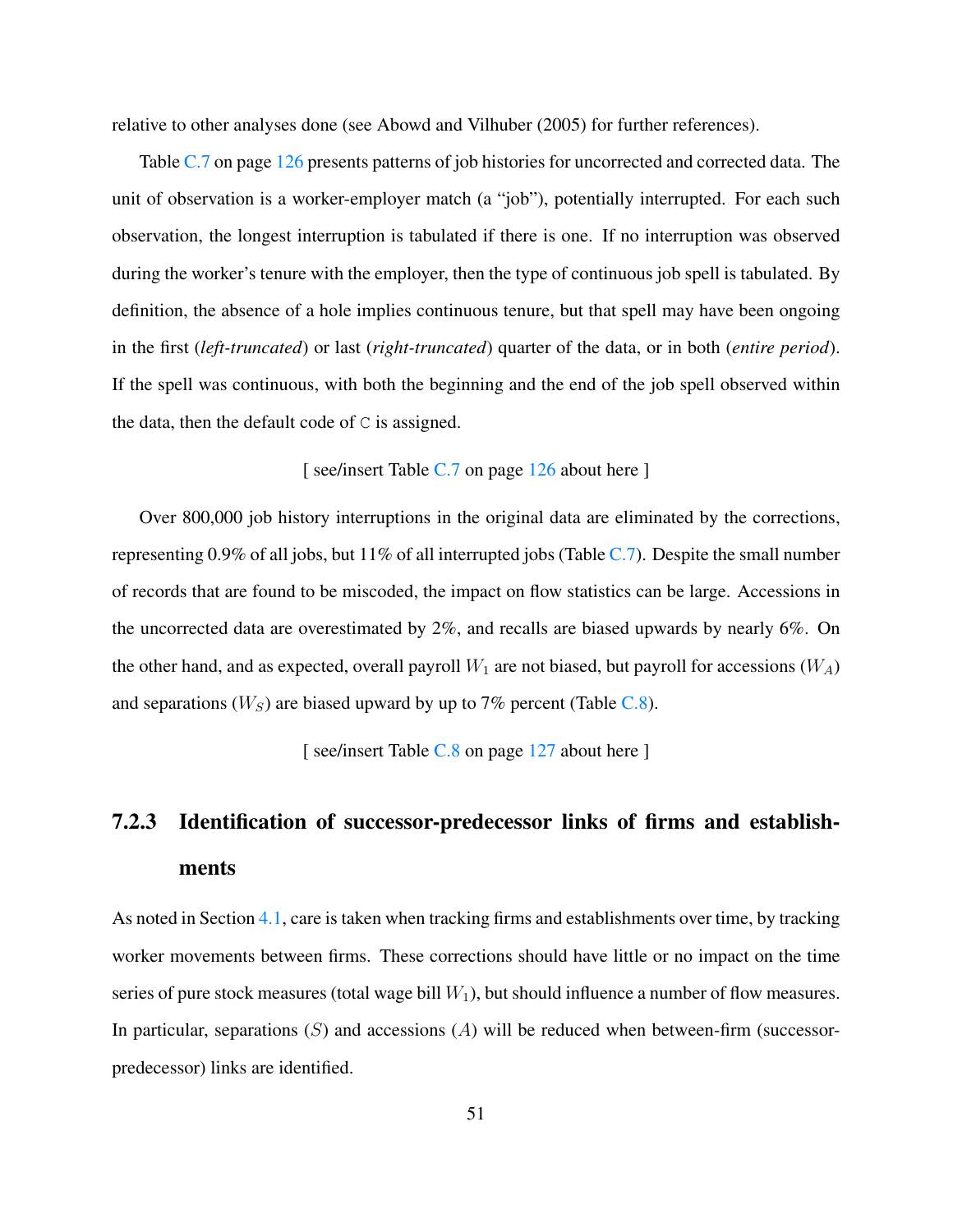For this article, a small experiment was run using the standard processing stream for the QWI for a single state. Transitions associated with observed successor-predecessor flows as identified by the SPF, which are normally suppressed, were left intact. In other words, the SPF was removed from the processing stream. Comparing the resultant (unreleased) QWI with published QWI from the same time period provides an estimate of the bias due to firm links that unadjusted QWI would otherwise have.

The suppression of flows due to successor-predecessor links also affects  $B$ , beginning-ofquarter employment, which in turn is used to weight the QWI (Section [5.3\)](#page-50-0). Thus, all statistics will be affected, either directly through the statistic itself, or indirectly through a change in the weights.

Analysis performed on Montana reveals that earnings and separations are 4 percent lower if successor-predecessor transitions are filtered out. Beginning-of-period employment estimates are 0.4 percent lower.

For more results, consult [Benedetto et al.](#page-71-0) [\(2003\)](#page-71-0), who have used the successor-predecessor flows in the analysis of the firm.

#### 7.2.4 Analytic validity of the unit-to-worker imputation

This subsection presents preliminary results of the assessment of the analytic validity of the unitto-worker imputation process (U2W, Section [4.2\)](#page-40-0). For five QWI measures–beginning-of-period employment  $(B)$ , full-quarter employment  $(F)$ , accessions  $(A)$ , separations  $(S)$ , and total payroll  $(W_1)$ –percentiles of the distribution of the bias induced by the imputation process for two levels of industry aggregation are presented. A complete evaluation of the validity of the unit-to-worker imputation process is provided in [Stephens](#page-72-0) [\(forthcoming,](#page-72-0) chapter on "Imputation of Place-of-Work in the Quarterly Workforce Indicators").

To assess the analytic validity of the imputation process, two sets of QWI measures for the 1994:1 to 2003:4 time period are generated using the Minnesota data. The first set– $\mathbb{X}_{True}$  –is pro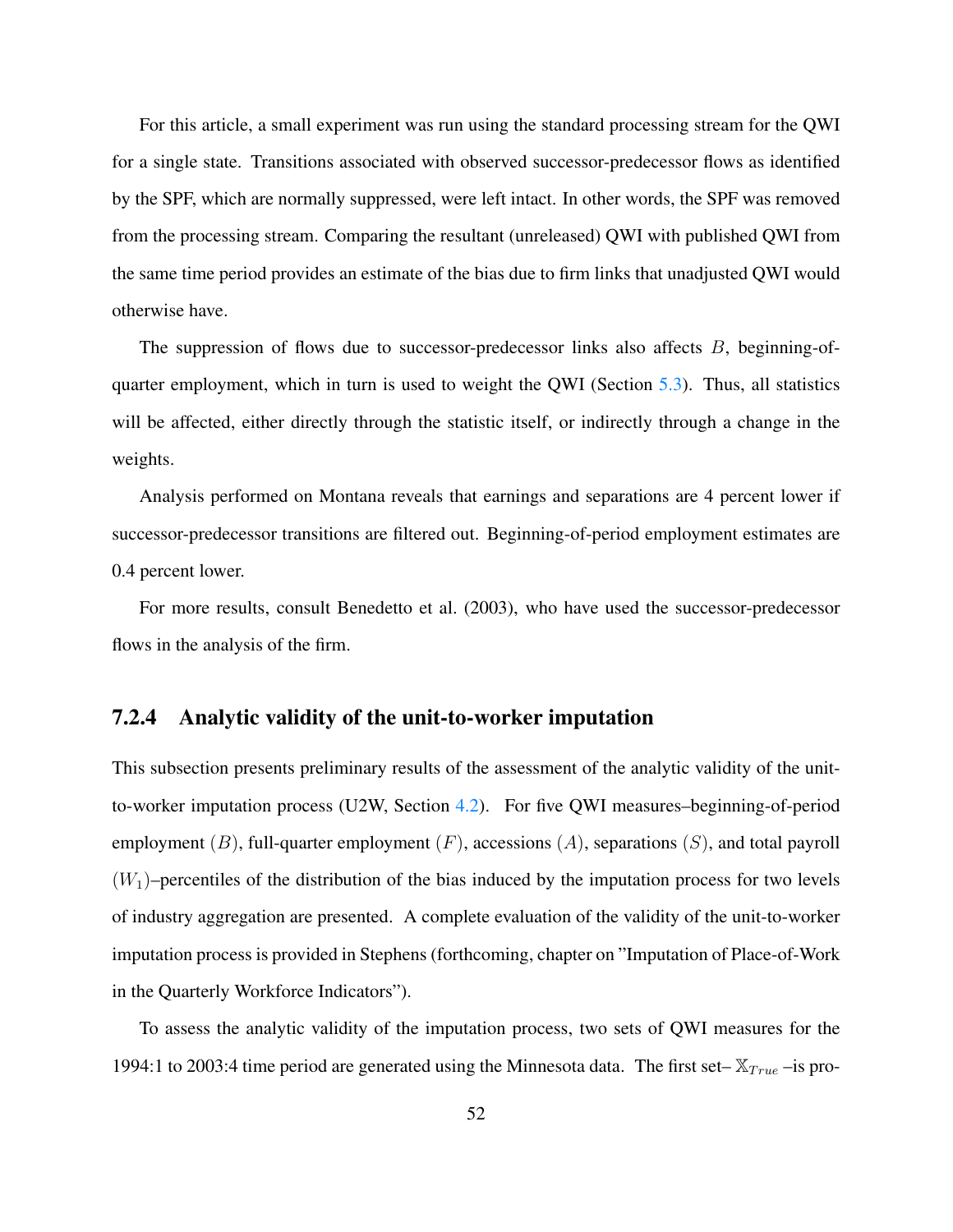duced using the establishment of work reported on the Minnesota UI wage records. The second set–  $\mathbb{X}_{Imputed}$ –is generated treating the establishment of work as unknown; thus,  $\mathbb{X}_{Imputed}$  is generated using the same imputation process that is applied to other states in the QWI system. Measures for both sets are tabulated using data for all establishments in Minnesota and are produced for two levels of industry aggregation–SIC Division and 2-digit SIC–as well as by county, sex, and age. For each measure, the discrepancies between values  $X$ , prior to the application of multiplicative noise factors, contained in  $\mathbb{X}_{Imputed}$  and  $\mathbb{X}_{True}$  for each interior quarter  $\times$  industry  $\times$  county  $\times$  age  $\times$  sex cell are calculated as:

$$
bias = \frac{X_{Imputed} - X_{True}}{X_{True}}
$$

Table [C.9](#page-135-0) presents percentiles of both the weighted and unweighted distribution of the bias statistic for five QWI measures across interior data cells for SIC Division and 2-digit SIC industry aggregations. For all distributions, the median discrepancy never exceeds 0.005 in absolute value, suggesting that on average the bias induced by the imputation of place of work is relatively insignificant. For all bias statistics, the unweighted distribution is tighter than the weighted distribution, illustrating that the bias is less severe in data cells with higher levels of employment. This is expected as fewer establishments and workers contribute data to cells with relatively low levels of employment, and the lower are the number of establishments and workers contributing data, the more detectable are outliers that emerge from the imputation process. Also expected is the relative tightness of the distributions of the bias in comparing across levels of industry aggregation. The SIC Division level distributions of the bias are tighter than the 2-digit SIC distributions as more establishments and workers contribute more data to each SIC Division level cell. The tightening distributions is made clear by considering the  $90-10$  differential. For B at the SIC Division level, for example, the spread between the 90th and 10th percentile falls by 0.19 when the distribution of the bias is weighted. It is also clear that the spread between the 90th and 10th percentiles is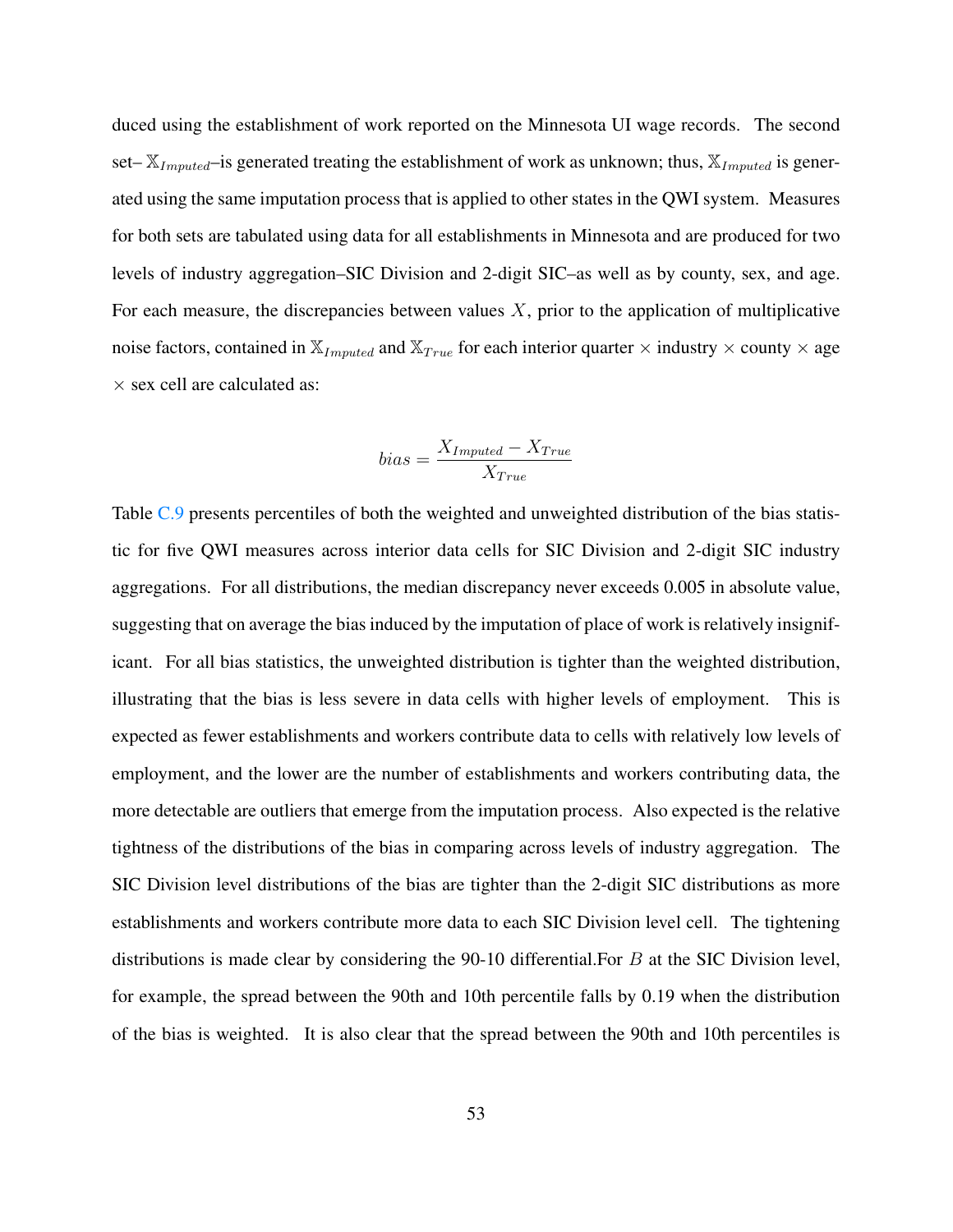smaller for the SIC Division level as compared to the 2-digit SIC level of aggregation.

[ see Table [C.9](#page-135-0) on page [128](#page-135-0) ]

#### 7.2.5 Time-series properties of disclosure avoidance system

The disclosure-proofing algorithm described in Section [6](#page-52-0) has the dual goals of the preserving confidentiality and maintaining a high level of analytical validity of the disclosure-proofed data. This section draws on [Abowd et al.](#page-71-1) [\(2005\)](#page-71-1), who provide an in-depth analysis of the extent of disclosure protection, and the degree to which analytical validity is maintained.

The analysis presented in this subsection focusses on the time-series properties of the published QWI, after noise-infusion and suppressions. [Abowd et al.](#page-71-1) [\(2005\)](#page-71-1) also show the cross-sectional unbiasedness of the published data. In each case, data from two states (Illinois and Maryland) were used. The unit of analysis is an interior sub-state geography  $\times$  industry  $\times$  age  $\times$  sex cell kt. Substate geography in all cases is a county, whereas the industry classification is SIC. Analytic validity is obtained when the data display no bias and the additional dispersion due to the confidentiality protection system can be quantified so that statistical inferences can be adjusted to accommodate it.

To analyze the impact on the time series properties of the distorted data, we estimated an  $AR(1)$  for the time series associated with each cell kt, using county-level data for all counties in each state. Two AR(1) coefficients are estimated for each cell-time series. The first order serial correlation coefficient computed using undistorted data is denoted by  $r$ . The estimate computed using the distorted data is denoted by  $r^*$ . For each cell, the error  $\Delta r = r - r^*$  is computed. Table [C.10](#page-136-0) on page [129](#page-136-0) shows the distribution of the errors  $\Delta r$  across SIC-division  $\times$  county cells, for  $B, A, S, F$ , and  $JF$  when comparing raw (confidential) data to published data, which excludes suppressed data items. The table shows that the time series properties of all variables analyzed remain largely unaffected by the distortion. The maximum bias (as measured by the median of this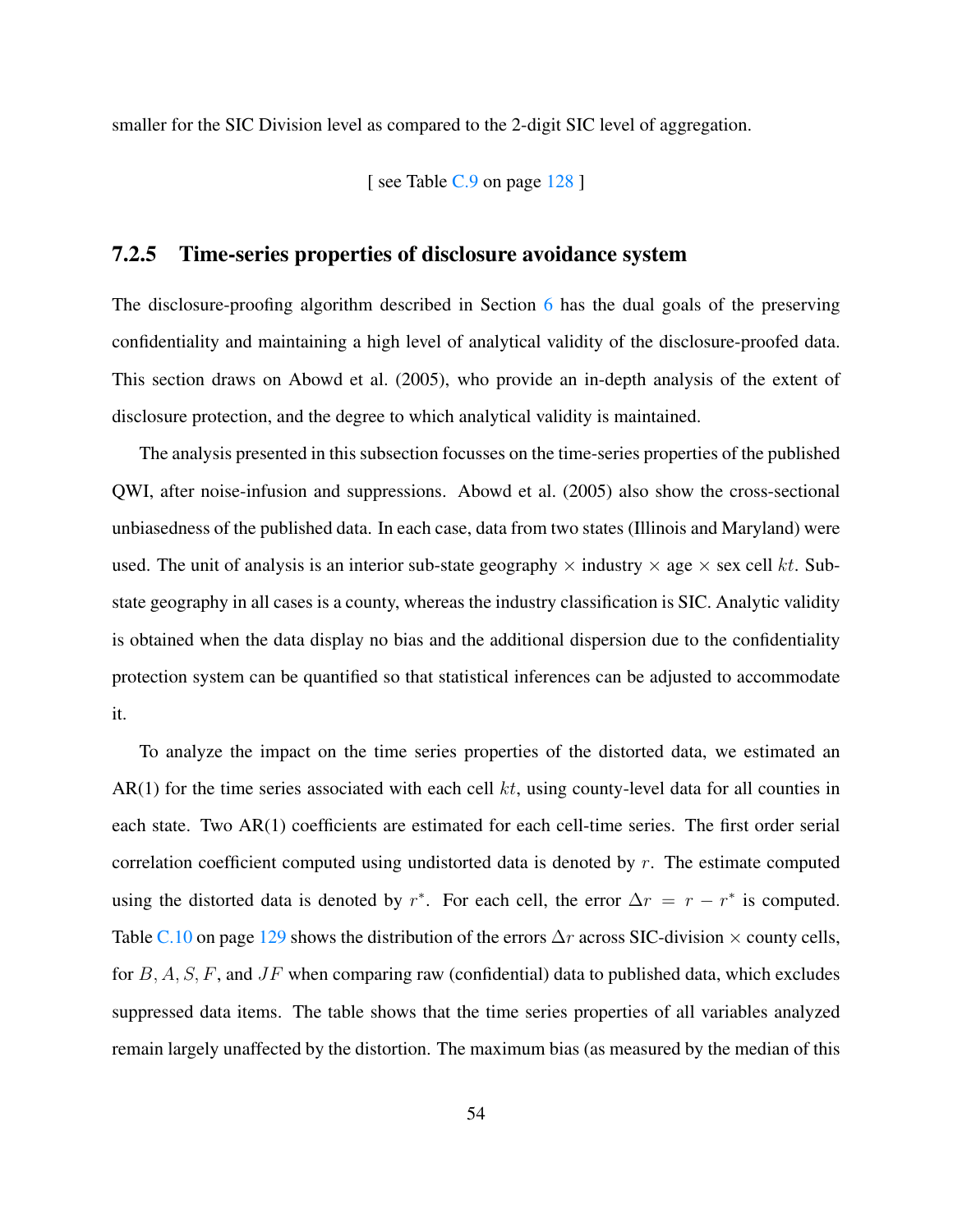distribution) is never greater than 0.001 The error distribution is tight: the semi-interquartile range of the distortion for  $B$  in Maryland is 0.010, which is less than the precision with which estimated serial correlation coefficients are normally displayed. The maximum semi-interquartile range for any variable in either of the two states is  $0.012^{21}$ .

#### [ see Table [C.10](#page-136-0) on page [129](#page-136-0) ]

Although the overall spread of the distribution is slightly higher when considering two-digit  $SIC \times$  county and three-digit  $SIC \times$  county cells, which are sparser than the SIC-division  $\times$  county cells, the general results hold in these cases as well [\(Abowd et al.;](#page-71-1) [2005,](#page-71-1) Tables 7 and 8). [Abowd](#page-71-1) [et al.](#page-71-1) [\(2005\)](#page-71-1) thus conclude that the time series properties of the QWI data are unbiased with very little additional noise, which is, in general, economically meaningless.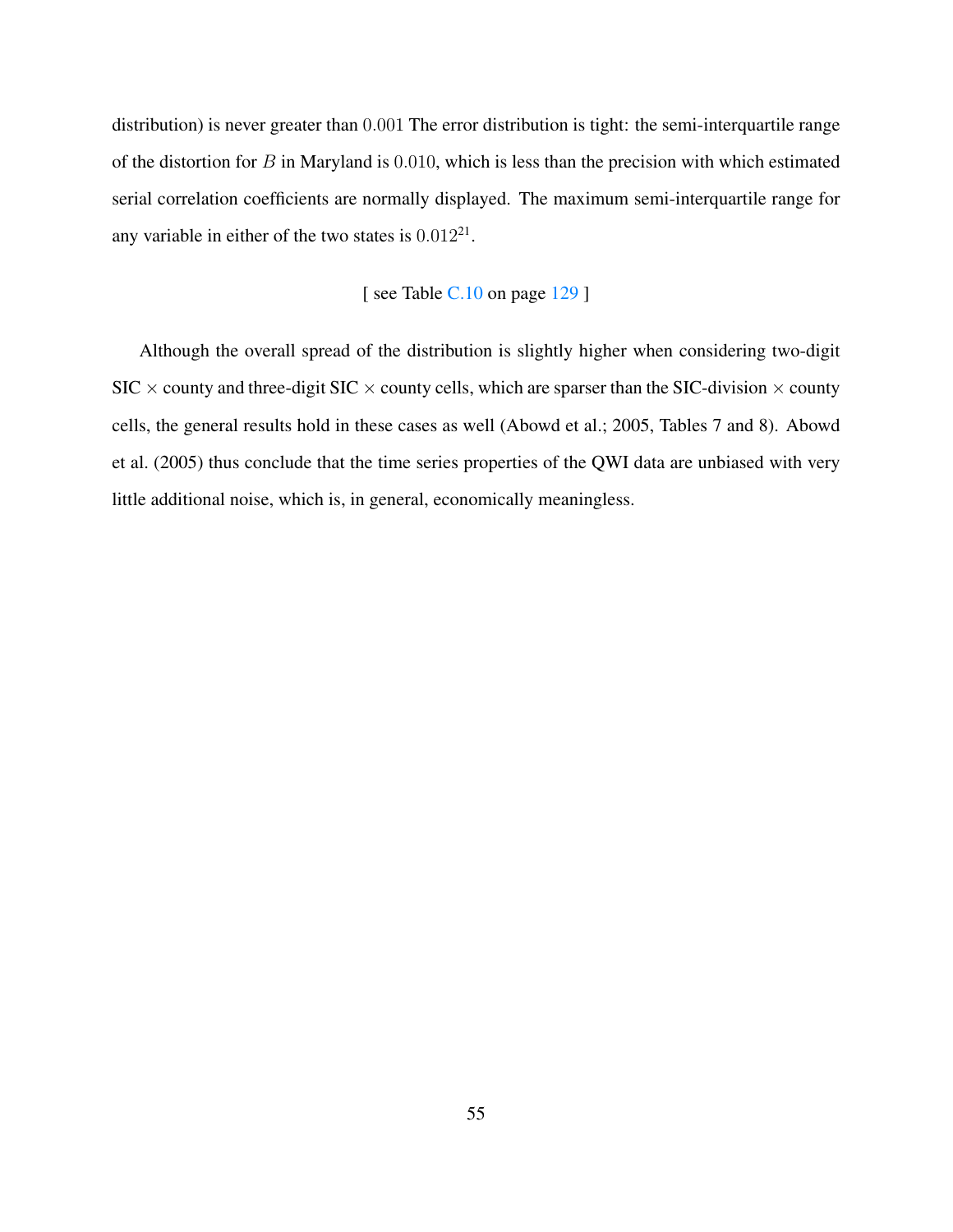## Section 8

## Public-use and Restricted-access Files

In this section, we briefly describe the public-use release files and those files available at Census Research Data Centers. We focus on how these files differ from the corresponding internal files discussed in the rest of the article.

### 8.1 Public-use files

The only public-use product currently available on a regular basis are the QWI distribution files. A subset of eight variables from the full public-use release is available at QWI Online (http://lehd.dsd.census.gov/). Additional variables are used in other applications accessible from the same Census Bureau web site. The complete set of QWI public-use variables is available from the Cornell Restricted-Access Data Center (CRADC), which is part of the Cornell Institute for Social and Economic Research [\(http://www.ciser.cornell.edu/\)](http://www.ciser.cornell.edu/). Computing resources to manipulate complete QWI are also available on the CRADC for qualified researchers.<sup>22</sup> The public-use QWI data differ from the Censusinternal version because the public-use version has been subjected to the disclosure-proofing methods described in previous Section [6.](#page-52-0)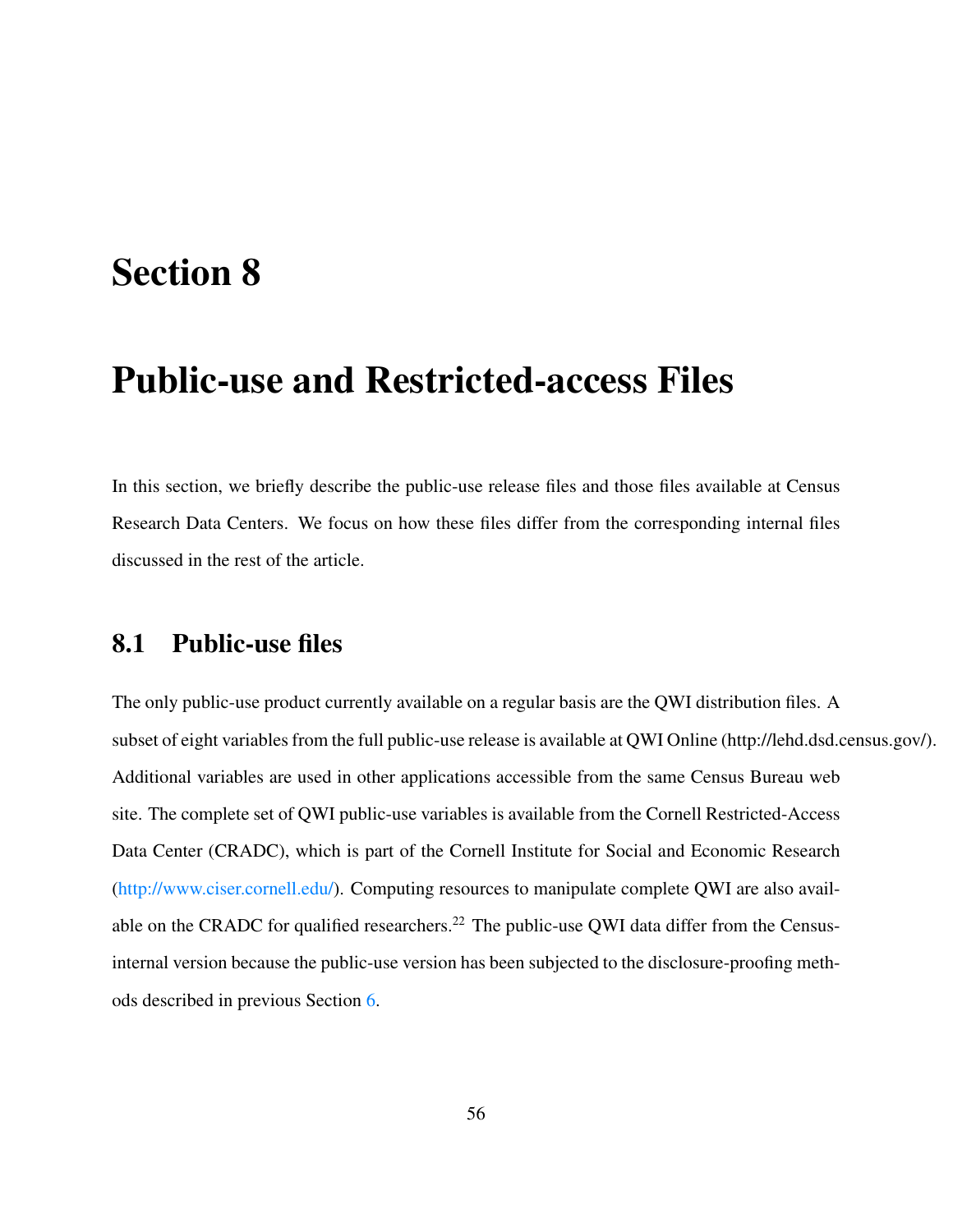### 8.2 Restricted-access files

A larger set of files are available within the protected environment provided by the Census Research Data Centers (RDCs). The only information removed from RDC versions of QWI and LEHD Infrastructure files relative to their internal-use counterparts is the information specifically used to do confidential protection of the QWI–the fuzz factors and the fuzzed data items. All of RDCaccessible LEHD files can be used for research purposes by submitting a research proposal to the Center for Economic Studies (CES) at the U.S. Census Bureau<sup>23</sup>.

### 8.2.1 ECF

The version of the ECF available in the RDC environment is called the 'LEHD-ECF' on the CES RDC documentation. It is identical to the one described in Section [3.4](#page-29-0) except for the removal of the QWI fuzz factors.

### <span id="page-64-0"></span>8.2.2 Unit flow files: Establishment-level QWI data

The SEINUNIT-level input files to the final aggregation step of the QWI, internally known as UFF b, are available in the RDC environment under the name 'LEHD-QWI'. These files are identical to final establishment level flow files documented in Section [5](#page-48-0) except that they contain only the unfuzzed raw aggregates.

#### 8.2.3 Establishment crosswalks: Business Register Bridge

The Census Bureau maintains lists of establishments to develop the frames for economic censuses and surveys. These lists are called the Employer and Non-employer Business Registers (BR). The research version of the Employer BR is maintained by CES, which produces a new set of files annually. The BR contains very reliable information on business identifiers, business organizational structure, and business location. Unfortunately, the establishment identification system for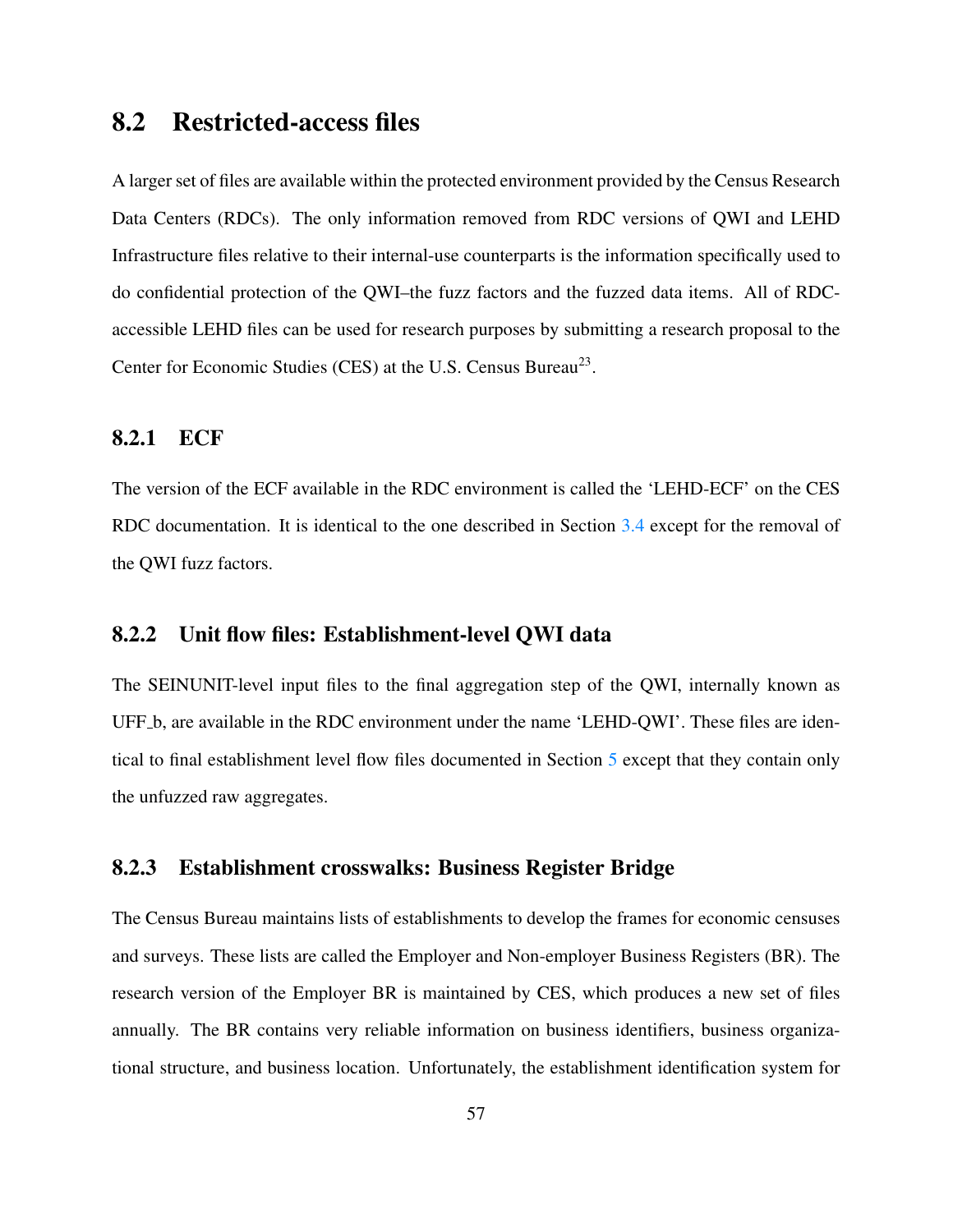the Business Register differs from the LEHD establishment identifier (SEIN/SEINUNIT). As a consequence, there is no single best way to form linkages between these data sources.

The LEHD Business Register Bridge (LEHD-BRB) that is available in the RDC network provides several ways to integrate the economic censuses and surveys with LEHD-provided data. The choice of linking strategy is left to researchers, who must determine the best definition of an entity on both side of the linkage considering data sources and the stated research objectives. Available identifiers on the LEHD-BRB that are common to both the LEHD Infrastructure Files and the BR are the EIN, geographic information, and 4-digit SIC. These variables may be to sets of SEIN/SEINUNIT establishments at different levels of precision. They can also be linked to sets of ALPHA/CFN establishments on the BR and other Census economic data products. A more detailed guide is available on the CES or LEHD web site [\(Chiang et al.;](#page-71-3) [2005\)](#page-71-3).

#### 8.2.4 Household and establishment geocoding: GAL

The GAL (Geocoded Address List) described in Section [3.3,](#page-26-0) is available in the RDC environment under the reference 'LEHD-GAL'. Access to the GAL is predicated on the project having permission to use business or residential address information from other RDC-available source files. Once that permission has been properly established, the researcher is granted access to the GAL for the purpose of obtaining a consistent set of geocodes.

#### 8.2.5 Wage decomposition data: Human capital files

These files will contain employer-level distributions of human capital measures as initially developed in [Abowd et al.](#page-71-4) [\(2002\)](#page-71-4). They will become available in 2006.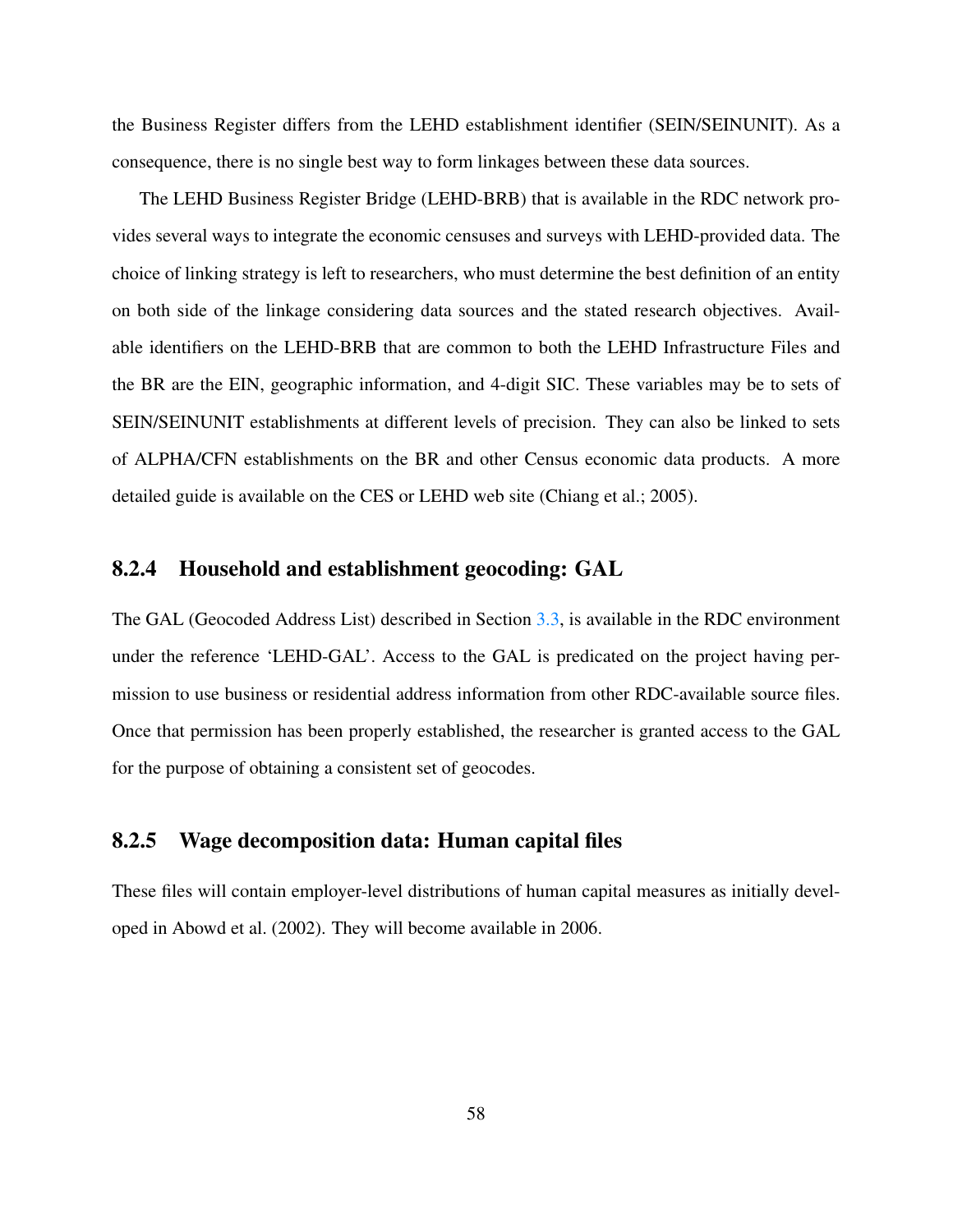## 8.2.6 Remaining LEHD Infrastructure Files

The remaining LEHD Infrastructure Files outlined in this document will become available in the RDC environment in 2006. In general, unless explicitly mentioned above, these files are provided to researchers as-is, and are subject to the same Title 13 use restrictions as all other data on the RDC network.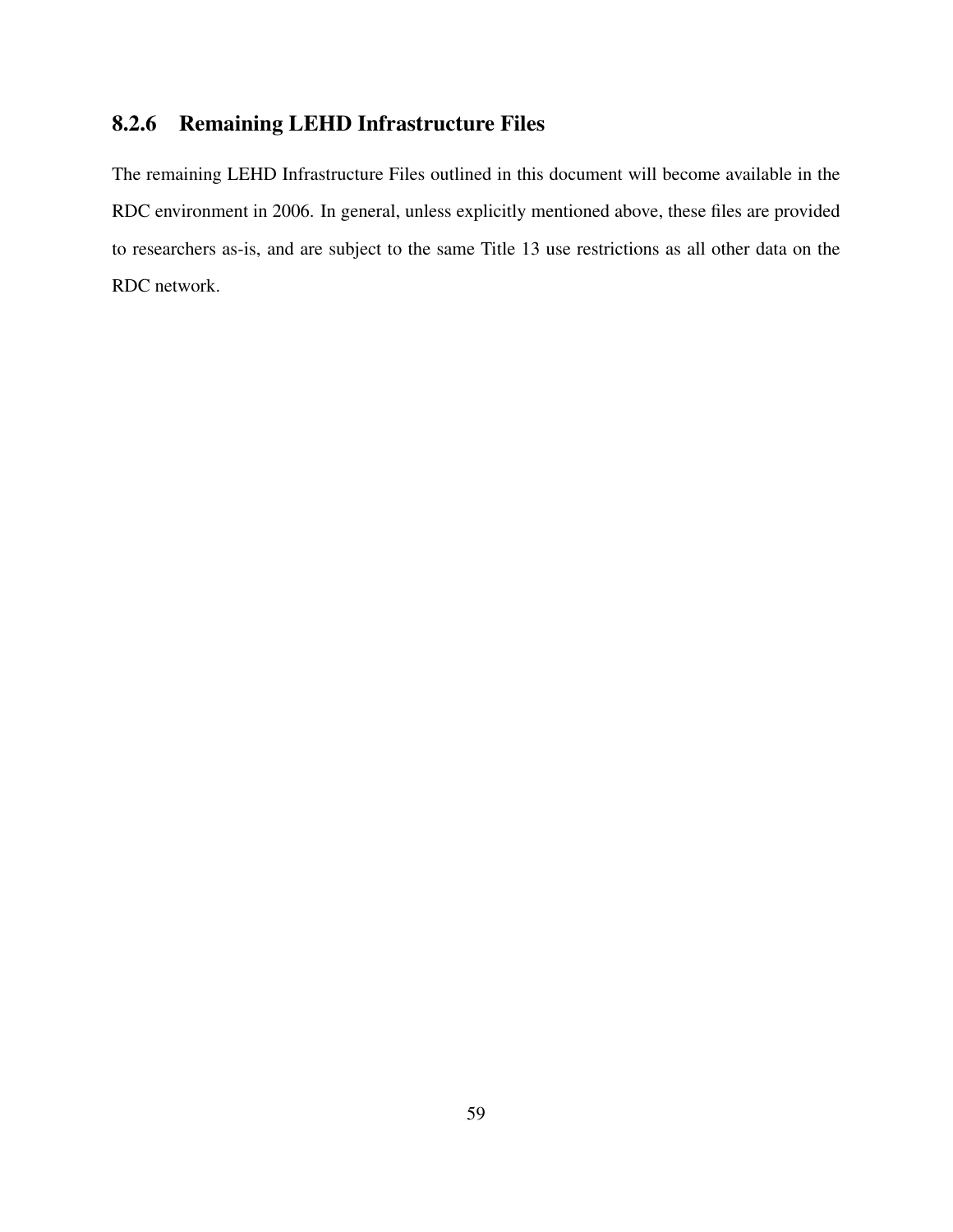## Section 9

## Concluding Remarks

### 9.1 Future projects

This section describes some of the ongoing efforts to improve the LEHD Infrastructure Files.

### 9.1.1 Planned improvements to the ICF

Currently researchers at LEHD are developing an enhanced, longitudinal version of the ICF, internally named ICF version 4 because the current system was the third version of most of the infrastructure files. The improved ICF is the first national LEHD Infrastructure File system. Individuals appearing in any state have their ICF data on a set of annual records.

Additional data sources will be integrated with this enhanced version of the ICF using direct links. The statistical link to the 1990 Decennial Census will be replaced by a direct link to the 2000 Decennial Census, and additional links to the ACS will be incorporated. The existing education imputation will greatly benefit from this enhancement. The additional links, as well as improved links to currently integrated data, will also allow for additional time-invariant characteristics to be incorporated and completed, including information on race and ethnicity and additional timevarying characteristics such as TANF recipiency.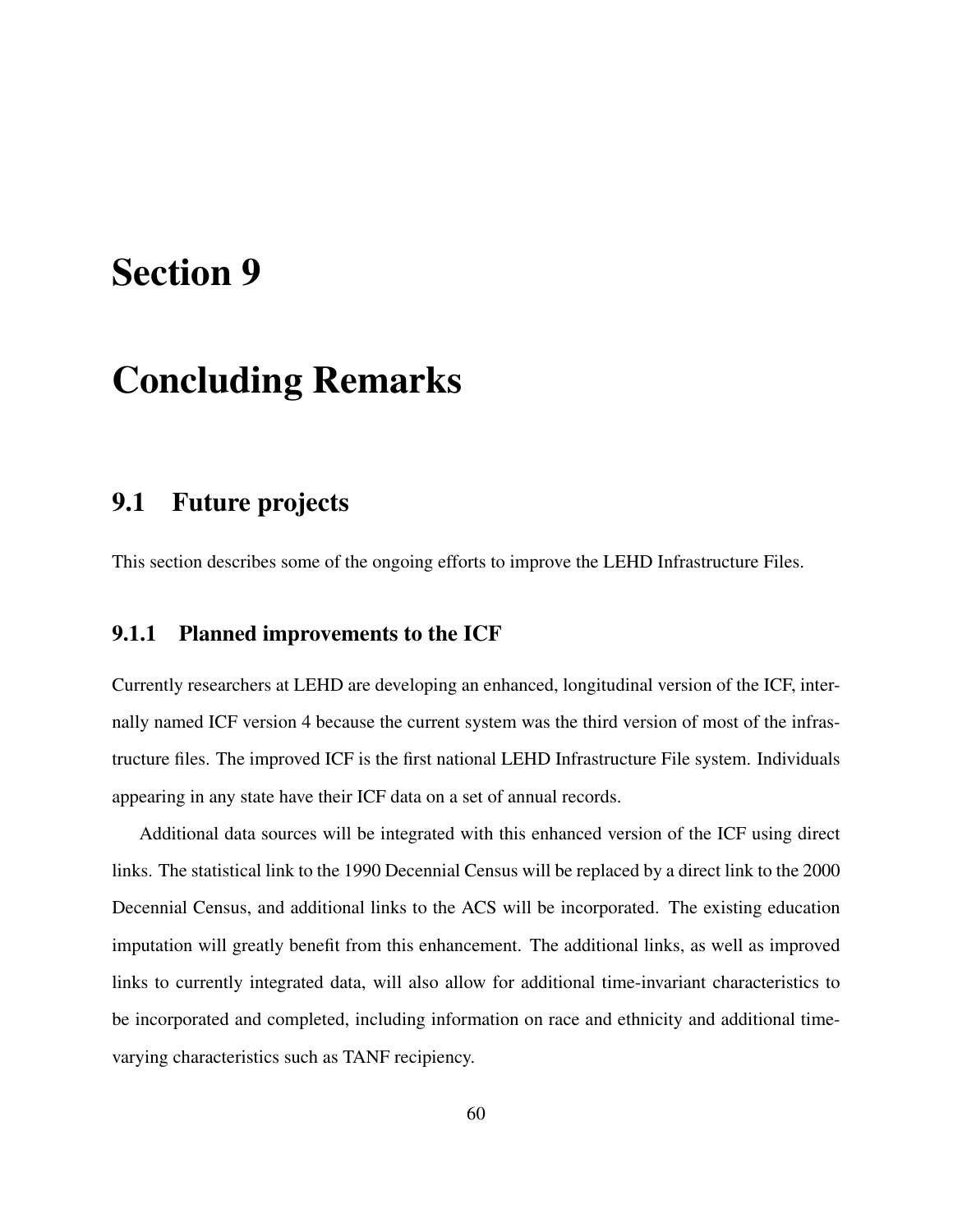Longitudinal residence information will be appended to the ICF based on the information available from the StARS. Where appropriate, residence will be imputed based on a change in residence imputation model and Bayesian methods for imputing geography at the block level, replacing the current residential address missing data imputation model. In fact, all imputation models will be based on the most up-to-date imputation engines developed at LEHD.

### 9.1.2 Planned improvements to the EHF

The UI wage records in several states suffer from defects in the historical records. These defects can be detected automatically when they produce a big enough fluctuation in certain flow statistics, typically beginning of period employment as compared to total flow employment. Algorithms have been developed to detect the probable existence of missing wage records using the posterior predictive distribution of employment histories given the available data and an informative prior on certain patterns. Once detected, the missing wage records are imputed, again using appropriate Bayesian methods. The same imputation engines are also being used to impute top-coded UI wages. These improvements are in the testing stage and should be implemented within the next year.

### 9.1.3 Planned improvements to the ECF

Two major enhancements to the ECF are in development. The first is a probabilistic record link to the Census Bureau's Business Register in order to improve the physical addresses on the ECF. This enhancement is currently in the testing phase.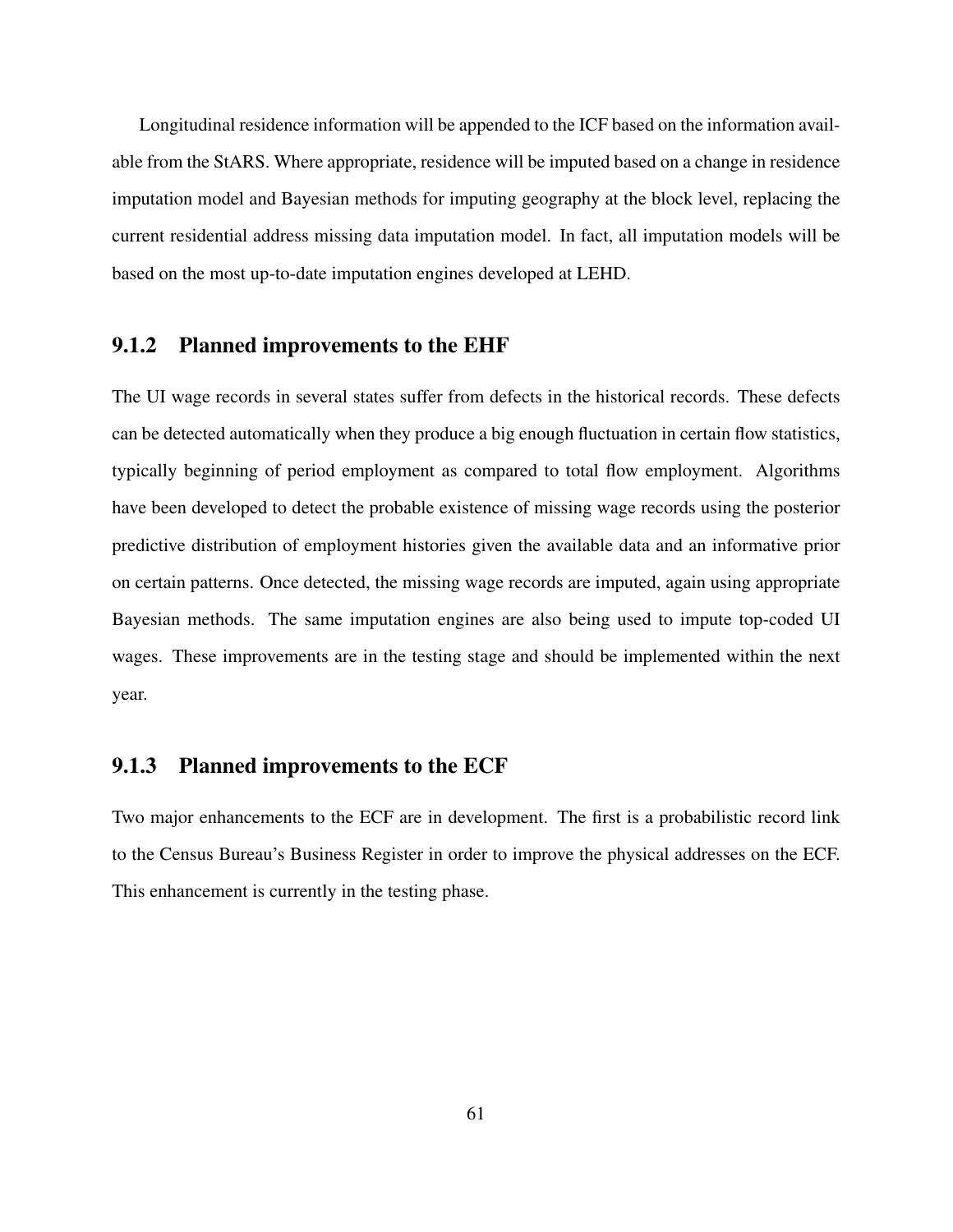#### 9.1.4 Integration of data from missing parts of the universe

#### 9.1.4.1 Non-employer data

The job universe currently used by all LEHD Infrastructure Files is legal employment with an employer that has mandatory reporting to the state UI wage record system. Non-employer businesses are out-of-scope for this universe but are of intrinsic interest in the economic analysis of sources of labor income. In addition, the income to the sole proprietor of an employer business is of interest as a source of labor income. The LEHD Program and CES are collaborating in developing enhancements to the Business Register to account for non-employer income sources and to better track sole proprietor employers. The non-employer enhancements will also affect the LEHD Infrastructure Files because the information on the identity of the non-employer, the identity of the non-employer business, and the income from the non-employer business provides a "job" record for this activity, which can then be integrated with the EHF, ICF and ECF file systems.

#### 9.1.4.2 Federal government employment

The LEHD program expects to complete and MOU with the Office of Personnel Management in the federal government to obtain historical and ongoing information from the OPM databases that would permit construction of LEHD Infrastructure File system records that correspond to "job" histories for federal employees in the EHF and employer/establishment records in the ECF. Records already exist for these individuals in the new ICF.

### 9.1.5 Creation of public-use synthetic data

As a part of a new National Science Foundation Information Technology Research grant (SES-0427889), awarded to a consortium of Census Research Data Centers, researchers at LEHD and other parts of Census will collaborate with social scientists and statisticians working in the RDCs to create and validate synthetic micro-data from the LEHD infrastructure files. Such synthetic micro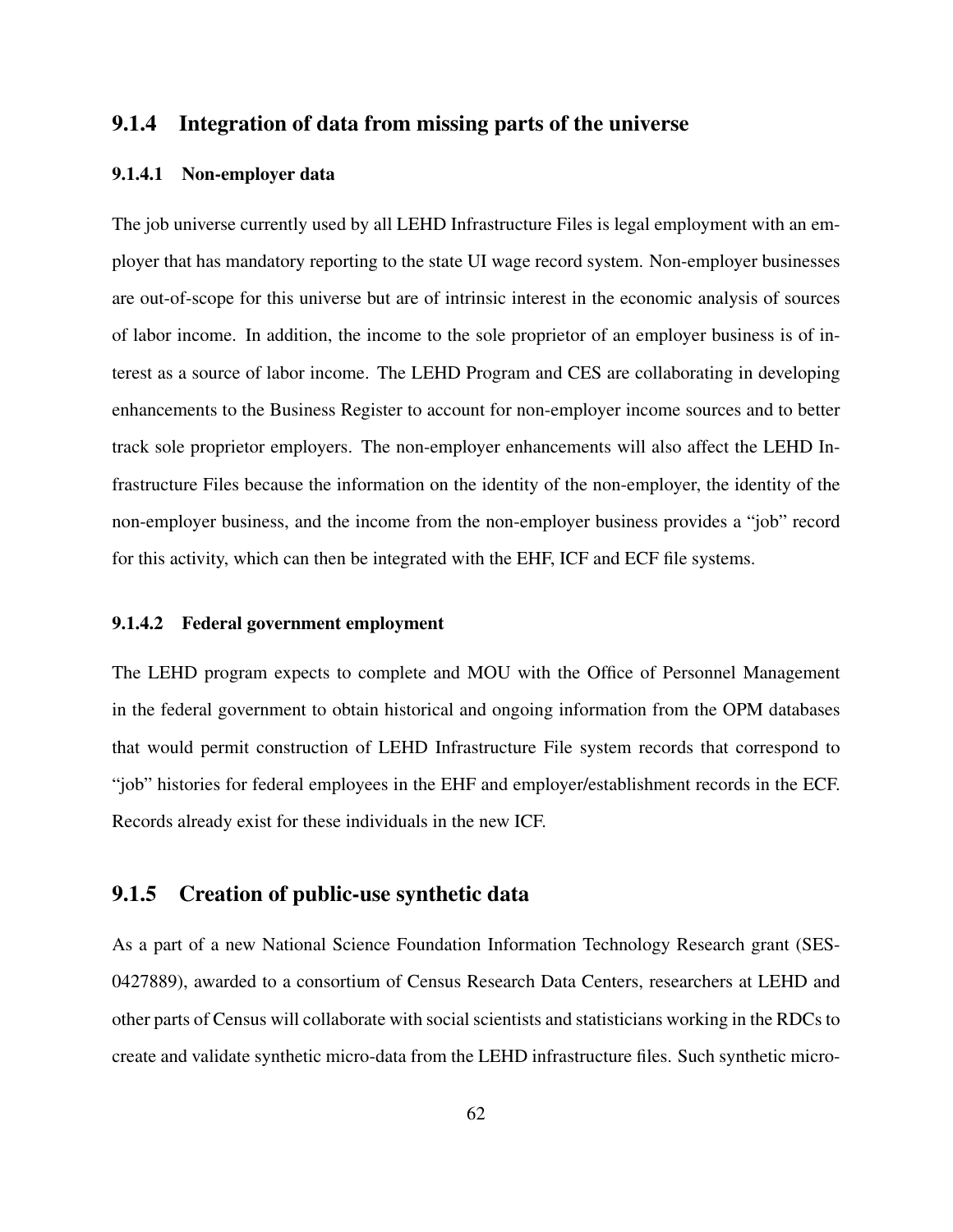data will be confidentiality protected so that they may be released for public use. They will also be inference valid–permitting the estimation of some statistical models with results comparable to those obtained on the confidential micro-data.

### 9.1.6 The first  $21^{st}$  century statistical system

The goal of the development of the Quarterly Workforce Indicators was to create a  $21^{st}$  century statistical system. Without increasing respondent burden, the LEHD infrastructure permits the creation of extremely detailed estimates that, for the first time in the U.S., provide integrated demographic and economic information about the local labor market. The same techniques will work for other areas of interest–transportation dynamics and welfare-to-work dynamics, to name just two examples. The two essential features of  $21^{st}$  century statistical systems will be their heavy reliance on existing data instruments (surveys, censuses and administrative records that are already in production) and their extensive use of data-intensive statistical modeling to enhance and summarize this information. In these regards, we think the LEHD infrastructure and the QWI system are worthy pioneers.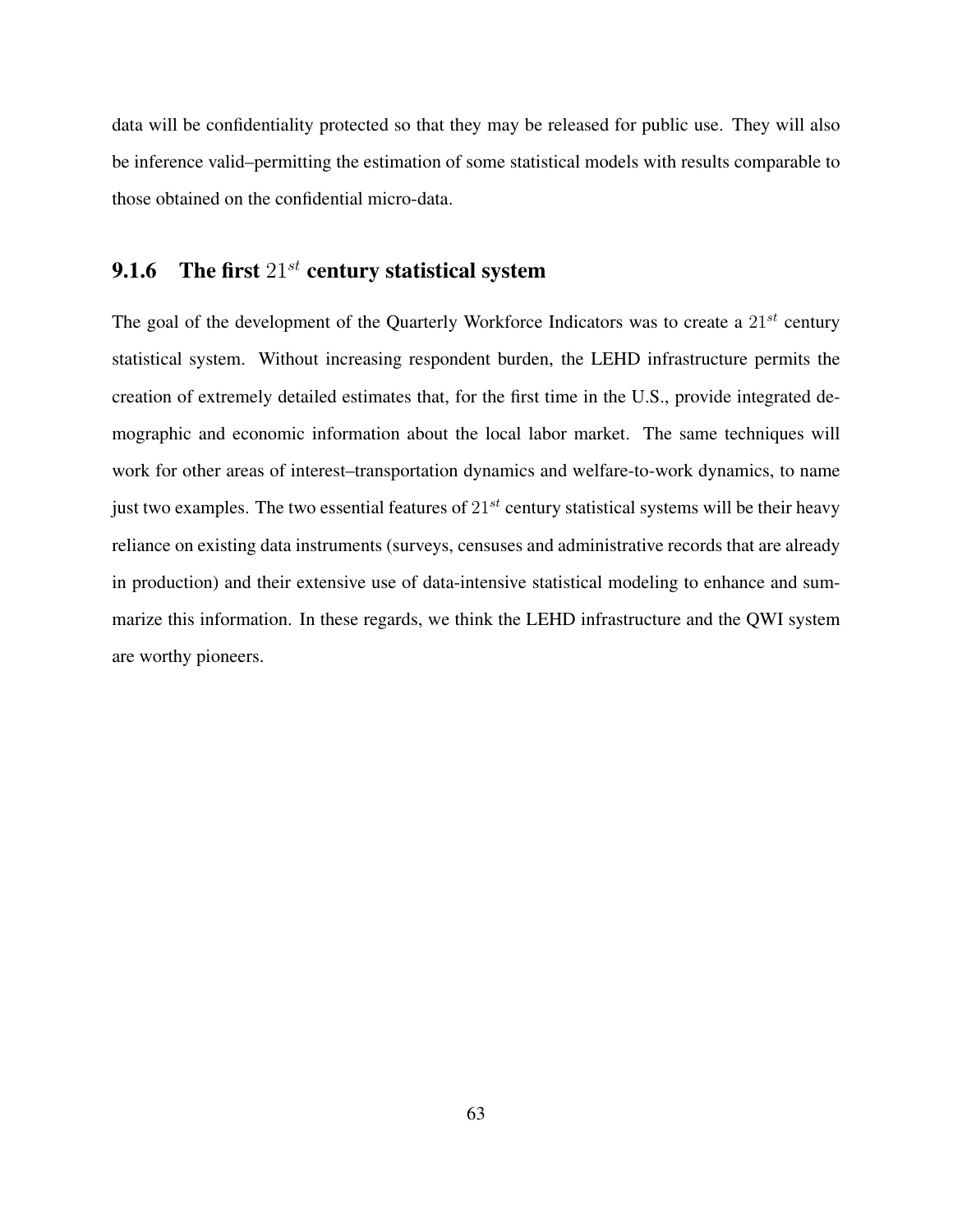## Bibliography

- Abowd, J. M., Haltiwanger, J. C. and Lane, J. I. (2004). Integrated longitudinal employee-employer data for the United States, *American Economic Review* 94(2).
- <span id="page-71-4"></span>Abowd, J. M., Lengermann, P. A. and McKinney, K. L. (2002). The measurement of human capital in the U.S. economy, *Technical paper TP-2002-09*, LEHD, U.S. Census Bureau.
- <span id="page-71-1"></span>Abowd, J. M., Stephens, B. E. and Vilhuber, L. (2005). Confidentiality protection in the Census Bureau's Quarterly Workforce Indicators, *presented at the joint statistical meetings 2005, minneapolis, mn.*, U.S. Census Bureau, LEHD and Cornell University.
- <span id="page-71-2"></span>Abowd, J. M. and Vilhuber, L. (2005). The sensitivity of economic statistics to coding errors in personal identifiers, *Journal of Business and Economic Statistics* 23(2): 133–152.
- <span id="page-71-0"></span>Benedetto, G., Haltiwanger, J., Lane, J. and McKinney, K. (2003). Using worker flows in the analysis of the firm, *Technical paper TP-2003-09*, LEHD, U.S. Census Bureau.
- Bureau of Labor Statistics (1997a). *BLS Handbook of Methods*, U.S. Bureau of Labor Statistics, Division of Information Services, Washington DC. http://www.bls.gov/opub/hom/.
- Bureau of Labor Statistics (1997b). Quality improvement project: Unemployment insurance wage records, *report*, U.S. Department of Labor.
- <span id="page-71-3"></span>Chiang, H., Sandusky, K. and Vilhuber, L. (2005). LEHD Business Register Bridge technical documentation, *Internal Document IP-LEHD-BRB*, U.S. Census Bureau - LEHD.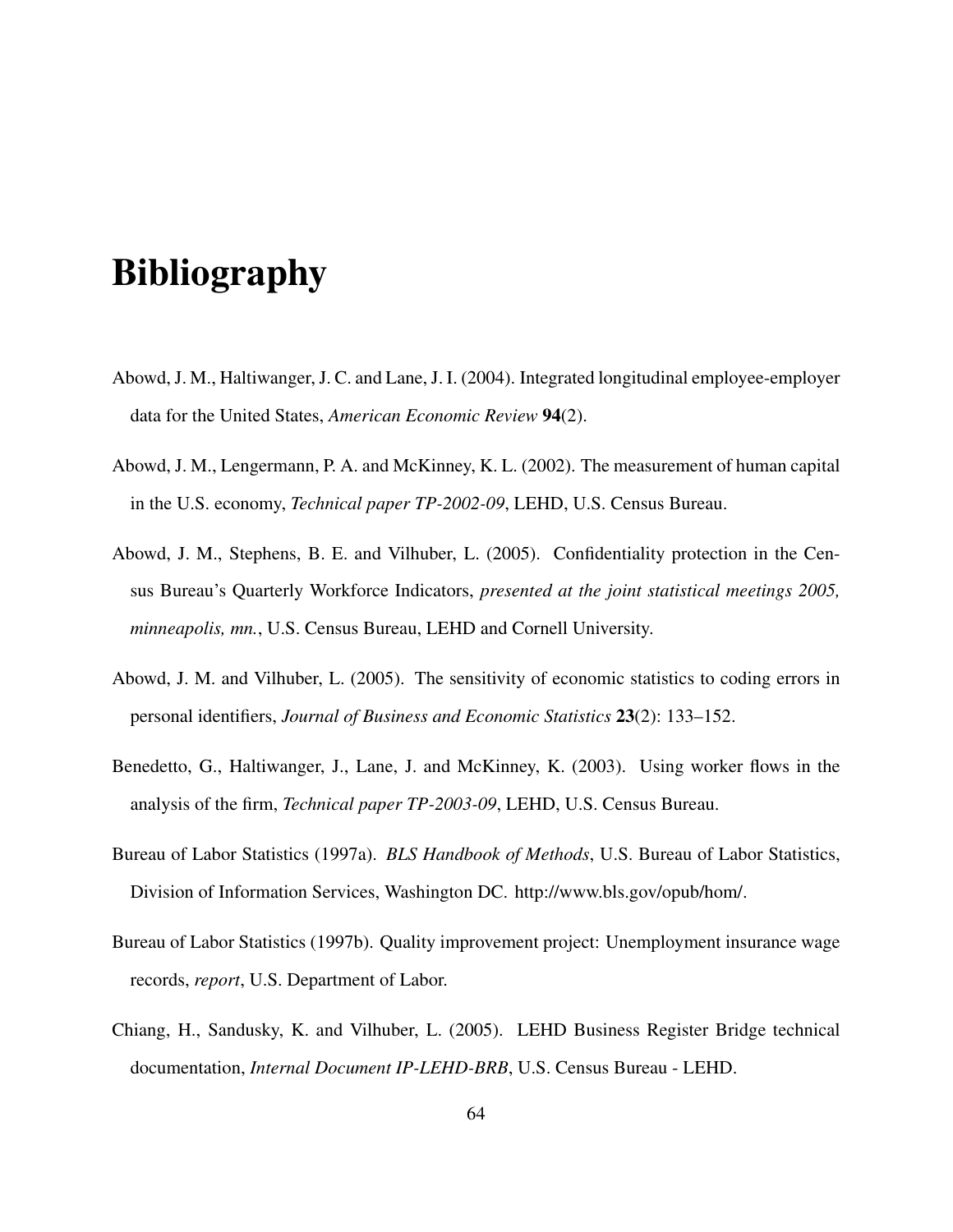- <span id="page-72-0"></span>Davis, S. J., Haltiwanger, J. C. and Schuh, S. (1996). *Job creation and destruction*, MIT Press, Cambridge, MA.
- Longitudinal Employer-Household Dynamics Program (2002). The longitudinal employerhousehold dynamics program: Employment dynamics estimates project version 2.2 and 2.3, *Technical paper TP-2002-05-rev1*, U.S. Census Bureau.
- Stephens, B. (forthcoming). *Firms, Wage Dispersion, and Compensation Policy: Assessment and Implications*, PhD thesis, University of Maryland College Park.
- Stevens, D. W. (2002). Employment that is not covered by state unemployment insurance laws, *Technical paper TP-2002-16*, LEHD, U.S. Census Bureau.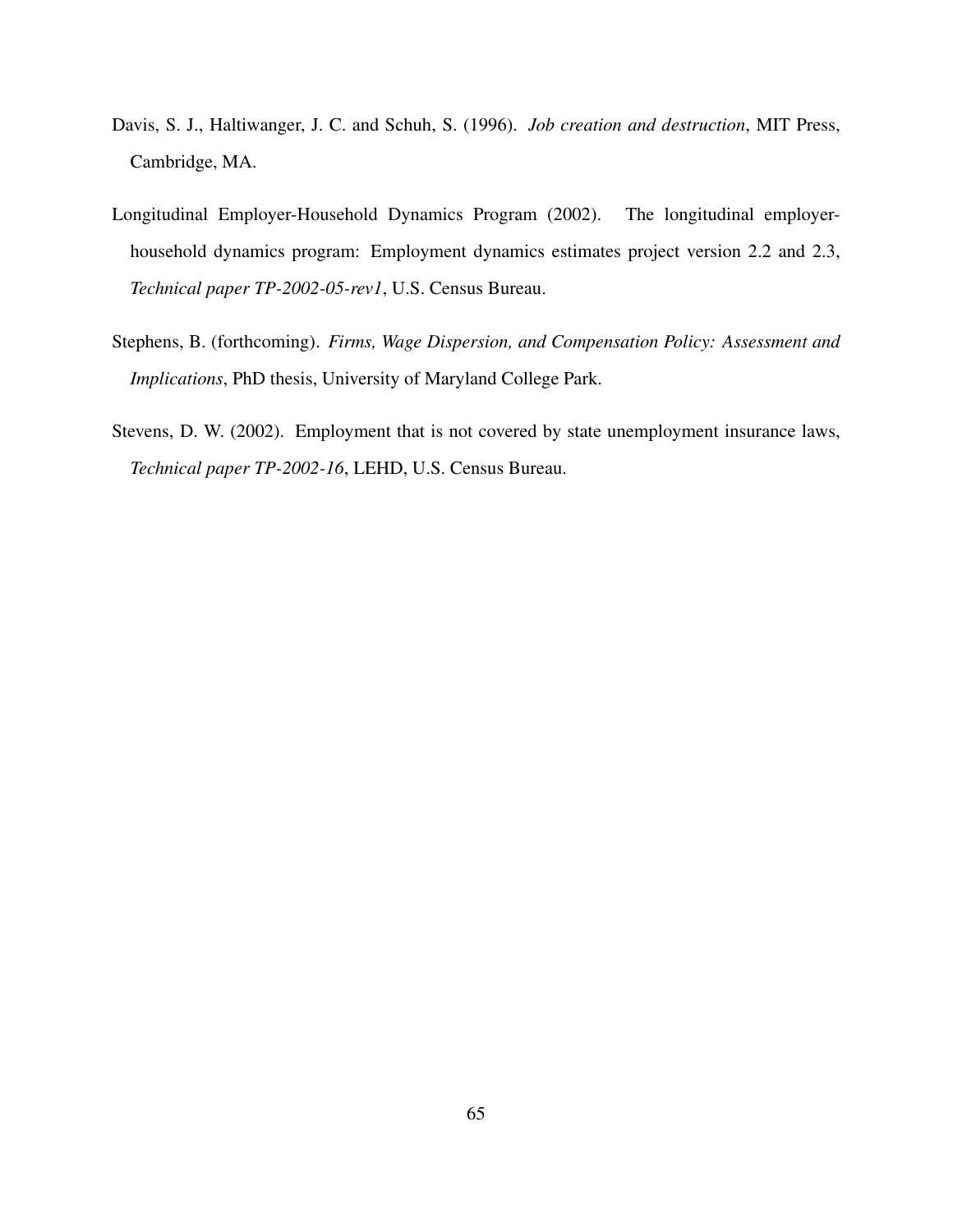### **Notes**

<sup>1</sup>The number of participating states still increases regularly as new Memoranda of Understanding are signed and new states begin shipping data. As of October 24, 2005, there are 40 states with signed MOUs, and 30 states with public use data available at <http://lehd.dsd.census.gov/>

<sup>2</sup>These data are also used to compile the Covered Employment and Wages (CEW) and and Business Employment Dynamics (BED) data at the BLS.

<sup>3</sup>The ES-202 files, in particular, have been received in a bewildering array of physical file layouts and formats, reflecting the wide diversity in computer systems installed in state agencies.

<sup>4</sup>The earliest data accepted by the LEHD system are 1990, quarter 1. Most states provided data beginning some time in the early 1990s. All partner states provide data beginning in 1997, quarter 1. Current input raw data files are delivered six months after the close of the quarter. QWI data are produced within three months of the receipt of the raw input files from the unemployment insurance system. The LEHD system maintains all of the data reported by a partner state (or nationally for the national files). The QWI system uses as much of these data as possible.

<sup>5</sup>A longitudinal enhancement of the ICF, which updates residential address information annually and contains some data from 2000 Census of Population and Housing, is under development.

<sup>6</sup>It should be noted that the actual file structure is at the PIK-SEIN-SEINUNIT-YEAR level for the EHF, and at the PIK-SEIN-SEINUNIT level for the PHF. Although only one state (Minnesota) has non-zero values for SEINUNIT, this allows the file structure to be homogeneous across states.

 $<sup>7</sup>$ For example, research on wage dynamics associated with estimates of firm-level human capital</sup> use, has produced a statistical missing data edit for the UI wage records that detects missing wage records and imputes them by drawing from an appropriate posterior predictive distribution. The statistical models that detect and correct this problem will be imported into a future version of the EHF Infrstructure File.

<sup>8</sup>Note that this imputation does not account for estimation error in  $\hat{\beta}$ . This was one of the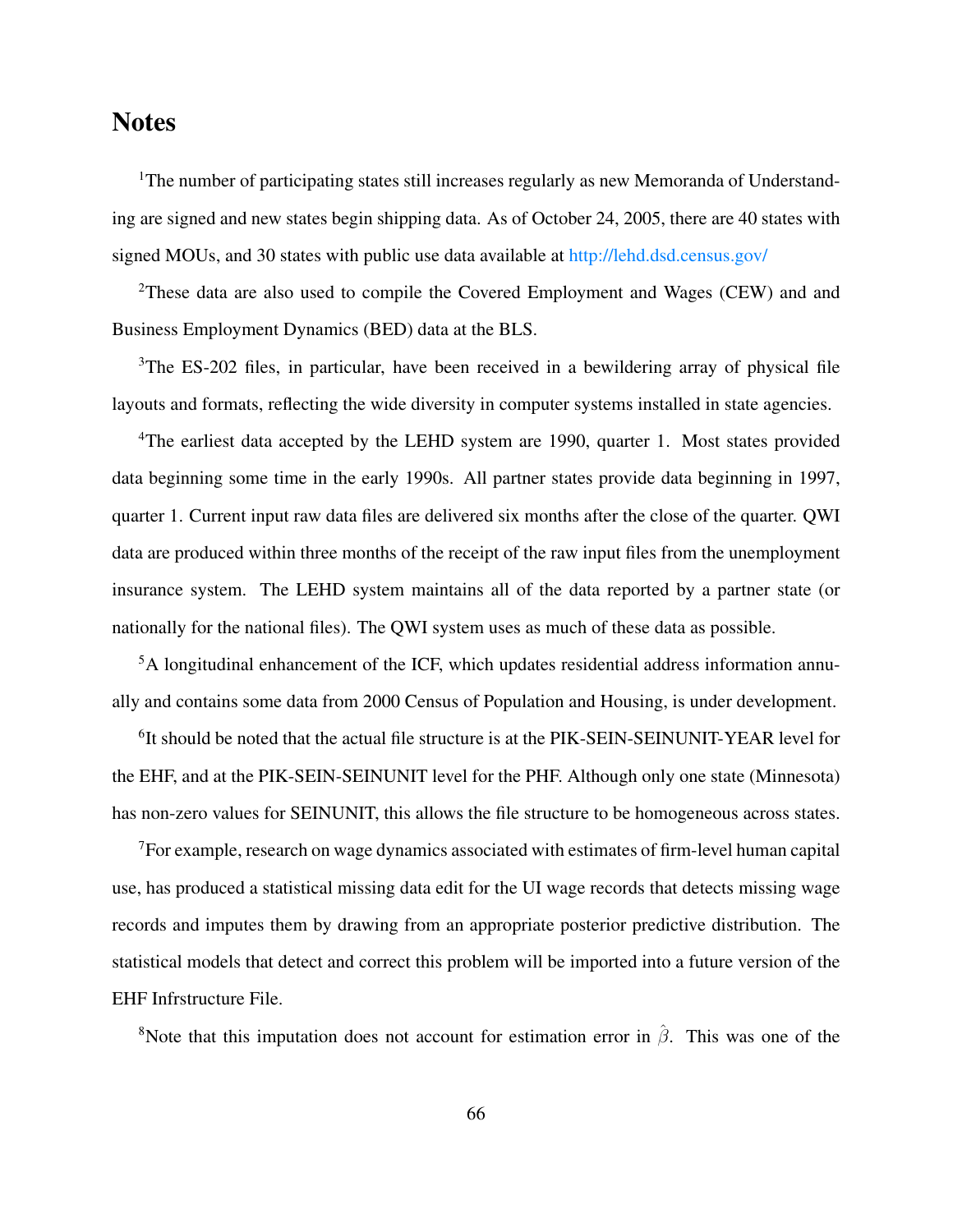first missing data imputations developed at LEHD. At the time, techniques for sampling from the posterior predictive distribution of a binary outcome where the likelihood function is based on a logistic regression were not feasible on the LEHD computer system. Since only three percent of the observations in the ICF are subject to this missing data edit, it was implemented as described in the text. A longitudinal, enhanced ICF is under development (see Section [9\)](#page-67-0). All missing data imputations in the new ICF will be performed by sampling from an appropriate posterior predictive distribution. This will properly account for estimation error.

<sup>9</sup>The longitudinal, enhanced ICF that is under development augments the model in the text with a Dirichlet prior distribution for the  $P_{ij}$ s. The imputations are then made by sampling from the posterior predictive distribution, which is also Dirichlet.

 $10$ In the longitudinally enhanced ICF that is under development, this imputation is replaced by a probablistic record link to Census 2000 long form data. Approximately one person in six acquires directly reported educational attainment as of 2000. The remaining individuals get 10 multiple imputations from a Dirichlet posterior predictive distribution.

<sup>11</sup>NAICS 1997 are updated to NAICS 2002 Then, NAICS 2002 are used for the imputation. The same procedure is later used for LDB data.

 $12$ The posterior predictive distribution is multinomial because the employment proportions are derived from the population of employing establishments in the quarter, which is assumed to be nonrandom. Only a single imputation is performed because the unit-to-worker missing data model imputes 10 establishments to each job in a multi-unit SEIN. Multiple imputation of the missing data in those establishment would have meant that 100 implicates would have to be processed for each multi-unit job. This processing requirement was deemed impractical for the current QWI system.

<sup>13</sup>The employment weighted modal values that are on the SEIN-level record are only used in the QWI processing when the unit-to-work imputation described in the next section fails to impute an SEINUNIT to a job history.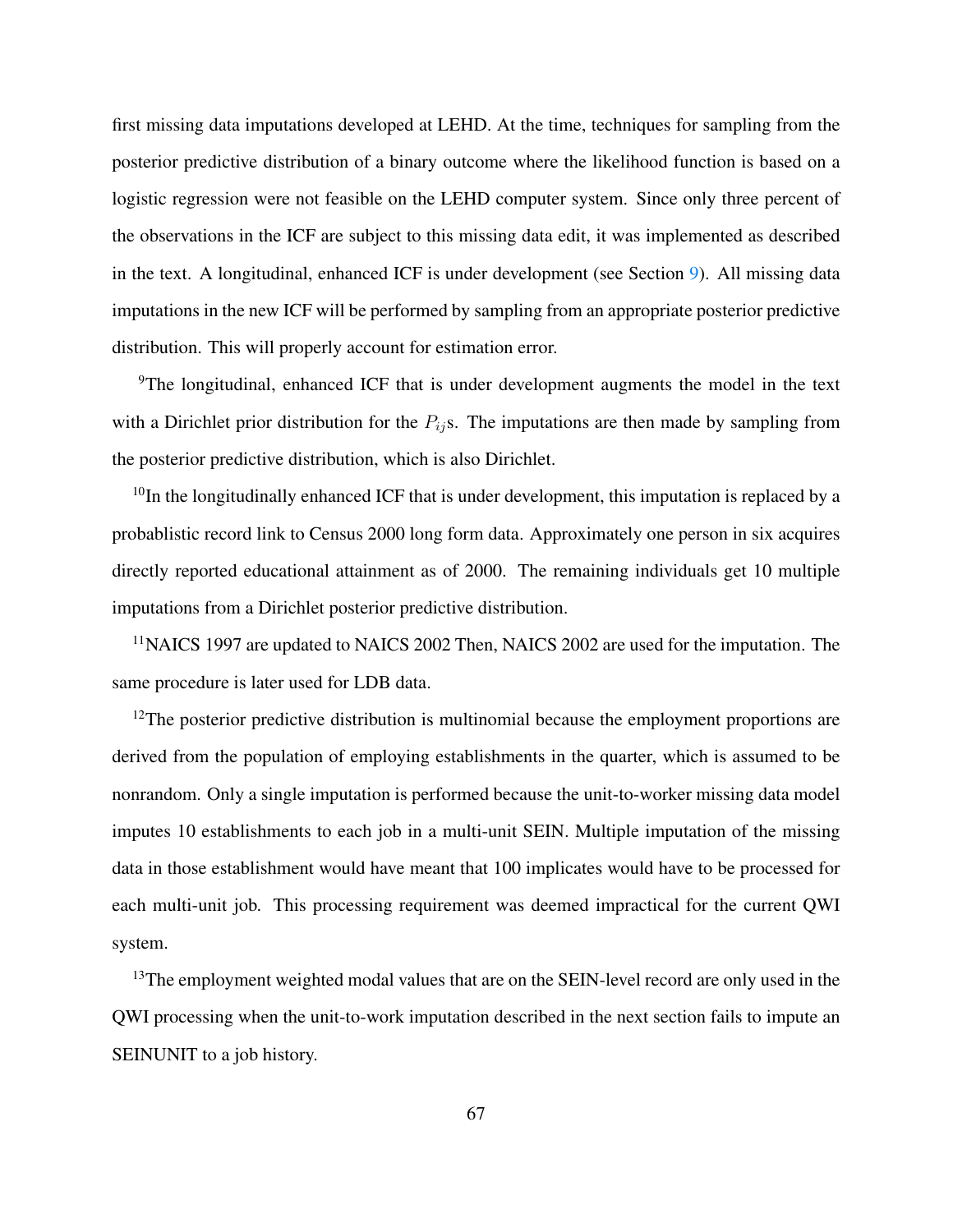$14A$  more extensive evaluation of the impact of the SPF on the aggregate QWI statistics is currently under way.

<sup>15</sup>In rare instances where no ES-202 employment is available, an alternative employment measure based on UI wage record counts may be used.

<sup>16</sup>A new hire is defined in the QWI as a worker who accedes to a firm in the current period but was not employed by the same firm in any of the 4 previous periods. A new job spell is created if, for example, a worker leaves a firm for more than 4 quarters and is subsequently re-employed by the same firm.

 $17$ By definition, an end-date for a job spell is not assigned in cases where a quarter of positive earnings at a firm is succeeded by 4 or fewer quarters of non-employment and subsequent reemployment by the same firm.

<sup>18</sup>The sample of UI wage and QCEW data chosen for processing of the QWI is such that the start and end dates are the same. Birth and death dates of establishments are, more precisely, the dates associated with the beginning and ending of employment activity observed in the data. The same is true for the dates assigned to the job spells.

<sup>19</sup>More specifically, an establishment is imputed to a job spell only once within each implicate.

 $^{20}$ In the underlying frame, a job is a PIK-SEIN pair. For single-unit employers, this is equivalent to a PIK-SEIN-SEINUNIT triple. For multi-unit employers within a single state, the original pair is completed to a triple by the unit-to-worker multiple imputation.

<sup>21</sup>[Abowd et al.](#page-71-0) [\(2005\)](#page-71-0) also report that the maximum semi-interquartile range for SIC2-based variables is 0.0241, and for SIC3-based variables, 0.0244.

 $22$ The CRADC is a Cornell University-based academic computing facility that normally houses restricted-access data. The public-use QWI files are no longer restricted-access; however, users who wish to work with the QWI data on the CRADC must sign the Cornell University data use agreement, which limits use of the software licensed on that facility to scientific, non-proprietary research. The preparation of an extract for removal from the system is considered an appropriate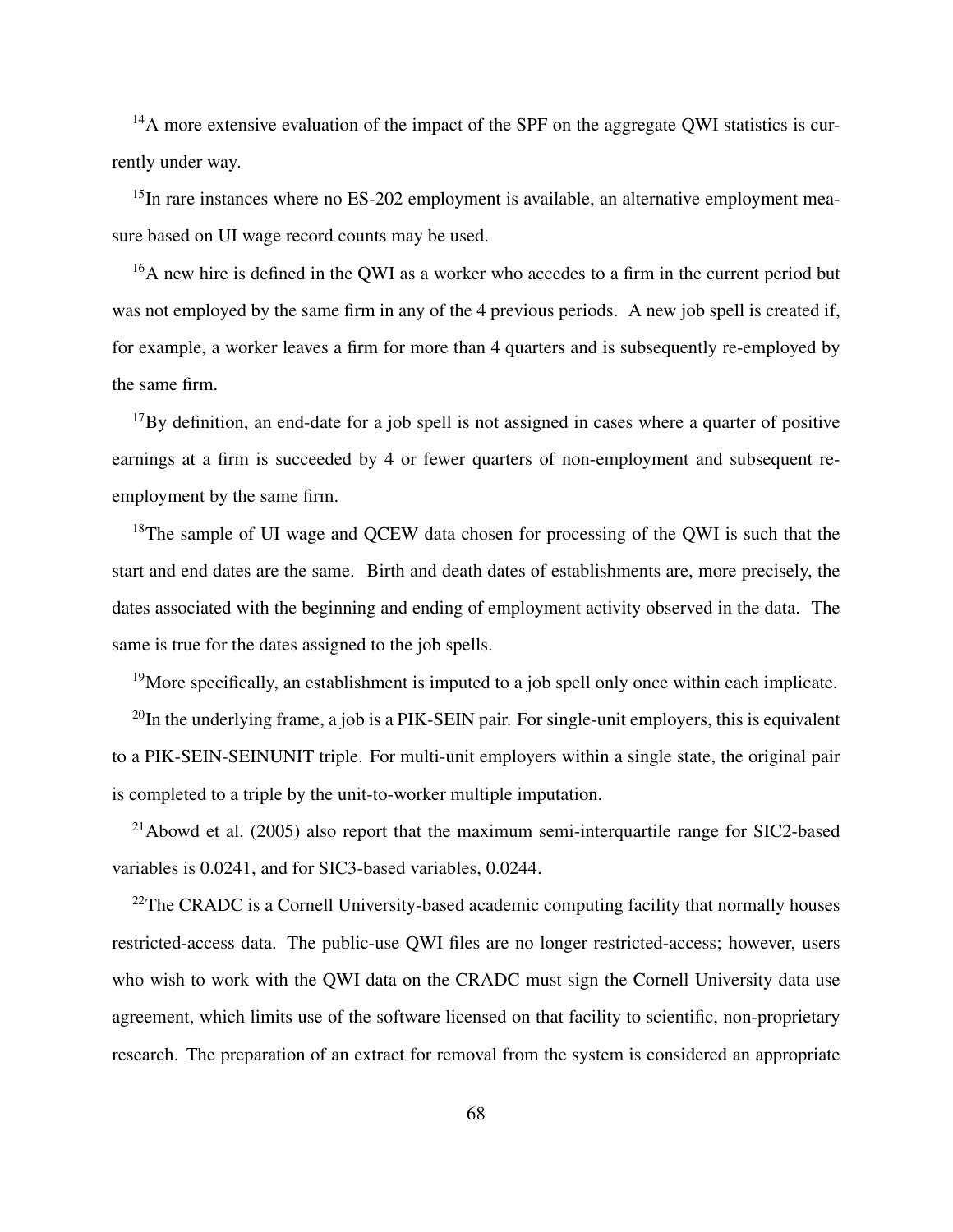use. Other distribution options for the full QWI data may be available when this article appears. The information is normally posted at [http://lehd.dsd.census.gov/.](http://lehd.dsd.census.gov/)

<sup>23</sup><http://www.ces.census.gov>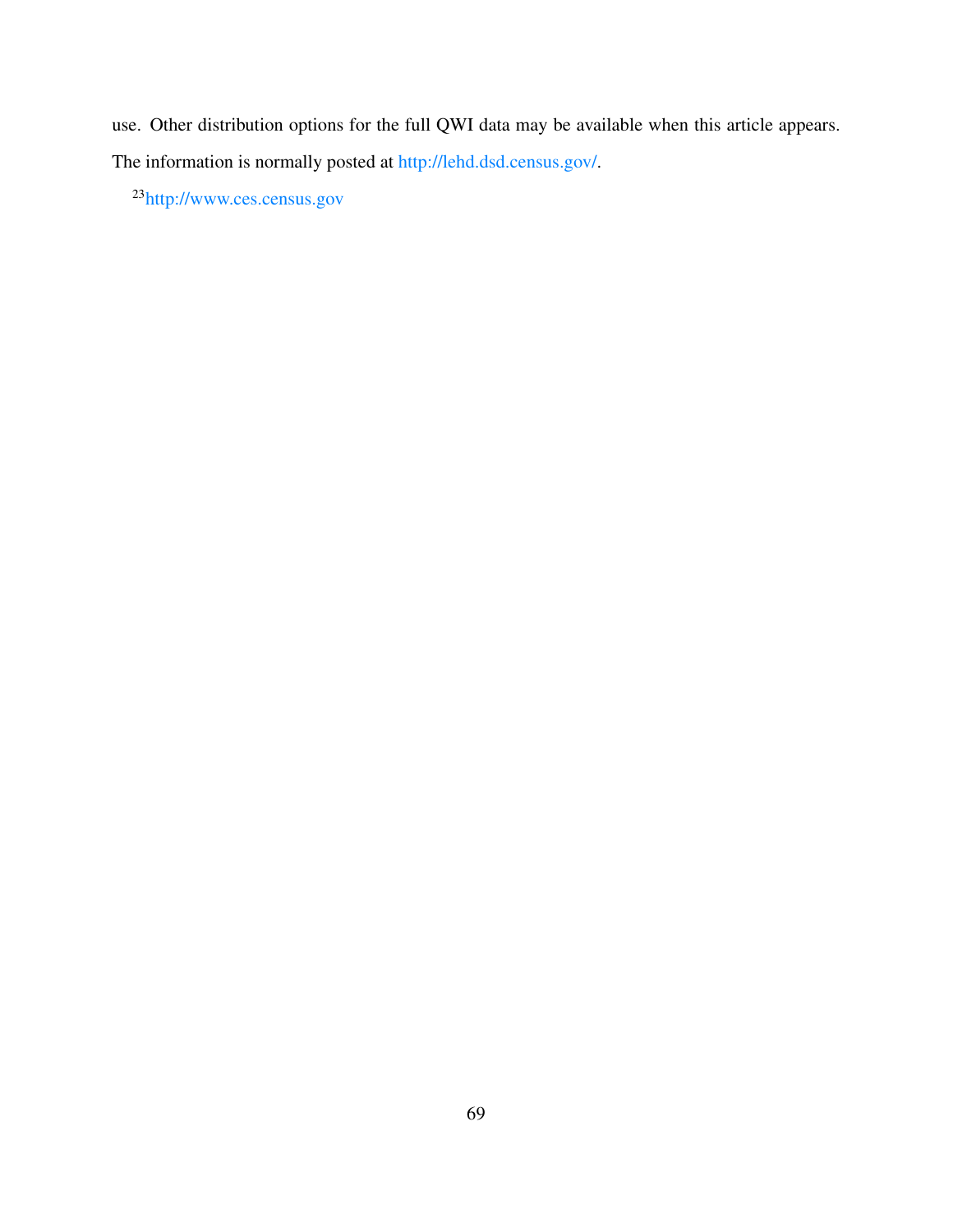# Appendix A

# Definitions of Fundamental LEHD **Concepts**

# A.1 Fundamental concepts

#### A.1.1 Dates

The QWI are a quarterly data system with calendar year timing. We use the notation *yyyy:q* to refer to a year and quarter combination. For example, 1999:4 refers to the fourth quarter of 1999, which includes the months October, November, and December.

#### A.1.2 Employer

An employer in the QWI system consists of a single Unemployment Insurance (UI) account in a given state's UI wage reporting system. For statistical purposes the QWI system creates an employer identifier called a State Employer Identification Number (SEIN) from the UI-account number and information about the state (FIPS code). Thus, within the QWI system, the SEIN is a unique identifier within and across states but the entity to which it refers is a UI account.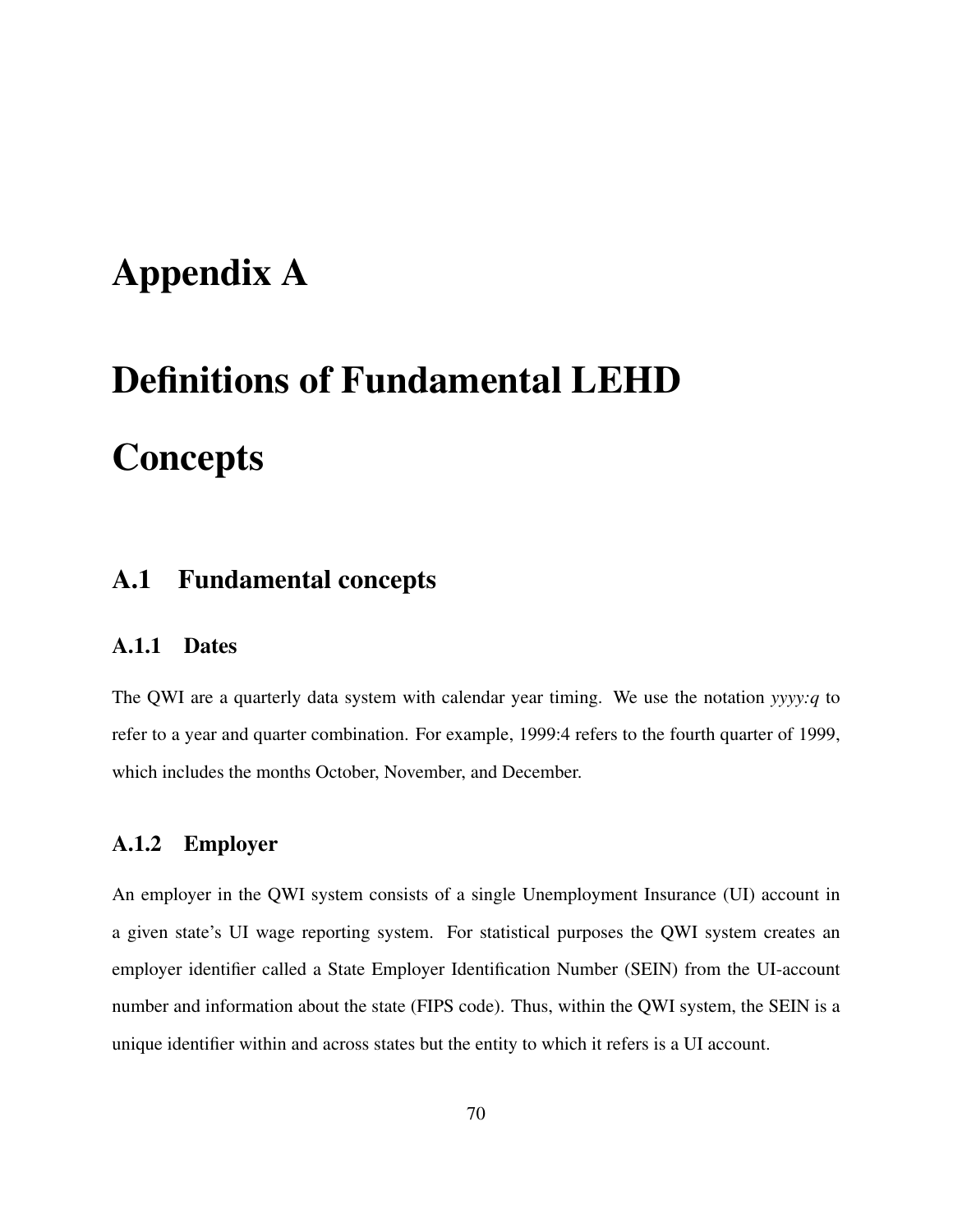#### A.1.3 Establishment

For a given employer in the QWI system, an SEIN, each physical location within the state is assigned a unit number, called the SEINUNIT. This SEINUNIT is based on the reporting unit in the ES-202 files supplied by the states. All QWI statistics are produced by aggregating statistics calculated at the establishment level. Single-unit SEINs are UI accounts associated with a single reporting unit in the state. Thus, single-unit SEINs have only one associated SEINUNIT in every quarter. Multi-unit SEINs have two or more SEINUNITs associated for some quarters. Since the UI wage records are not coded down to the SEINUNIT, SEINUNITs are multiply imputed as described in Section [4.2](#page-40-0) on the unit-to-worker imputation. A feature of this imputation system is that it does not permit SEINUNIT to SEINUNIT movements within the same SEIN. Thus, for multi-unit SEINs, the definitions below produce the same flow estimates at the SEIN level whether the definition is applied to the SEIN or the SEINUNIT.

#### A.1.4 Employee

Individual employees are identified by their Social Security Numbers (SSN) on the UI wage records that provide the input to the QWI. To protect privacy and confidentiality of the SSN and the individual's name, a different branch of the Census Bureau, PRED, removes the name and replaces the SSN with an internal Census identifier called a Protected Identification Key (PIK).

#### A.1.5 Job

The QWI system definition of a job is the association of an individual (PIK) with an establishment (SEINUNIT ) in a given year and quarter. The QWI system stores the entire history of every job that an individual holds. Estimates are based on the definitions presented below, which formalize how the QWI system estimates the start of a job (accession), employment status (beginning- and end-of-quarter employment), continuous employment (full-quarter employment), the end of a job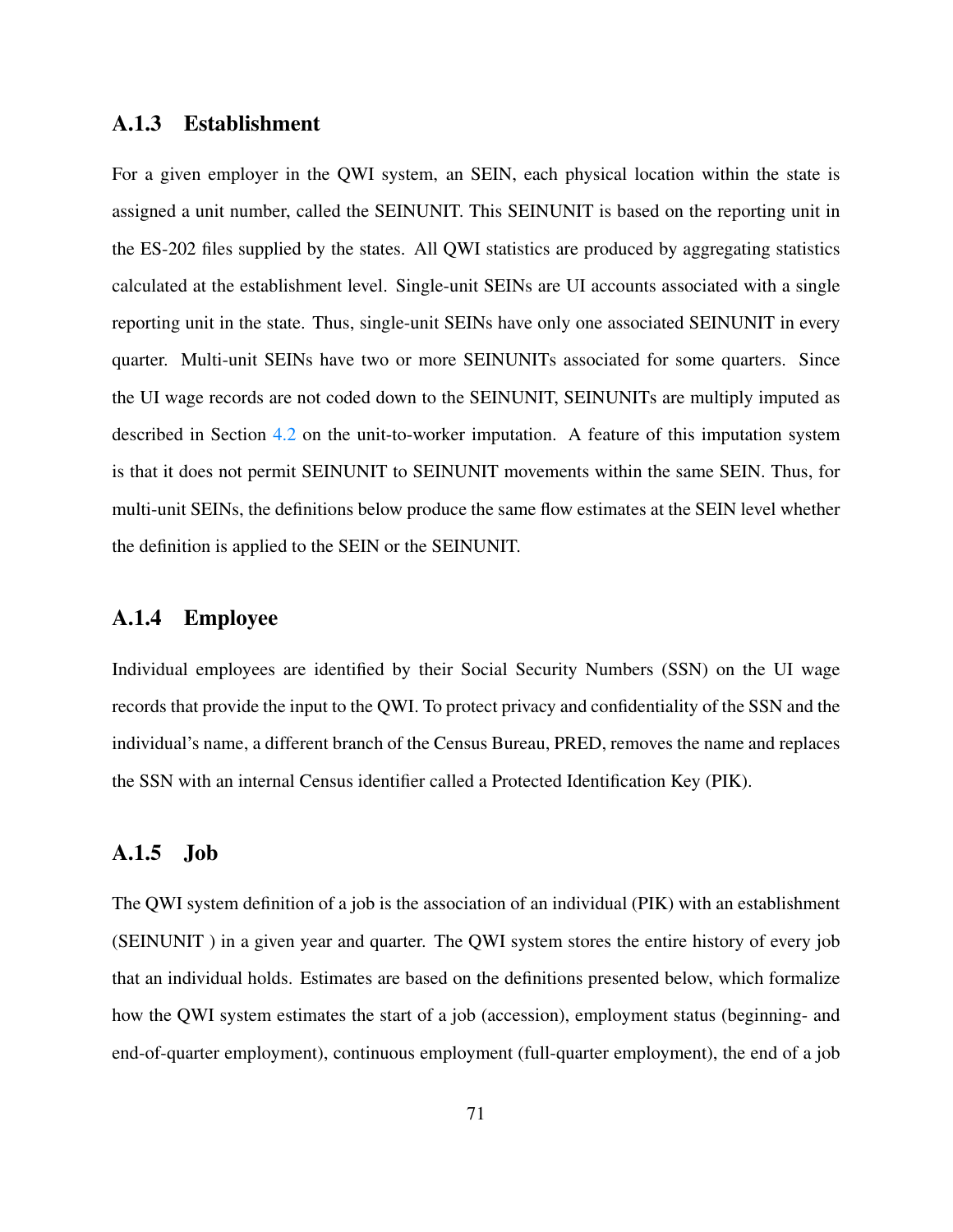(separation), and average earnings for different groups.

#### A.1.6 Unemployment Insurance wage records (the QWI system universe)

The Quarterly Workforce Indicators are built upon concepts that begin with the report of an individual's UI-covered earnings by an employing entity (SEIN). An individual's UI wage record enters the QWI system if at least one employer reports earnings of at least one dollar for that individual (PIK) during the quarter. Thus, the job must produce at least one dollar of UI-covered earnings during a given quarter to count in the QWI system. The presence of this valid UI wage record in the QWI system triggers the beginning of calculations that estimate whether that individual was employed at the beginning of the quarter, at the end of the quarter, and continuously throughout the quarter. These designations are discussed below. Once these point-in-time employment measures have been estimated for the individual, further analysis of the individual's wage records results in estimates of full-quarter employment, accessions, separations (point-in-time and full-quarter), job creations and destructions, and a variety of full-quarter average earnings measures.

#### A.1.7 Employment at a point in time

Employment is estimated at two points in time during the quarter, corresponding to the first and last calendar days. An individual is defined as employed at the beginning of the quarter when that individual has valid UI wage records for the current quarter and the preceding quarter. Both records must apply to the same employer (SEIN). An individual is defined as employed at the end of the quarter when that individual has valid UI wage records for the current quarter and the subsequent quarter. Again, both records must show the same employer. The QWI system uses beginning and end of quarter employment as the basis for constructing worker and job flows. In addition, these measures are used to check the external consistency of the data, since a variety of employment estimates are available as point-in-time measures. Many federal statistics are based upon estimates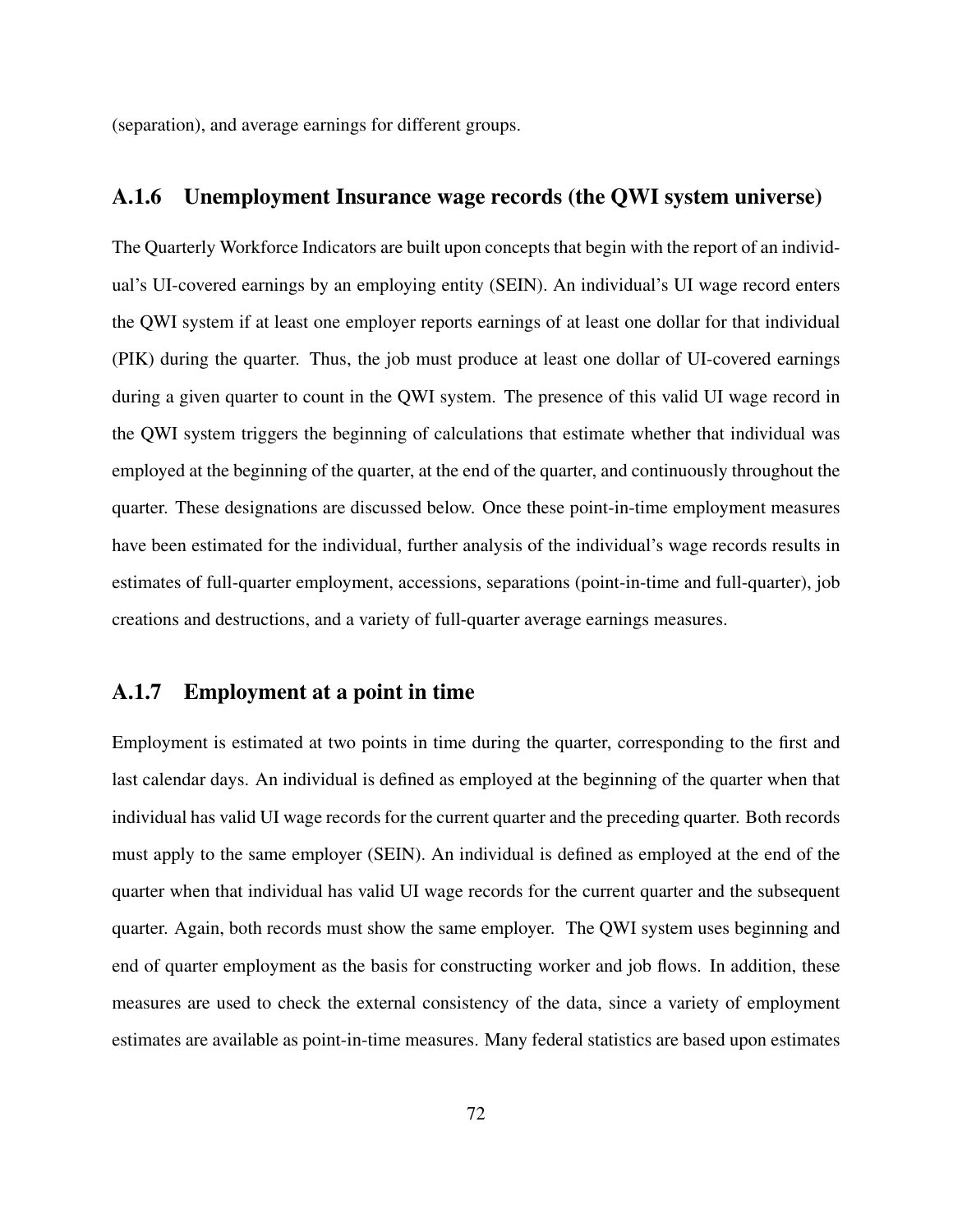of employment as of the 12th day of particular months. The Census Bureau uses March 12 as the reference date for employment measures contained in its Business Register and on the Economic Censuses and Surveys. The BLS "Covered Employment and Wages (CEW)" series, which is based on the QCEW, formerlyES-202, data, use the 12th of each month as the reference date for employment. The QWI system cannot use exactly the same reference date as these other systems because UI wage reports do not specify additional detail regarding the timing of these payments. LEHD research has shown that the point-in-time definitions used to estimate beginning- and end-of-quarter employment track the CEW month one employment estimates well at the level of an employer (SEIN). For single-unit SEINs, there is no difference between an employer-based definition and an establishment-based definition of point-in-time employment. For multi-unit SEINs, the unit-toworker imputation model assumes that unit-to-unit transitions within the same SEIN cannot occur. So, point in time employment defined at either the SEIN or SEINUNIT level produces the same result.

#### A.1.8 Employment for a full quarter

The concept of full quarter employment estimates individuals who are likely to have been continuously employed throughout the quarter at a given employer. An individual is defined as fullquarter-employed if that individual has valid UI-wage records in the current quarter, the preceding quarter, and the subsequent quarter at the same employer (SEIN). That is, in terms of the point-intime definitions, if the individual is employed at the same employer at both the beginning and end of the quarter, then the individual is considered full-quarter employed in the QWI system.

Consider the following example. Suppose that an individual has valid UI wage records at employer *A* in 1999:2, 1999:3, and 1999:4. This individual does not have a valid UI wage record at employer *A* in 1999:1 or 2000:1. Then, according to the definitions above, the individual is employed at the end of 1999:2, the beginning and end of 1999:3, and the beginning of 1999:4 at employer *A*. The QWI system treats this individual as a full-quarter employee in 1999:3 but not in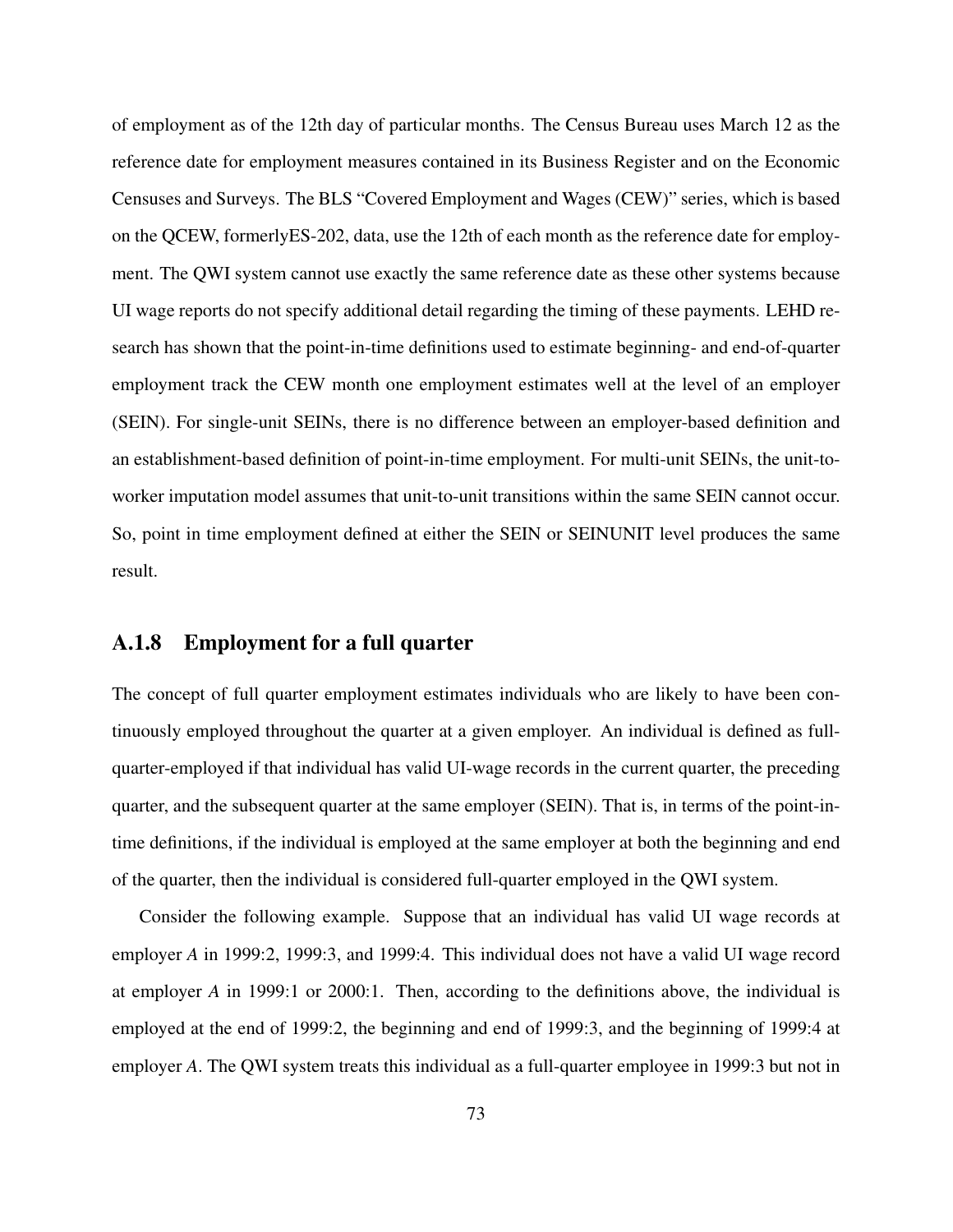1999:2 or 1999:4. Full-quarter status is not defined for either the first or last quarter of available data.

#### A.1.9 Point-in-time estimates of accession and separation

An accession occurs in the QWI system when it encounters the first valid UI wage record for a job (an individual (PIK)-employer (SEIN) pair). Accessions are not defined for the first quarter of available data from a given state. The QWI definition of an accession can be interpreted as an estimate of the number of new employees added to the payroll of the employer (SEIN) during the quarter. The individuals who acceded to a particular employer were not employed by that employer during the previous quarter but received at least one dollar of UI-covered earnings during the quarter of accession.

A separation occurs in the current quarter of the QWI system when it encounters no valid UI wage record for an individual-employer pair in the subsequent quarter. This definition of separation can be interpreted as an estimate of the number of employees who left the employer during the current quarter. These individuals received UI-covered earnings during the current quarter but did not receive any UI-covered earnings in the next quarter from this employer. Separations are not defined for the last quarter of available data.

#### A.1.10 Accession and separation from full-quarter employment

Full-quarter employment is not a point-in-time concept. Full-quarter accession refers to the quarter in which an individual first attains full-quarter employment status at a given employer. Full-quarter separation occurs in the last full-quarter that an individual worked for a given employer.

As noted above, full-quarter employment refers to an estimate of the number of employees who were employed at a given employer during the entire quarter. An accession to full-quarter employment, then, involves two additional conditions that are not relevant for ordinary accessions.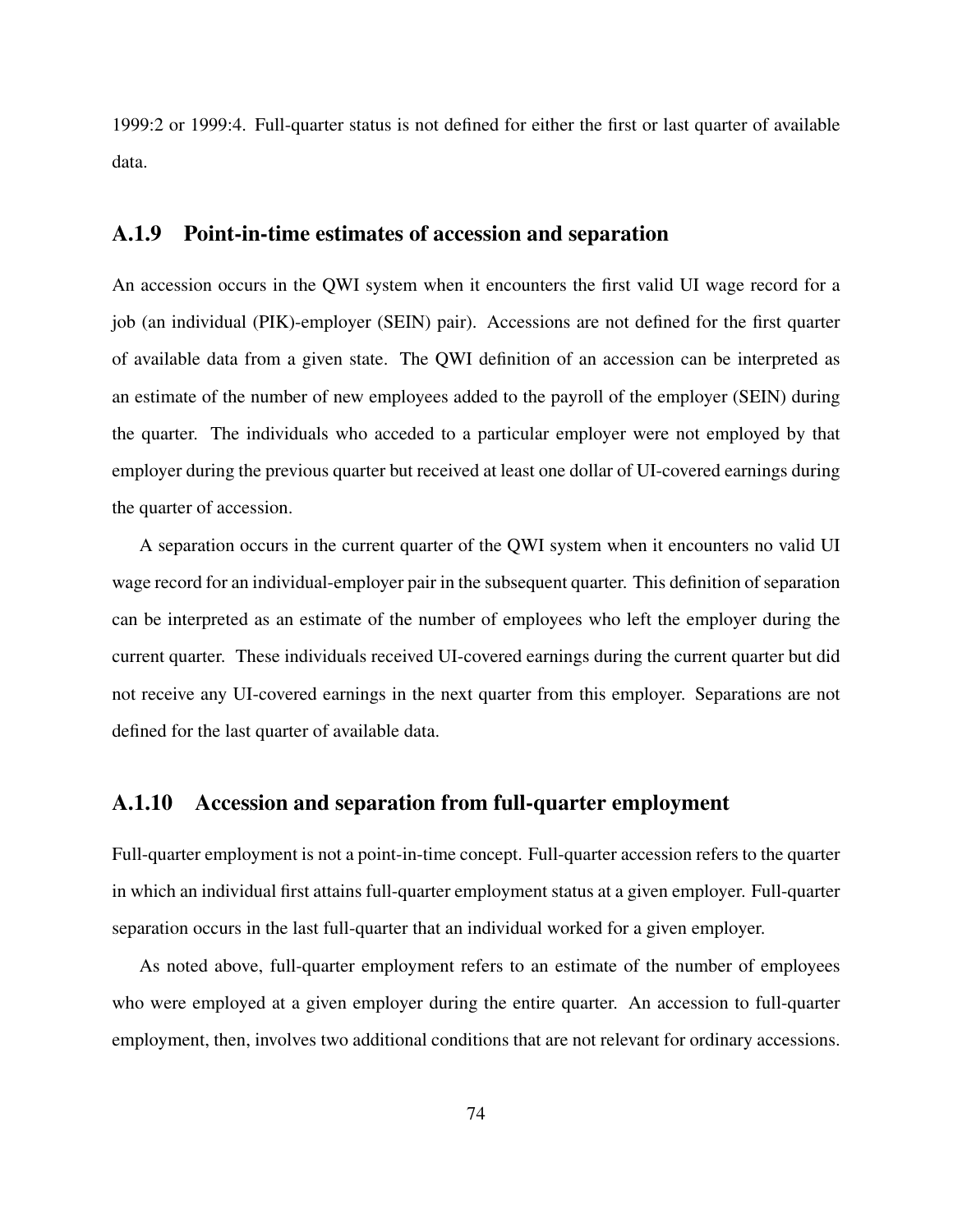First, the individual (PIK) must still be employed at the end of the quarter at the same employer (SEIN) for which the ordinary accession is defined. At this point (the end of the quarter where the accession occurred and the beginning of the next quarter) the individual has acceded to continuingquarter status. An accession to continuing-quarter status means that the individual acceded in the current quarter and is end-of-quarter employed. Next the QWI system must check for the possibility that the individual becomes a full-quarter employee in the subsequent quarter. An accession to full-quarter status occurs if the individual acceded in the previous quarter, and is employed at both the beginning and end of the current quarter. Consider the following example. An individual's first valid UI wage record with employer *A* occurs in 1999:2. The individual, thus acceded in 1999:2. The same individual has a valid wage record with employer *A* in 1999:3. The QWI system treats this individual as end-of-quarter employed in 1999:2 and beginning of quarter employed in 1999:3. The individual, thus, acceded to continuing-quarter status in 1999:2. If the individual also has a valid UI wage record at employer *A* in 1999:4, then the individual is fullquarter employed in 1999:3. Since 1999:3 is the first quarter of full-quarter employment, the QWI system considers this individual an accession to full-quarter employment in 1999:3.

Full-quarter separation works much the same way. One must be careful about the timing, however. If an individual separates in the current quarter, then the QWI system looks at the preceding quarter to determine if the individual was employed at the beginning of the current quarter. An individual who separates in a quarter in which that person was employed at the beginning of the quarter is a separation from continuing-quarter status in the current quarter. Finally, the QWI system checks to see if the individual was a full-quarter employee in the preceding quarter. An individual who was a full quarter employee in the previous quarter is treated as a full-quarter separation in the quarter in which that person actually separates. Note, therefore, that the definition of full-quarter separation preserves the timing of the actual separation (current quarter) but restricts the estimate to those individuals who were full-quarter status in the preceding quarter. For example, suppose that an individual separates from employer *A* in 1999:3. This means that the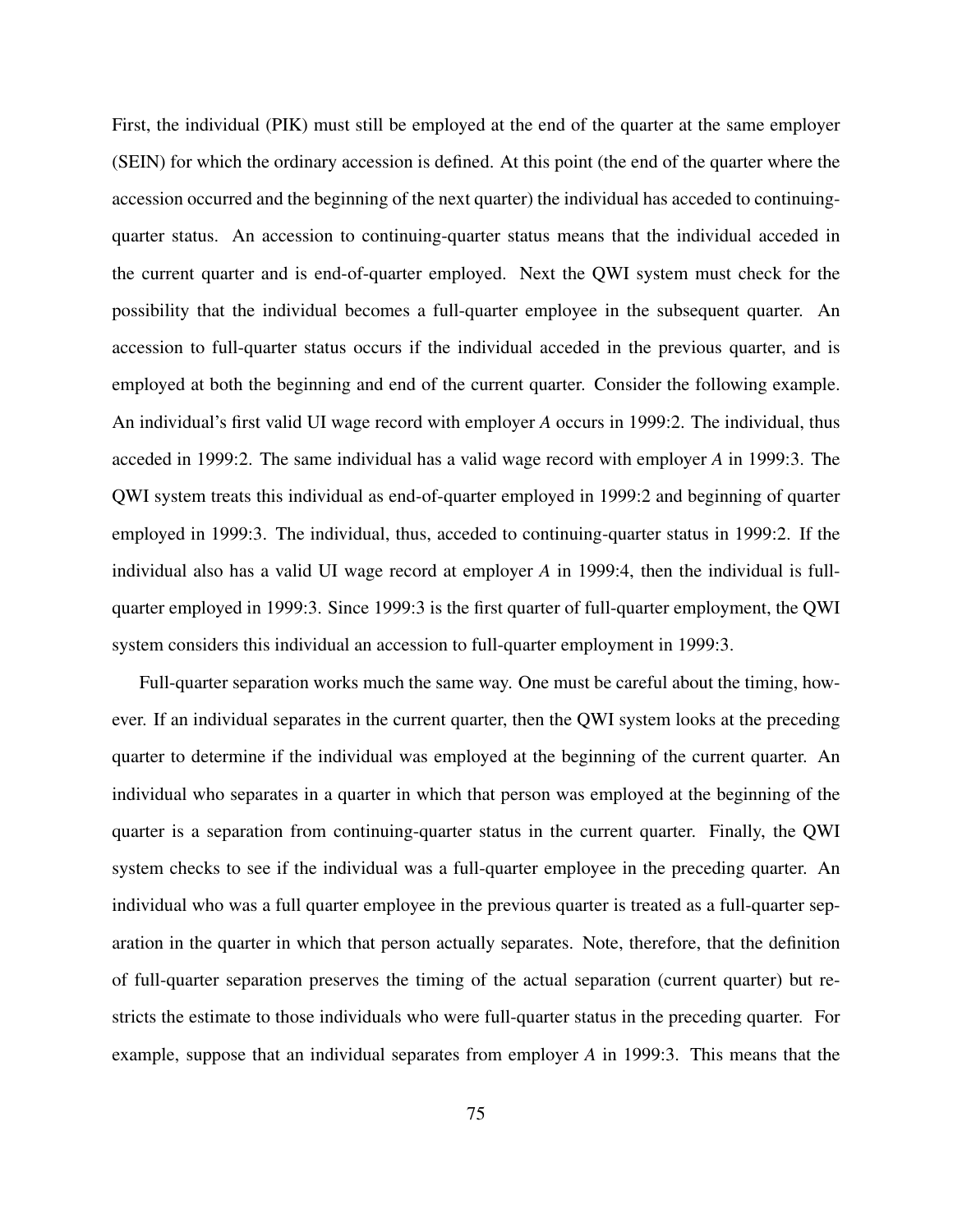individual had a valid UI wage record at employer *A* in 1999:3 but did not have a valid UI wage record at employer *A* in 1999:4. The separation is dated 1999:3. Suppose that the individual had a valid UI wage record at employer *A* in 1999:2. Then, a separation from continuing quarter status occurred in 1999:3. Finally, suppose that this individual had a valid UI wage record at employer *A* in 1999:1. Then, this individual was a full-quarter employee at employer *A* in 1999:2. The QWI system records a full-quarter separation in 1999:3.

#### A.1.11 Point-in-time estimates of new hires and recalls

The QWI system refines the concept of accession into two subcategories: new hires and recalls. In order to do this, the QWI system looks at a full year of wage record history prior to the quarter in which an accession occurs. If there are no valid wage records for this job (PIK-SEIN) during the four quarters preceding an accession, then the accession is called a new hire; otherwise, the accession is called a recall. Thus, new hires and recalls sum to accessions. For example, suppose that an individual accedes to employer *A* in 1999:3. Recall that this means that there is a valid UI wage record for the individual 1 at employer *A* in 1999:3 but not in 1999:2. If there are also no valid UI wage records for individual 1 at employer *A* for 1999:1, 1998:4 and 1998:3, then the QWI system designates this accession as a new hire of individual 1 by employer *A* in 1999:3. Consider a second example in which individual 2 accedes to employer *B* in 2000:2. Once again, the accession implies that there is not a valid wage record for individual 2 at employer *B* in 2000:1. If there is a valid wage record for individual 2 at employer *B* in 1999:4, 1999:3, or 1999:2, then the QWI system designates the accession of individual 2 to employer *B* as a recall in 2000:2. New hire and recall data, because they depend upon having four quarters of historical data, only become available one year after the data required to estimate accessions become available.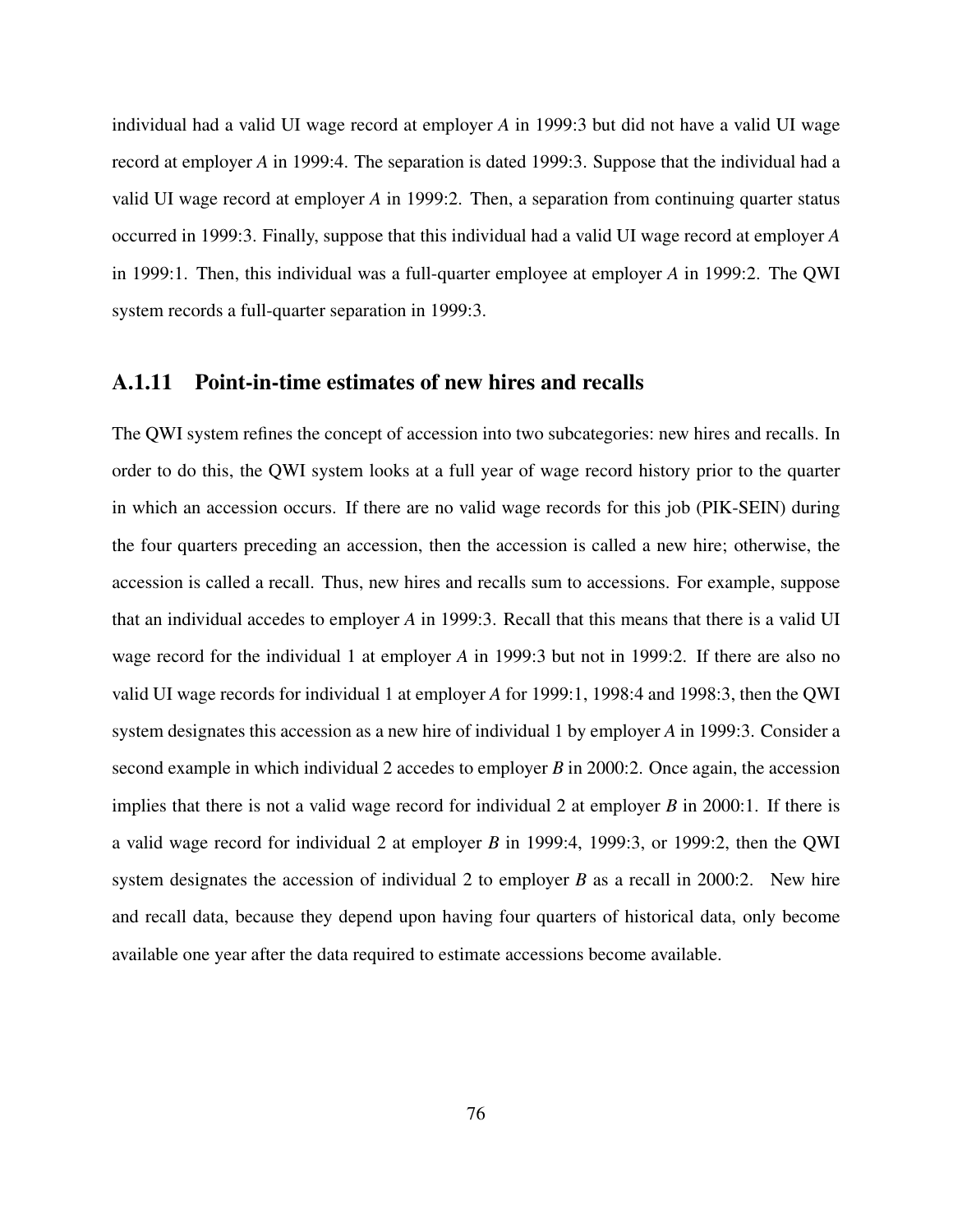#### A.1.12 New hires and recalls to and from full-quarter employment

Accessions to full-quarter status can also be decomposed into new hires and recalls. The QWI system accomplishes this decomposition by classifying all accessions to full-quarter status who were classified as new hires in the previous quarter as new hires to full-quarter status in the current quarter. Otherwise, the accession to full-quarter status is classified as a recall to full-quarter status. For example, if individual 1 accedes to full-quarter status at employer *A* in 1999:4 then, according to the definitions above, individual 1 acceded to employer *A* in 1999:3 and reached full-quarter status in 1999:4. Suppose that the accession to employer *A* in 1999:3 was classified as a new hire, then the accession to full quarter status in 1999:4 is classified as a full-quarter new hire. For another example, consider individual 2 who accedes to full-quarter status at employer *B* in 2000:3. Suppose that the accession of individual 2 to employer *B* in 2000:2, which is implied by the fullquarter accession in 2000:3, was classified by the QWI system as a recall in 2000:2; then, the accession of individual 2 to full-quarter status at employer *B* in 2000:3 is classified as a recall to full-quarter status.

#### A.1.13 Job creations and destructions

Job creations and destructions are defined at the employer (SEIN) level and not at the job (PIK-SEIN) level. For single-unit employers, there is never more than one SEINUNIT per quarter, so the definition at the employer level and the definition at the establishment level are equivalent. For multi-unit employers, the QWI system performs the calculations at the establishment level (SEINUNIT); however, the statistical model for imputing establishment described in Section [4.2](#page-40-0) does not permit establishment-to-establishment flows. Hence, although the statistics are estimated at the establishment level, the sum of job creations and destructions at a given employer in a given quarter across all establishments active that quarter is exactly equal to the measure of job creations that would have been estimated by using employer-level inputs (SEIN) directly.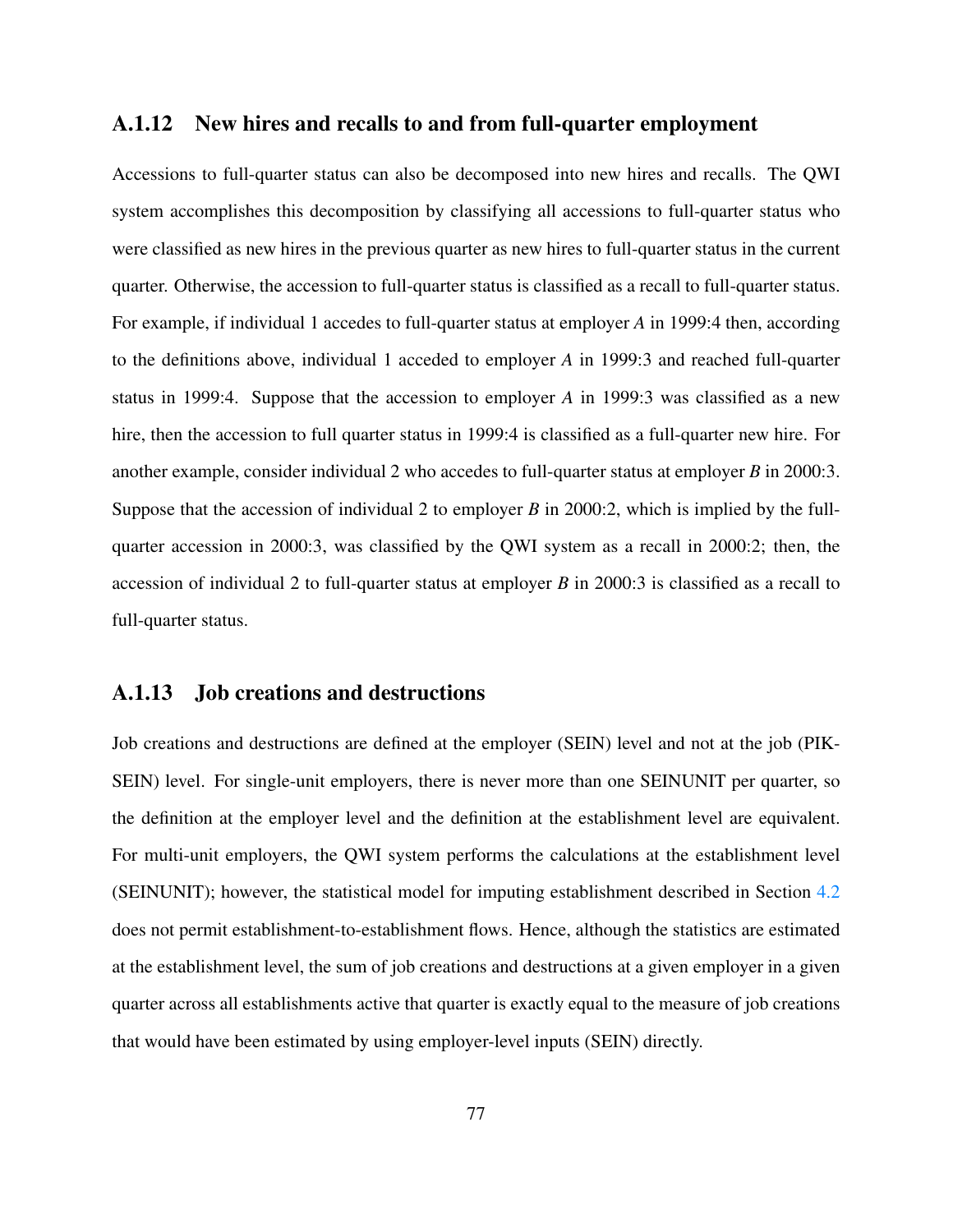To construct an estimate of job creations and destructions, the QWI system totals beginning and ending employment for each quarter for every employer in the UI wage record universe, that is, for an employer who has at least one valid UI wage record during the quarter. The QWI system actually uses the [Davis et al.](#page-72-0) [\(1996\)](#page-72-0) formulas for job creation and destruction (see definitions in Appendix [A.2](#page-92-0) on page [85\)](#page-92-0). Here, we use a simplified definition. If end-of-quarter employment is greater than beginning-of-quarter employment, then the employer has created jobs. The QWI system sets job creations in this case equal to end-of-quarter employment less beginning-of-quarter employment. The estimate of job destructions in this case is zero. On the other hand, if beginningof-quarter employment exceeds end-of-quarter employment, then this employer has destroyed jobs. The QWI system computes job destructions in this case as beginning-of-period employment less end-of-period employment. The QWI system sets job creations to zero in this case. Notice that either job creations are positive or job destructions are positive, but not both. Job creations and job destructions can simultaneously be zero if beginning-of-quarter employment equals end-of-quarter employment. There is an important subtlety regarding job creations and destructions when they are computed for different sex and age groups within the same employer. There can be creation and destruction of jobs for certain demographic groups within the employer without job creation or job destruction occurring overall. That is, jobs can be created for some demographic groups and destroyed for others even at enterprises that have no change in employment as a whole.

Here is a simple example. Suppose employer *A* has 250 employees at the beginning of 2000:3 and 280 employees at the end of 2000:3. Then, employer *A* has 30 job creations and zero job destructions in 2000:3. Now suppose that of the 250 employees 100 are men and 150 are women at the beginning of 2000:3. At the end of the quarter suppose that there are 135 men and 145 women. Then, job creations for men are 35 and job destructions for men are 0 in 2000:3. For women in 2000:3 job creations are 0 and job destructions are 5. Notice that the sum of job creations for the employer by sex  $(35 + 0)$  is not equal to job creations for the employer as a whole  $(30)$  and that the sum of job destructions by sex  $(0 + 5)$  is not equal to job destructions for the employer as a whole.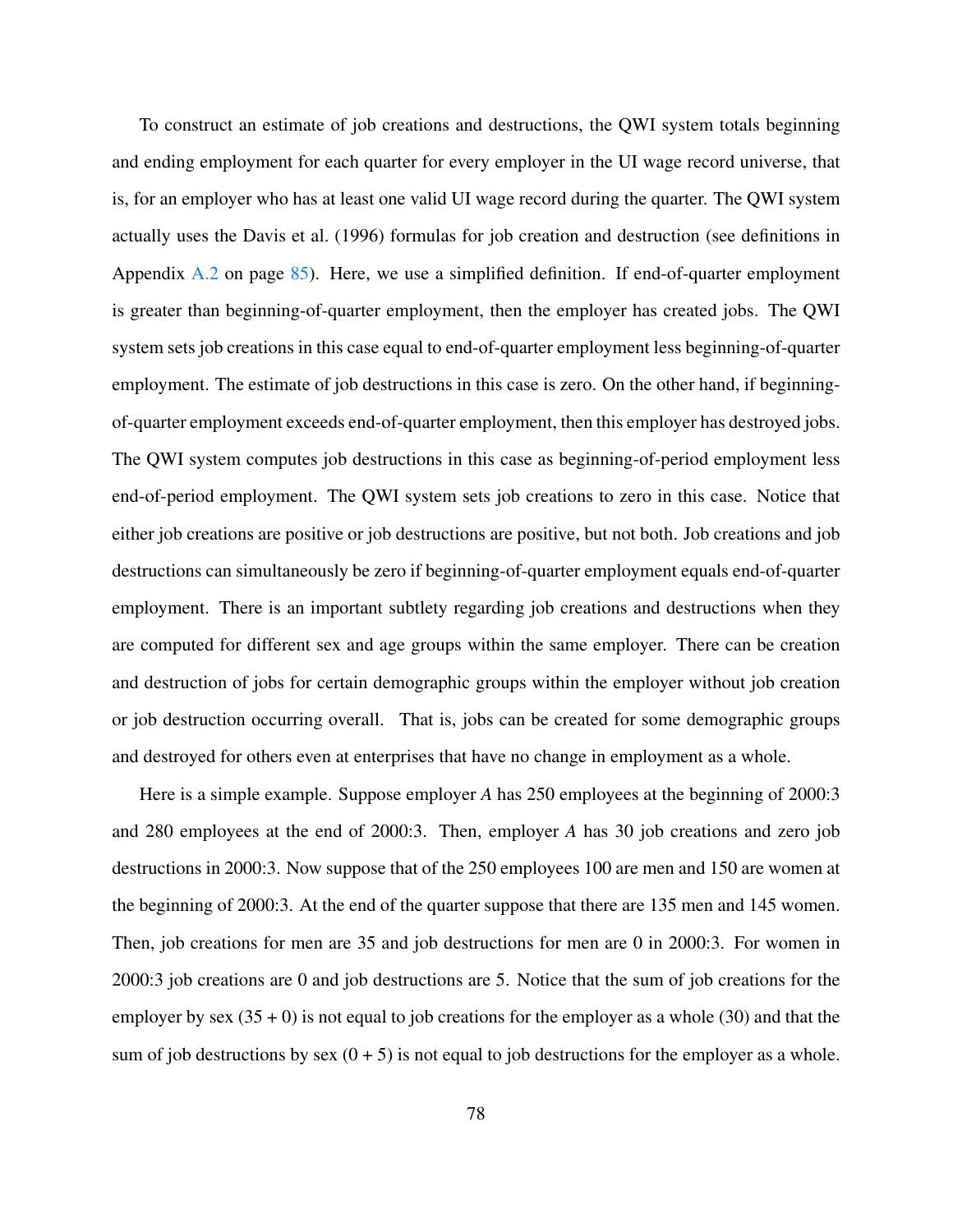#### A.1.14 Net job flows

Net job flows are also only defined at the level of an employer (SEIN). Once again, the QWI system computes these statistics at the establishment level but does not allow establishment-toestablishment flows. Hence, the estimates for a given employer (SEIN) are the sum of the estimates for that employer's establishments (SEINUNIT) that are active in the given quarter. Net job flows are the difference between job creations and job destructions. Net job flows are, thus, always equal to end-of-quarter employment less beginning of quarter employment.

Returning to the example in the description of job creations and destructions. Employer *A* has 250 employees at the beginning of 2000:3 and 280 employees at the end of 2000:3. Net job flows are 30 (job creations less job destructions or beginning-of-quarter employment less end-ofquarter employment). Suppose, once again that employment of men goes from 100 to 135 from the beginning to the end of 2000:3 and employment of women goes from 150 to 145. Notice, now, that net job flows for men (35) plus net job flows for women (−5) equals net job flows for the employer as a whole (30). Net job flows are additive across demographic groups even though gross job flows (creations and destructions) are not.

Some useful relations among the worker and job flows include:

- Net job flows  $=$  job creations job destructions
- Net job flows = end-of-quarter employment beginning-of-period employment
- Net job flows  $=$  accessions separations

These relations hold for every demographic group and for the employer as a whole. Additional identities are shown in Appendix [A.2.](#page-92-0)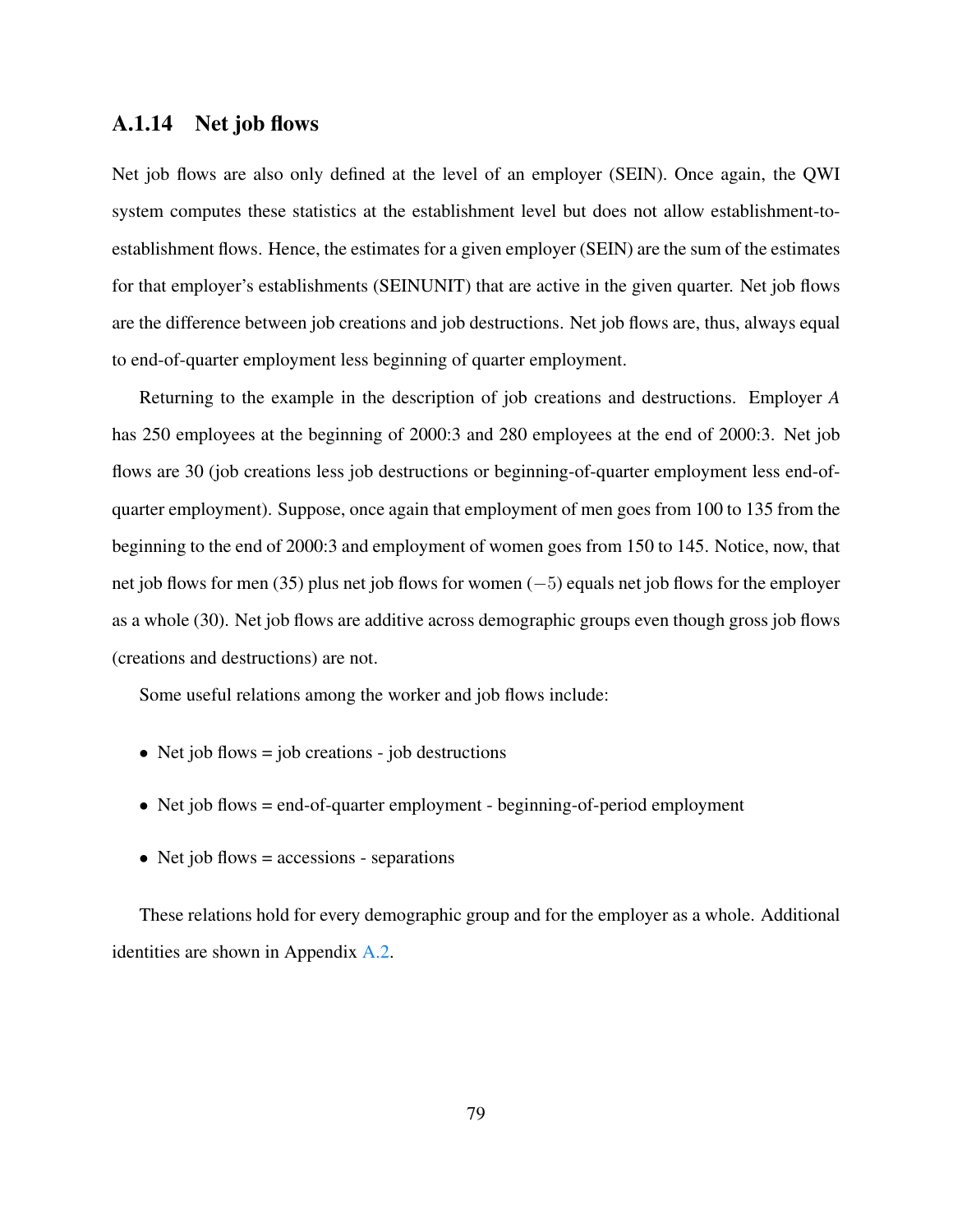#### A.1.15 Full-quarter job creations, job destructions and net job flows

The QWI system applies the same job flow concepts to full-quarter employment to generate estimates of full-quarter job creations, full-quarter job destructions, and full-quarter net job flows. Full-quarter employment in the current quarter is compared to full-quarter employment in the preceding quarter. If full-quarter employment has increased between the preceding quarter and the current quarter, then full-quarter job creations are equal to full-quarter employment in the current quarter less full-quarter employment in the preceding quarter. In this case full-quarter job destructions are zero. If full-quarter employment has decreased between the previous and current quarters, then full-quarter job destructions are equal to full-quarter employment in the preceding quarter minus full-quarter employment in the current quarter. In this case, full-quarter job destructions are zero. Full-quarter net job flows equal full-quarter job creations minus full-quarter job destructions. The same identities that hold for the regular job flow concepts hold for the full-quarter concepts.

#### A.1.16 Average earnings of end-of-period employees

The average earnings of end-of-period employees is estimated by first totaling the UI wage records for all individuals who are end-of-period employees at a given employer in a given quarter. Then, the total is divided by the number of end-of-period employees for that employer and quarter.

#### A.1.17 Average earnings of full-quarter employees

Measuring earnings using UI wage records in the QWI system presents some interesting challenges. The earnings of end-of-quarter employees who are not present at the beginning of the quarter are the earnings of accessions during the quarter. The QWI system does not provide any information about how much of the quarter such individuals worked. The range of possibilities goes from 1 day to every day of the quarter. Hence, estimates of the average earnings of such individuals may not be comparable from quarter to quarter unless one assumes that the average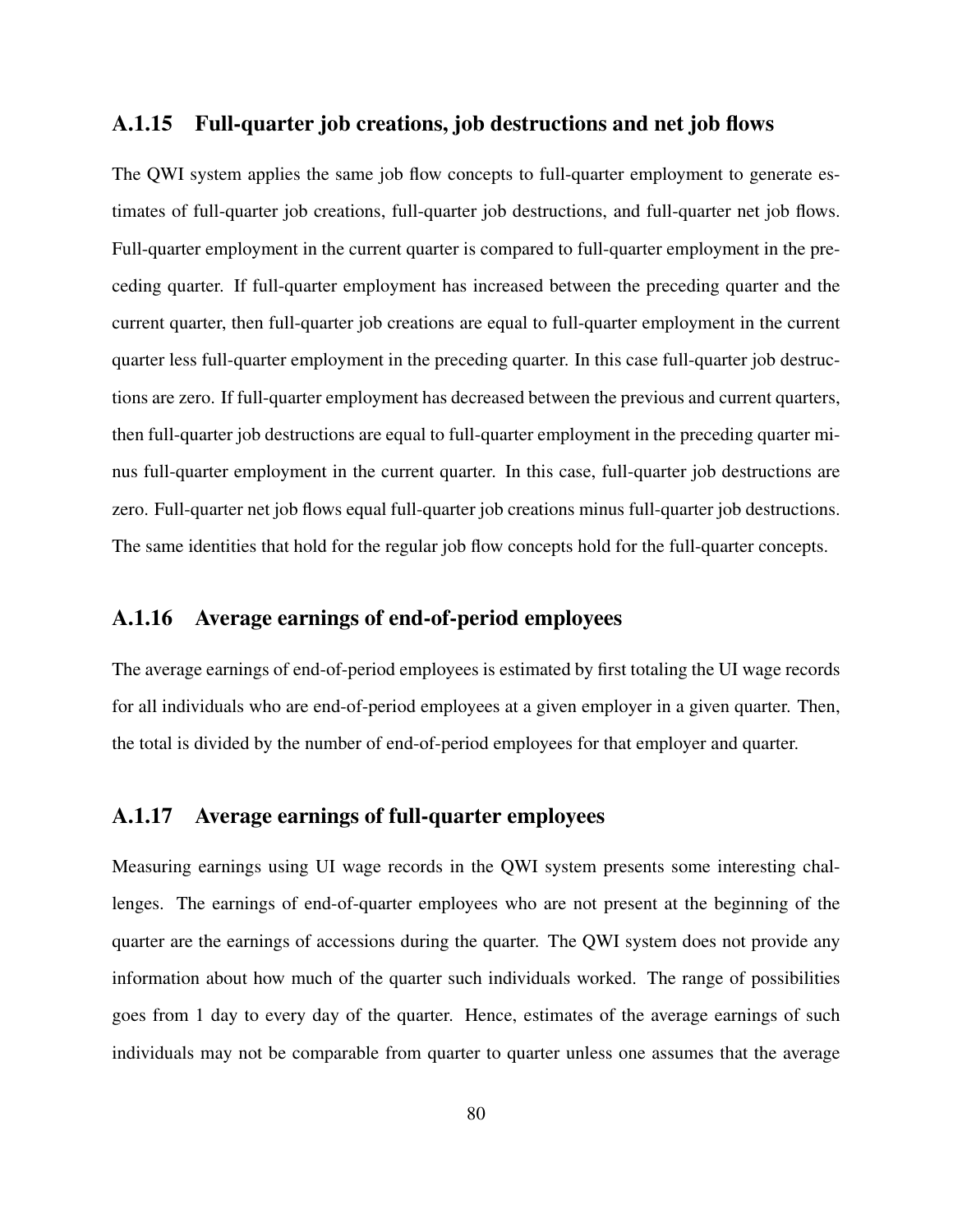accession works the same number of quarters regardless of other conditions in the economy. Similarly, the earnings of beginning-of-quarter workers who are not present at the end of the quarter represent the earnings of separations. These present the same comparison problems as the average earnings of accessions; namely, it is difficult to model the number of weeks worked during the quarter. If we consider only those individuals employed at the employer in a given quarter who were neither accessions nor separations during that quarter, we are left, exactly, with the full-quarter employees, as discussed above.

The QWI system measures the average earnings of full-quarter employees by summing the earnings on the UI wage records of all individuals at a given employer who have full-quarter status in a given quarter then dividing by the number of full-quarter employees. For example, suppose that in 2000:2 employer *A* has 10 full-quarter employees and that their total earnings are \$300, 000. Then, the average earnings of the full-quarter employees at *A* in 2000:2 is \$30, 000. Suppose, further that 6 of these employees are men and that their total earnings are \$150, 000. So, the average earnings of full-quarter male employees is \$25, 000 in 2000:2 and the average earnings of female full-quarter employees is  $$37,500 (= $150,000/4)$ .

#### A.1.18 Average earnings of full-quarter accessions

As discussed above, a full-quarter accession is an individual who acceded in the preceding quarter and achieved full-quarter status in the current quarter. The QWI system measures the average earnings of full-quarter accessions in a given quarter by summing the UI wage record earnings of all full-quarter accessions during the quarter and dividing by the number of full-quarter accessions in that quarter.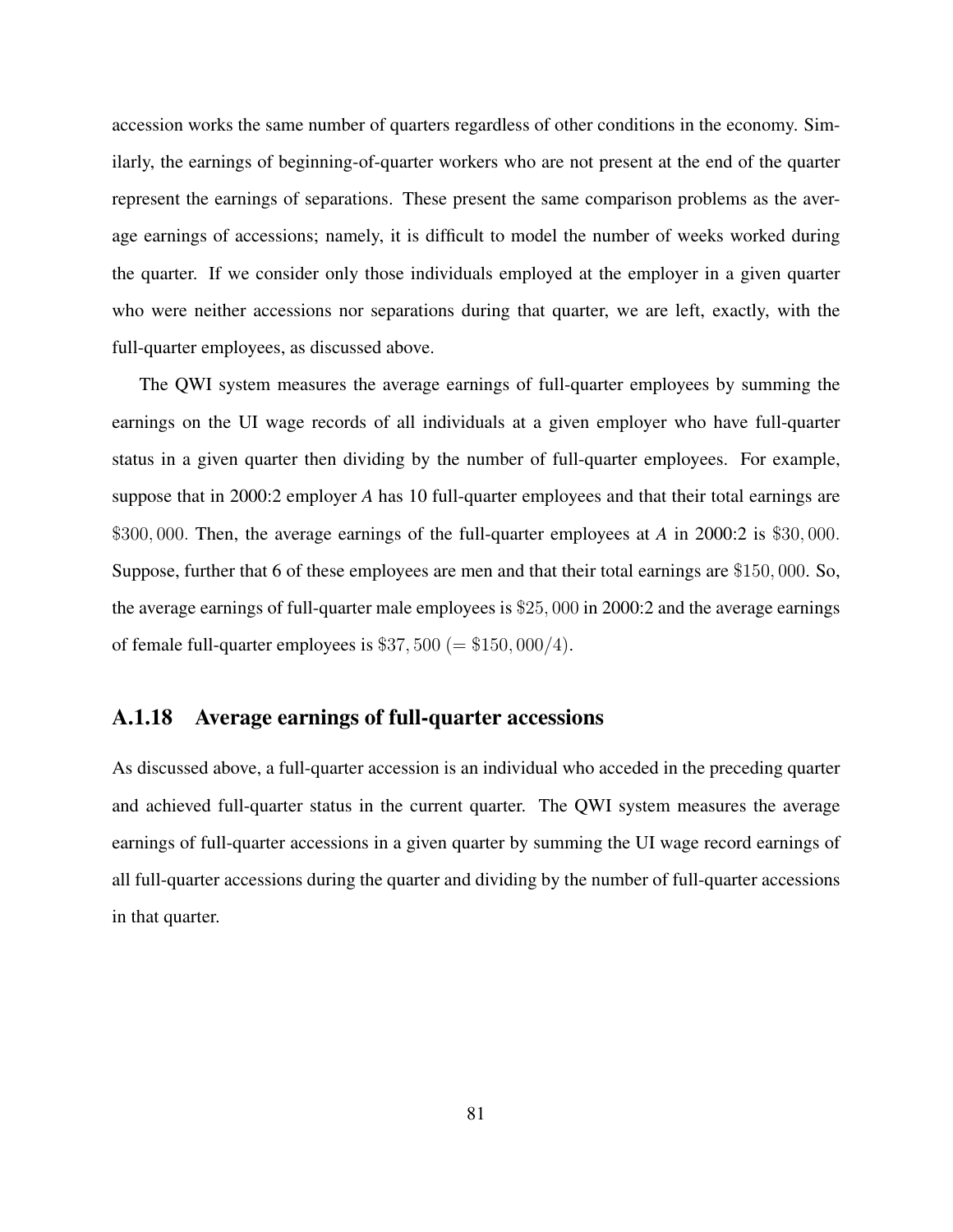#### A.1.19 Average earnings of full-quarter new hires

Full-quarter new hires are accessions to full-quarter status who were also new hires in the preceding quarter. The average earnings of full-quarter new hires are measured as the sum of UI wage records for a given employer for all full-quarter new hires in a given quarter divided by the number of fullquarter new hires in that quarter.

#### A.1.20 Average earnings of full-quarter separations

Full-quarter separations are individuals who separate during the current quarter who were fullquarter employees in the previous quarter. The QWI system measures the average earnings of full-quarter separations by summing the earnings for all individuals who are full-quarter status in the current quarter and who separate in the subsequent quarter. This total is then divided by fullquarter separations in the subsequent quarter. The average earnings of full-quarter separations is, thus, the average earnings of full-quarter employees in the current quarter who separated in the next quarter. Note the dating of this variable.

# A.1.21 Average periods of non-employment for accessions, new hires, and recalls

As noted above an accession occurs when a job starts; that is, on the first occurrence of an SEIN-PIK pair following the first quarter of available data. When the QWI system detects an accession, it measures the number of quarters (up to a maximum of four) that the individual spent non-employed in the state prior to the accession. The QWI system estimates the number of quarters spent nonemployed by looking for all other jobs held by the individual at any employer in the state in the preceding quarters up to a maximum of four. If the QWI system doesn't find any other valid UIwage records in a quarter preceding the accession it augments the count of non-employed quarters for the individual who acceded, up to a maximum of four. Total quarters of non-employment for all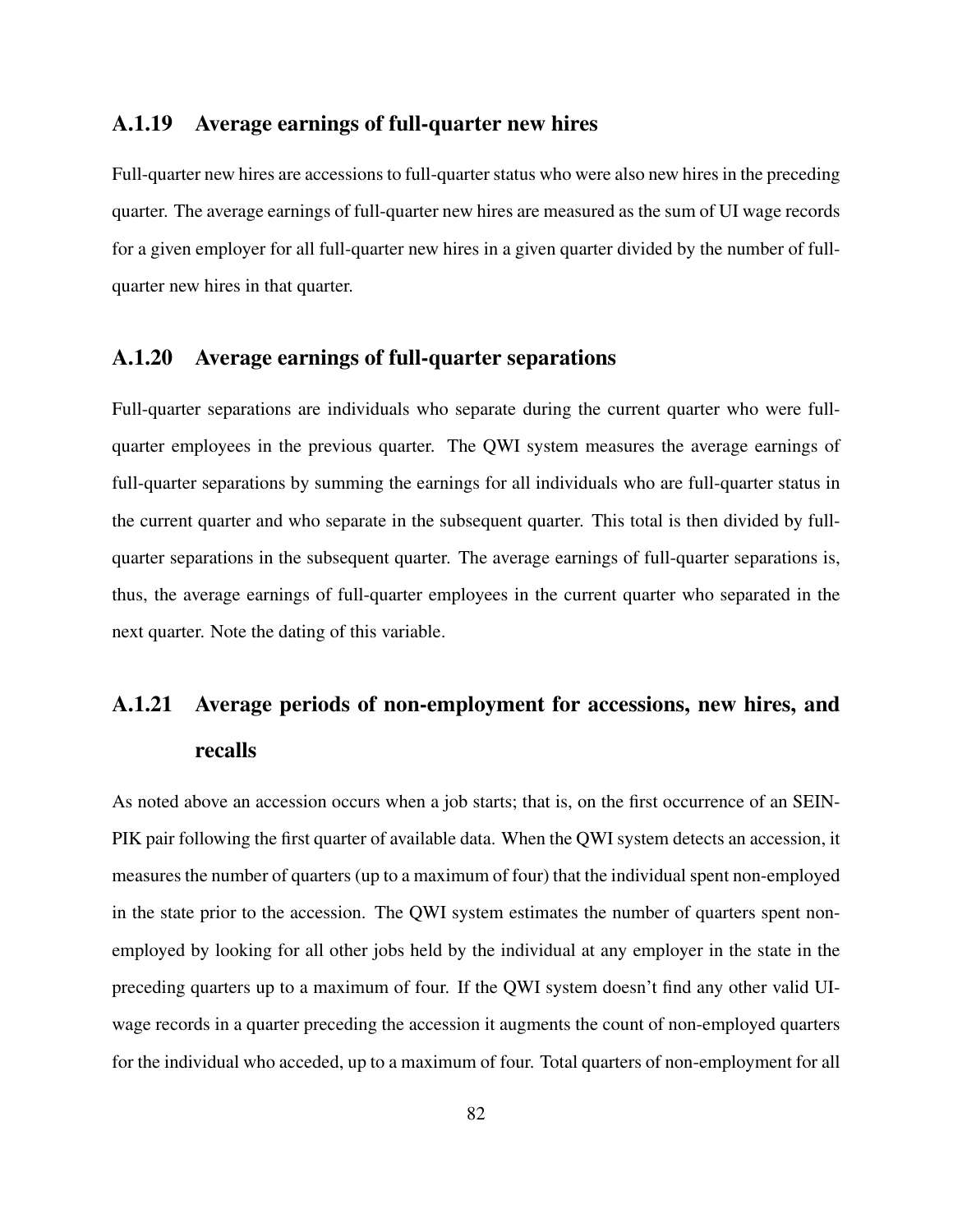accessions is divided by accessions to estimate average periods of non-employment for accessions.

Here is a detailed example. Suppose individual 1 and individual 2 accede to employer *A* in 2000:1. In 1999:4, individual *A* does not work for any other employers in the state. In 1999:1 through 1999:3 individual 1 worked for employer *B*. Individual 1 had one quarter of non-employment preceding the accession to employer *A* in 2000:1. Individual 2 has no valid UI wage records for 1999:1 through 1999:4. Individual 2 has four quarters of non-employment preceding the accession to employer *A* in 2000:1. The accessions to employer *A* in 2000:1 had an average of 2.5 quarters of non-employment in the state prior to accession.

Average periods of non-employment for new hires and recalls are estimated using exactly analogous formulas except that the measures are estimated separately for accessions who are also new hires as compared with accession who are recalls.

#### A.1.22 Average number of periods of non-employment for separations

Analogous to the average number of periods of non-employment for accessions prior to the accession, the QWI system measures the average number of periods of non-employment in the state for individuals who separated in the current quarter, up to a maximum of four. When the QWI system detects a separation, it looks forward for up to four quarters to find valid UI wage records for the individual who separated among other employers in the state. Each quarter that it fails to detect any such jobs is counted as a period of non-employment, up to a maximum of four. The average number of periods of non-employment is estimated by dividing the total number of periods of non-employment for separations in the current quarter by the number of separations in the quarter.

#### A.1.23 Average changes in total earnings for accessions and separations

The QWI system measures the change in total earnings for individuals who accede or separate in a given quarter. For an individual accession in a given quarter, the QWI system computes total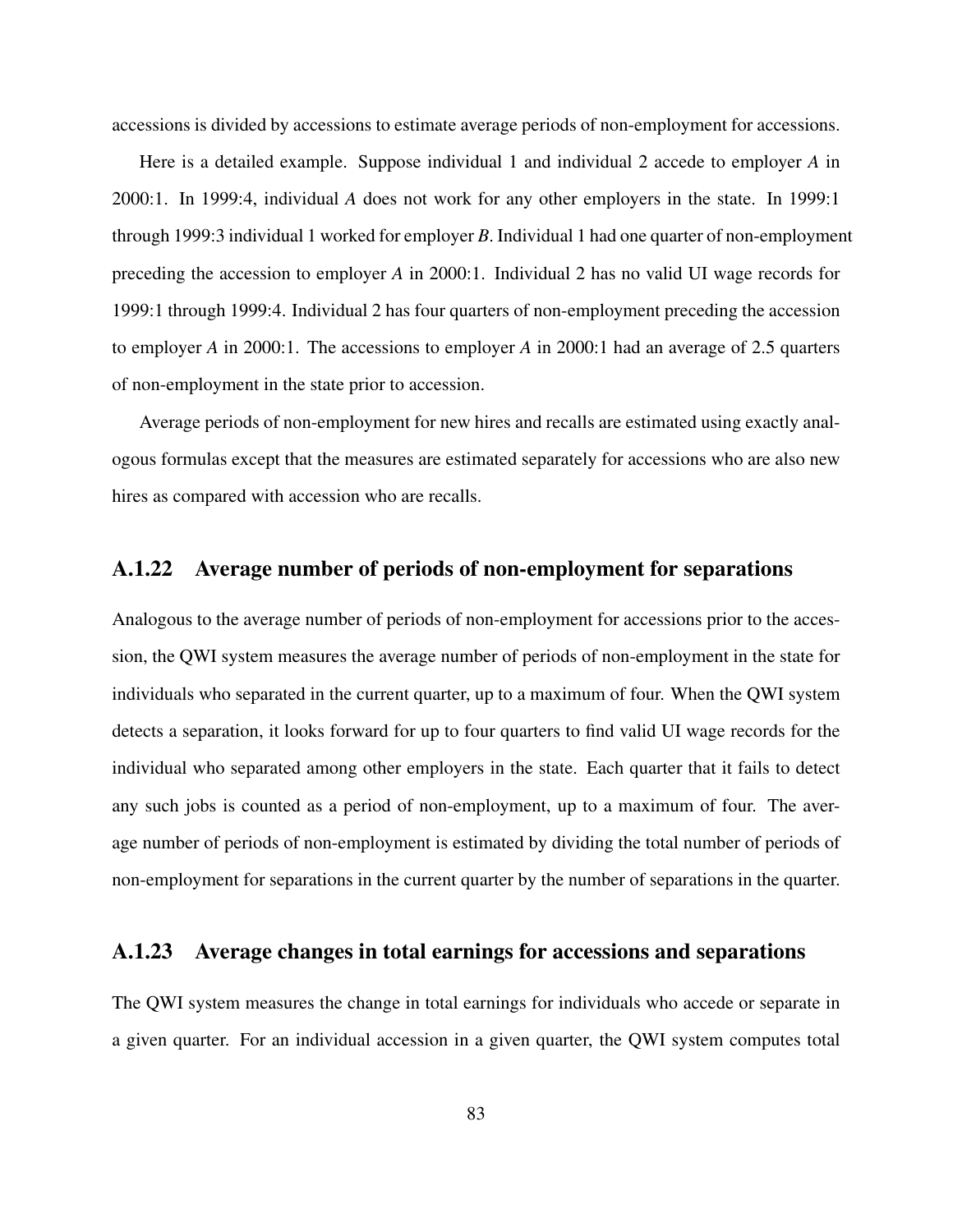earnings from all valid wage records for all of the individual's employers in the preceding quarter. The system then computes the total earnings for the same individual for all valid wage records and all employers in the current quarter. The acceding individual's change in earnings is the difference between the current quarter earnings from all employers and the preceding quarter earnings from all employers. The average change in earnings for all accessions is the total change in earnings for all accessions divided by the number of accessions.

The QWI system computes the average change in earnings for separations in an analogous manner. The system computes total earnings from all employers for the separating individual in the current quarter and subtracts total earnings from all employers in the subsequent quarter. The average change in earnings for all separations is the total change in earnings for all separations divided by the number of separations.

Here is an example for the average change in earnings of accessions. Suppose individual 1 accedes to employer *A* in 2000:3. Earnings for individual 1 at employer *A* in 2000:3 are \$8, 000. Individual 1 also worked for employer *B* in 2000:2 and 2000:3. Individual 1's earnings at employer *B* were \$7, 000 and \$3, 000 in in 2000:2 and 2000:3, respectively. Individual 1's change in total earnings between 2000:3 and 2000:2 was  $$4,000 (= $8,000 + $3,000 - $7,000)$ . Individual 2 also acceded to employer *A* in 2000:3. Individual 2 earned \$9, 000 from employer *A* in 2000:3. Individual 2 had no other employers during 2000:2 or 2000:3. Individual 2's change in total earnings is \$9, 000. The average change in earnings for all of employer *A*'s accessions is \$6, 500  $(=(\$4,000 + \$9,000) /2)$ , the average change in total earnings for individuals 1 and 2.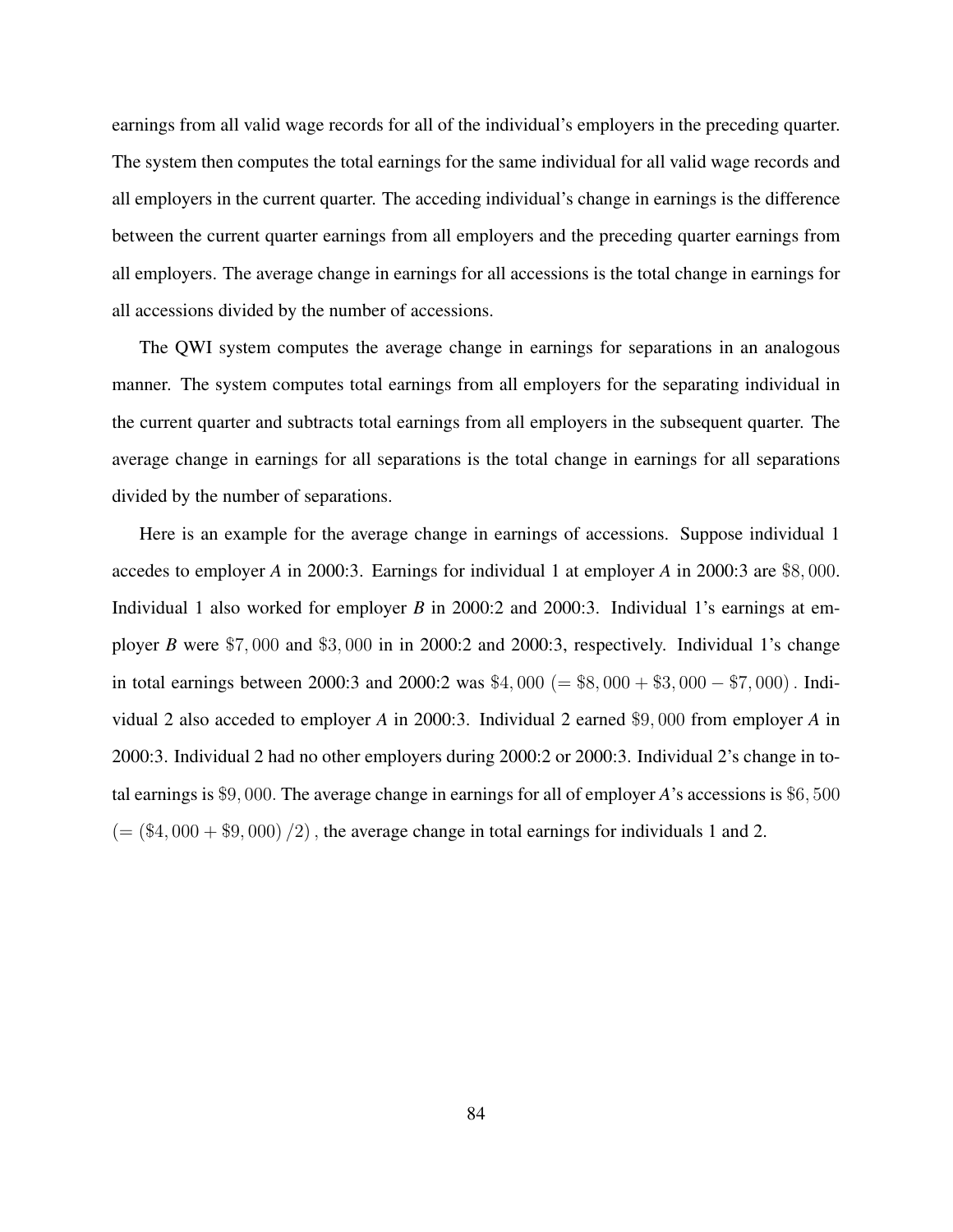## <span id="page-92-0"></span>A.2 Definitions of job flow, worker flow, and earnings Statistics

#### A.2.1 Overview and basic data processing conventions

For internal processing the variable t refers to the sequential quarter. The variable t runs from  $qmin$ to *qmax*, regardless of the state being processed. The quarters are numbered sequentially from 1 (1985:1) to the latest available quarter. These values are  $qmin = 1$  (1985:1) and  $qmax = 80$ (2004:4), as of November 30, 2005. For publication, presentation, and internal data files, all dates are presented as (year:quarter) pairs, *e.g.* (1990:1) for first quarter 1990. The variable *qf irst* refers to the first available sequential quarter of data for a state  $(e.g., qfirst = 21$  for Illinois). The variable *qlast* refers to the last available sequential quarter of data for a state (*e.g.*, *qlast* = 80 for Illinois). Unless otherwise specified a variable is defined for  $qfirst \le t \le qlast$ . Statistics are produced for both sexes combined, as well as separately, for all age groups, ages 14-18, 19-21, 22-24, 25-34, 35-44, 45-54, 55-64, 65+, and all combinations of these age groups and sexes. An individual's age is measured as of the last day of the quarter.

#### A.2.2 Individual concepts

Flow employment (m): for  $qfirst \le t \le qlast$ , individual i employed (matched to a job) at some time during period  $t$  at establishment  $j$ 

$$
m_{ijt} = \begin{cases} 1, & \text{if } i \text{ has positive earnings at establishment } j \text{ during quarter } t \\ 0, & \text{otherwise.} \end{cases}
$$
 (A.1)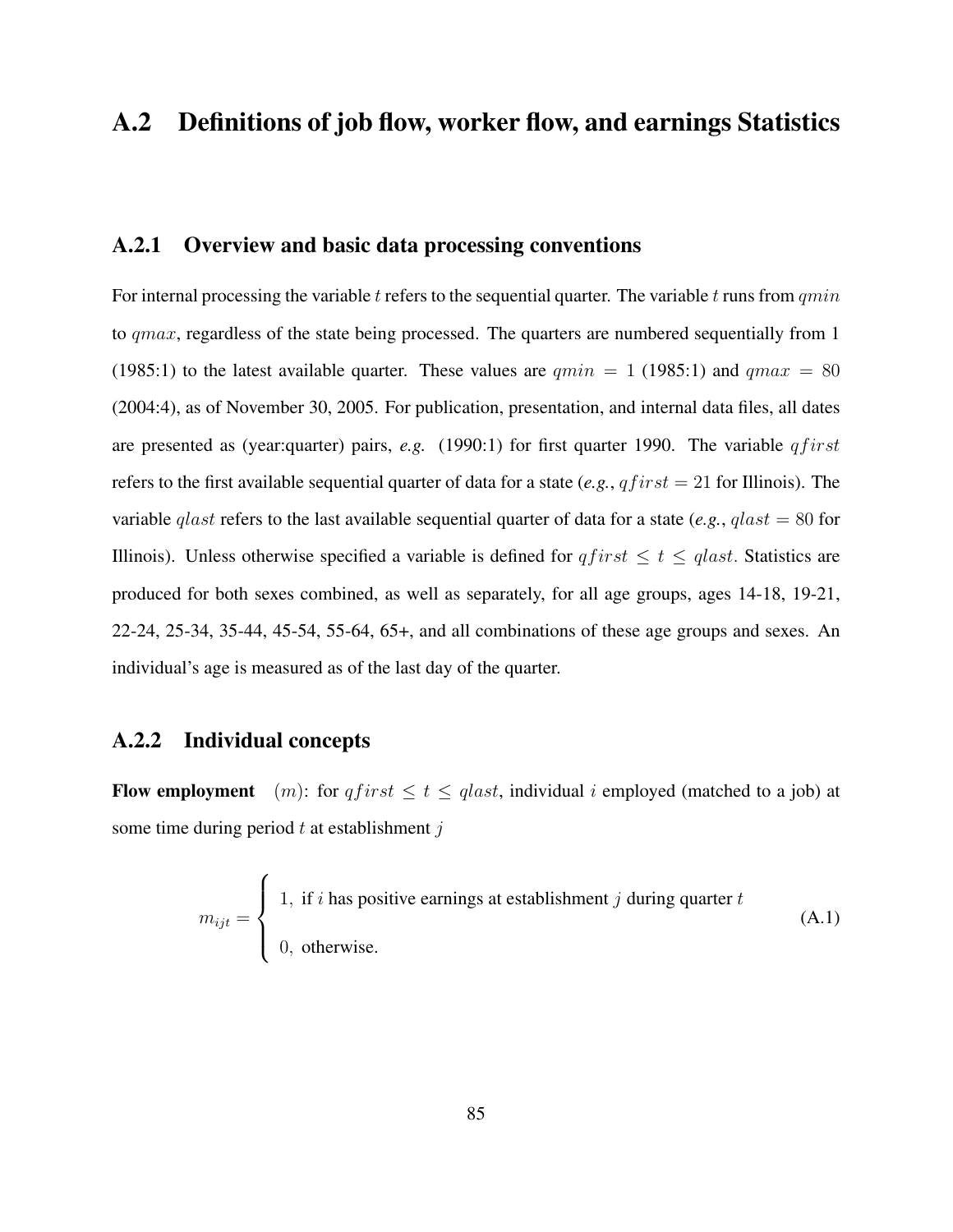**Beginning of quarter employment** (b): for  $qfirst < t$ , individual i employed at the beginning of t (and the end of  $t - 1$ ),

$$
b_{ijt} = \begin{cases} 1, & \text{if } m_{ijt-1} = m_{ijt} = 1 \\ 0, & \text{otherwise.} \end{cases}
$$
 (A.2)

**End of quarter employment** (e): for  $t < q$  last, individual i employed at j at the end of t (and the beginning of  $t + 1$ ),

$$
e_{ijt} = \begin{cases} 1, & \text{if } m_{ijt} = m_{ijt+1} = 1 \\ 0, & \text{otherwise.} \end{cases}
$$
 (A.3)

Accessions  $(a_1)$ : for  $qfirst < t$ , individual i acceded to j during t

$$
a_{1ijt} = \begin{cases} 1, & \text{if } m_{ijt-1} = 0 \& m_{ijt} = 1 \\ 0, & \text{otherwise.} \end{cases}
$$
 (A.4)

**Separations** (s<sub>1</sub>): for  $t < glast$ , individual i separated from j during t

$$
s_{1ijt} = \begin{cases} 1, & \text{if } m_{ijt} = 1 \& m_{ijt+1} = 0 \\ 0, & \text{otherwise.} \end{cases}
$$
 (A.5)

Full quarter employment (f): for  $qfirst < t < qlast$ , individual i was employed at j at the beginning and end of quarter  $t$  (full-quarter job)

$$
f_{ijt} = \begin{cases} 1, & \text{if } m_{ijt-1} = 1 \& m_{ijt} = 1 \& m_{ijt+1} = 1 \\ 0, & \text{otherwise.} \end{cases}
$$
 (A.6)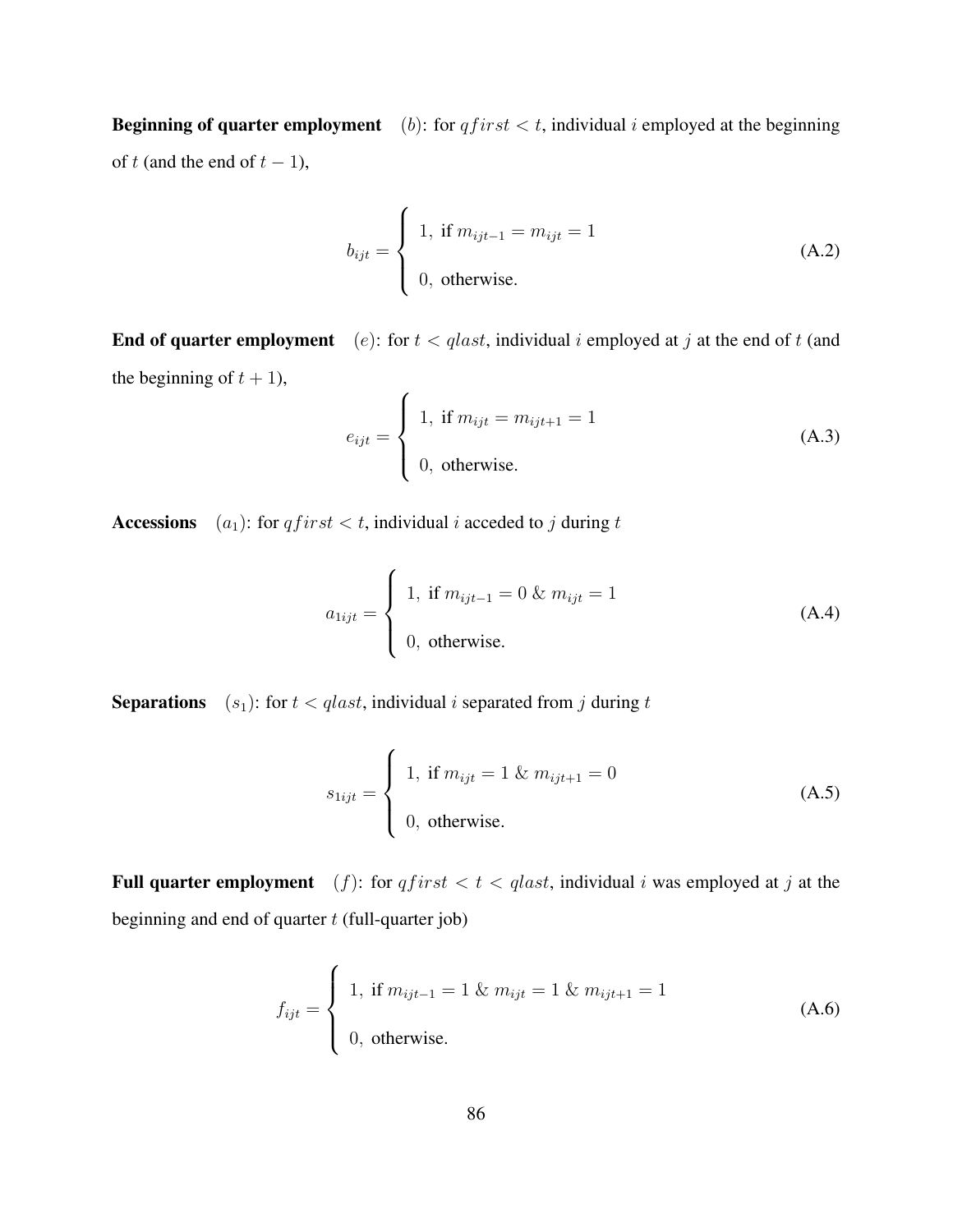New hires  $(h_1)$ : for  $qfirst + 3 < t$ , individual i was newly hired at j during period t

$$
h_{1ijt} = \begin{cases} 1, & \text{if } m_{ijt-4} = 0 \& m_{ijt-3} = 0 \& m_{ijt-2} = 0 \& m_{ijt-1} = 0 \& m_{ijt} = 1 \\ 0, & \text{otherwise.} \end{cases}
$$
 (A.7)

**Recalls**  $(r_1)$ : for  $qfirst + 3 < t$ , individual i was recalled from layoff at j during period t

$$
r_{1ijt} = \begin{cases} 1, & \text{if } m_{ijt-1} = 0 \& m_{ijt} = 1 \& h_{ijt} = 0 \\ 0, & \text{otherwise.} \end{cases}
$$
 (A.8)

Accessions to consecutive quarter status  $(a_2)$ : for  $qfirst < t < qlast$ , individual i transited from accession to consecutive-quarter status at j at the end of t and the beginning of  $t+1$  (accession in  $t$  and still employed at the end of the quarter)

$$
a_{2ijt} = \begin{cases} 1, & \text{if } a_{1ijt} = 1 \& m_{ijt+1} = 1 \\ 0, & \text{otherwise.} \end{cases}
$$
 (A.9)

Accessions to full quarter status  $(a_3)$ : for  $qfirst + 1 < t < qlast$ , individual i transited from consecutive-quarter to full-quarter status at j during period t (accession in  $t - 1$  and employed for the full quarter in  $t$ )

$$
a_{3ijt} = \begin{cases} 1, & \text{if } a_{2ijt-1} = 1 \& m_{ijt+1} = 1 \\ 0, & \text{otherwise.} \end{cases}
$$
 (A.10)

New hires to consecutive quarter status  $(h_2)$ : for  $qfirst+3 < t < qlast$ , individual i transited from newly hired to consecutive-quarter hired status at j at the end of t and the beginning of  $t + 1$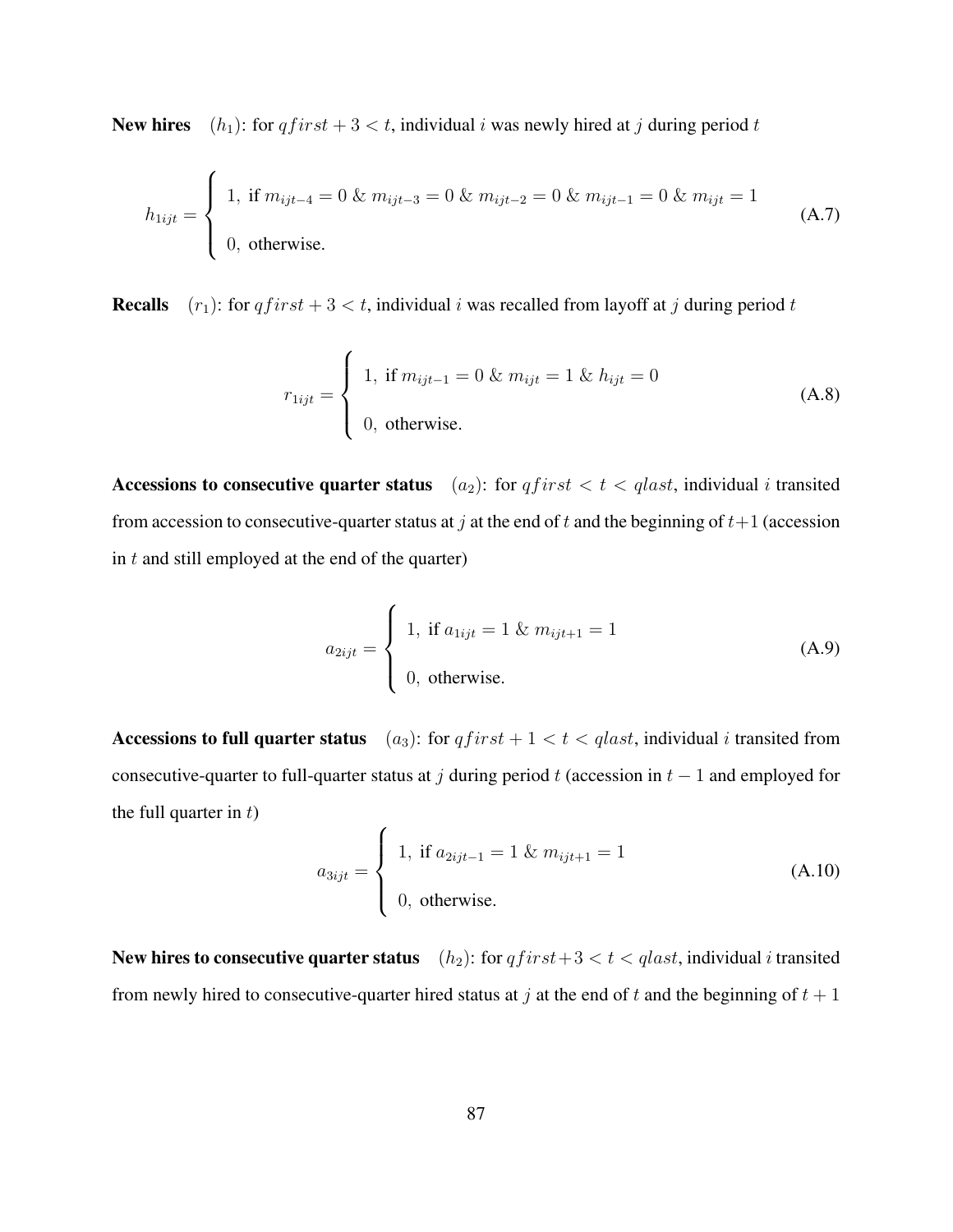(hired in  $t$  and still employed at the end of the quarter)

$$
h_{2ijt} = \begin{cases} 1, & \text{if } h_{1ijt} = 1 \& m_{ijt+1} = 1 \\ 0, & \text{otherwise.} \end{cases}
$$
 (A.11)

New hires to full quarter status  $(a_3)$ : for  $qfirst + 4 < t < qlast$ , individual i transited from consecutive-quarter hired to full-quarter hired status at j during period t (hired in  $t - 1$  and fullquarter employed in  $t$ )

 $\overline{ }$ 

$$
h_{3ijt} = \begin{cases} 1, & \text{if } h_{2ijt-1} = 1 \& m_{ijt+1} = 1 \\ 0, & \text{otherwise.} \end{cases}
$$
 (A.12)

**Recalls to consecutive quarter status**  $(r_2)$ : for  $qfirst + 3 < t < qlast$ , individual i transited from recalled to consecutive-quarter recalled status at j at the end of t and beginning of  $t + 1$ (recalled in  $t$  and still employed at the end of the quarter)

$$
r_{2ijt} = \begin{cases} 1, & \text{if } r_{1ijt} = 1 \& m_{ijt+1} = 1 \\ 0, & \text{otherwise.} \end{cases}
$$
 (A.13)

**Recalls to full quarter status**  $(r_3)$ : for  $qfirst + 4 < t < qlast$ , individual i transited from consecutive-quarter recalled to full-quarter recalled status at j during period t (recalled in  $t-1$  and full-quarter employed in  $t$ )

$$
r_{3ijt} = \begin{cases} 1, & \text{if } r_{2ijt-1} = 1 \& m_{ijt+1} = 1 \\ 0, & \text{otherwise.} \end{cases}
$$
 (A.14)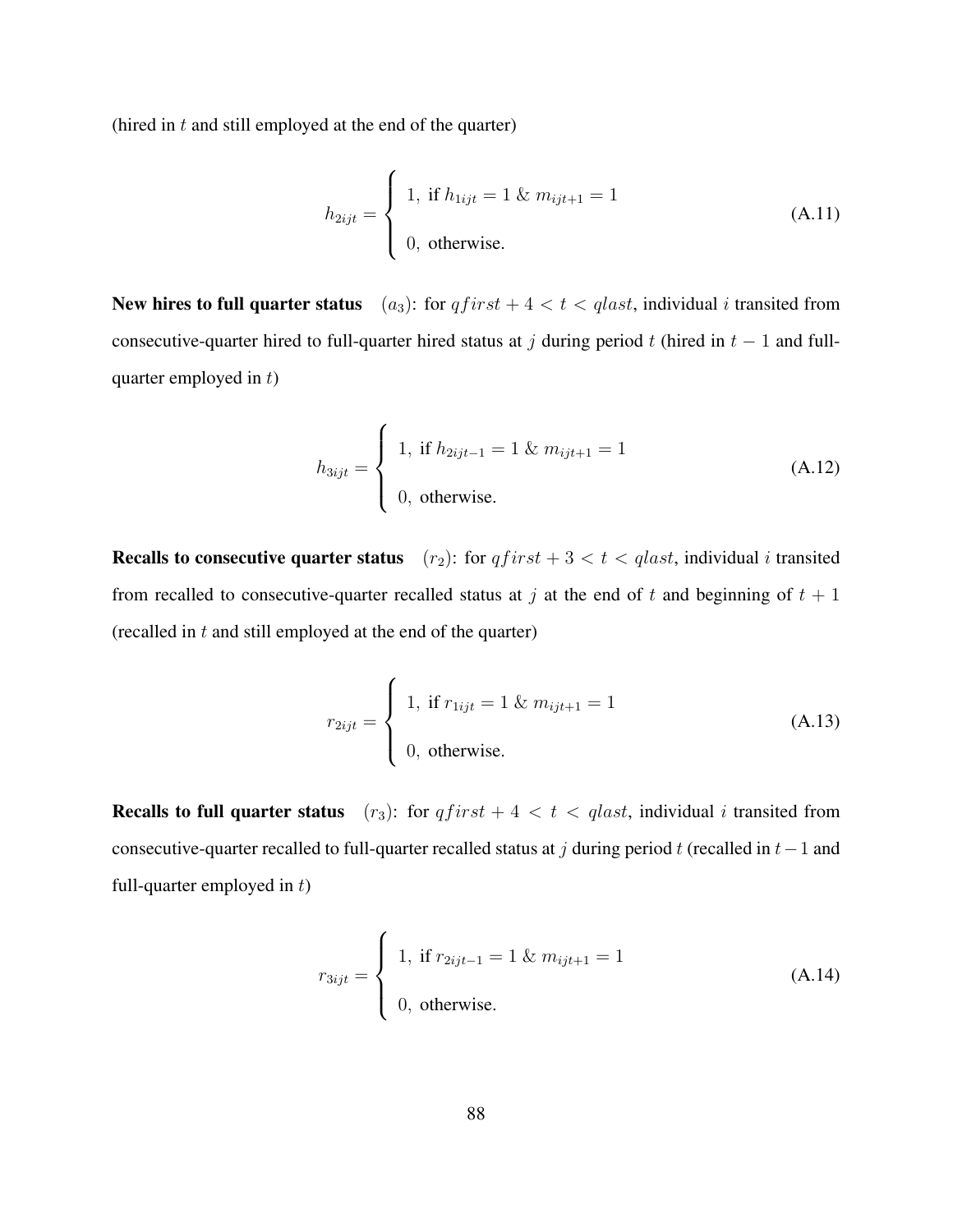Separations from consecutive quarter status  $(s_2)$ : for  $qfirst < t < qlast$ , individual i separated from  $j$  during  $t$  with consecutive-quarter status at the start of  $t$ 

$$
s_{2ijt} = \begin{cases} 1, & \text{if } s_{1ijt} = 1 \& m_{ijt-1} = 1 \\ 0, & \text{otherwise.} \end{cases}
$$
 (A.15)

**Separations from full-quarter status** ( $s_3$ ): for  $qfirst + 1 < t < qlast$ , individual i separated from j during t with full-quarter status during  $t - 1$ 

$$
s_{3ijt} = \begin{cases} 1, & \text{if } s_{2ijt} = 1 \& m_{ijt-2} = 1 \\ 0, & \text{otherwise.} \end{cases}
$$
 (A.16)

Total earnings during the quarter  $(w_1)$ : for  $qfirst \le t \le qlast$ , earnings of individual i at establishment  $j$  during period  $t$ 

$$
w_{1ijt} = \sum \text{all } UI\text{-covered earnings by } i \text{ at } j \text{ during } t \tag{A.17}
$$

**Earnings of end-of-period employees**  $(w_2)$ : for  $qfirst \le t < qlast$ , earnings of individual i at establishment  $j$  during period  $t$ 

$$
w_{2ijt} = \begin{cases} w_{1ijt}, \text{ if } e_{ijt} = 1\\ \text{undefined, otherwise} \end{cases}
$$
 (A.18)

**Earnings of full-quarter individual**  $(w_3)$ : for  $qfirst < t < qlast$ , earnings of individual i at establishment  $j$  during period  $t$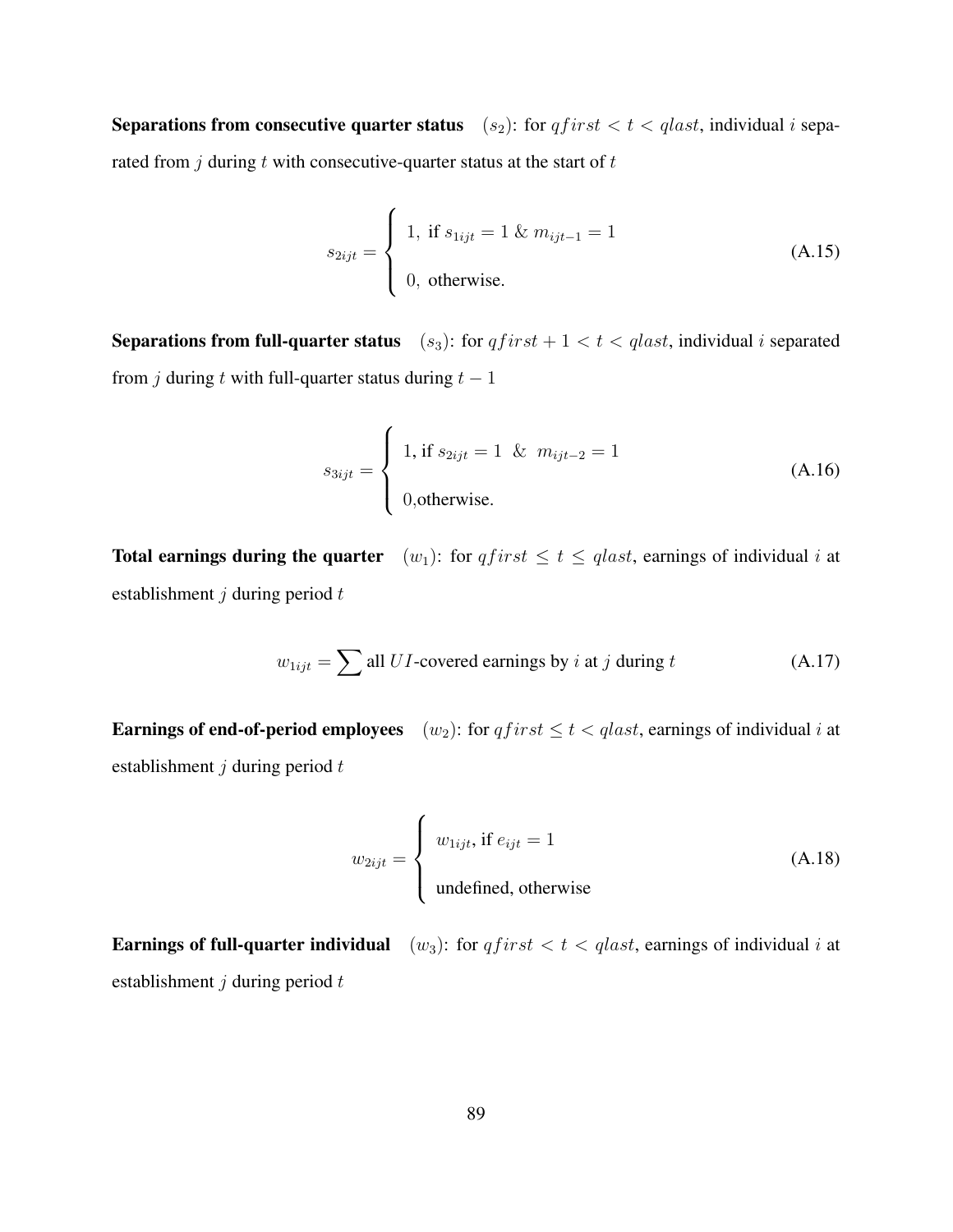$$
w_{3ijt} = \begin{cases} w_{1ijt}, \text{ if } f_{ijt} = 1\\ \text{undefined, otherwise} \end{cases}
$$
 (A.19)

Total earnings at all employers  $(w_{1\bullet})$ : for  $qfirst \le t \le qlast$ , total earnings of individual i during period  $t$ 

$$
w_{1i \bullet t} = \sum_{j \text{ employs } i \text{ during } t} w_{1ijt}
$$
 (A.20)

Total earnings at all employers for of end-of-period employees  $(w_{2\bullet})$ : for  $qfirst \leq t < qlast$ , total earnings of individual  $i$  during period  $t$ 

$$
w_{2i \bullet t} = \begin{cases} w_{1i \bullet t}, \text{ if } e_{ijt} = 1 \\ \text{undefined, otherwise} \end{cases}
$$
 (A.21)

Total earnings at all employers of full-quarter employees  $(w_{3\bullet})$ : for  $qfirst < t < qlast$ , total earnings of individual  $i$  during period  $t$ 

$$
w_{3i \bullet t} = \begin{cases} w_{1i \bullet t}, \text{ if } f_{ijt} = 1 \\ \text{undefined, otherwise} \end{cases}
$$
 (A.22)

Change in total earnings at all employers  $(\Delta w_{1\bullet})$ : for  $qfirst < t \leq qlast$ , change in total earnings of individual i between periods  $t - 1$  and  $t$ 

$$
\Delta w_{1i \bullet t} = w_{1i \bullet t} - w_{1i \bullet t - 1} \tag{A.23}
$$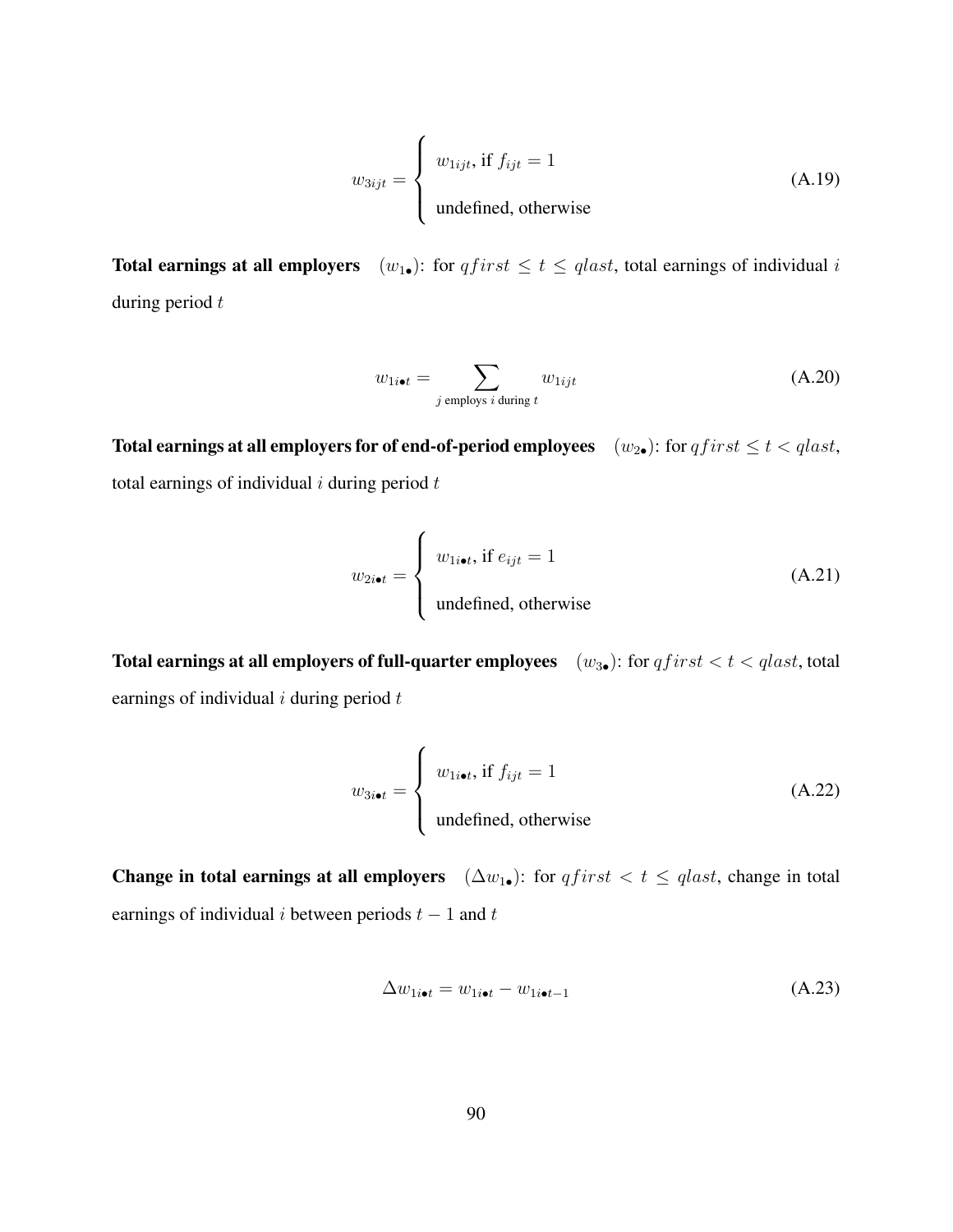**Earnings of accessions**  $(wa_1)$ : for  $qfirst < t \leq qlast$ , earnings of individual i at employer j during period  $t$ 

$$
wa_{1ijt} = \begin{cases} w_{1ijt}, \text{ if } a_{1ijt} = 1\\ \text{undefined, otherwise} \end{cases}
$$
 (A.24)

Earnings of consecutive-quarter accessions  $(wa_2)$ : for  $qfirst < t < qlast$ , earnings of individual  $i$  at employer  $j$  during period  $t$ 

$$
wa_{2ijt} = \begin{cases} w_{1ijt}, \text{ if } a_{2ijt} = 1\\ \text{undefined, otherwise} \end{cases}
$$
 (A.25)

**Earnings of full-quarter accessions** (wa<sub>3</sub>): for  $qfirst + 1 < t < qlast$ , earnings of individual  $i$  at employer  $j$  during period  $t$ 

$$
wa_{3ijt} = \begin{cases} w_{1ijt}, \text{ if } a_{3ijt} = 1\\ \text{undefined, otherwise} \end{cases}
$$
 (A.26)

**Earnings of full-quarter new hires**  $(wh_3)$ : for  $qfirst + 4 < t < qlast$ , earnings of individual i at employer  $j$  during period  $t$ 

$$
wh_{3ijt} = \begin{cases} w_{1ijt}, \text{ if } h_{3ijt} = 1\\ \text{undefined, otherwise} \end{cases}
$$
 (A.27)

Total earnings change for accessions  $(\Delta w a_1)$ : for  $qfirst + 1 < t \leq qlast$ , earnings change of individual  $i$  at employer  $j$  during period  $t$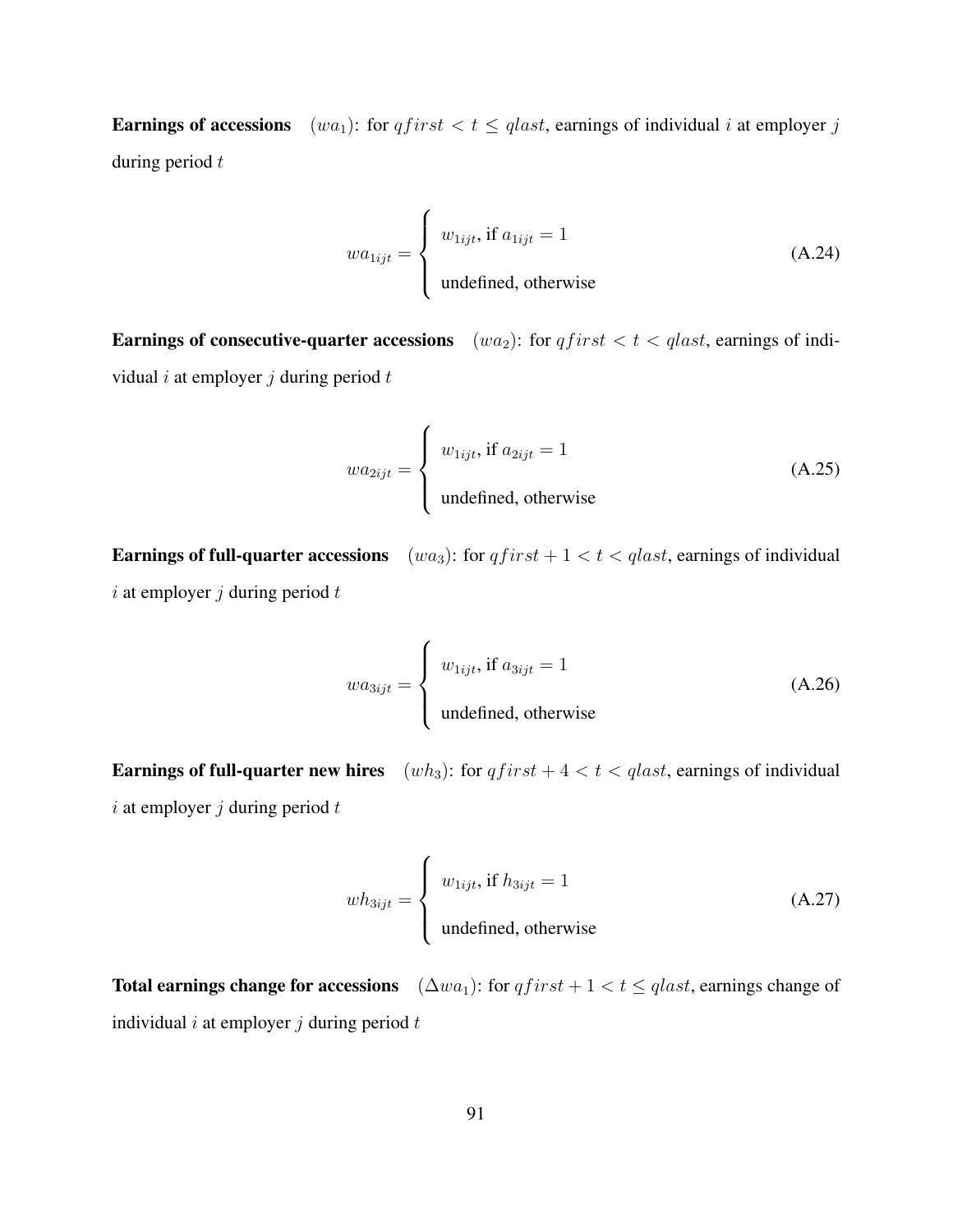$$
\Delta w a_{1ijt} = \begin{cases} \Delta w_{1i \bullet t}, & \text{if } a_{1ijt} = 1 \\ \text{undefined, otherwise} \end{cases}
$$
 (A.28)

Total earnings change for full-quarter accessions  $(\Delta w a_3)$ : for  $qfirst + 2 < t < qlast$ , earnings change of individual  $i$  at employer  $j$  during period  $t$ 

$$
\Delta w a_{3ijt} = \begin{cases} \Delta w_{1i \bullet t}, & \text{if } a_{3ijt} = 1\\ \text{undefined, otherwise} \end{cases}
$$
 (A.29)

**Earnings of separations from establishment** (ws<sub>1</sub>): for  $t < glast$ , earnings of individual i separated from  $j$  during  $t$ 

$$
ws_{1ijt} = \begin{cases} w_{1ijt}, \text{ if } s_{1ijt} = 1\\ \text{undefined, otherwise} \end{cases}
$$
 (A.30)

**Earnings of full-quarter separations**  $(ws_3)$ : for  $qfirst+1 < t < qlast$ , individual i separated from j during  $t + 1$  with full-quarter status during t

$$
ws_{3ijt} = \begin{cases} w_{1ijt}, \text{ if } s_{3ijt+1} = 1\\ \text{undefined, otherwise} \end{cases}
$$
 (A.31)

Total earnings change for separations  $(\Delta ws_1)$ : for  $t < qlast$ , earnings change in period  $t + 1$ of individual  $i$  separated from  $j$  during  $t$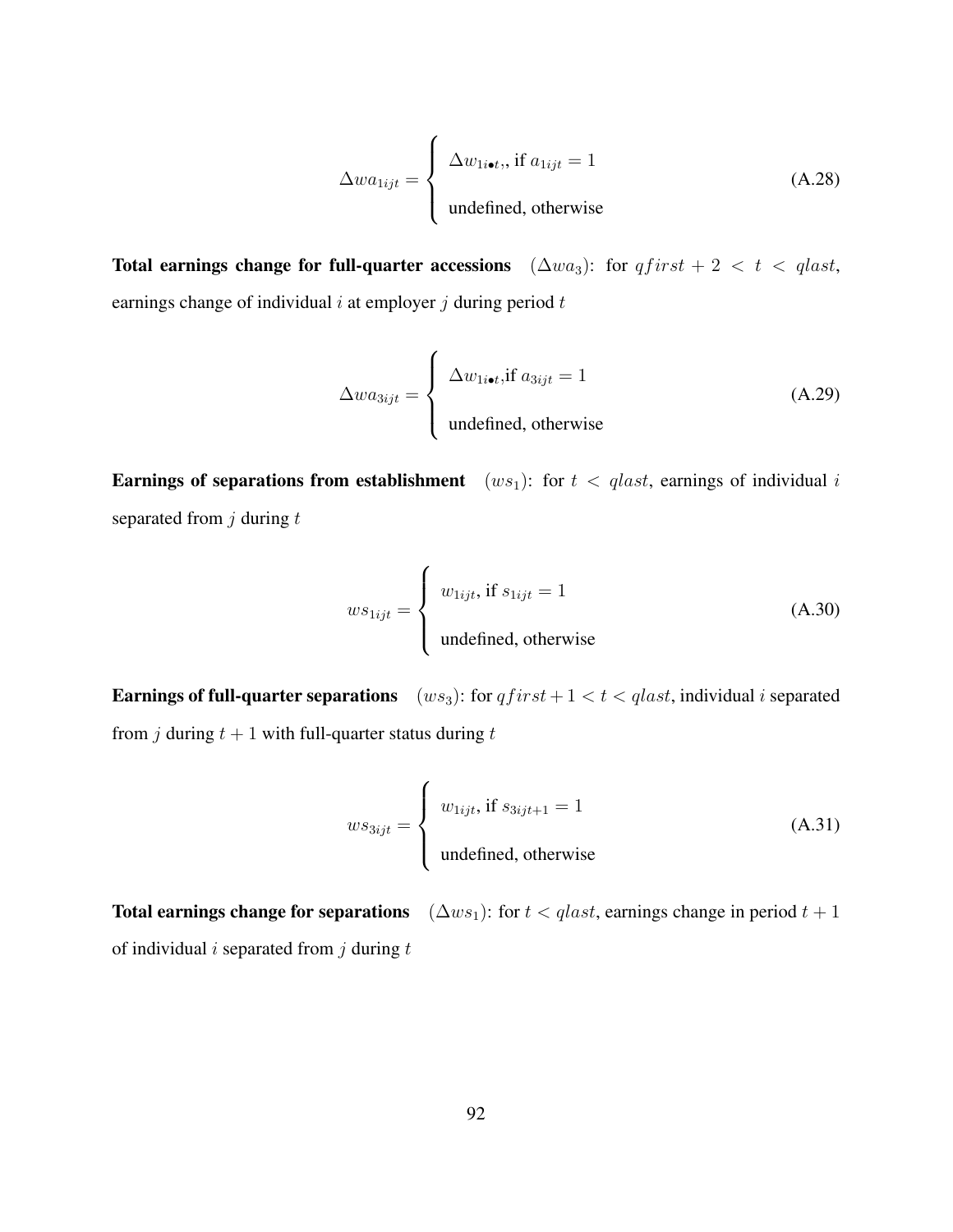$$
\Delta w s_{1ijt} = \begin{cases} \Delta w_{1i \bullet t+1}, & \text{if } s_{1ijt} = 1 \\ \text{undefined, otherwise} \end{cases}
$$
 (A.32)

Total earnings change for full-quarter separations  $(\Delta ws_3)$ : for  $t < glass$ , earnings change in period  $t + 1$  of individual i full-quarter separated from j during t, last full-quarter employment was  $t-1$ 

$$
\Delta w s_{3ijt} = \begin{cases} \Delta w_{1i \bullet t+1}, & \text{if } s_{3ijt} = 1 \\ \text{undefined, otherwise} \end{cases}
$$
 (A.33)

**Periods of non-employment prior to an accession** (na): for  $qfirst + 3 < t$ , periods of nonemployment during the previous four quarters by  $i$  prior to an accession at establishment  $j$  during t  $\epsilon$ 

$$
na_{ijt} = \begin{cases} \sum_{1 \le s \le 4} n_{it-s}, & \text{if } a_{1ijt} = 1\\ \text{undefined}, & \text{otherwise} \end{cases}
$$
 (A.34)

where  $n_{it} = 1$ , if  $m_{ijt} = 0 \forall j$ .

**Periods of non-employment prior to a new hire**  $(nh)$ : for  $qfirst + 3 < t$ , periods of nonemployment during the previous four quarters by  $i$  prior to a new hire at establishment  $j$  during t

$$
nh_{ijt} = \begin{cases} \sum_{1 \le s \le 4} n_{it-s}, & \text{if } h_{1ijt} = 1\\ \text{undefined}, & \text{otherwise} \end{cases}
$$
 (A.35)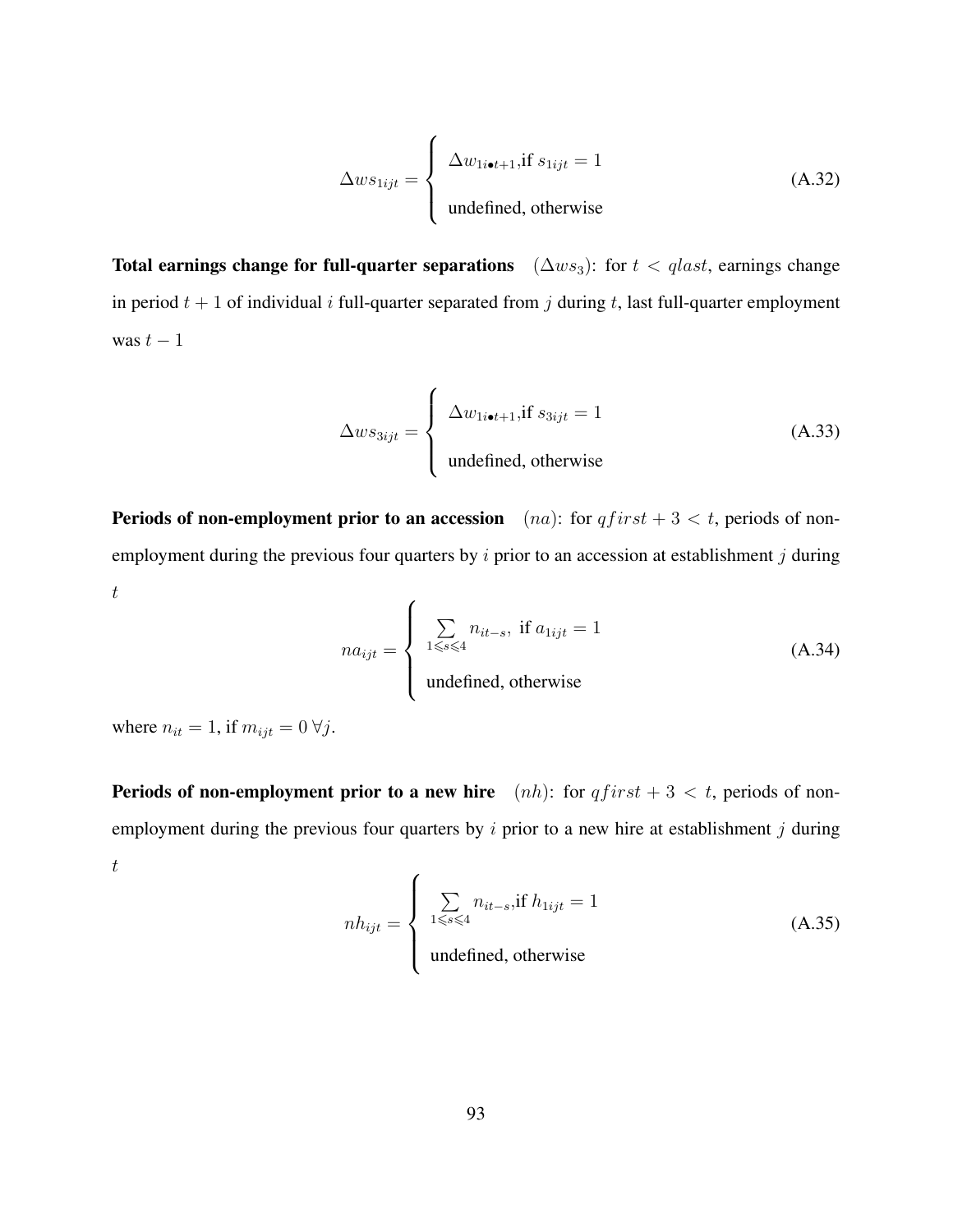Periods of non-employment prior to a recall  $(nr)$ : for  $qfirst + 3 < t$ , periods of nonemployment during the previous four quarters by  $i$  prior to a recall at establishment  $j$  during  $t$ 

$$
nr_{ijt} = \begin{cases} \sum_{1 \leq s \leq 4} n_{it-s}, \text{if } r_{1ijt} = 1\\ \text{undefined, otherwise} \end{cases}
$$
 (A.36)

**Periods of non-employment following a separation** (ns): for  $t < q$  last  $-3$ , periods of nonemployment during the next four quarters by individual  $i$  separated from establishment  $j$  during t

$$
n s_{ijt} = \begin{cases} \sum_{1 \leq s \leq 4} n_{it+s}, \text{if } s_{1ijt} = 1\\ \text{undefined, otherwise} \end{cases}
$$
 (A.37)

#### A.2.3 Establishment concepts

For statistic  $x_{cijt}$  denote the sum over i during period t as  $x_{cji}$ . For example, beginning of period employment for firm  $j$  is written as:

$$
b_{\cdot jt} = \sum_i b_{ijt} \tag{A.38}
$$

All individual statistics generate establishment totals according to the formula above. The key establishment statistic is the average employment growth rate for establishment  $j$ , the components of which are defined here.

#### Beginning-of-period employment (number of jobs)

$$
B_{jt} = b_{jt} \tag{A.39}
$$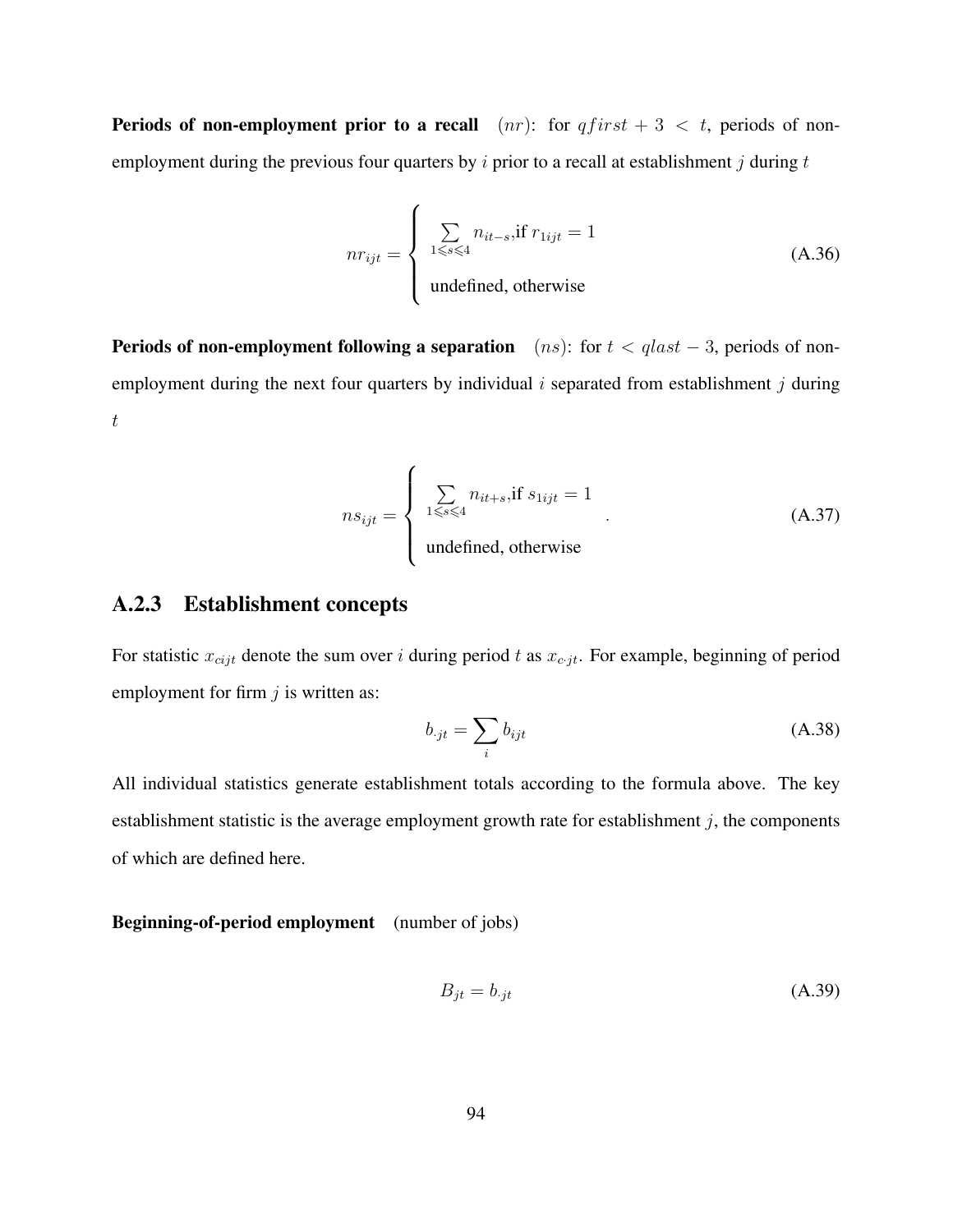End-of-period employment (number of jobs)

$$
E_{jt} = e_{jt} \tag{A.40}
$$

Employment any time during the period (number of jobs)

$$
M_{jt} = m_{\cdot jt} \tag{A.41}
$$

Full-quarter employment

$$
F_{jt} = f_{\cdot jt} \tag{A.42}
$$

Net job flows (change in employment) for establishment j during period  $t$ 

$$
JF_{jt} = E_{jt} - B_{jt} \tag{A.43}
$$

Average employment for establishment j between periods  $t - 1$  and t

$$
\bar{E}_{jt} = \frac{(B_{jt} + E_{jt})}{2} \tag{A.44}
$$

Average employment growth rate for establishment j between periods  $t - 1$  and t

$$
G_{jt} = \frac{JF_{jt}}{\bar{E}_{jt}}\tag{A.45}
$$

**Job creation** for establishment j between periods  $t - 1$  and t

$$
JC_{jt} = \bar{E}_{jt} \max(0, G_{jt})
$$
\n(A.46)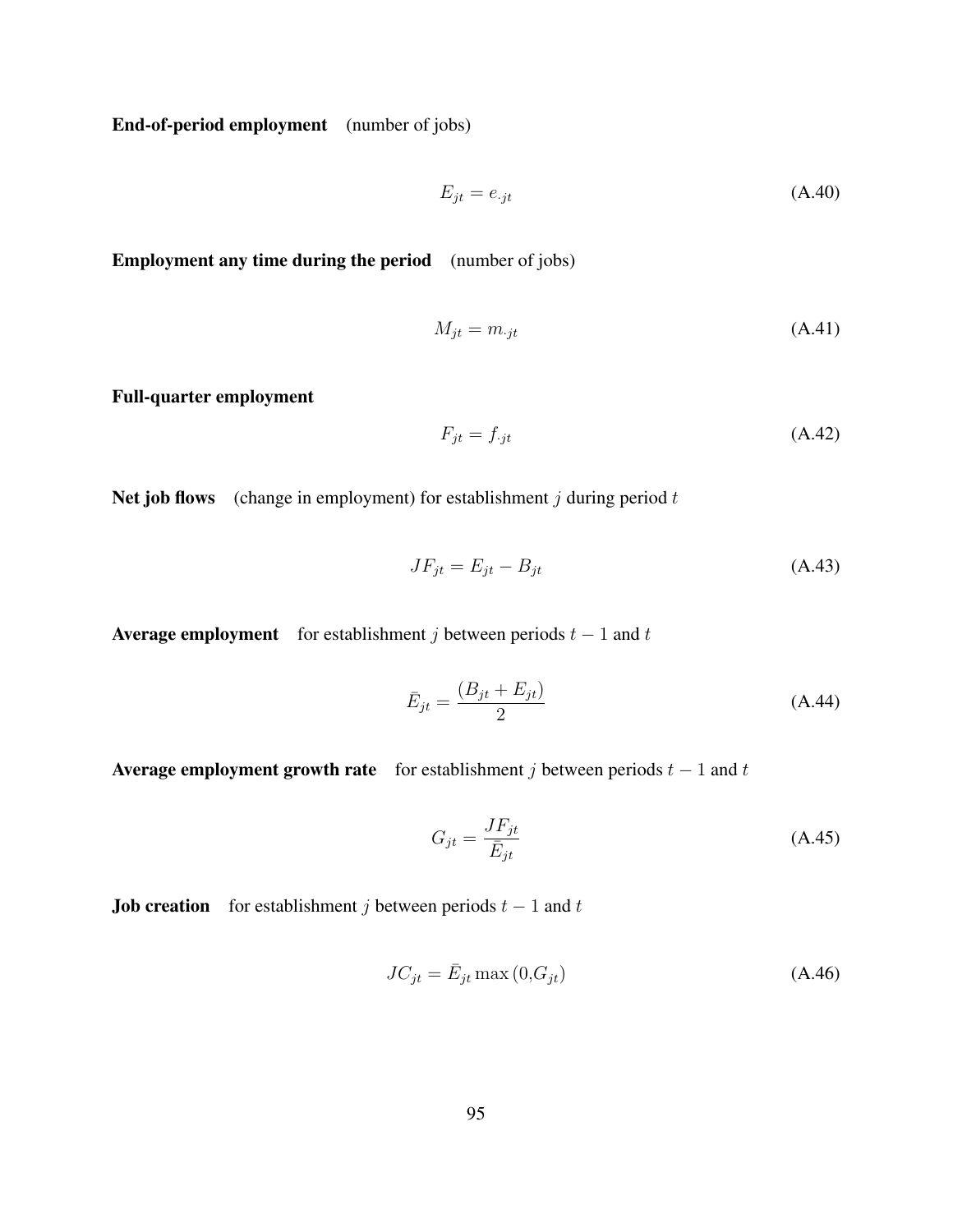Average job creation rate for establishment j between periods  $t - 1$  and t

$$
JCR_{jt} = \frac{JC_{jt}}{\bar{E}_{jt}}\tag{A.47}
$$

**Job destruction** for establishment j between periods  $t - 1$  and t

$$
JD_{jt} = \bar{E}_{jt} \text{ abs} (\min(0, G_{jt})) \tag{A.48}
$$

Average job destruction rate for establishment j between periods  $t - 1$  and t

$$
JDR_{jt} = \frac{JD_{jt}}{\bar{E}_{jt}}\tag{A.49}
$$

Net change in full-quarter employment for establishment j during period  $t$ 

$$
FJF_{jt} = F_{jt} - F_{jt-1} \tag{A.50}
$$

Average full-quarter employment for establishment j during period  $t$ 

$$
\bar{F}_{jt} = \frac{F_{jt-1} + F_{jt}}{2}
$$
\n(A.51)

Average full-quarter employment growth rate for establishment j between  $t - 1$  and  $t$ 

$$
FG_{jt} = \frac{FJF_{jt}}{\bar{F}_{jt}}\tag{A.52}
$$

**Full-quarter job creations** for establishment j between  $t - 1$  and t

$$
FJC_{jt} = \bar{F}_{jt} \max(0, FG_{jt})
$$
\n(A.53)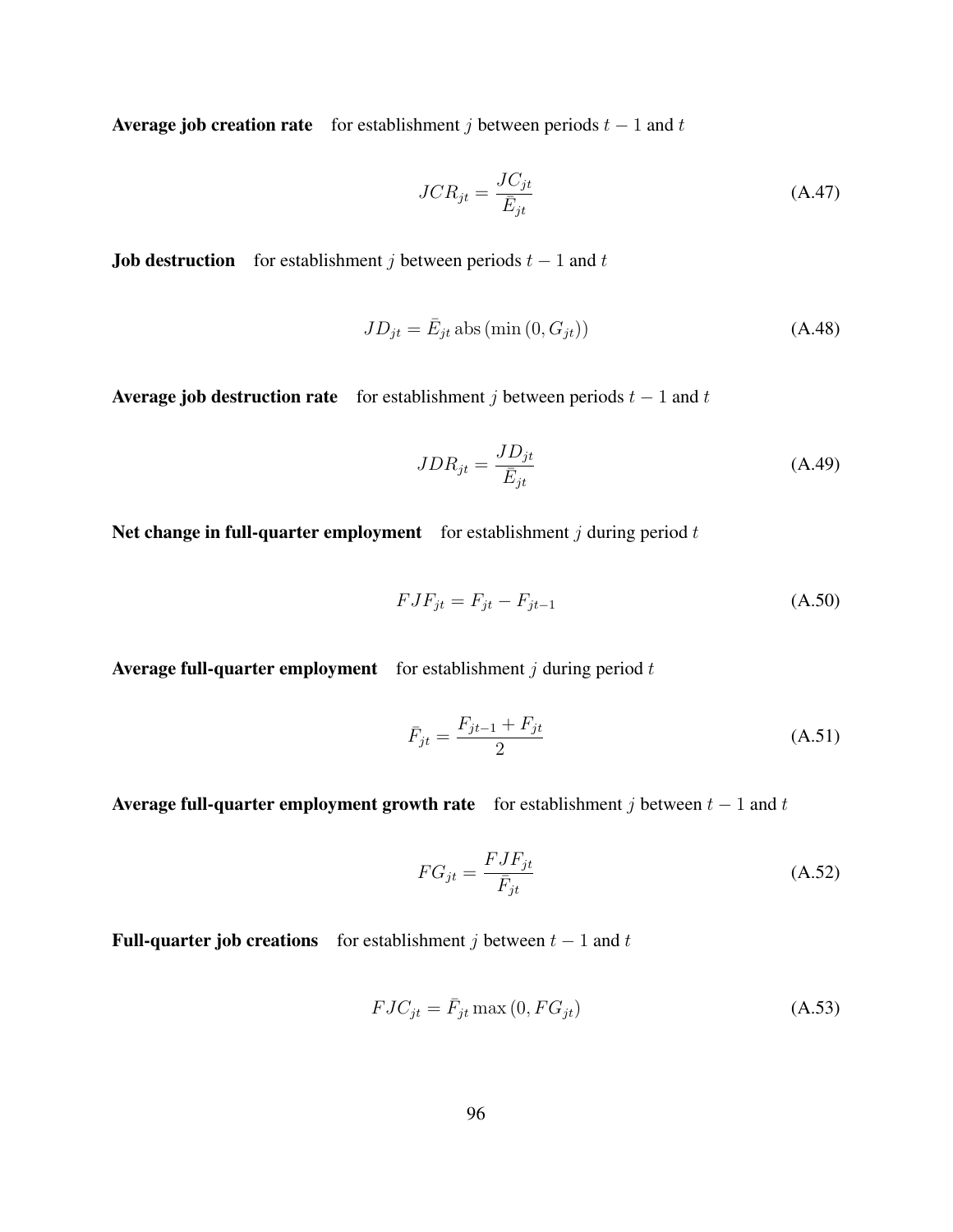Average full-quarter job creation rate for establishment j between  $t - 1$  and t

$$
FJCR_{jt} = FJC_{jt} / \bar{F}_{jt}
$$
\n(A.54)

**Full-quarter job destruction** for establishment j between  $t - 1$  and t

$$
FJD_{jt} = \bar{F}_{jt} \text{ abs (min } (0, FG_{jt})) \tag{A.55}
$$

Average full-quarter job destruction rate for establishment j between  $t - 1$  and t

$$
FJDR_{jt} = FJD_{jt} / \bar{F}_{jt}
$$
\n(A.56)

Accessions for establishment  $j$  during  $t$ 

$$
A_{jt} = a_{1 \cdot jt} \tag{A.57}
$$

Average accession rate for establishment  $j$  during  $t$ 

$$
AR_{jt} = A_{jt} / \bar{E}_{jt}
$$
\n(A.58)

**Separations** for establishment j during  $t$ 

$$
S_{jt} = s_{1 \cdot jt} \tag{A.59}
$$

Average separation rate for establishment  $j$  during  $t$ 

$$
SR_{jt} = S_{jt} / \bar{E}_{jt}
$$
\n(A.60)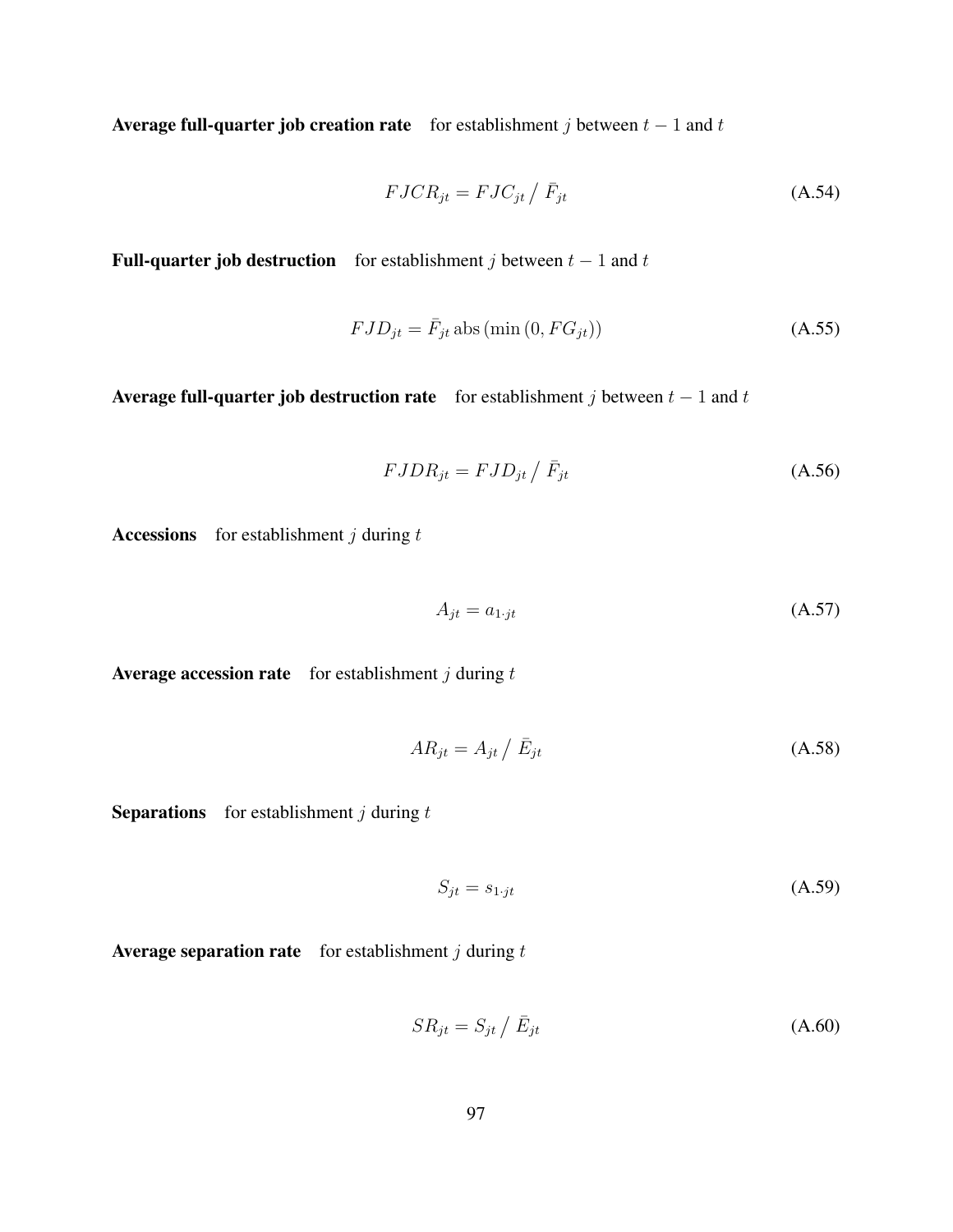New hires for establishment  $j$  during  $t$ 

$$
H_{jt} = h_{1\cdot jt} \tag{A.61}
$$

**Full-quarter new hires** for establishment j during  $t$ 

$$
H_{3jt} = h_{3\cdot jt} \tag{A.62}
$$

**Recalls** for establishment j during  $t$ 

$$
R_{jt} = r_{1\cdot jt} \tag{A.63}
$$

Flow into full-quarter employment for establishment  $j$  during  $t$ 

$$
FA_{jt} = a_{3\cdot jt} \tag{A.64}
$$

New hires into full-quarter employment for establishment j during  $t$ 

$$
FH_{jt} = h_{3 \cdot jt} \tag{A.65}
$$

Average rate of flow into full-quarter employment for establishment  $j$  during  $t$ 

$$
FAR_{jt} = FA_{jt} / \bar{F}_{jt}
$$
\n(A.66)

Flow out of full-quarter employment for establishment  $j$  during  $t$ 

$$
FS_{jt} = s_{3\cdot jt} \tag{A.67}
$$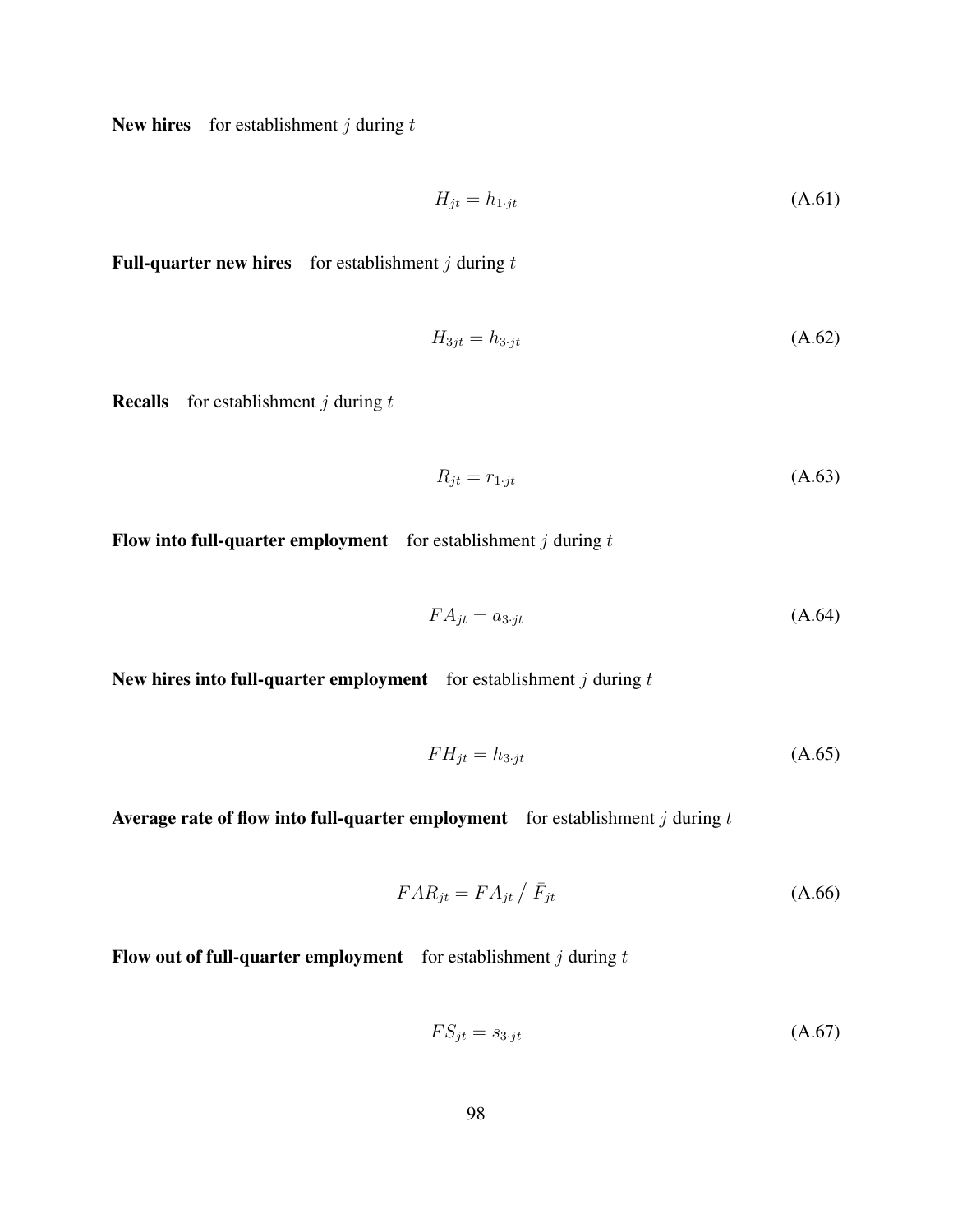Average rate of flow out of full-quarter employment for establishment j during  $t$ 

$$
FSR_{jt} = FS_{jt} / \bar{F}_{jt}
$$
\n(A.68)

Flow into consecutive quarter employment for establishment  $j$  during  $t$ 

$$
CA_{jt} = a_{2 \cdot jt} \tag{A.69}
$$

Flow out of consecutive quarter employment for establishment j during  $t$ 

$$
CS_{jt} = s_{2 \cdot jt} \tag{A.70}
$$

Total payroll of all employees

$$
W_{1jt} = w_{1\cdot jt} \tag{A.71}
$$

Total payroll of end-of-period employees

$$
W_{2jt} = w_{2\cdot jt} \tag{A.72}
$$

Total payroll of full-quarter employees

$$
W_{3jt} = w_{3\cdot jt} \tag{A.73}
$$

Total payroll of accessions

$$
WA_{jt} = w a_{1 \cdot jt} \tag{A.74}
$$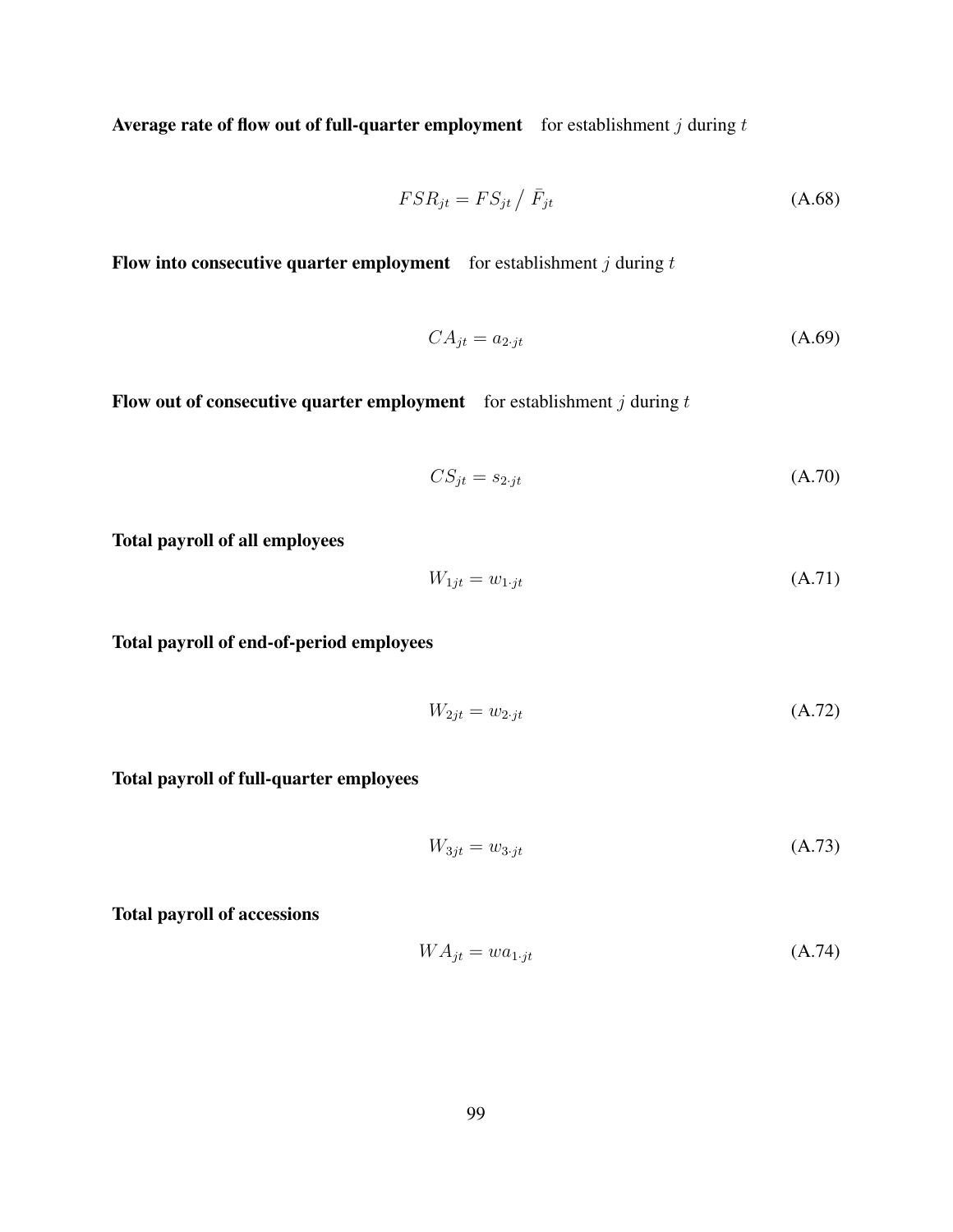Change in total earnings for accessions

$$
\Delta WA_{jt} = \sum_{i \in \{J(i,t)=j\}} \Delta wa_{1ijt}
$$
 (A.75)

Total payroll of transits to consecutive-quarter status

$$
WCA_{jt} = w a_{2 \cdot jt} \tag{A.76}
$$

Total payroll of transits to full-quarter status

$$
WFA_{jt} = w a_{3\cdot jt} \tag{A.77}
$$

Total payroll of new hires to full-quarter status

$$
WFH_{jt} = wh_{3\cdot jt} \tag{A.78}
$$

Change in total earnings for transits to full-quarter status

$$
\Delta WFA_{jt} = \sum_{i \in \{J(i,t)=j\}} \Delta w a_{3ijt} \tag{A.79}
$$

Total periods of non-employment for accessions

$$
NA_{jt} = na_{\cdot jt} \tag{A.80}
$$

Total periods of non-employment for new hires (last four quarters)

$$
NH_{jt} = nh_{\cdot jt} \tag{A.81}
$$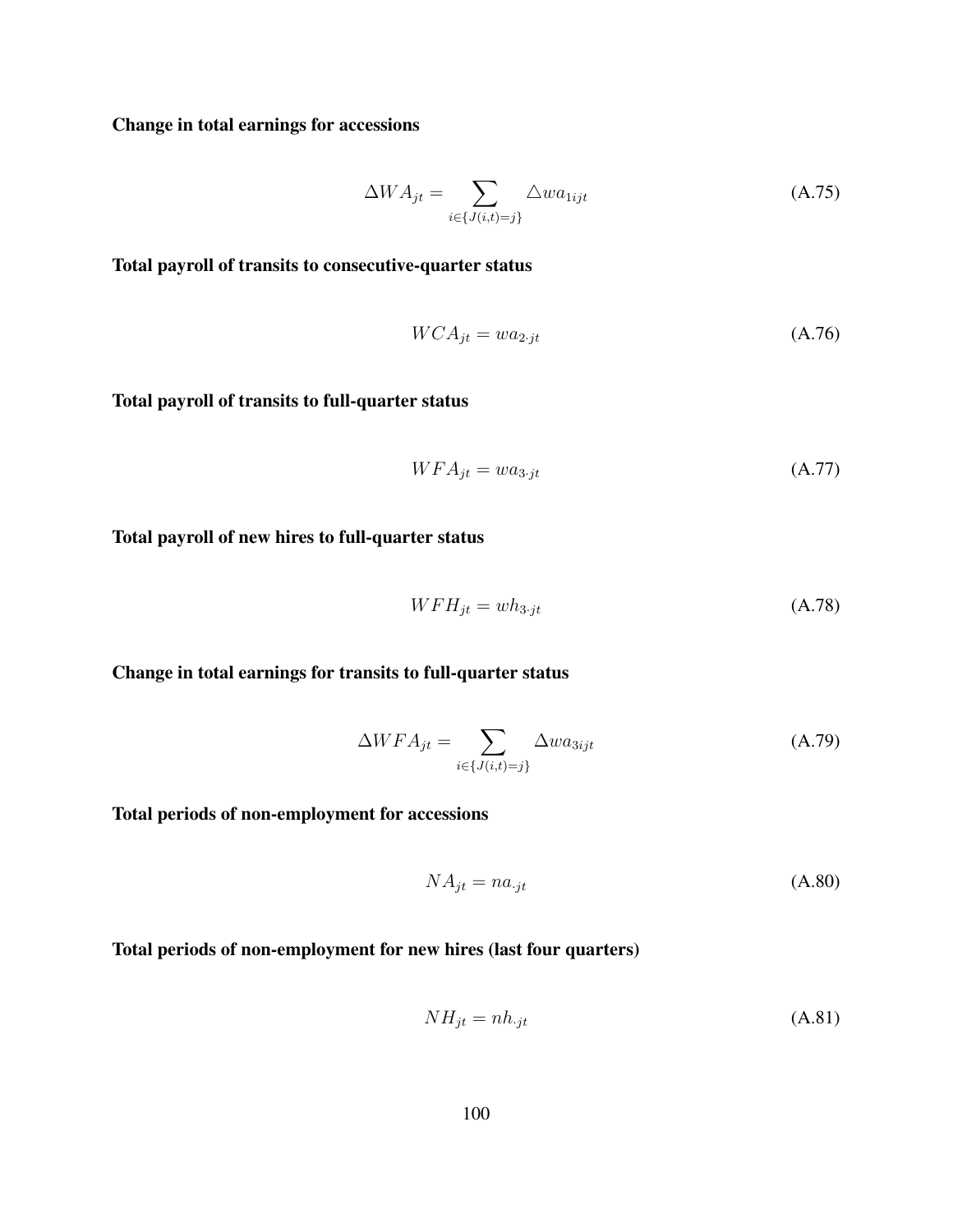Total periods of non-employment for recalls (last four quarters)

$$
NR_{jt} = nr_{\cdot jt} \tag{A.82}
$$

Total earnings of separations

$$
WS_{jt} = ws_{1\cdot jt} \tag{A.83}
$$

Total change in total earnings for separations

$$
\Delta WS_{jt} = \sum_{i \in \{J(i,t)=j\}} \Delta ws_{1ijt} \tag{A.84}
$$

Total earnings of separations from full-quarter status (most recent full quarter)

$$
WFS_{jt} = ws_{3\cdot jt} \tag{A.85}
$$

Total change in total earnings for full-quarter separations

$$
\Delta WFS_{jt} = \sum_{i \in \{J(i,t)=j\}} \Delta w s_{3ijt} \tag{A.86}
$$

Total periods of non-employment for separations

$$
NS_{jt} = ns_{\cdot jt} \tag{A.87}
$$

Average earnings of end-of-period employees

$$
ZW_{2jt} = W_{2jt} / E_{jt}
$$
\n(A.88)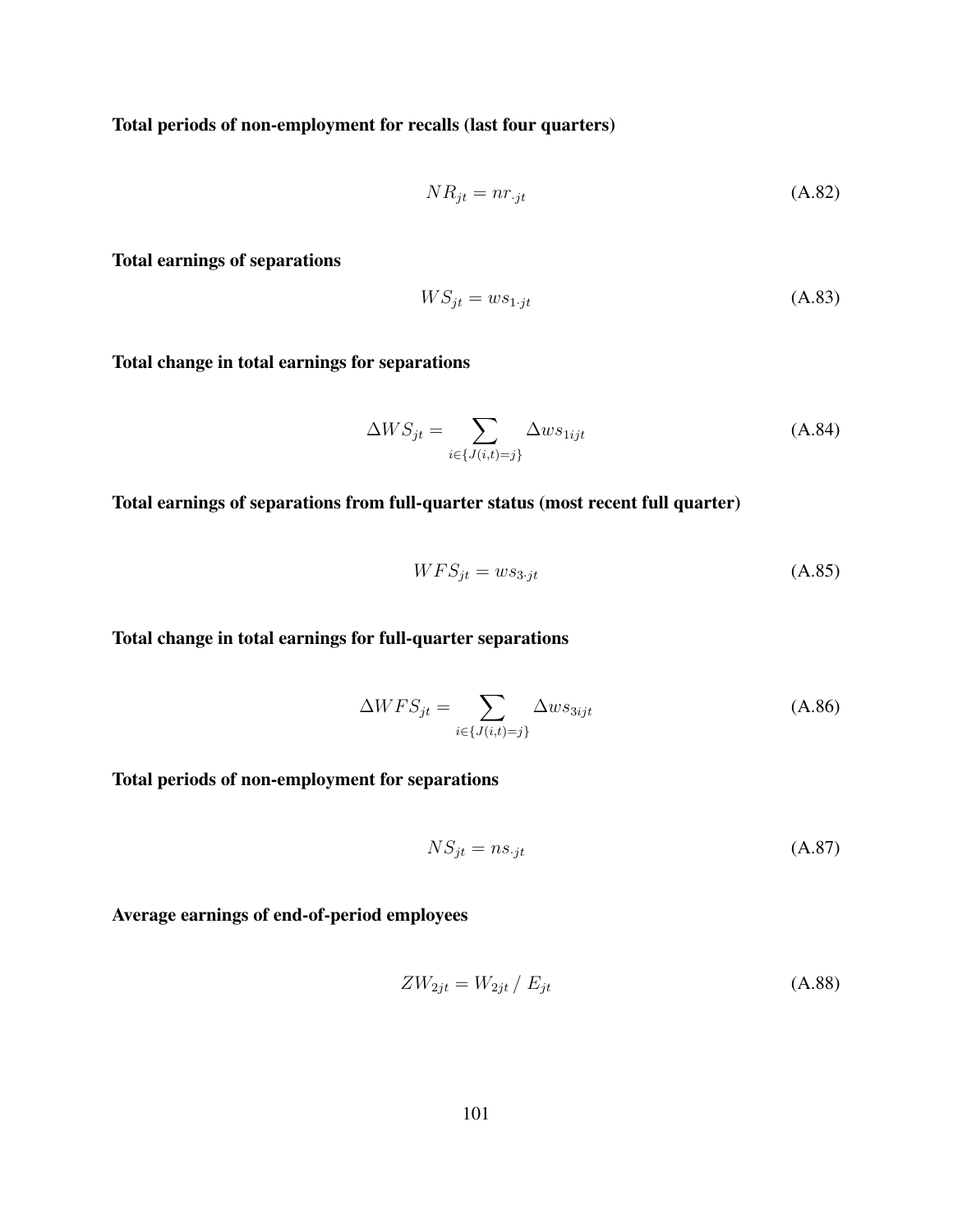Average earnings of full-quarter employees

$$
ZW_{3jt} = W_{3jt} / F_{jt}
$$
\n(A.89)

Average earnings of accessions

$$
ZWA_{jt} = WA_{jt} / A_{jt}
$$
\n(A.90)

Average change in total earnings for accessions

$$
Z\Delta WA_{jt} = \Delta WA_{jt} / A_{jt}
$$
 (A.91)

Average earnings of transits to full-quarter status

$$
ZWFA_{jt} = WFA_{jt} / FA_{jt}
$$
\n(A.92)

Average earnings of new hires to full-quarter status

$$
ZWFH_{jt} = WFH_{jt} / FH_{jt}
$$
\n(A.93)

Average change in total earnings for transits to full-quarter status

$$
Z\Delta WFA_{jt} = \Delta WFA_{jt} / FA_{jt}
$$
 (A.94)

Average periods of non-employment for accessions

$$
ZNA_{jt} = NA_{jt} / A_{jt}
$$
 (A.95)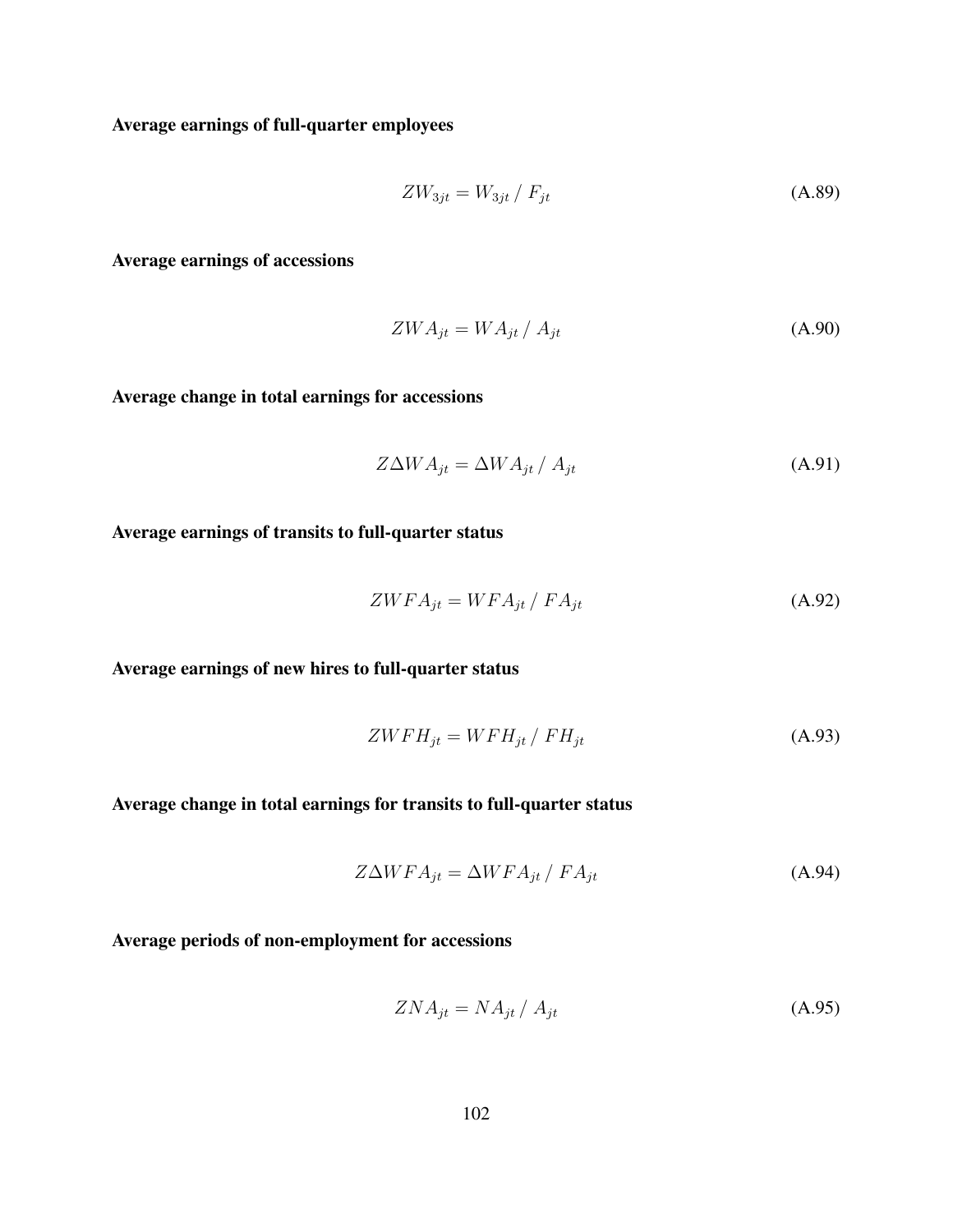Average periods of non-employment for new hires (last four quarters)

$$
ZNH_{jt} = NH_{jt} / H_{jt}
$$
\n(A.96)

Average periods of non-employment for recalls (last four quarters)

$$
ZNR_{jt} = NR_{jt}/R_{jt}
$$
\n(A.97)

Average earnings of separations

$$
ZWS_{jt} = WS_{jt} / S_{jt}
$$
\n(A.98)

Average change in total earnings for separations

$$
Z\Delta WS_{jt} = \Delta WS_{jt} / S_{jt}
$$
 (A.99)

Average earnings of separations from full-quarter status (most recent full quarter)

$$
ZWFS_{jt-1} = WFS_{jt-1} / FS_{jt}
$$
 (A.100)

Average change in total earnings for full-quarter separations

$$
Z\Delta WFS_{jt} = \Delta WFS_{jt} / FS_{jt}
$$
 (A.101)

Average periods of non-employment for separations

$$
ZNS_{jt} = NS_{jt} / S_{jt}
$$
\n(A.102)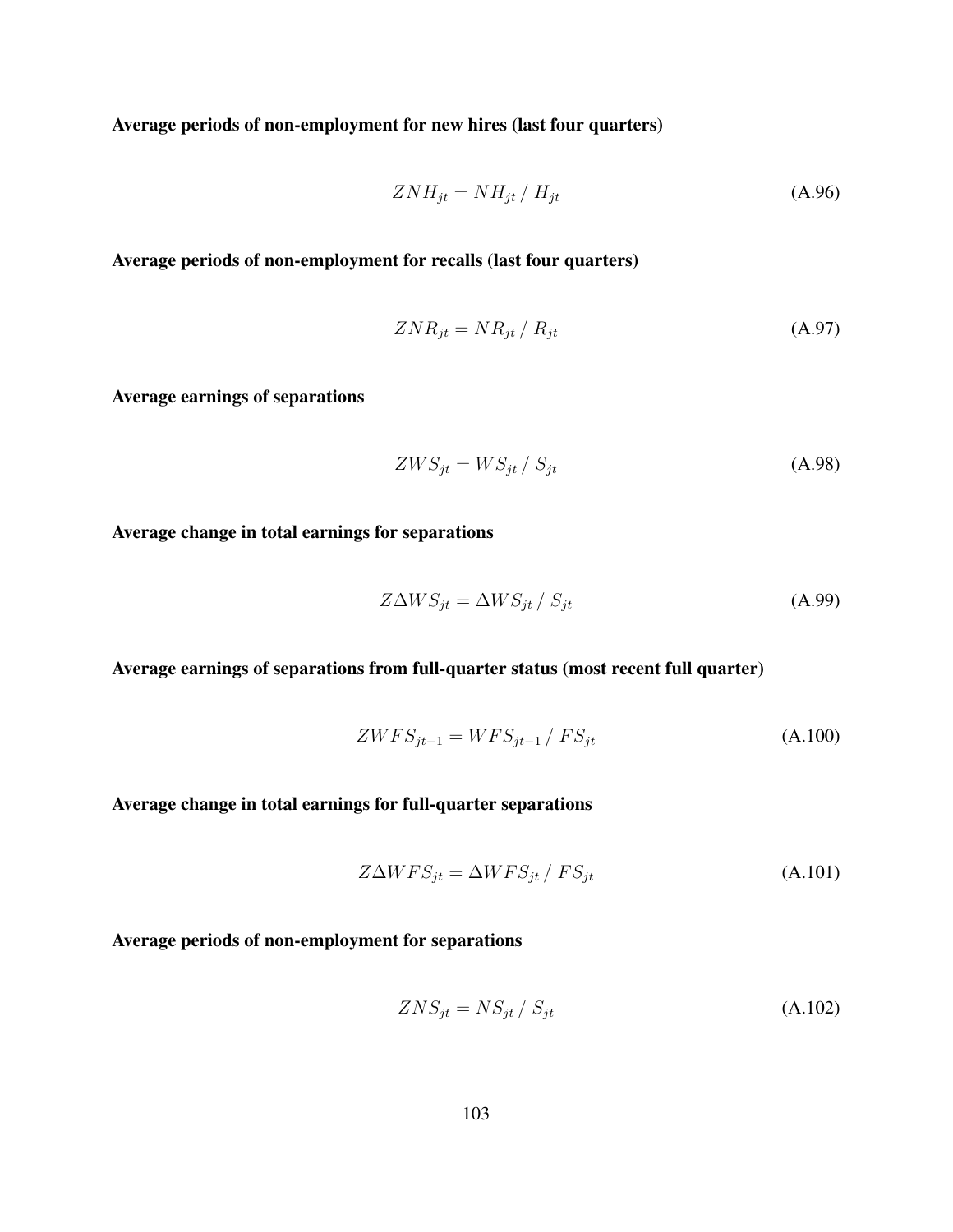End-of-period employment (number of workers) [Aggregate concept not related to a business]

$$
N_t = n_t \tag{A.103}
$$

### A.2.4 Identities

The identities stated below hold at the establishment level for every age group and sex subcategory. These identities are preserved in the QWI processing.

*Definition 1* Employment at beginning of period t equals end of period  $t - 1$ 

$$
B_{jt} = E_{jt-1}
$$

*Definition 2* Evolution of end of period employment

$$
E_{jt} = B_{jt} + A_{jt} - S_{jt}
$$

*Definition 3* Evolution of average employment

$$
\bar{E}_{jt} = B_{jt} + (A_{jt} - S_{jt})/2
$$

*Definition 4* Job flow identity

$$
JF_{jt} = JC_{jt} - JD_{jt}
$$

*Definition 5* Creation-destruction identity

$$
E_{jt} = B_{jt} + JC_{jt} - JD_{jt}
$$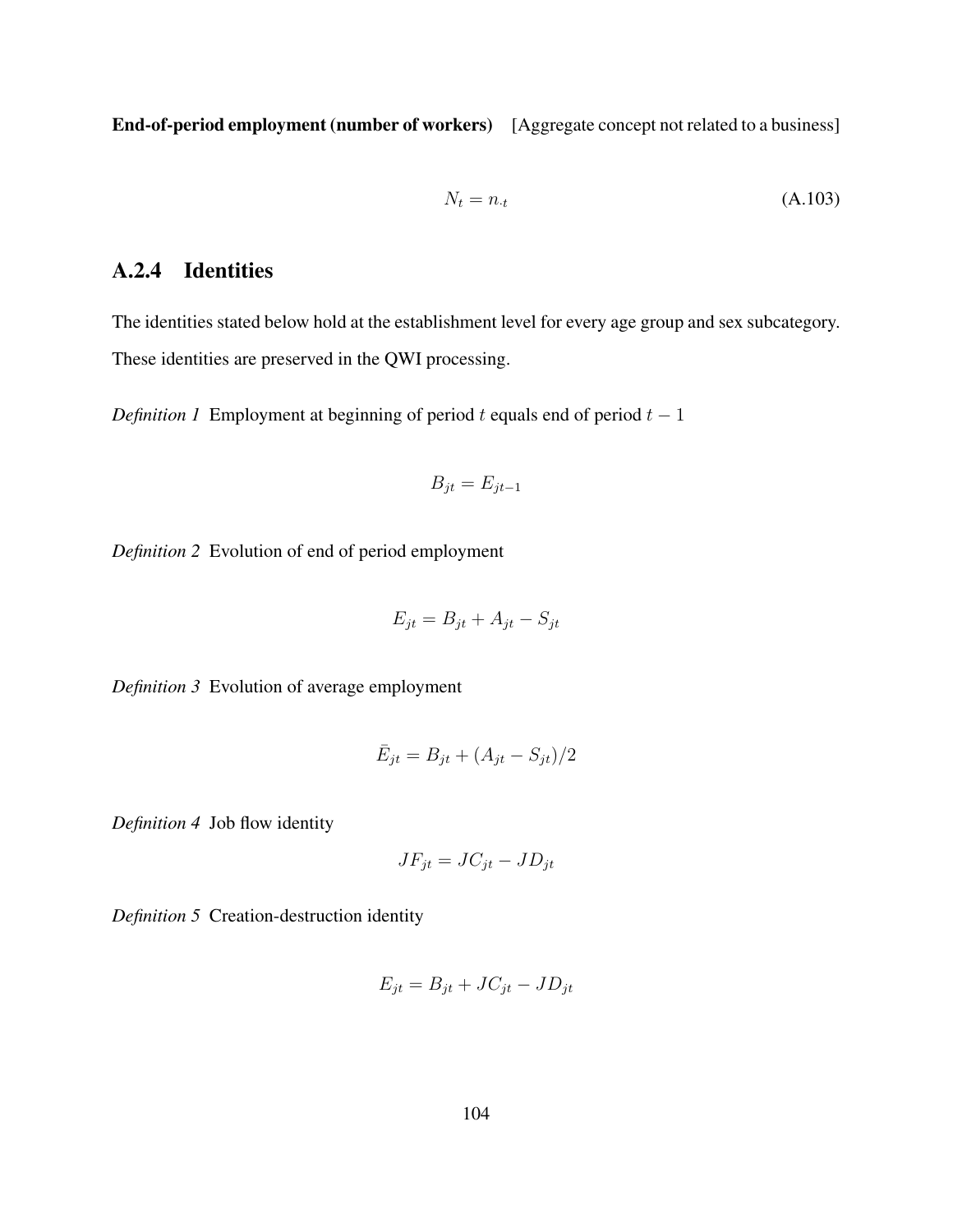*Definition 6* Creation-destruction/accession-separation identity

$$
A_{jt} - S_{jt} = JC_{jt} - JD_{jt}
$$

*Definition 7* Evolution of full-quarter employment

$$
F_{jt} = F_{jt-1} + FA_{jt} - FS_{jt}
$$

*Definition 8* Full-quarter creation-destruction identity

$$
F_{jt} = F_{jt-1} + FJC_{jt} - FJD_{jt}
$$

*Definition 9* Full-quarter job flow identity

$$
FJF_{jt} = FJC_{jt} - FJD_{jt}
$$

*Definition 10* Full-quarter creation-destruction/accession-separation identity

$$
FA_{jt} - FS_{jt} = FJC_{jt} - FJD_{jt}
$$

*Definition 11* Employment growth rate identity

$$
G_{jt} = JCR_{jt} - JDR_{jt}
$$

*Definition 12* Creation-destruction/accession-separation rate identity

$$
JCR_{jt} - JDR_{jt} = AR_{jt} - SR_{jt}
$$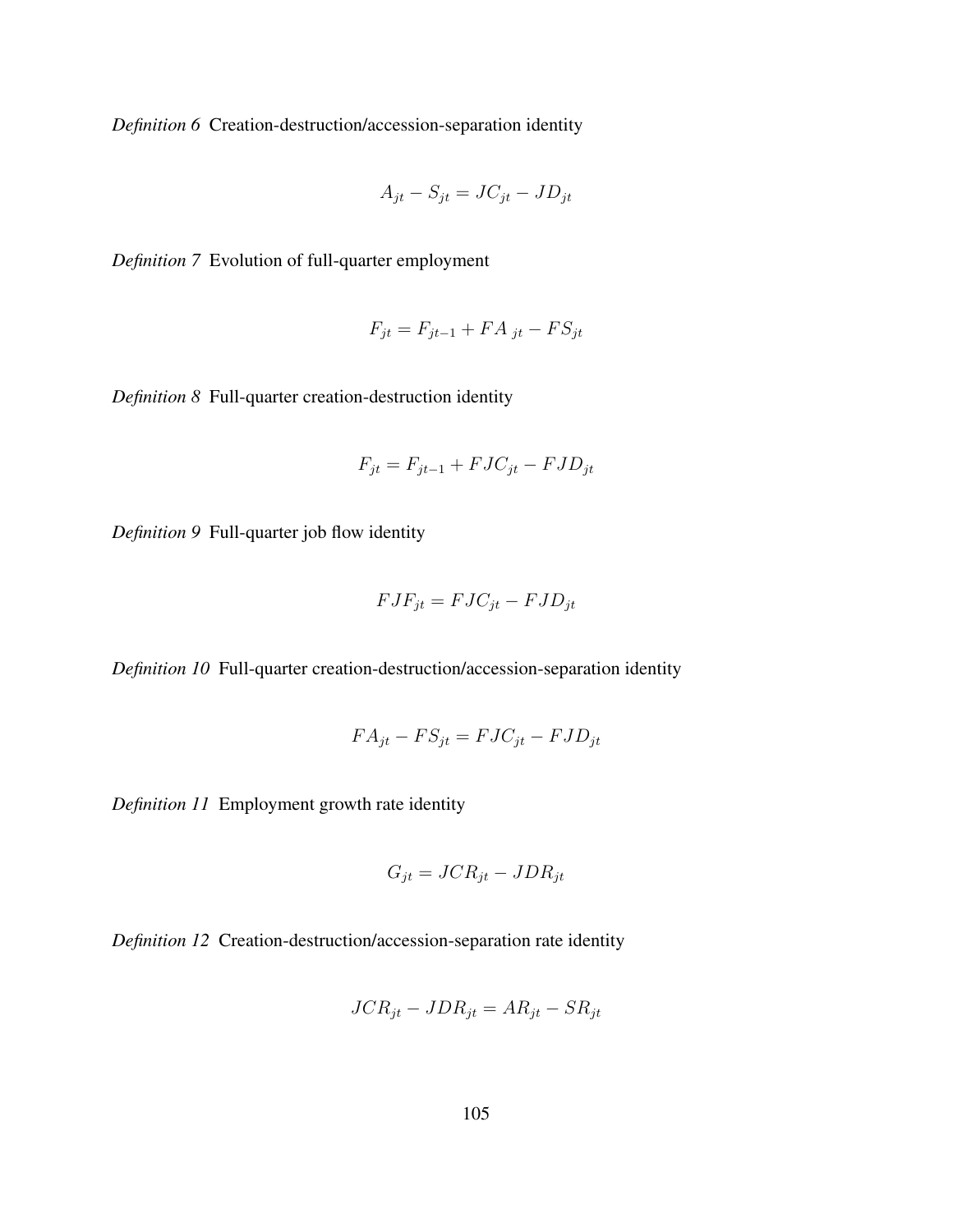*Definition 13* Full quarter employment growth rate identity

$$
FG_{jt} = FJCR_{jt} - FJDR_{jt}
$$

*Definition 14* Full quarter creation-destruction/accession-separation rate identity

$$
FJCR_{jt} - FJDR_{jt} = FAR_{jt} - FSR_{jt}
$$

*Definition 15* Total payroll identity

$$
W_{1jt} = W_{2jt} + WS_{jt}
$$

*Definition 16* Payroll identity for consecutive-quarter employees

$$
W_{2jt} = W_{1jt} - WCA_{jt} - WS_{jt}
$$

*Definition 17* Full-quarter payroll identity

$$
W_{3jt} = W_{2jt} - WCA_{jt}
$$

*Definition 18* New hires/recalls identity

$$
A_{jt} = H_{jt} + R_{jt}
$$

*Definition 19* Periods of non-employment identity

$$
NA_{jt} = NH_{jt} + NR_{jt}
$$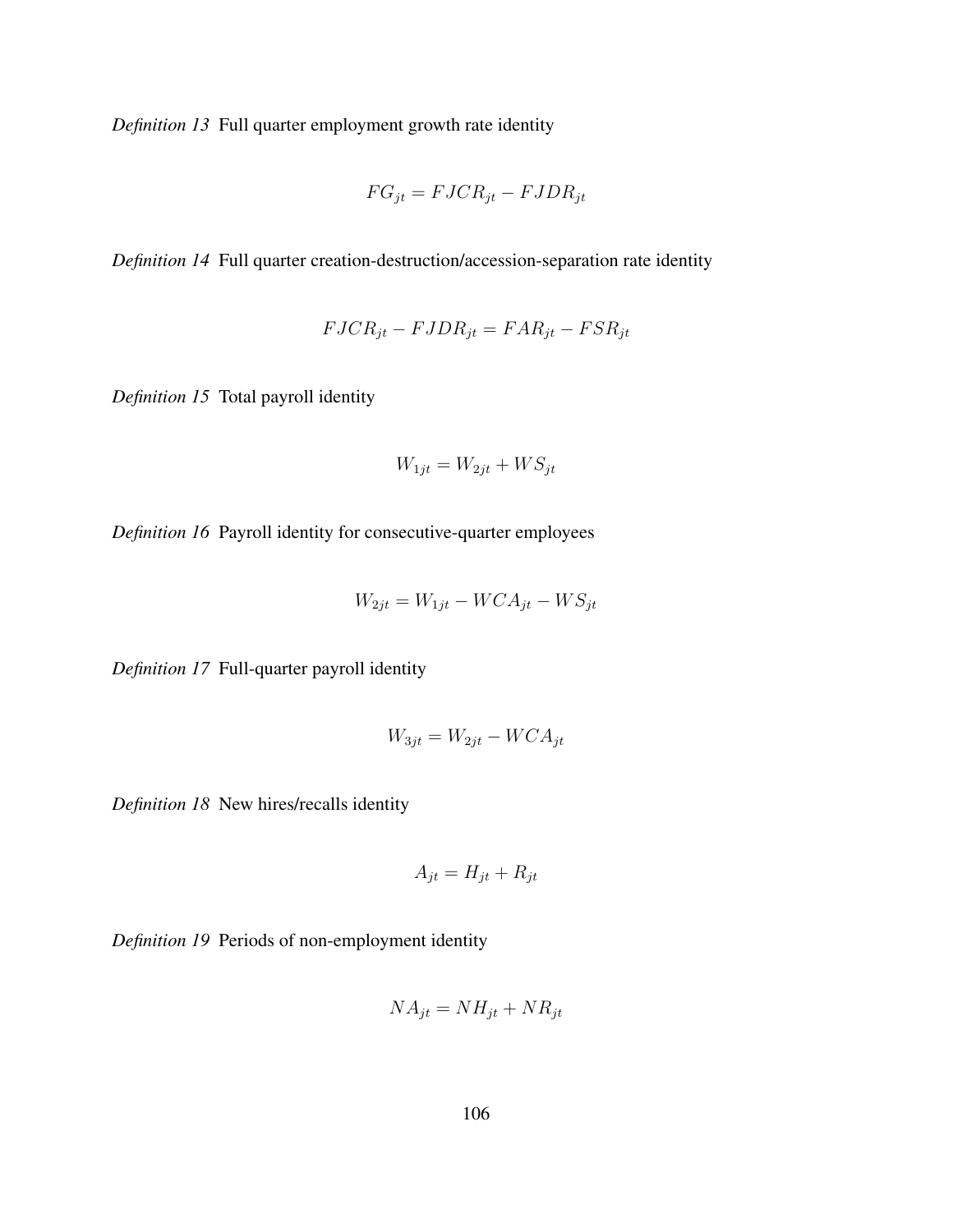*Definition 20* Worker-jobs in period t are the sum of accessions and beginning of period employment.

$$
M_{jt} = A_{jt} + B_{jt}
$$

*Definition 21* Worker-jobs in period  $t$  are the sum of accessions to consecutive quarter status, separations, and full quarter workers.

$$
M_{jt} = CA_{jt} + S_{jt} + F_{jt}
$$

*Definition* 22 Consecutive quarter accessions in period  $t - 1$  are the sum of consecutive quarter separations in period  $t$  and full quarter accessions in period  $t$ 

$$
CA_{jt-1} - CS_{jt} = FA_{jt} - FS_{jt}
$$

### A.2.5 Aggregation of job flows

The aggregation of job flows is performed using growth rates to facilitate confidentiality protection. The rate of growth  $JF$  for establishment j during period t is estimated by:

$$
G_{jt} = \frac{JF_{jt}}{\bar{E}_{jt}}\tag{A.104}
$$

For an arbitrary aggregate  $k = (overship \times state \times substrate\text{-}geography \times industry \times age\text{ }group \times$ sex) cell, we have:  $\equiv$ 

$$
G_{kt} = \frac{\sum\limits_{j \in \{K(j) = k\}} \overline{E}_{jt} \times G_{jt}}{\overline{E}_{kt}}
$$
(A.105)

where the function  $K(j)$  indicates the classification associated with firm j. We calculate the aggregate net job flow as

$$
JF_{kt} = \sum_{j \in \{K(j) = k\}} JF_{jt}.
$$
\n(A.106)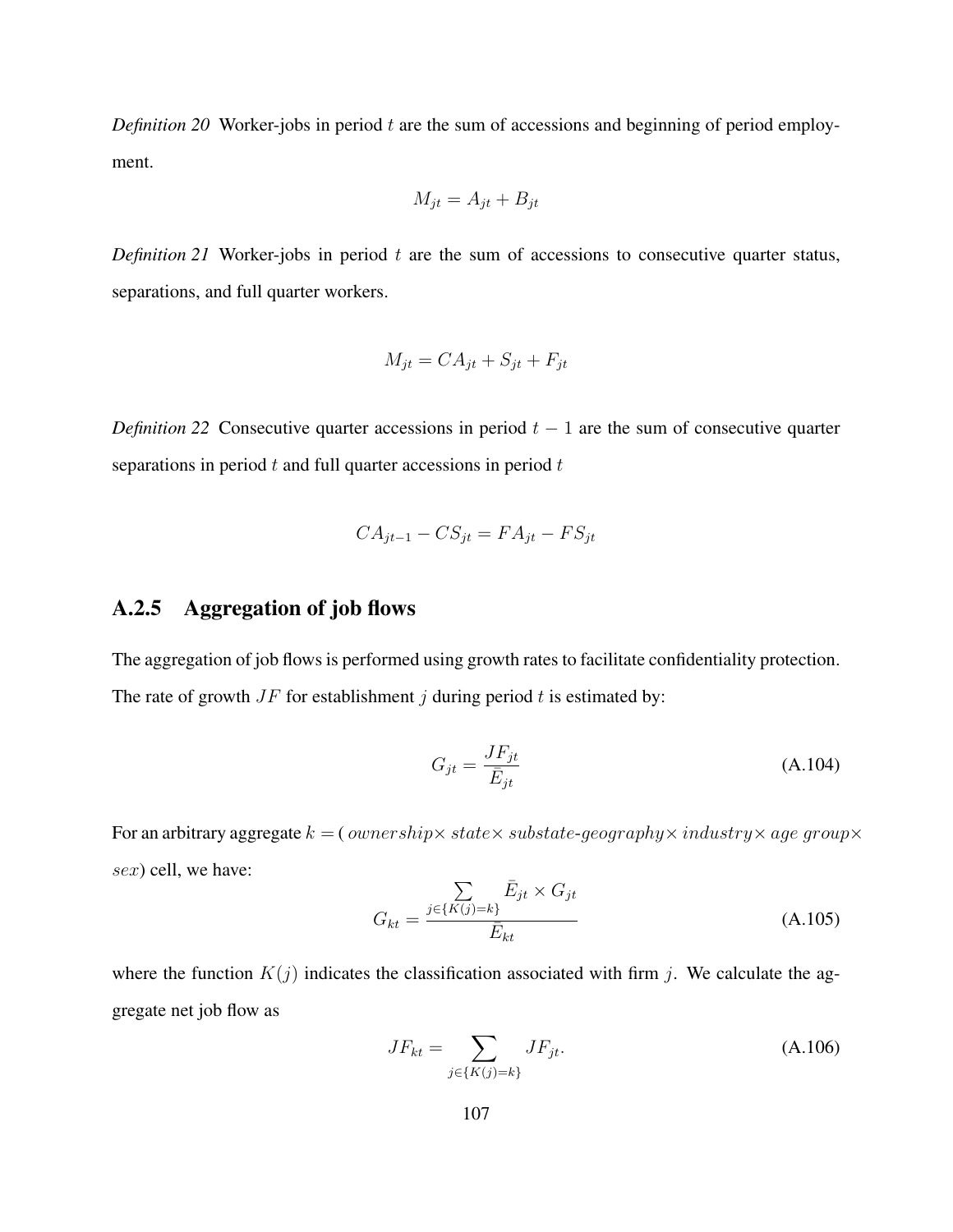Substitution yields

$$
JF_{kt} = \sum_{j} \left( \bar{E}_{jt} \times G_{jt} \right) = G_{kt} \times \bar{E}_{kt}, \tag{A.107}
$$

so the aggregate job flow, as computed, is equivalent to the aggregate growth rate times aggregate employment. Gross job creation/destruction aggregates are formed from the job creation and destruction rates by analogous formulas substituting  $JC$  or  $JD$ , as appropriate, for  $JF$  [\(Davis et al.;](#page-72-0) [1996,](#page-72-0) p. 189 for details).

## A.2.6 Measurement of employment churning

The QWI measure employment churning (also called turnover) using the ratio formula:

$$
FT_{kt} = \frac{(FA_{kt} + FS_{kt})/2}{F_{kt}}
$$
 (A.108)

for an arbitrary aggregate  $k = (overship \times state \times substrate\text{-}geography \times industry \times age\text{ }group \times$ sex) cell. In the actual production of the QWI, the three components of this ratio are computed as separate estimates and are released.

#### A.2.7 Disclosure control noise infusion factors

To implement the multiplicative noise model in Section [6,](#page-52-0) a random fuzz factor  $\delta_j$  is drawn for each establishment  $j$  according to the following process:

$$
p(\delta_j) = \begin{cases} (b-\delta)/(b-a)^2, & \delta \in [a,b] \\ (b+\delta-2)/(b-a)^2, & \delta \in [2-b,2-a] \\ 0, & \text{otherwise} \end{cases}
$$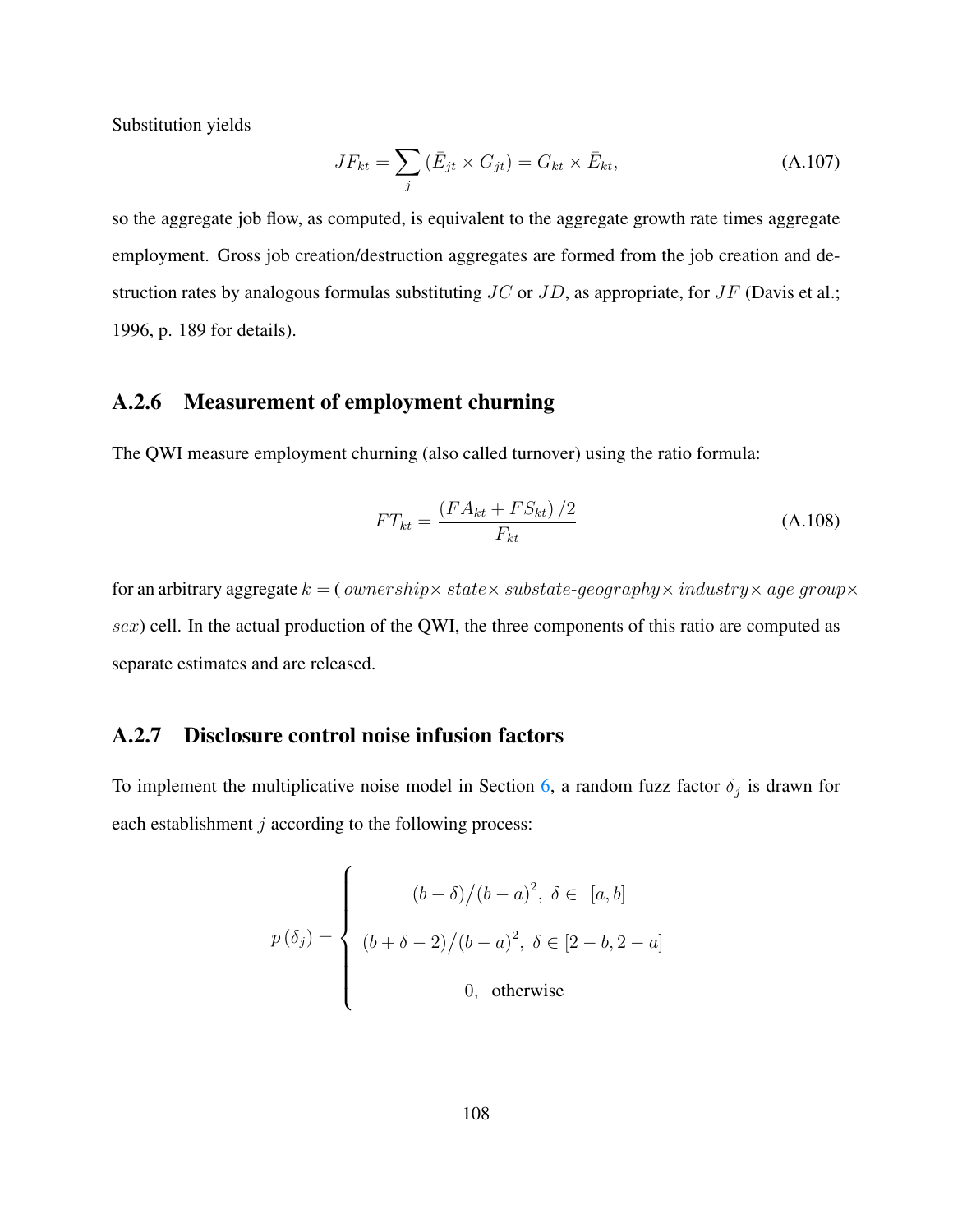$$
F(\delta_j) = \begin{cases} 0, & \delta < 2 - b \\ \left[ (\delta + b - 2)^2 \right] / \left[ 2 \left( b - a \right)^2 \right], & \delta \in [2 - b, 2 - a] \\ 0.5, & \delta \in (2 - a, a) \\ 0.5 + \left[ (b - a)^2 - (b - \delta)^2 \right] / \left[ 2 \left( b - a \right)^2 \right], & \delta \in [a, b] \\ 1, & \delta > b \end{cases}
$$

where  $a = 1+c/100$  and  $b = 1+d/100$  are constants chosen such that the true value is distorted by a minimum of c percent and a maximum of d percent.<sup>24</sup> Note that  $1 < a < b < 2$ . This produces a random noise factor centered around 1 with distortion of at least  $c$  and at most  $d$  percent. A fuzz factor is drawn for each employer and for each of the establishments associated with that employer. Although fuzz factors vary across establishments of the same employer, the fuzz factors attached all establishments of the *same* employer are drawn from the same (upper or lower) tail of the fuzz factor distribution. Thus, if the fuzz factor associated with a particular employer (SEIN) is less than unity, then all that employer's establishments (SEINUNITs) will also have fuzz factors less than unity. It is also important to point out that a fuzz factor is attached to each SEIN and SEINUNIT only once and retained for all time periods after the initial assignment.

#### A.2.8 Applying the fuzz factors to estimates

Although all estimates are distorted based on the multiplicative noise model, the exact implementation depends on the type of estimate that is computed. For completeness we show all the relevant formulas in this appendix and refer the reader to [Abowd et al.](#page-71-0) [\(2005\)](#page-71-0) for details. In all cases, the micro data noise infusion occurs at the level of an establishment estimate. However, for QWI involving ratios and changes, the basic fuzzed and unfuzzed values are combined at the publication level of aggregation to produce the released estimates. In what follows, distorted values are distinguished from their undistorted counterparts by an asterisk, *i.e*., the true (unfuzzed) value of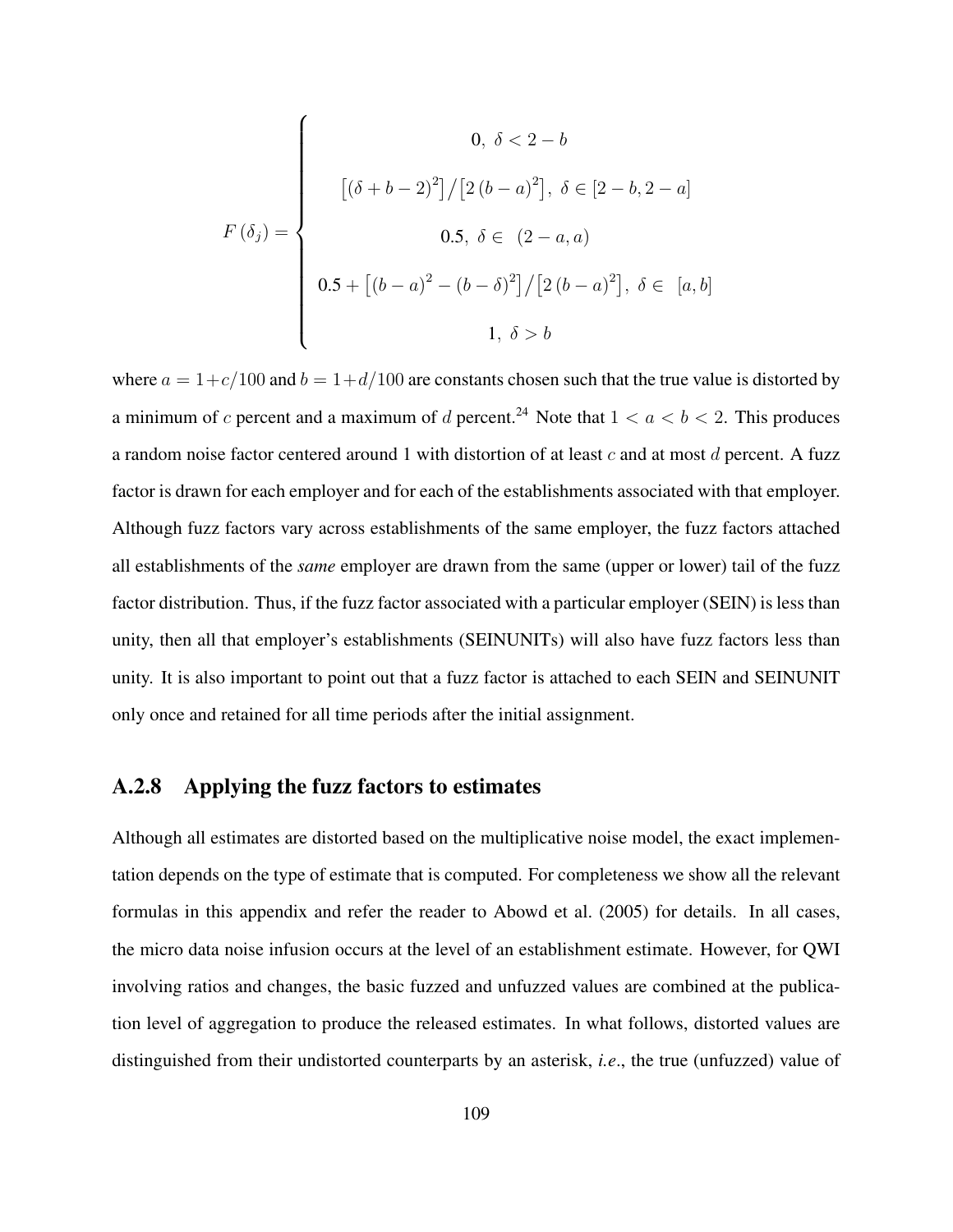beginning-of-quarter employment is  $B$ , its noise-infused (fuzzed) counterpart is  $B^*$ .

**Fuzzing of estimates of employment** The fuzz factor  $\delta_j$  is used to fuzz all estimates of employment totals by scaling of the true establishment level statistic according to the formula:

$$
X_{jt}^* = \delta_j X_{jt},\tag{A.109}
$$

where  $X_{jt}$  is an establishment level employment estimate:  $B, E, M, F, A, S, H, R, FA, FS$ , and  $FH.$ 

Fuzzing of averages of magnitude estimates where the denominator is an employment estimate Ratios of magnitude estimates to employment estimates are protected by using fuzzed numerators and unfuzzed denominators according the formula:

$$
ZY_{jt}^* = \frac{Y_{jt}^*}{B(Y)_{jt}} = \delta_j \frac{Y_{jt}}{B(Y)_{jt}},
$$

where  $ZY_{jt}$  is a ratio of a magnitude estimate,  $Y_{jt}$ , (dollars or quarters) and  $B(Y_{jt})$  is an estimate of employment. The ratio has the interpretation of an average in most cases. The variables protected according to this method are:  $ZW_2$ ,  $ZW_3$ ,  $ZWFH$ ,  $ZWA$ ,  $ZWA$ ,  $ZNA$ ,  $ZNH$ ,  $ZNR$ , and  $ZNS$ . The relevant values of  $Y_{jt}$  and  $B(Y_{jt})$  are shown in the establishment-level statistics above. In the actual QWI processing the numerator and denominator of these confidentiality-protected ratios are tabulated separately for each publication category (  $ownership \times state \times substrate\text{-}geography \times$ industry  $\times$  age group $\times$  sex ). Then, the publication ratio is computed when the public-use release files are created.

**Fuzzing of differences of counts and magnitudes** Fuzzed net job flow  $(JF)$  is computed at the aggregate level for  $k = (ownership \times state \times substrate-geography \times industry \times age\, group \times$ sex) cell as the product of the aggregated, unfuzzed rate of growth of net jobs and the aggregated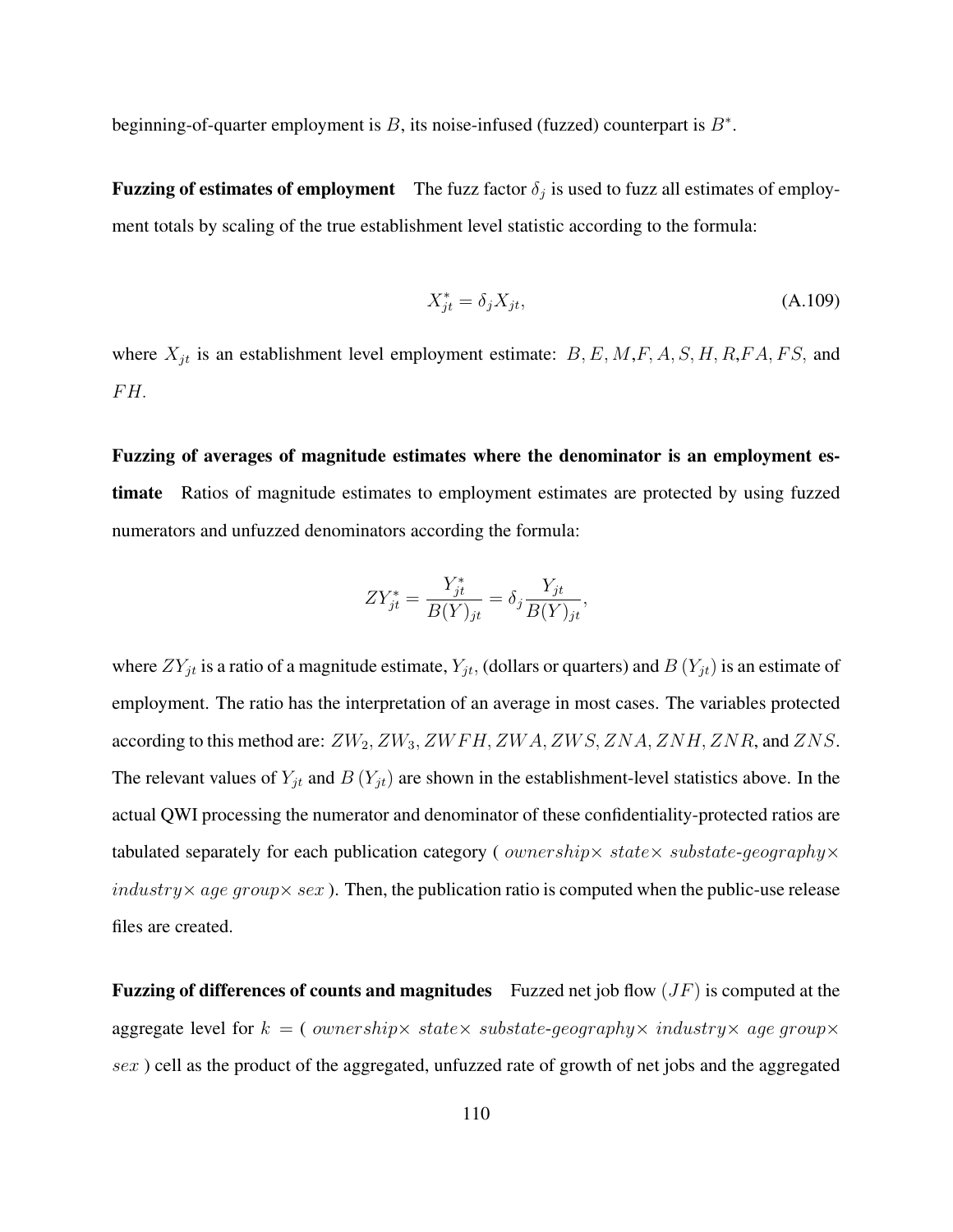fuzzed employment:

$$
JF_{kt}^* = G_{kt} \times \bar{E}_{kt}^* = JF_{kt} \times \frac{\bar{E}_{kt}^*}{\bar{E}_{kt}}.
$$

This method of fuzzing net job flow will consistently estimate net job flow because it takes the product of two consistent estimators. The formulas for fuzzing gross job creation  $(JC)$  and job destruction (JD)are similar:

$$
JC_{kt}^* = JCR_{kt} \times \bar{E}_{kt}^* = JC_{kt} \times \frac{\bar{E}_{kt}^*}{\bar{E}_{kt}}
$$

and

$$
JD_{kt}^* = JDR_{kt} \times \bar{E}_{kt}^* = JD_{kt} \times \frac{\bar{E}_{kt}^*}{\bar{E}_{kt}}.
$$

The same method was used to protect estimates of wage changes for different employment estimates. The unfuzzed estimated total changes were divided by the unfuzzed denominators then multiplied by the ratio of the fuzzed denominator to the unfuzzed denominator, as in the formula:

$$
Z\Delta W Y_{kt}^* = \frac{\Delta W Y_{kt}}{Y_{kt}} \times \frac{Y_{kt}^*}{Y_{kt}}.
$$

where, again, Y denotes a particular employment,  $\Delta WY$  denotes the estimated change in wages for that employment estimate and  $Z\Delta WY^*$  is the confidentiality protected estimate of the ratio. This method is used for  $Z\Delta WA$ ,  $Z\Delta WS$ ,  $Z\Delta WFA$ , and  $Z\Delta WFS$ . The ratio FT involves three QWI that are also in the release file. In order to protect the ratio of the fuzzed to unfuzzed estimate of full-quarter employment, the release value of  $FT$  is protected by the formula:

$$
FT_{kt}^* = \frac{(FA_{kt}^* + FS_{kt}^*)/2 F_{kt}^*}{F_{kt}}
$$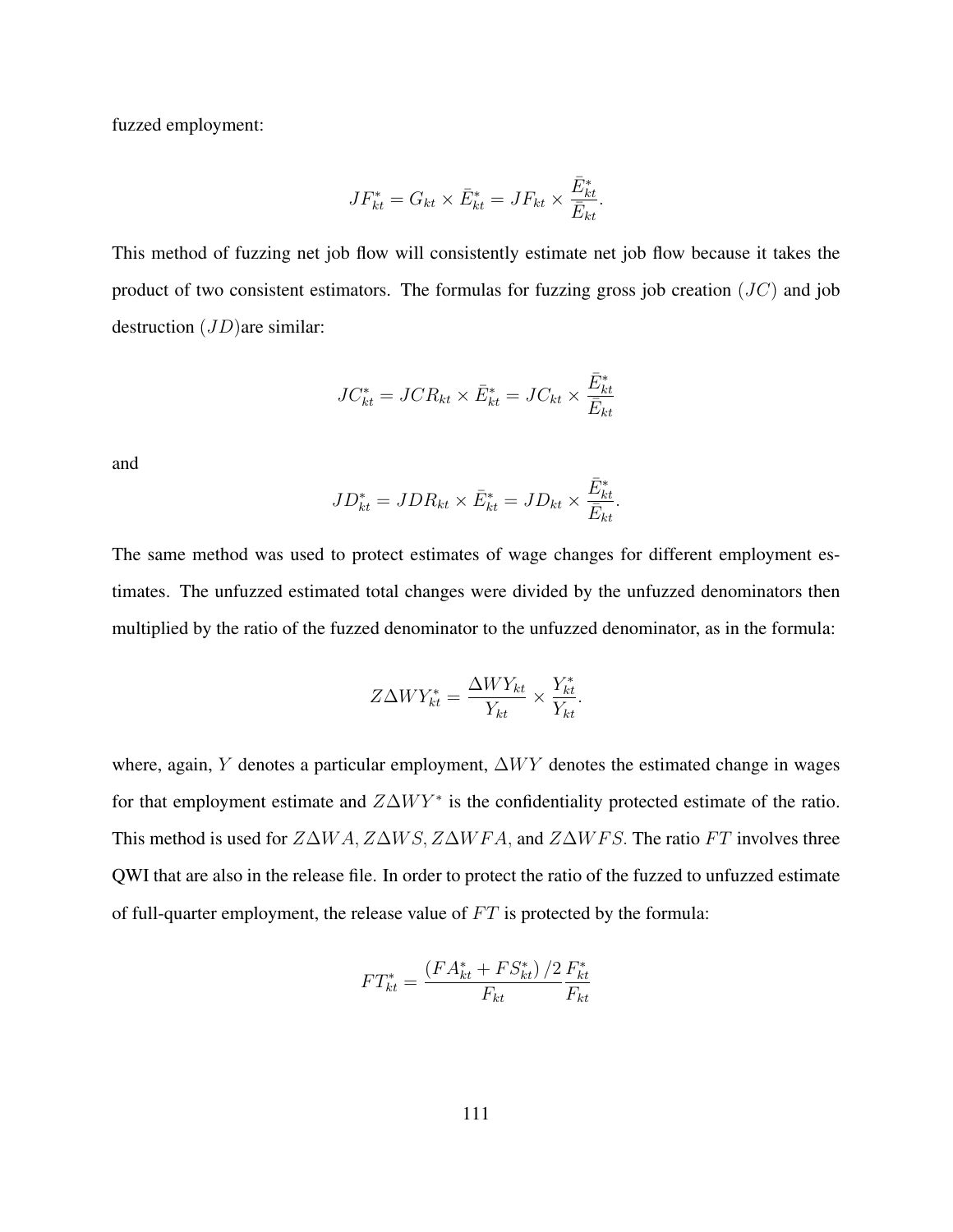In the actual QWI processing the numerator and denominator of these confidentiality-protected changes and ratios are tabulated separately for each publication category (  $ownership \times state \times$ substate-geography $\times$  industry $\times$  age group $\times$  sex ). Then, the publication change or ratio is computed when the public-use release files are created.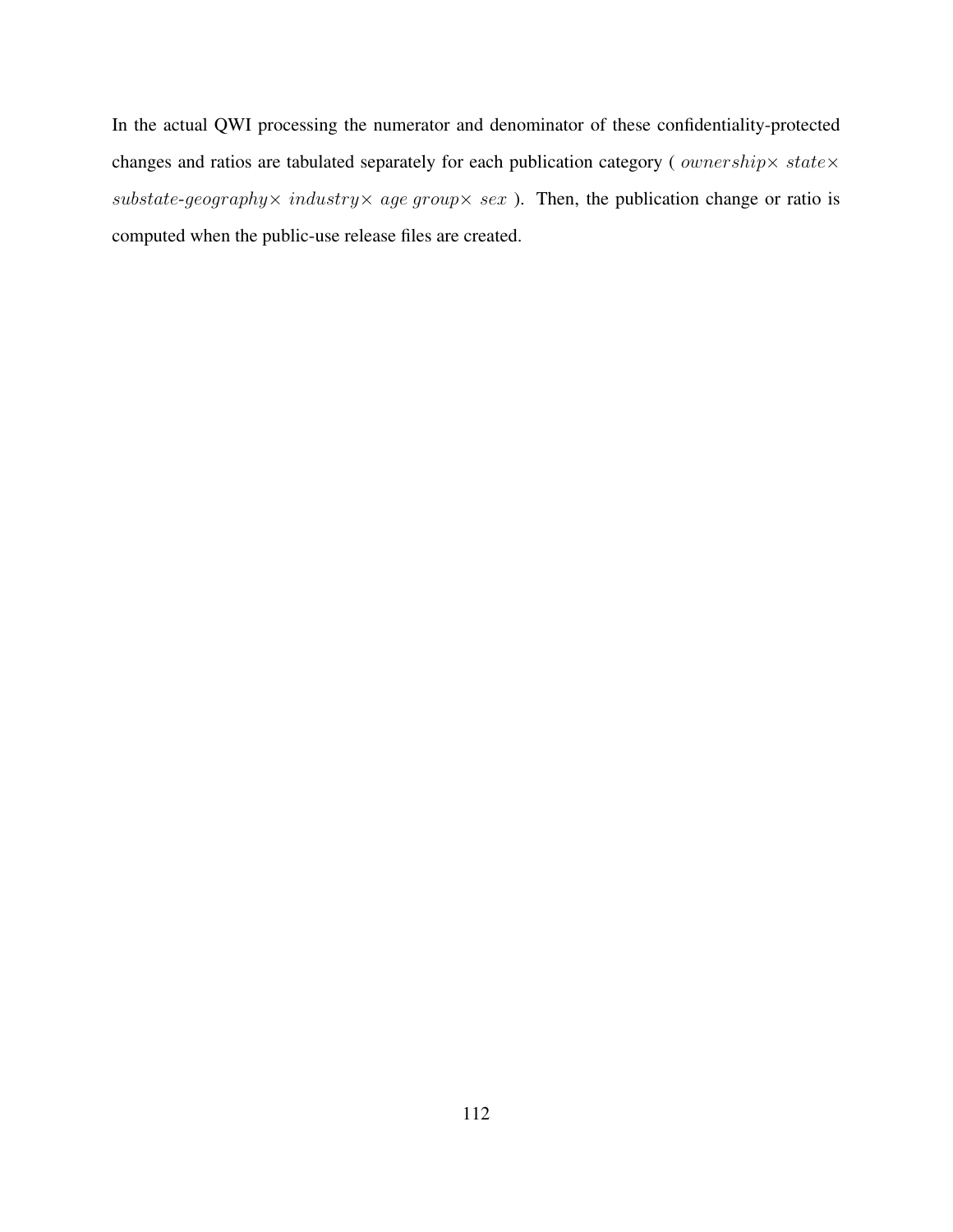# Appendix B

# Figures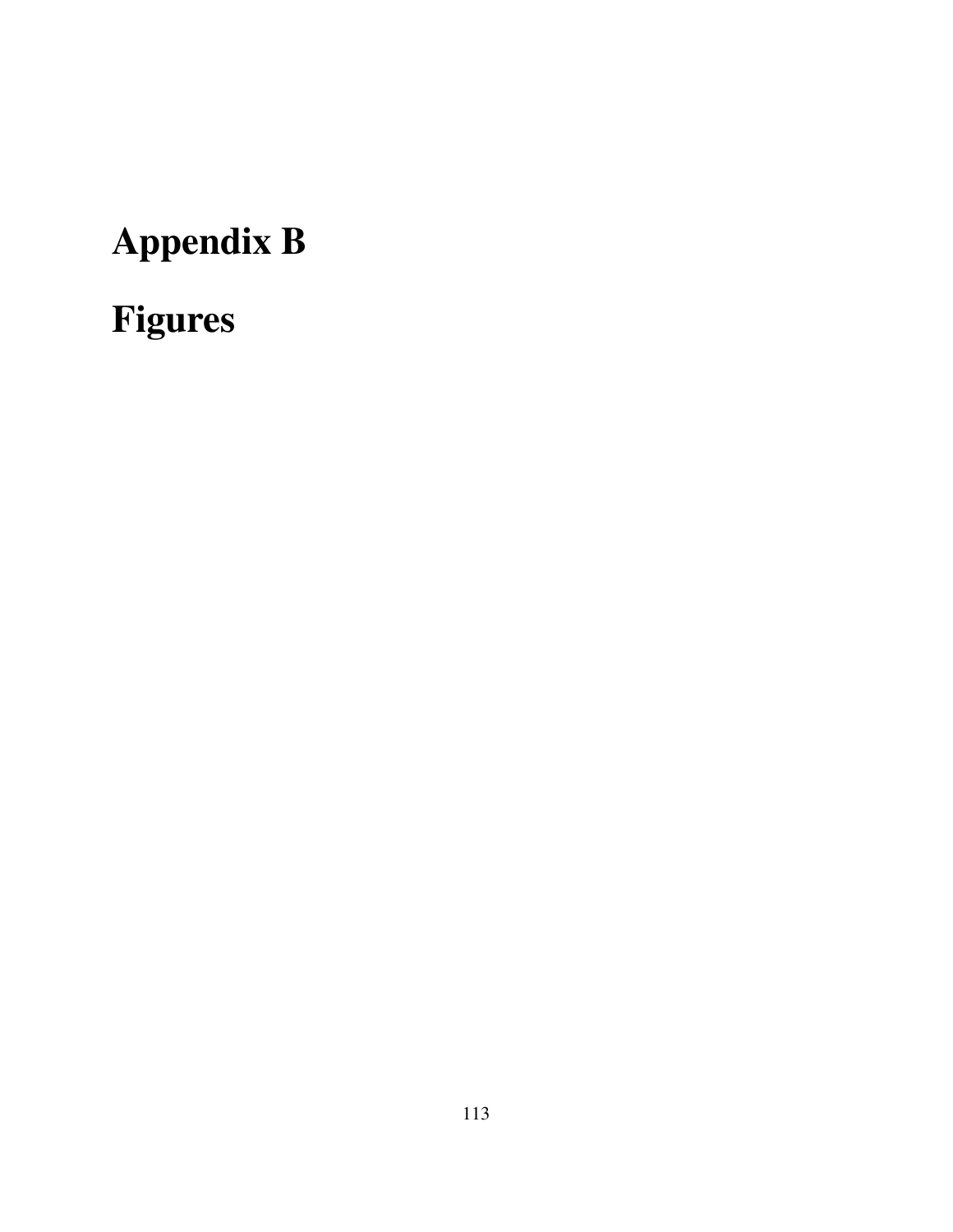

Figure B.1: Basic Data Trends, Illinois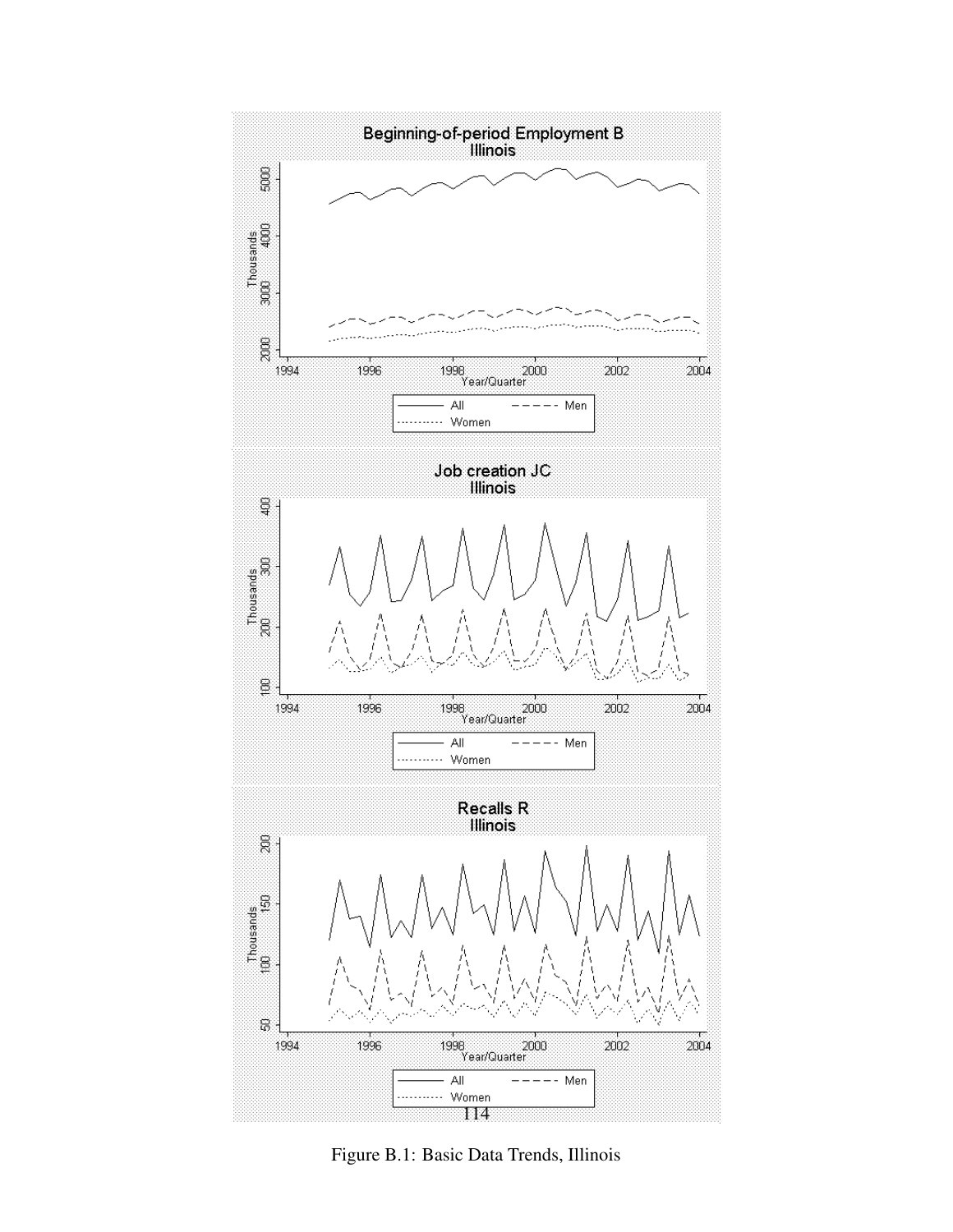

Figure B.2: Basic Data Trends, Montana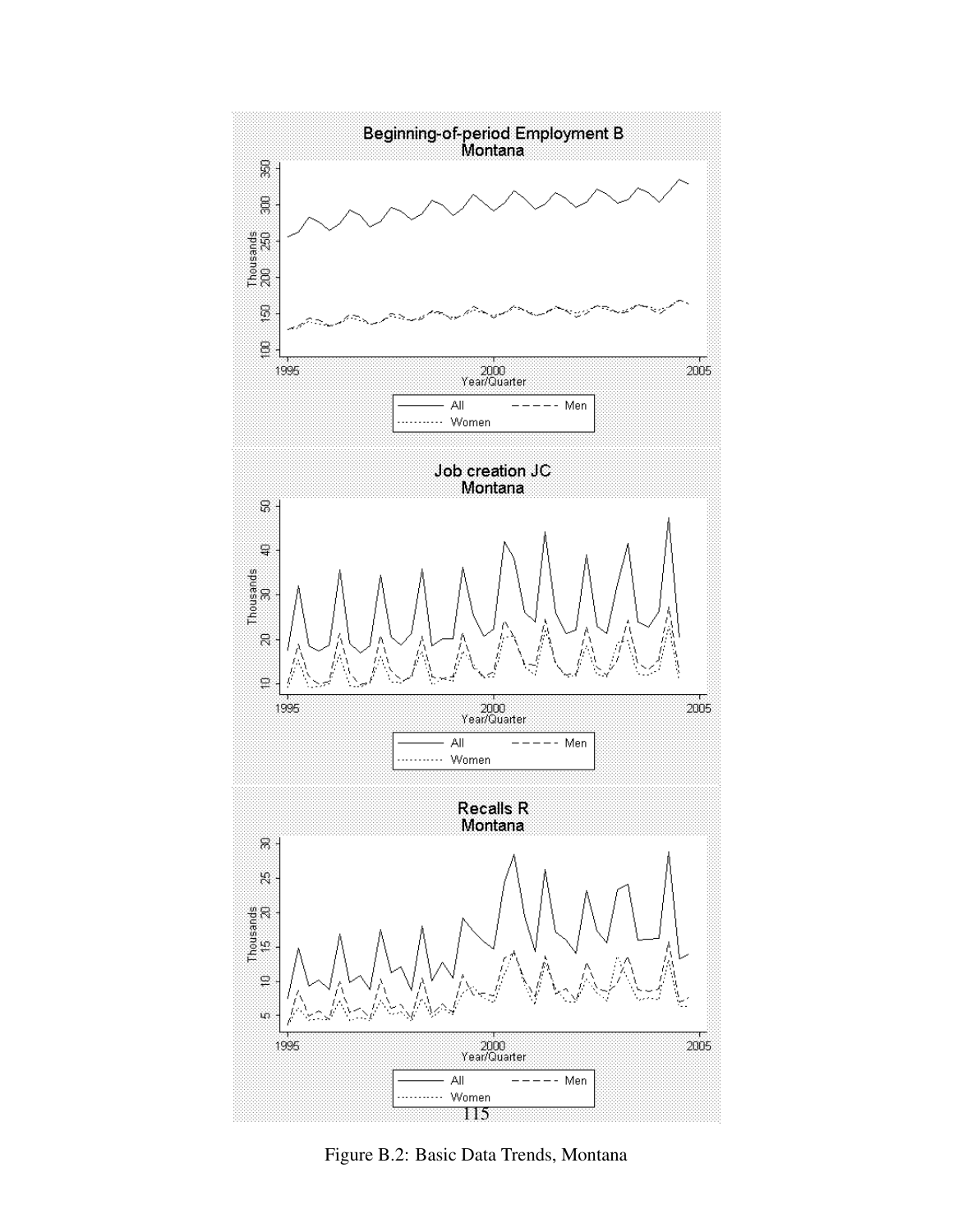

Figure B.3: Proportion of women, select variables, Illinois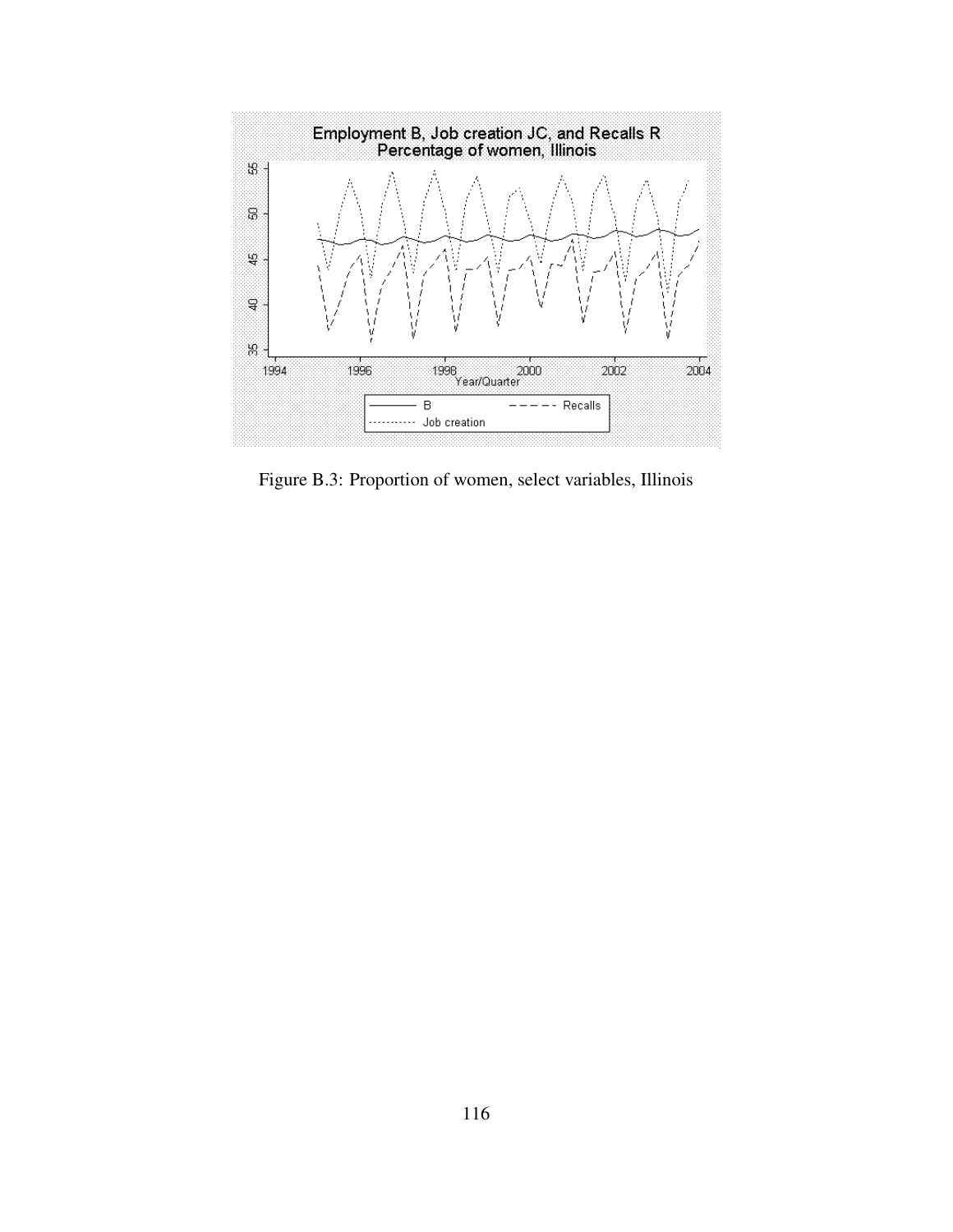

Figure B.4: Proportion of women, select variables, Montana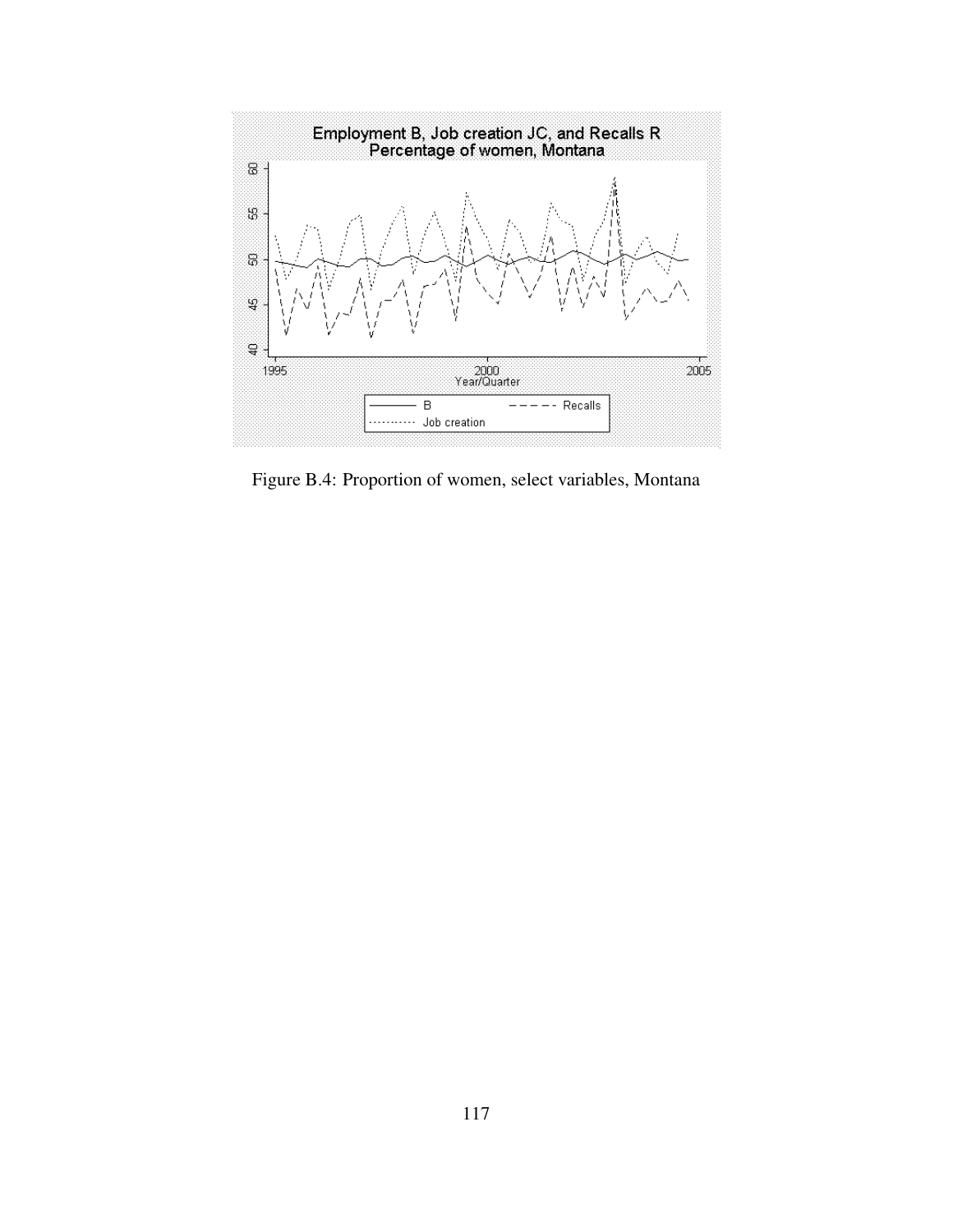

Figure B.5: Job creation for young workers, by county, Illinois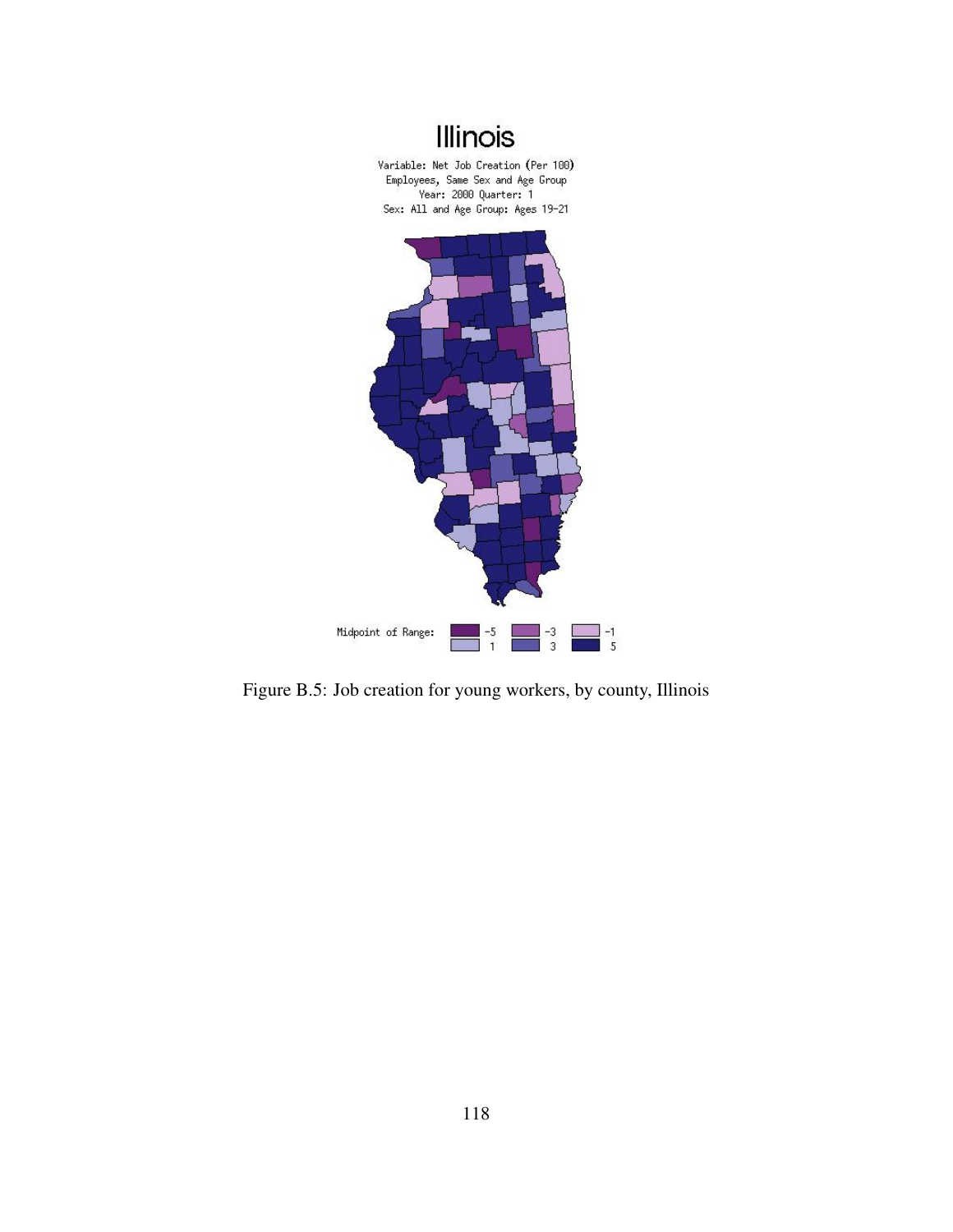# Appendix C

# **Tables**

|  |  | Table C.1: Sources of geocodes on GAL |  |
|--|--|---------------------------------------|--|
|--|--|---------------------------------------|--|

|               | Typical  |                                                                                    |
|---------------|----------|------------------------------------------------------------------------------------|
| Value         | Percent  | Meaning                                                                            |
| $\mathcal{C}$ | 12.20    | Code 1, or the address matches an address for which Code 1 supplied the block code |
| M             | 81.86    | The MAF - the address is a MAF address or matches a MAF address                    |
| E             | 0.00     | The MAF, the street address is exactly the same as a MAF address in the same tract |
| W             | 0.03     | The MAF, the street address is between 2 MAF addresses on the same block face      |
| $\Omega$      | 1.23     | Imputed using the distribution of commercial addresses in the tract                |
| S             | 1.17     | Imputed using the distribution of residential addresses in the tract               |
| I             | 0.01     | Imputed using the distribution of mixed-use addresses in the tract                 |
| D             | 0.00     | Imputed using the distribution of all addresses in the tract                       |
| missing       | 3.50     | Block code is missing                                                              |
|               | $\cdots$ |                                                                                    |

100.00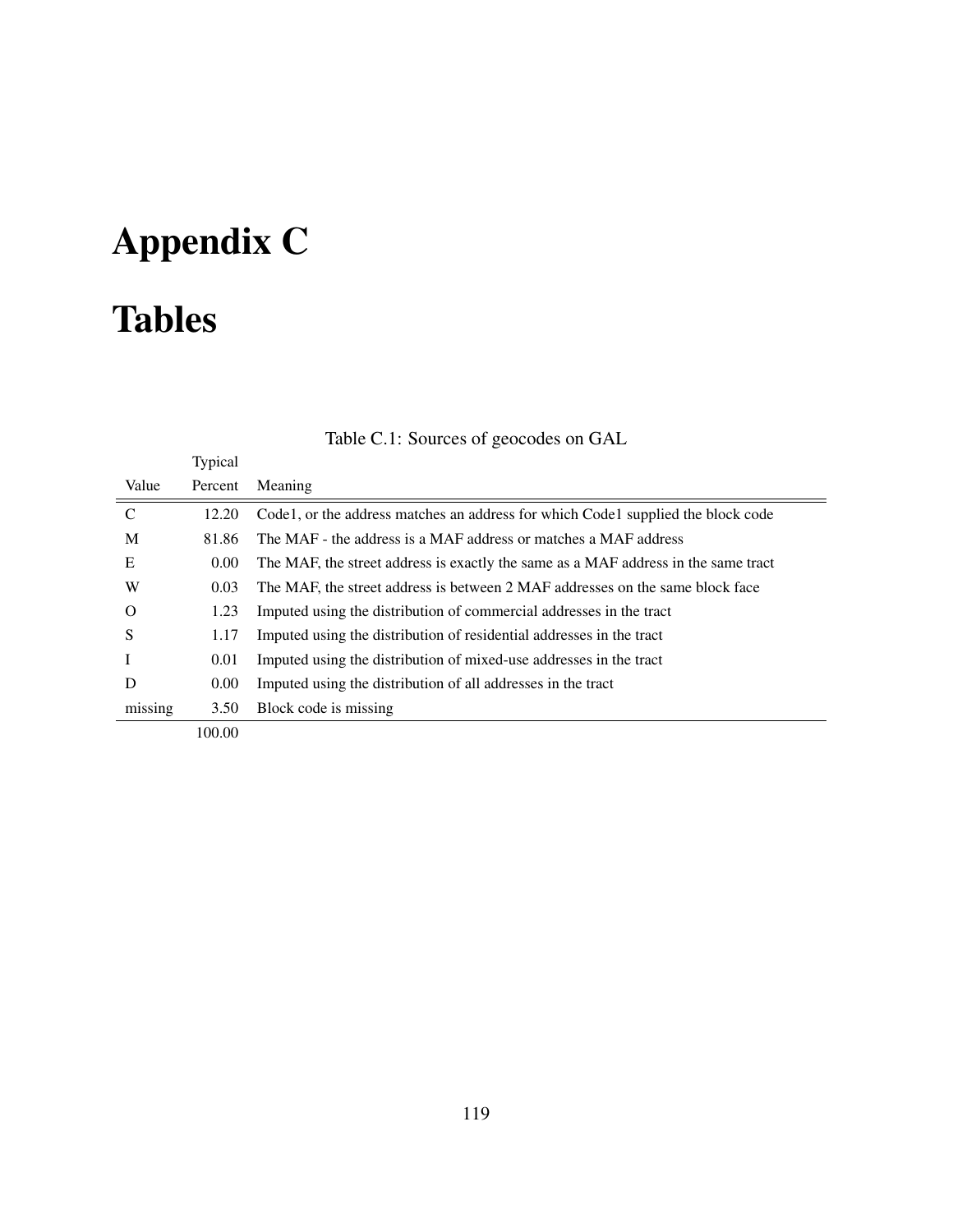|           | Table C.2. THERE TOYER ECOCOULS ON OTHER                                   |
|-----------|----------------------------------------------------------------------------|
| a_fipsmcd | 5-digit FIPS Minor Civil Division (a division of a county)                 |
| a_mcd     | 3-digit Census Minor Civil Division (a division of a county)               |
| a_fipspl  | 5-digit FIPS Place                                                         |
| a_place   | 4-digit Census Place                                                       |
| a_msapmsa | Metropolitan-Statistical-Area(4)——Primary-Metropolitan-Statistical-Area(4) |
| a_wib     | 6-digit Workforce Investment Board area                                    |

Table C.2: Higher-level geocodes on GAL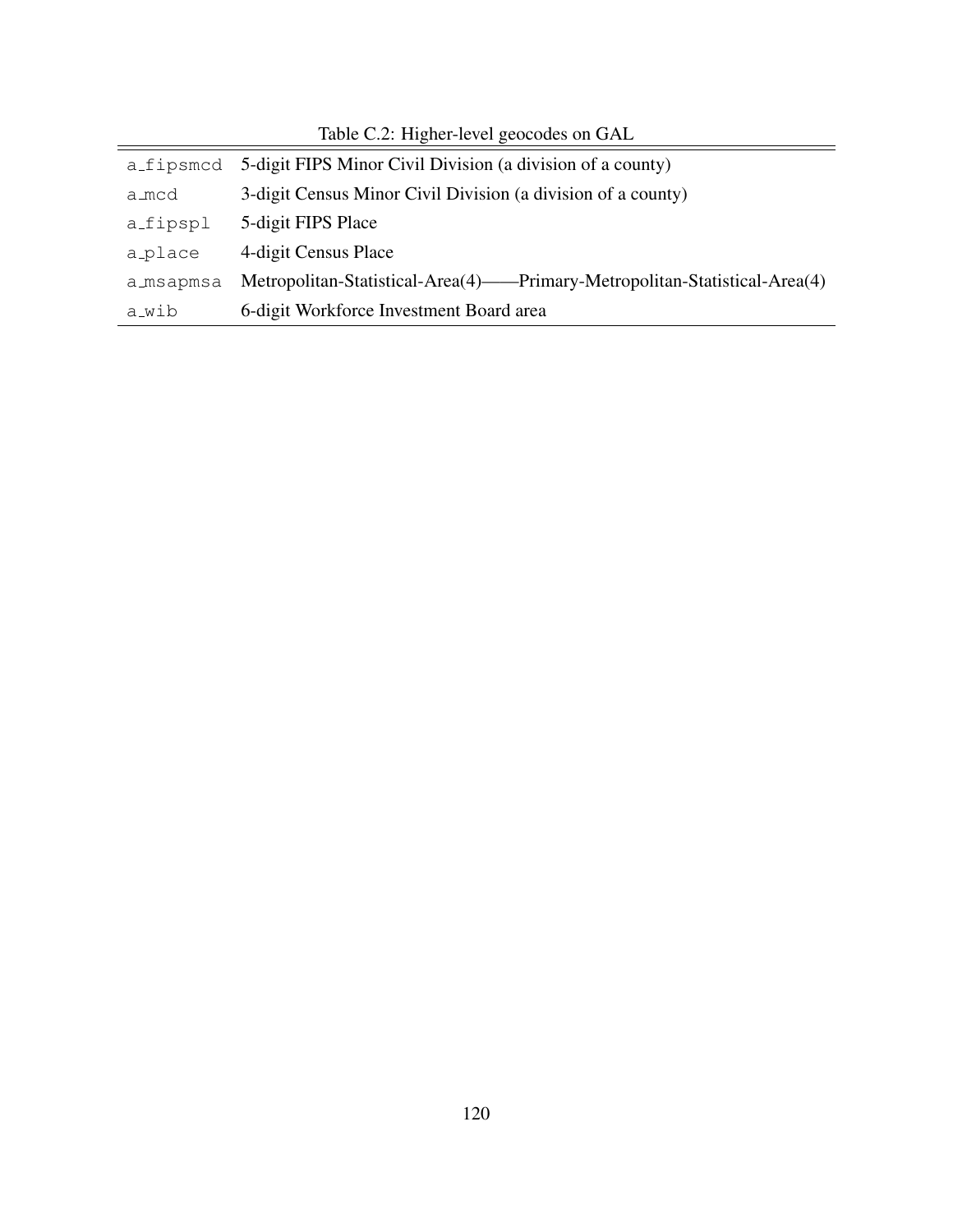|              | Typical |                                                |
|--------------|---------|------------------------------------------------|
|              |         | Value Percent Meaning                          |
| $\mathbf{1}$ |         | 80.15 Rooftop or MAF (most accurate)           |
| 2            |         | 1.59 ZIP4 or block face, block face is certain |
| 3            |         | 10.12 Block group is certain                   |
| 4            |         | 4.65 Tract is certain                          |
| 9            |         | 3.50 Coordinates are missing                   |
|              | 100.00  |                                                |

|                | Table C.3: Quality of geographic coordinates |
|----------------|----------------------------------------------|
| <b>Typical</b> |                                              |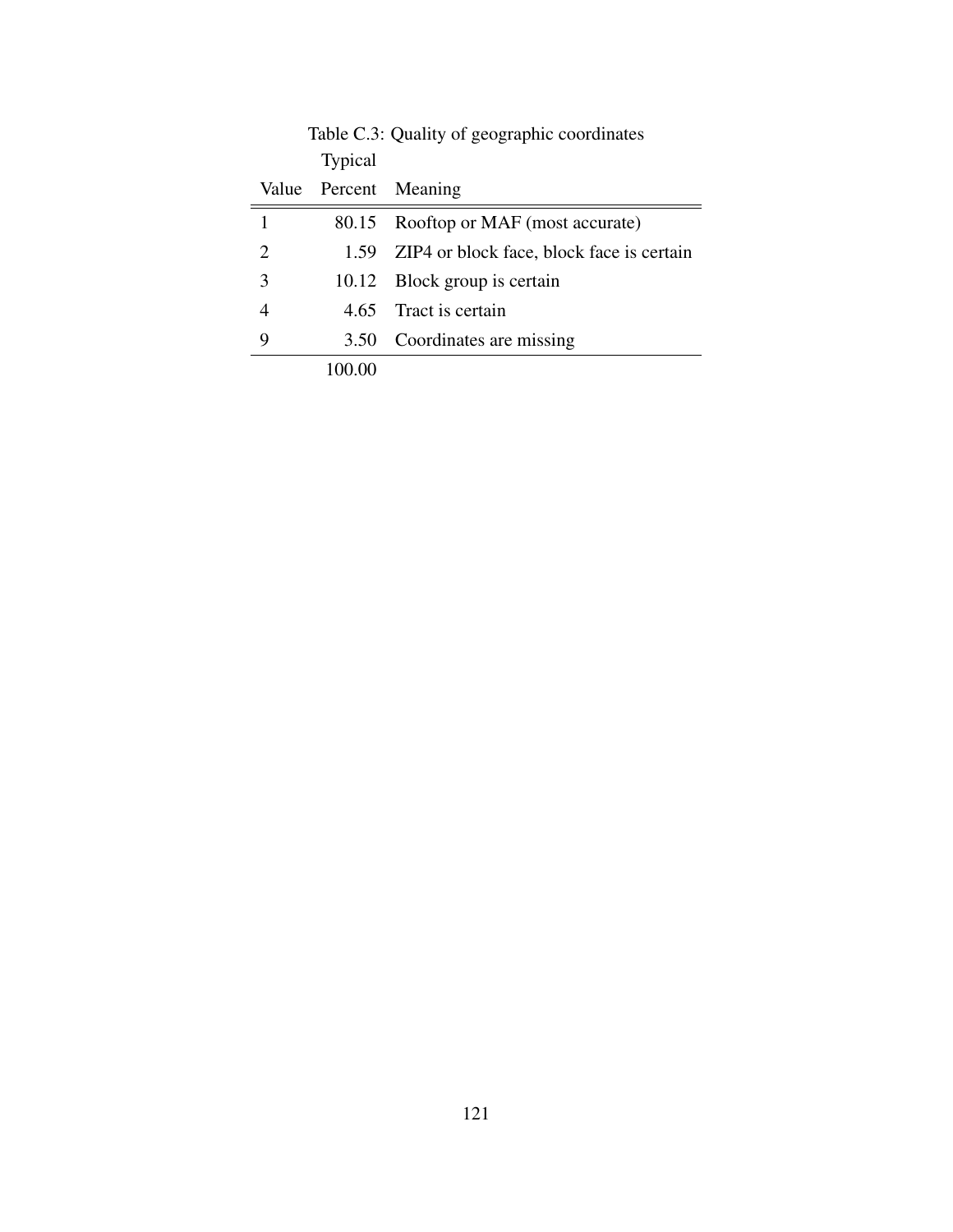| Dataset        | Entity identifier variables       | <b>Note</b>                                                                                                                   |
|----------------|-----------------------------------|-------------------------------------------------------------------------------------------------------------------------------|
| <b>AHS</b>     | control and year                  |                                                                                                                               |
| ES202          | sein, seinunit, year, and quarter | $e_{-}flag = p$ for physical ad-<br>dresses, $e_{\text{-}}flag = m$ for mail-<br>ing addresses as source of ad-<br>dress info |
| <b>ACS-POW</b> | acsfileseq, cmid, seq, and pnum.  |                                                                                                                               |
| BR             | cfn, year, and singmult           | singmult indicates whether<br>the entity resides in the single-<br>unit $(su)$ or the multi-unit<br>$(mu)$ data set.          |
|                |                                   | $b_{\text{-}}flag = P$ if physical ad-<br>dress, $b_{\text{-}}flag = M$ for mail-<br>ing address.                             |
| MAF            | mafid and year                    |                                                                                                                               |

Table C.4: GAL crosswalk entity identifiers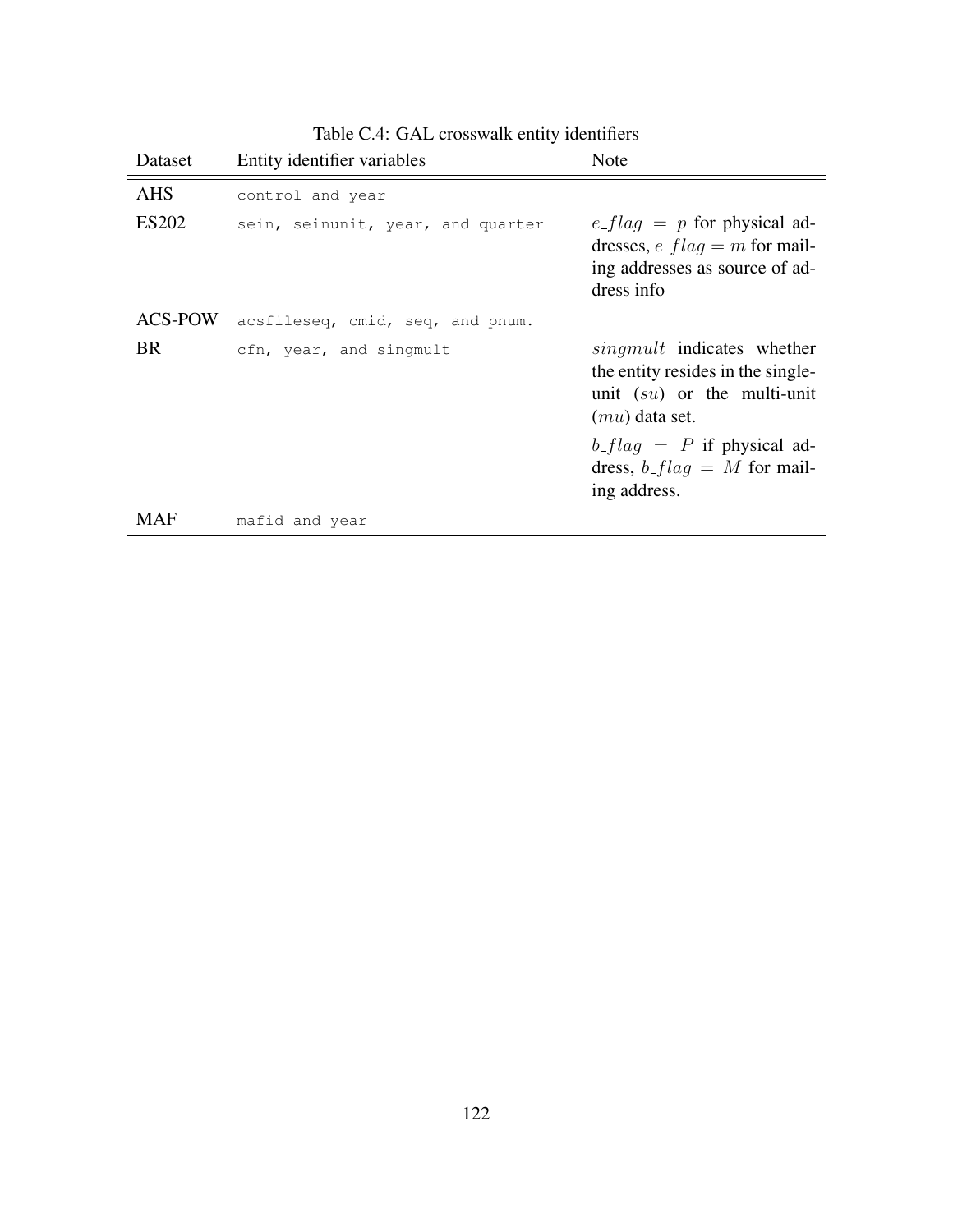| Flag     | Explanation                                                                            |
|----------|----------------------------------------------------------------------------------------|
| $-2$     | no data available in this category for this quarter                                    |
| $-1$     | data not available to compute this estimate                                            |
| $\theta$ | zero employment estimated or zero estimated denominator<br>in a ratio, zero released   |
| 1        | OK, distorted value released                                                           |
| 5        | Value suppressed because it does not meet US Census Bu-<br>reau publication standards. |
| Q        | data significantly distorted, distorted value released                                 |

Table C.5: Disclosure flags in the QWI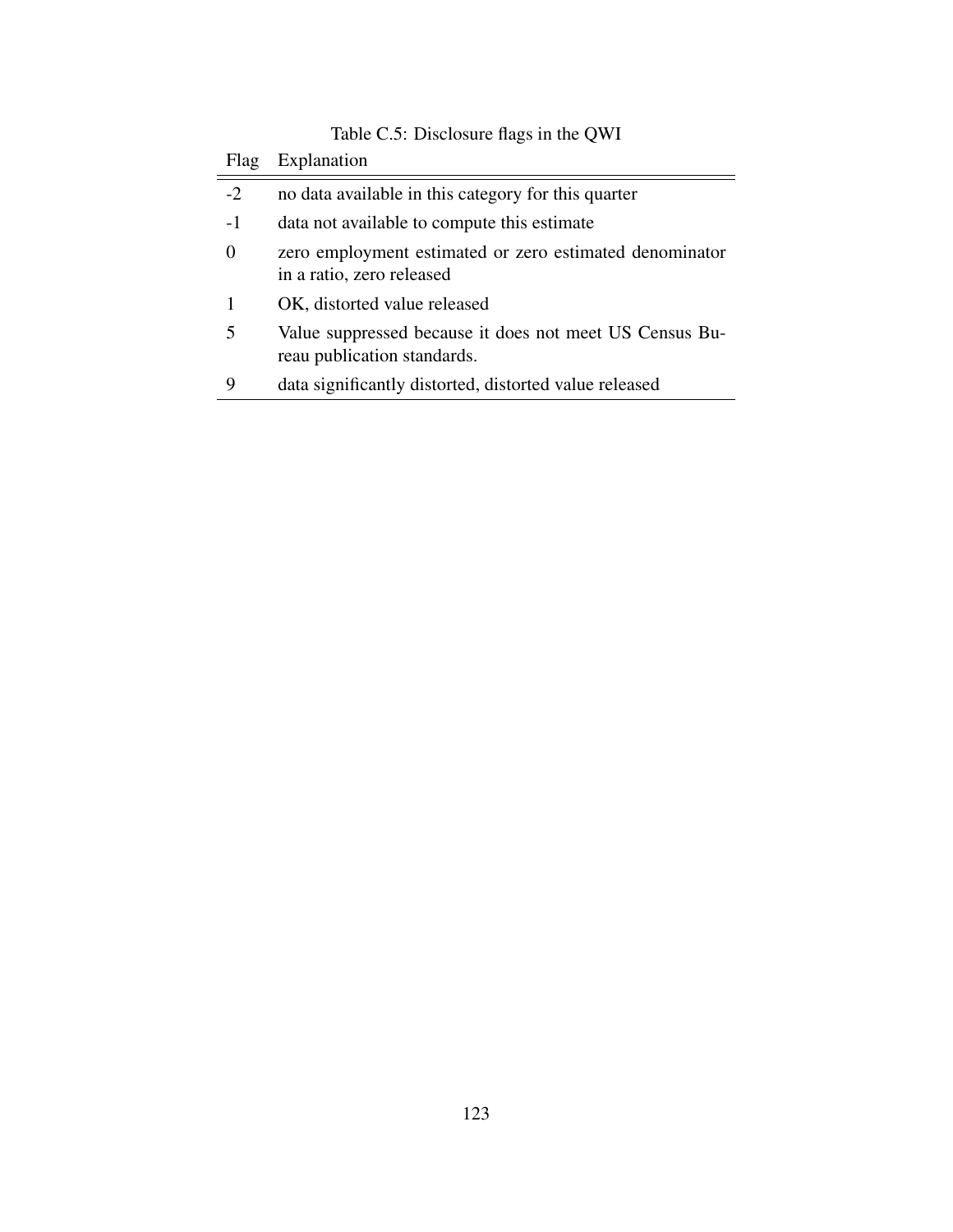## <span id="page-131-0"></span>Table [C.6:](#page-131-0) Comparison of QWI and QCEW estimates

| Deviation of 'All Private Employment' (B) QWI Estimates  |
|----------------------------------------------------------|
| from the 'Month 1 Employment' QCEW Estimates, in percent |

| 1995<br>$\mathbf{1}$<br>0.333<br>0.289<br>0.250<br>0.342<br>1995<br>$\overline{2}$<br>1995<br>3<br>0.215<br>0.287<br>1995<br>0.253<br>0.305<br>$\overline{4}$<br>1996<br>$\mathbf{1}$<br>0.244<br>0.224<br>0.264<br>1996<br>0.170<br>$\overline{2}$<br>0.195<br>0.223<br>1996<br>3<br>0.196<br>1996<br>$\overline{4}$<br>0.281<br>0.294<br>0.111<br>1997<br>$\mathbf{1}$<br>0.342<br>0.196<br>1997<br>$\mathbf{2}$<br>1997<br>3<br>0.307<br>0.160<br>1997<br>$\overline{4}$<br>0.337<br>0.194<br>0.264<br>1998<br>$\mathbf{1}$<br>0.079<br>0.303<br>0.090<br>1998<br>$\overline{2}$<br>3<br>0.257<br>0.067<br>1998<br>1998<br>$\overline{4}$<br>0.294<br>0.121<br>1999<br>0.129<br>0.106<br>$\mathbf{1}$<br>1999<br>$\overline{2}$<br>0.137<br>0.049<br>1999<br>3<br>0.233<br>0.073<br>1999<br>$\overline{4}$<br>0.155<br>0.256<br>0.369<br>2000<br>$\mathbf{1}$<br>0.118<br>2000<br>0.359<br>0.382<br>$\mathbf{2}$<br>2000<br>3<br>0.370<br>0.473<br>2000<br>$\overline{4}$<br>0.265<br>0.493<br>0.090<br>2001<br>$\mathbf{1}$<br>0.562<br>2001<br>0.044<br>0.644<br>$\overline{c}$ | Year | Quarter | Montana | Idaho |
|--------------------------------------------------------------------------------------------------------------------------------------------------------------------------------------------------------------------------------------------------------------------------------------------------------------------------------------------------------------------------------------------------------------------------------------------------------------------------------------------------------------------------------------------------------------------------------------------------------------------------------------------------------------------------------------------------------------------------------------------------------------------------------------------------------------------------------------------------------------------------------------------------------------------------------------------------------------------------------------------------------------------------------------------------------------------------------------|------|---------|---------|-------|
|                                                                                                                                                                                                                                                                                                                                                                                                                                                                                                                                                                                                                                                                                                                                                                                                                                                                                                                                                                                                                                                                                      |      |         |         |       |
|                                                                                                                                                                                                                                                                                                                                                                                                                                                                                                                                                                                                                                                                                                                                                                                                                                                                                                                                                                                                                                                                                      |      |         |         |       |
|                                                                                                                                                                                                                                                                                                                                                                                                                                                                                                                                                                                                                                                                                                                                                                                                                                                                                                                                                                                                                                                                                      |      |         |         |       |
|                                                                                                                                                                                                                                                                                                                                                                                                                                                                                                                                                                                                                                                                                                                                                                                                                                                                                                                                                                                                                                                                                      |      |         |         |       |
|                                                                                                                                                                                                                                                                                                                                                                                                                                                                                                                                                                                                                                                                                                                                                                                                                                                                                                                                                                                                                                                                                      |      |         |         |       |
|                                                                                                                                                                                                                                                                                                                                                                                                                                                                                                                                                                                                                                                                                                                                                                                                                                                                                                                                                                                                                                                                                      |      |         |         |       |
|                                                                                                                                                                                                                                                                                                                                                                                                                                                                                                                                                                                                                                                                                                                                                                                                                                                                                                                                                                                                                                                                                      |      |         |         |       |
|                                                                                                                                                                                                                                                                                                                                                                                                                                                                                                                                                                                                                                                                                                                                                                                                                                                                                                                                                                                                                                                                                      |      |         |         |       |
|                                                                                                                                                                                                                                                                                                                                                                                                                                                                                                                                                                                                                                                                                                                                                                                                                                                                                                                                                                                                                                                                                      |      |         |         |       |
|                                                                                                                                                                                                                                                                                                                                                                                                                                                                                                                                                                                                                                                                                                                                                                                                                                                                                                                                                                                                                                                                                      |      |         |         |       |
|                                                                                                                                                                                                                                                                                                                                                                                                                                                                                                                                                                                                                                                                                                                                                                                                                                                                                                                                                                                                                                                                                      |      |         |         |       |
|                                                                                                                                                                                                                                                                                                                                                                                                                                                                                                                                                                                                                                                                                                                                                                                                                                                                                                                                                                                                                                                                                      |      |         |         |       |
|                                                                                                                                                                                                                                                                                                                                                                                                                                                                                                                                                                                                                                                                                                                                                                                                                                                                                                                                                                                                                                                                                      |      |         |         |       |
|                                                                                                                                                                                                                                                                                                                                                                                                                                                                                                                                                                                                                                                                                                                                                                                                                                                                                                                                                                                                                                                                                      |      |         |         |       |
|                                                                                                                                                                                                                                                                                                                                                                                                                                                                                                                                                                                                                                                                                                                                                                                                                                                                                                                                                                                                                                                                                      |      |         |         |       |
|                                                                                                                                                                                                                                                                                                                                                                                                                                                                                                                                                                                                                                                                                                                                                                                                                                                                                                                                                                                                                                                                                      |      |         |         |       |
|                                                                                                                                                                                                                                                                                                                                                                                                                                                                                                                                                                                                                                                                                                                                                                                                                                                                                                                                                                                                                                                                                      |      |         |         |       |
|                                                                                                                                                                                                                                                                                                                                                                                                                                                                                                                                                                                                                                                                                                                                                                                                                                                                                                                                                                                                                                                                                      |      |         |         |       |
|                                                                                                                                                                                                                                                                                                                                                                                                                                                                                                                                                                                                                                                                                                                                                                                                                                                                                                                                                                                                                                                                                      |      |         |         |       |
|                                                                                                                                                                                                                                                                                                                                                                                                                                                                                                                                                                                                                                                                                                                                                                                                                                                                                                                                                                                                                                                                                      |      |         |         |       |
|                                                                                                                                                                                                                                                                                                                                                                                                                                                                                                                                                                                                                                                                                                                                                                                                                                                                                                                                                                                                                                                                                      |      |         |         |       |
|                                                                                                                                                                                                                                                                                                                                                                                                                                                                                                                                                                                                                                                                                                                                                                                                                                                                                                                                                                                                                                                                                      |      |         |         |       |
|                                                                                                                                                                                                                                                                                                                                                                                                                                                                                                                                                                                                                                                                                                                                                                                                                                                                                                                                                                                                                                                                                      |      |         |         |       |
|                                                                                                                                                                                                                                                                                                                                                                                                                                                                                                                                                                                                                                                                                                                                                                                                                                                                                                                                                                                                                                                                                      |      |         |         |       |
|                                                                                                                                                                                                                                                                                                                                                                                                                                                                                                                                                                                                                                                                                                                                                                                                                                                                                                                                                                                                                                                                                      |      |         |         |       |
|                                                                                                                                                                                                                                                                                                                                                                                                                                                                                                                                                                                                                                                                                                                                                                                                                                                                                                                                                                                                                                                                                      |      |         |         |       |

(cont.)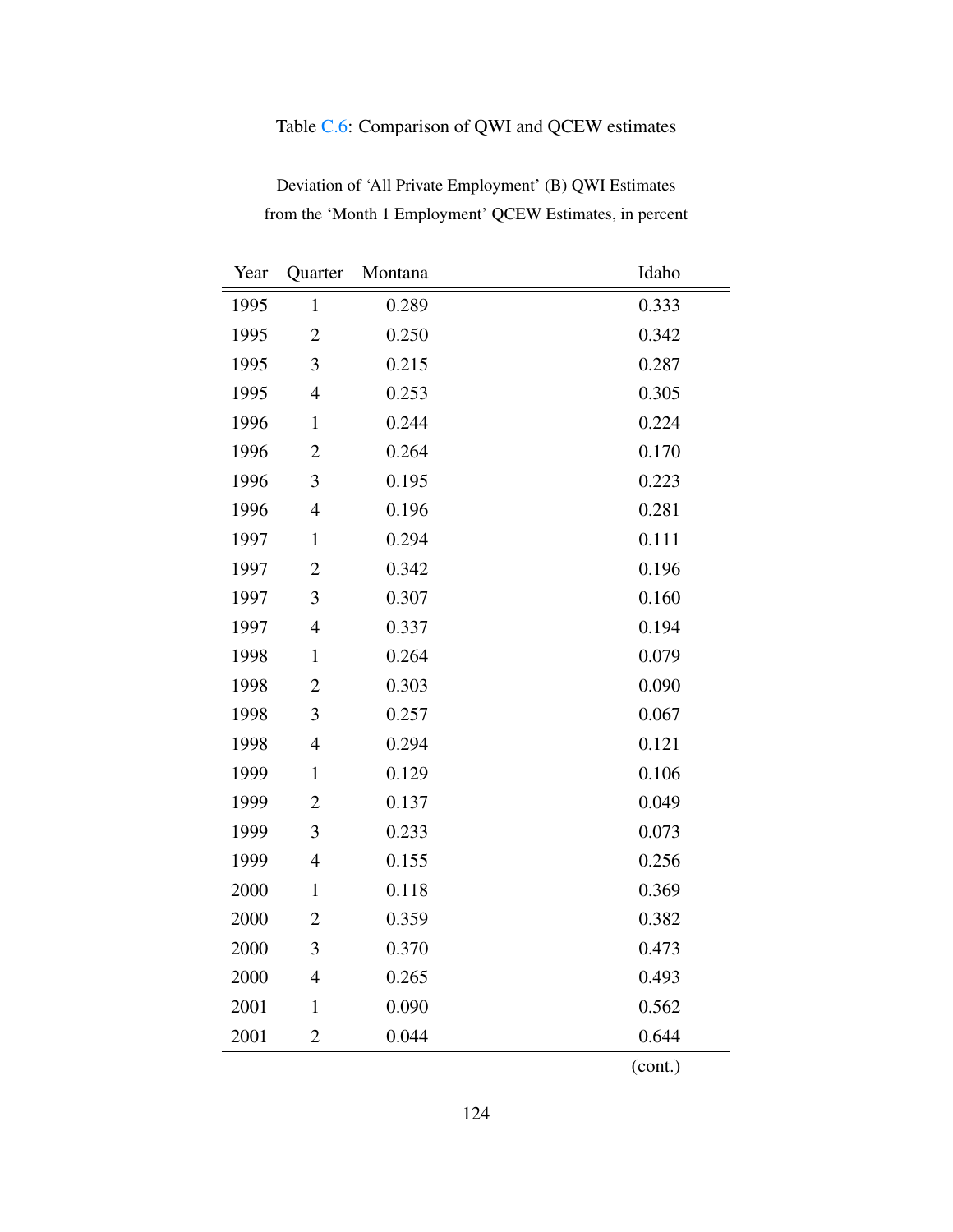## Table [C.6](#page-131-0) (cont): Comparison of QWI and QCEW estimates

| Deviation of 'All Private Employment' (B) QWI Estimates  |
|----------------------------------------------------------|
| from the 'Month 1 Employment' QCEW Estimates, in percent |

| Year    | Quarter        | Montana | Idaho |
|---------|----------------|---------|-------|
| 2001    | 3              | 0.070   | 0.623 |
| 2001    | 4              | 0.105   | 0.601 |
| 2002    | $\mathbf{1}$   | $-0.00$ | 0.701 |
| 2002    | $\overline{2}$ | $-0.00$ | 0.712 |
| 2002    | 3              | 0.047   | 0.709 |
| 2002    | $\overline{4}$ | 0.183   | 0.691 |
| 2003    | 1              | 0.114   | 0.731 |
| 2003    | $\overline{2}$ | $-0.18$ | 0.780 |
| 2003    | 3              | $-0.12$ | 0.801 |
| 2003    | 4              | $-0.10$ | 0.769 |
| 2004    | $\mathbf{1}$   | $-0.19$ | 0.667 |
| 2004    | $\overline{2}$ | $-0.28$ | 0.711 |
| 2004    | 3              | $-0.22$ | 0.670 |
| 2004    | 4              | $-0.17$ | 0.656 |
| Average |                | 0.145   | 0.440 |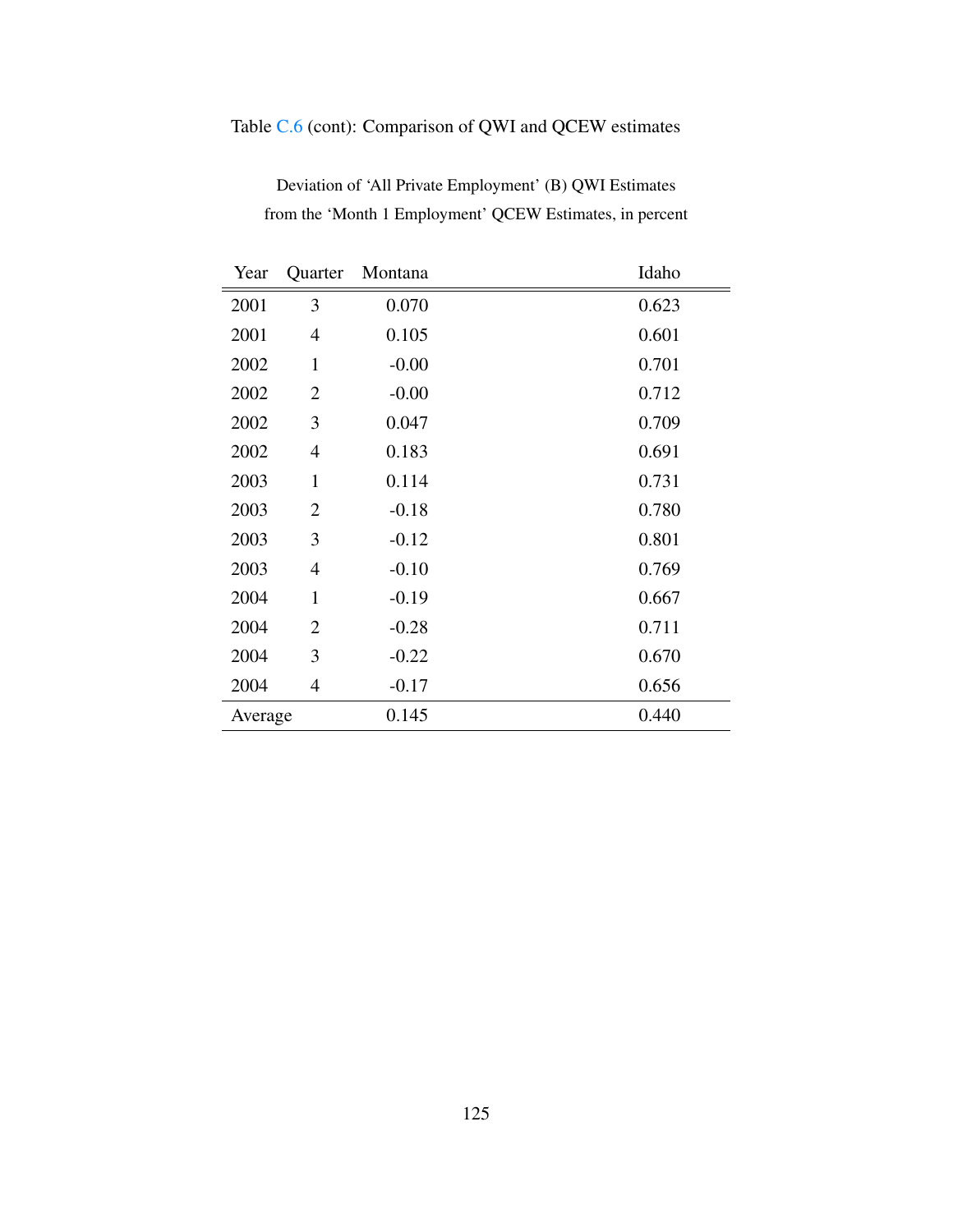|                                                                     | Original data |               |                   | Edited data            |                        | Change    |
|---------------------------------------------------------------------|---------------|---------------|-------------------|------------------------|------------------------|-----------|
|                                                                     | $\mathbf{G}$  | $\widehat{e}$ | $\widehat{\circ}$ | $\widehat{\mathbf{e}}$ | $\widehat{\mathbf{e}}$ | $\oplus$  |
| Pattern in job history                                              | Freq.         | Percent       | Freq.             | Percent                | Freq.                  | Percent   |
| Non-continuous,                                                     |               |               |                   |                        |                        |           |
| length of longest                                                   | interruption  |               |                   |                        |                        |           |
| 1 quarter                                                           | 5,315,869     | 5.50%         | 4,710,673         | $4.87\%$               | $-605,196$             | $-11.38%$ |
| 2 quarters                                                          | 2,357,942     | 2.44%         | 2,359,374         | 2.44%                  | 1,432                  | $0.06\%$  |
| 3 quarters                                                          | 1,764,701     | $1.83\%$      | 1,755,814         | $1.82\%$               | $-8,887$               | $-0.50\%$ |
| 4 quarters                                                          | 750,910       | 0.78%         | ,747,707          | 0.77%                  | $-3,203$               | 0.42%     |
| 5 quarters                                                          | 532,174       | 0.55%         | ,529,777          | 0.55%                  | $-2,397$               | $-0.45%$  |
| 6 quarters                                                          | 466,301       | $0.48\%$      | ,463,878          | $0.48\%$               | $-2,423$               | $-0.51\%$ |
| 7 quarters                                                          | 430,549       | 0.45%         | ,429,179          | 0.44%                  | $-1,370$               | $-0.31\%$ |
| 8 quarters                                                          | 241,573       | 0.25%         | ,240,214          | 0.25%                  | $-1,359$               | $-0.56%$  |
| 9 or more quarters                                                  | 1,172,039     | 1.21%         | 1,163,420         | 1.20%                  | 8,619                  | $0.73\%$  |
| Continuous                                                          |               |               |                   |                        |                        |           |
| C Continuous                                                        | 59,990,419    | $62.08\%$     | 60,311,626        | 62.37%                 | 321,207                | 0.53%     |
| F Entire period                                                     | 1,735,340     | $1.80\%$      | 1,807,775         | $1.87\%$               | 72,435                 | 4.17%     |
| L Left-truncated                                                    | 9,871,084     | $10.22\%$     | 10,032,149        | $10.37\%$              | 161,065                | $1.63\%$  |
| R Right-truncated                                                   | 12,001,245    | 12.42%        | 12,144,959        | $12.56\%$              | 143,714                | 1.19%     |
|                                                                     | 96,630,146    | 100.00%       | 96,696,545        | 100.00%                | 66,399                 | 0.06%     |
| NOTE: For definitions of job history patterns, see text on page 51. |               |               |                   |                        |                        |           |

Table C.7: Wage Record Edit: Comparing job histories before and after editing process Table C.7: Wage Record Edit: Comparing job histories before and after editing process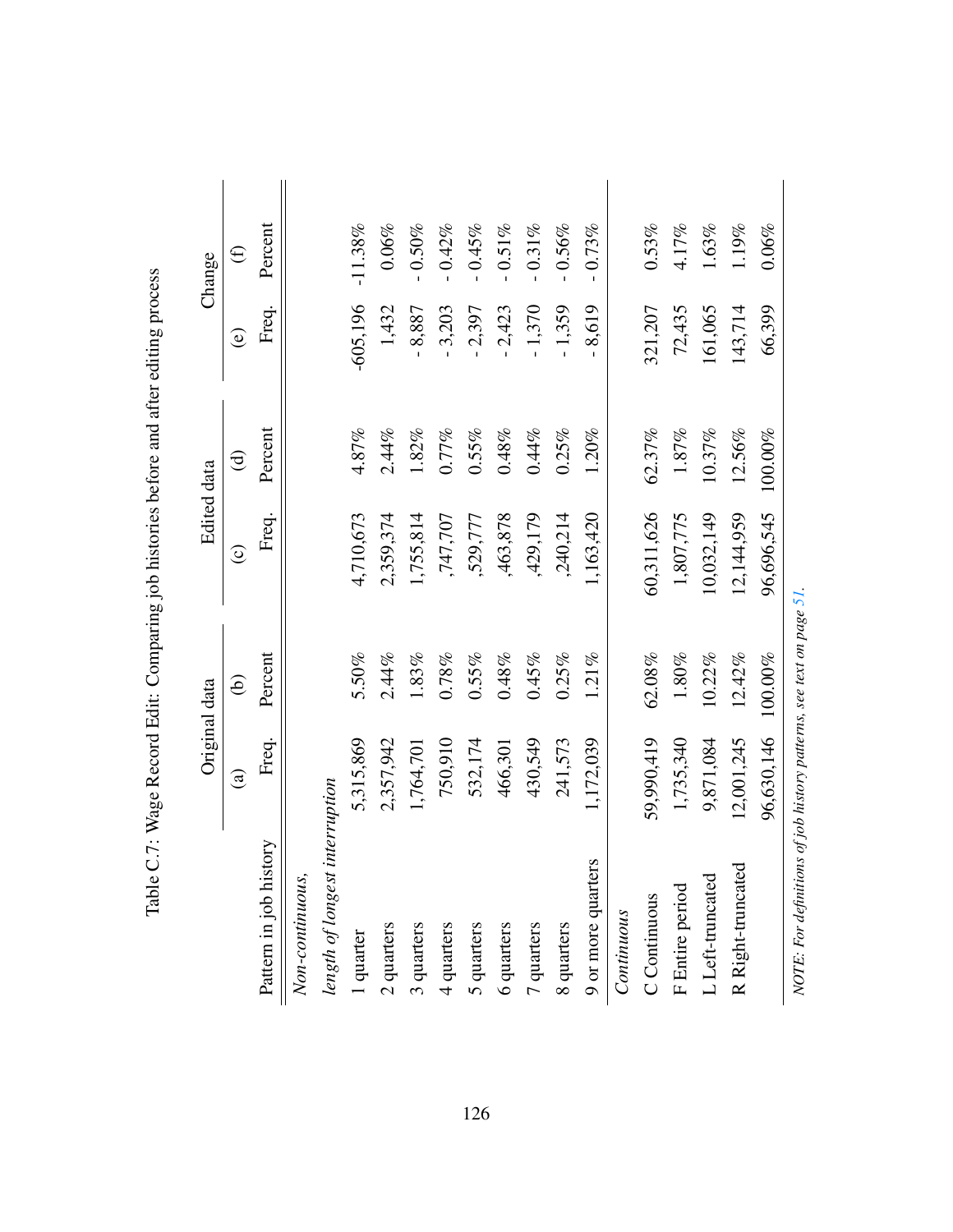| Variable     |          |          |          |            |          |                 |          |
|--------------|----------|----------|----------|------------|----------|-----------------|----------|
| (bias)       | Unit     | Mean     | Std      | ${\bf N}$  | P10      | P <sub>50</sub> | P90      |
| $\mathbf{A}$ | Firm     | 2.17%    | 13.98%   | 11,755,355 |          |                 |          |
|              | County   | 1.56%    | 1.01%    | 2,006      | 0.62%    | 1.42%           | 2.64%    |
|              | Industry | 1.97%    | 2.29%    | 374        | 0.51%    | 1.47%           | 3.40%    |
| $\mathbf B$  | Firm     | $-0.74%$ | 6.14%    | 20,717,508 |          |                 |          |
|              | County   | $-0.46%$ | $0.31\%$ | 1,947      | $-0.75%$ | $-0.45%$        | $-0.25%$ |
|              | Industry | $-0.31%$ | 0.31%    | 363        | $-0.59%$ | $-0.34%$        | $-0.14%$ |
| $\mathbf{F}$ | Firm     | $-1.23%$ | 8.05%    | 18,454,708 |          |                 |          |
|              | County   | $-0.78%$ | 0.36%    | 1,888      | $-1.21%$ | $-0.74%$        | $-0.43%$ |
|              | Industry | $-0.53%$ | 0.31%    | 352        | $-0.90%$ | $-0.53%$        | $-0.24%$ |
| $\mathbb{R}$ | Firm     | 4.71%    | 26.86%   | 3,242,186  |          |                 |          |
|              | County   | 5.26%    | 3.61%    | 1,888      | 1.70%    | 4.59%           | 9.18%    |
|              | Industry | 5.95%    | 3.49%    | 352        | 1.93%    | 5.46%           | 10.29%   |
| S            | Firm     | 2.31%    | 14.29%   | 11,161,916 |          |                 |          |
|              | County   | 1.66%    | 1.11%    | 1,947      | 0.67%    | 1.46%           | 2.72%    |
|              | Industry | 2.01%    | 2.08%    | 363        | 0.63%    | 1.53%           | 3.41%    |
| $W_1$        | Firm     | $-0.01%$ | 4.96%    | 23,229,843 |          |                 |          |
|              | County   | $-0.01%$ | 0.15%    | 2,006      | $-0.05%$ | $-0.02%$        | $0.00\%$ |
|              | Industry | 0.04%    | 0.35%    | 374        | $-0.04%$ | $-0.02%$        | $0.08\%$ |
| $W_A$        | Firm     | 15.57%   | 1111.78% | 11,755,355 |          |                 |          |
|              | County   | 4.92%    | 3.34%    | 2,006      | 1.89%    | 4.38%           | 8.44%    |
|              | Industry | 3.95%    | 4.94%    | 374        | 0.77%    | 3.35%           | 6.79%    |
| $W_S$        | Firm     | 18.77%   | 1094.50% | 11,161,916 |          |                 |          |
|              | County   | 4.87%    | 3.17%    | 1,947      | 2.02%    | 4.31%           | 8.06%    |
|              | Industry | 3.64%    | 4.48%    | 363        | 1.00%    | 3.18%           | 5.71%    |

Table C.8: Distribution of percentage bias in aggregate QWI statistics

All age groups, both sexes, SEIN-level micro-data

Note: From Table 9, [Abowd and Vilhuber](#page-71-1) [\(2005\)](#page-71-1). 23232068 firm-quarter cells, 2006 county-quarter cells, and 374 industry-quarter cells. Percentiles for firm-quarter cells are all zero, and not reported for simplication.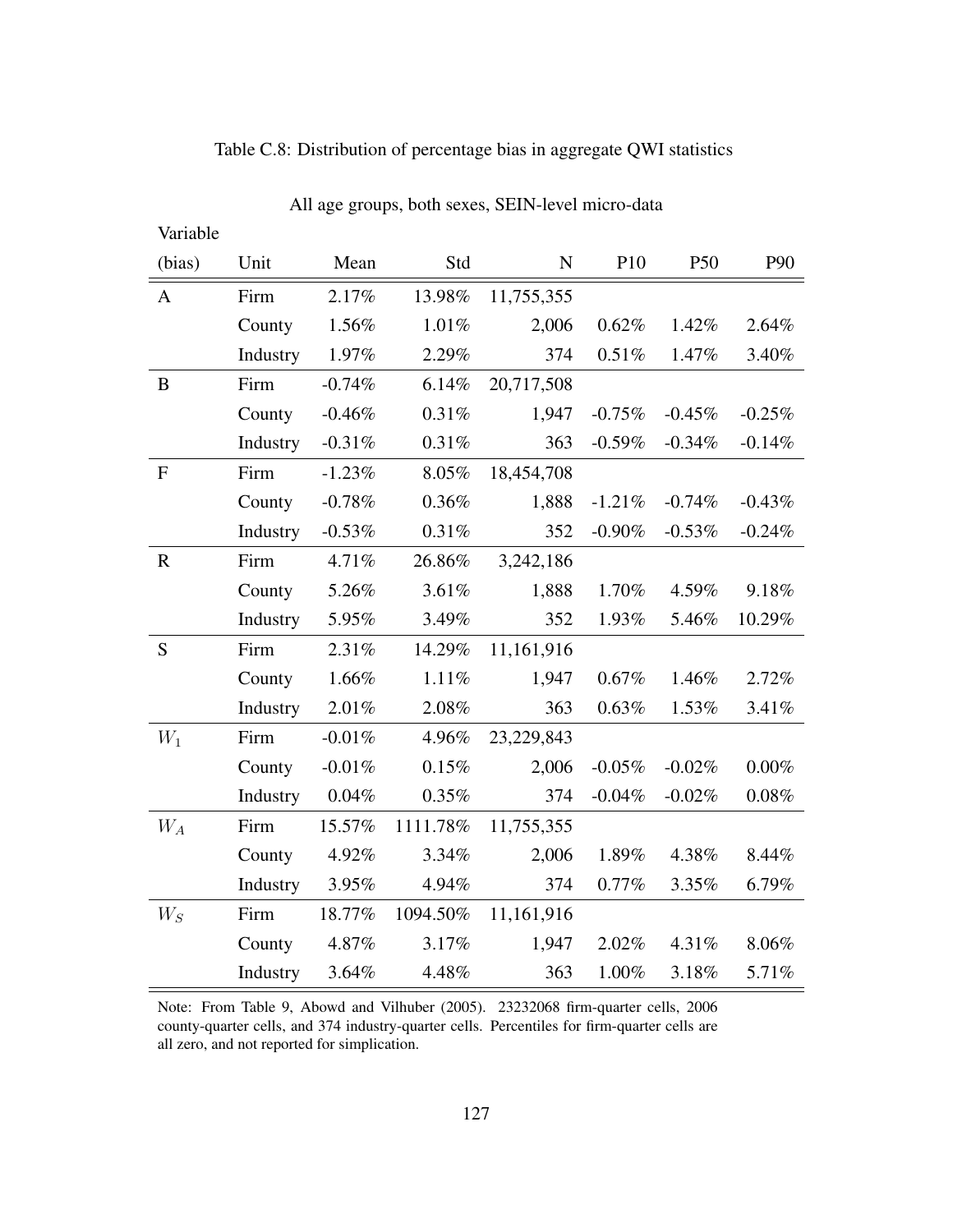| \$                                         |
|--------------------------------------------|
| $\frac{1}{2}$                              |
| l<br>j<br>i                                |
|                                            |
|                                            |
| ha of proportional big in limit to uncelse |
|                                            |
| i,                                         |
|                                            |
| l<br>C<br>C<br>C                           |
|                                            |
| 、、、、、<br>.<br>أ                            |
| ֓׆<br>׆                                    |

$$
Bias = \frac{X_{Imputed} - X_{True}}{X_{True}}
$$

|         |            | Beginning of Period | Full-Quarter                                                                                                                                                                                                                           |            |            |                     |             |            | Total      |            |
|---------|------------|---------------------|----------------------------------------------------------------------------------------------------------------------------------------------------------------------------------------------------------------------------------------|------------|------------|---------------------|-------------|------------|------------|------------|
|         |            | Employment          | Employment                                                                                                                                                                                                                             |            |            | Accessions          | Separations |            | Payroll    |            |
|         | Unwgt.     | Wgt.                | Unwgt.                                                                                                                                                                                                                                 | Wgt.       | Unwgt.     | Wgt.                | Unwgt.      | Wgt.       | Unwgt.     | Wgt.       |
|         |            |                     |                                                                                                                                                                                                                                        |            |            | <b>SIC Division</b> |             |            |            |            |
| Z       | 0.21484    | 0.09165             | 274<br>0.21                                                                                                                                                                                                                            | 0.09021    | 0.27966    | 0.14072             | 0.26821     | 0.13265    | 0.28185    | 0.11456    |
|         | 0.07426    | 0.03697             | 0.07287                                                                                                                                                                                                                                | 0.03709    | 0.09597    | 0.04312             | 0.09332     | 0.04043    | 0.09184    | 0.04159    |
| 50      | 0.00002    | 0.00415             | 000<br>0.00                                                                                                                                                                                                                            | 0.00482    | 0.00001    | -0.00449            | 0.00000     | $-0.00414$ | 0.00262    | 0.00405    |
| 25      | $-0.03475$ | $-0.02232$          | 696<br>$-0.03$                                                                                                                                                                                                                         | $-0.02159$ | $-0.01610$ | $-0.04274$          | $-0.02105$  | $-0.04015$ | $-0.02998$ | $-0.02219$ |
|         | $-0.15197$ | $-0.08075$          | 879<br>$-0.15$                                                                                                                                                                                                                         | $-0.08020$ | $-0.17476$ | $-0.11827$          | $-0.18000$  | $-0.10717$ | $-0.16044$ | $-0.08178$ |
| P90-P10 | 0.36680    | 0.17239             | 0.37152                                                                                                                                                                                                                                | 0.17040    | 0.45441    | 0.25898             | 0.44820     | 0.23981    | 0.44229    | 0.19633    |
|         |            |                     |                                                                                                                                                                                                                                        |            |            | 2-Digit SIC         |             |            |            |            |
| Z       | 0.25999    | 0.13802             | 0.25257                                                                                                                                                                                                                                | 0.13494    | 0.30875    | 0.17390             | 0.29985     | 0.17117    | 0.36038    | 0.16118    |
|         | 0.04425    | 0.03965             | 218<br>0.04                                                                                                                                                                                                                            | 0.04002    | 0.05200    | 0.03683             | 0.04938     | 0.03622    | 0.05296    | 0.04267    |
| 50      | $-0.00004$ | $-0.00010$          | 004<br>$-0.00$                                                                                                                                                                                                                         | $-0.00005$ | $-0.00004$ | $-0.00111$          | $-0.00004$  | $-0.00075$ | $-0.00002$ | $-0.00004$ |
| 25      | $-0.00232$ | $-0.04169$          | $-0.00232$                                                                                                                                                                                                                             | $-0.04061$ | $-0.00075$ | $-0.07000$          | $-0.00075$  | $-0.06709$ | $-0.00127$ | $-0.04034$ |
|         | $-0.17605$ | $-0.13951$          | 858<br>$-0.18$                                                                                                                                                                                                                         | $-0.13865$ | $-0.20977$ | $-0.20784$          | $-0.22191$  | $-0.19383$ | $-0.16911$ | $-0.14427$ |
| P90-P10 | 0.43603    | 0.27752             | 0.44114                                                                                                                                                                                                                                | 0.27359    | 0.51851    | 0.38173             | 0.52175     | 0.36500    | 0.52948    | 0.30544    |
|         |            |                     | Estimated using Minnesota data. A statistic $X_{True}$ is calculated using job histories coded to the SEIN/SEINUNIT level; a statistic $X_{Imputed}$ is calculated using job histories coded to the SEIN level with imputed SEINUNITs. |            |            |                     |             |            |            |            |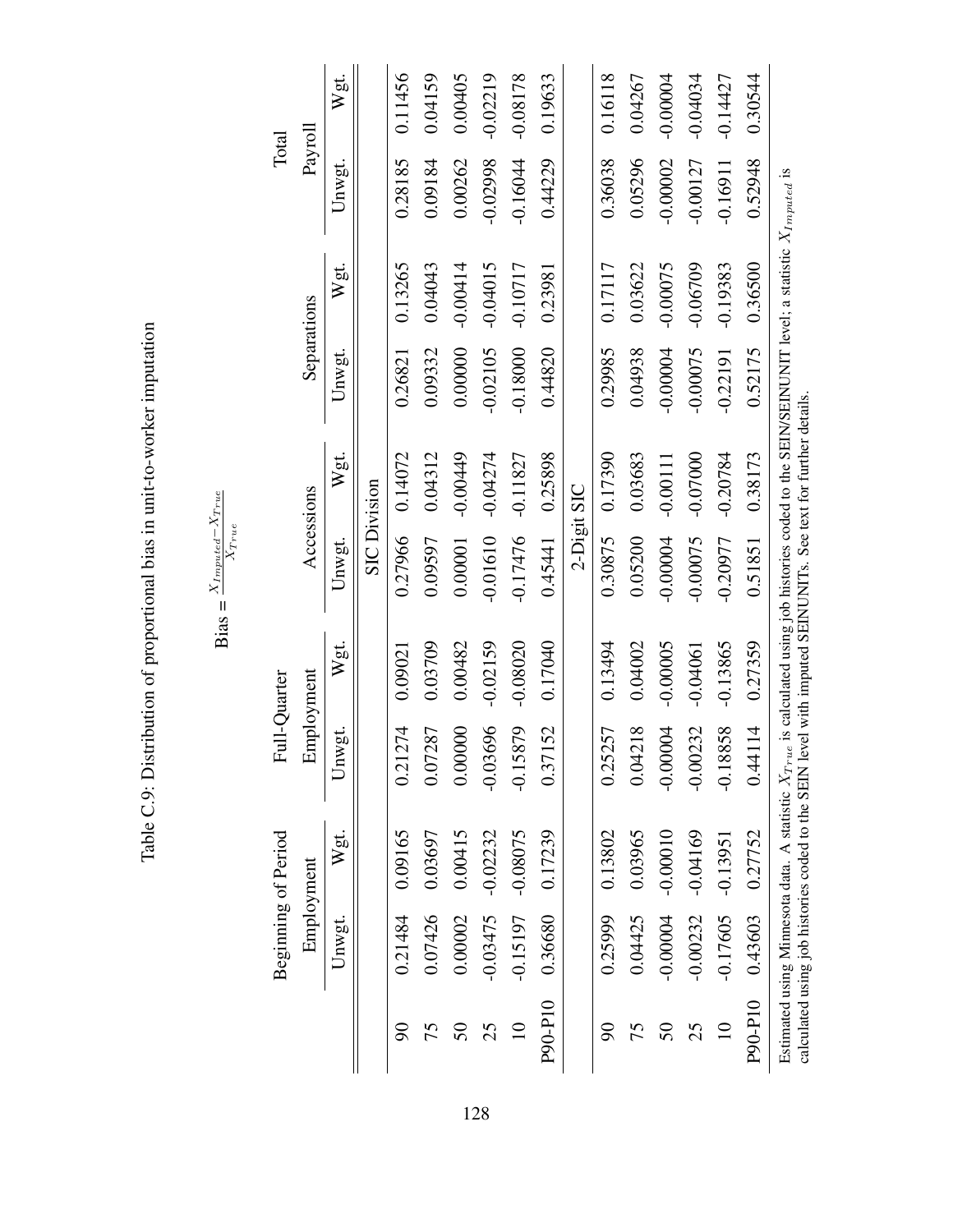### Table C.10: Distribution of the error in first order serial correlation of QWI

Estimated from undistorted (r) and published data  $(r^*)$ 

$$
\Delta r = r - r^*
$$

| Full<br>Beginning |                          |             |                          |             |             |  |  |  |  |
|-------------------|--------------------------|-------------|--------------------------|-------------|-------------|--|--|--|--|
|                   | of Quarter               |             |                          | Quarter     | Net Job     |  |  |  |  |
| Percentile        | Employment               | Accessions  | Separations              | Employment  | Flows       |  |  |  |  |
|                   |                          |             | IL County x SIC Division |             |             |  |  |  |  |
| 01                | $-0.085495$              | $-0.092455$ | $-0.098770$              | $-0.079205$ | $-0.008447$ |  |  |  |  |
| 05                | $-0.047704$              | $-0.046665$ | $-0.045208$              | $-0.046830$ | $-0.004959$ |  |  |  |  |
| 10                | $-0.034558$              | $-0.031767$ | $-0.032898$              | $-0.033607$ | $-0.003186$ |  |  |  |  |
| 25                | $-0.015317$              | $-0.014197$ | $-0.015077$              | $-0.015533$ | $-0.001189$ |  |  |  |  |
| 50                | $-0.000512$              | $-0.000997$ | $-0.000707$              | $-0.001000$ | $-0.000049$ |  |  |  |  |
| 75                | 0.013438                 | 0.011536    | 0.012457                 | 0.011670    | 0.000861    |  |  |  |  |
| 90                | 0.030963                 | 0.027037    | 0.028835                 | 0.027970    | 0.002489    |  |  |  |  |
| 95                | 0.044796                 | 0.037906    | 0.041862                 | 0.040096    | 0.004801    |  |  |  |  |
| 99                | 0.080282                 | 0.079122    | 0.083824                 | 0.077419    | 0.007537    |  |  |  |  |
|                   | MD County x SIC Division |             |                          |             |             |  |  |  |  |
| 01                | $-0.065342$              | $-0.072899$ | $-0.072959$              | $-0.058021$ | $-0.009081$ |  |  |  |  |
| 05                | $-0.035974$              | $-0.036995$ | $-0.040314$              | $-0.030985$ | $-0.004540$ |  |  |  |  |
| 10                | $-0.024174$              | $-0.027689$ | $-0.028577$              | $-0.021361$ | $-0.002823$ |  |  |  |  |
| 25                | $-0.010393$              | $-0.013686$ | $-0.012505$              | $-0.009401$ | $-0.001243$ |  |  |  |  |
| 50                | 0.000230                 | $-0.000542$ | 0.000797                 | 0.000279    | $-0.000025$ |  |  |  |  |
| 75                | 0.011382                 | 0.012628    | 0.013034                 | 0.009429    | 0.001045    |  |  |  |  |
| 90                | 0.025160                 | 0.026325    | 0.025272                 | 0.022027    | 0.002799    |  |  |  |  |
| 95                | 0.035176                 | 0.034114    | 0.034999                 | 0.030152    | 0.004321    |  |  |  |  |
| 99                | 0.060042                 | 0.056477    | 0.055043                 | 0.049213    | 0.009208    |  |  |  |  |

Unit of observation is a county $\times$  SIC division $\times$  age-group $\times$  sex cell for all private employment, interior cells only. For more details, see text and [Abowd et al.](#page-71-0) [\(2005\)](#page-71-0).